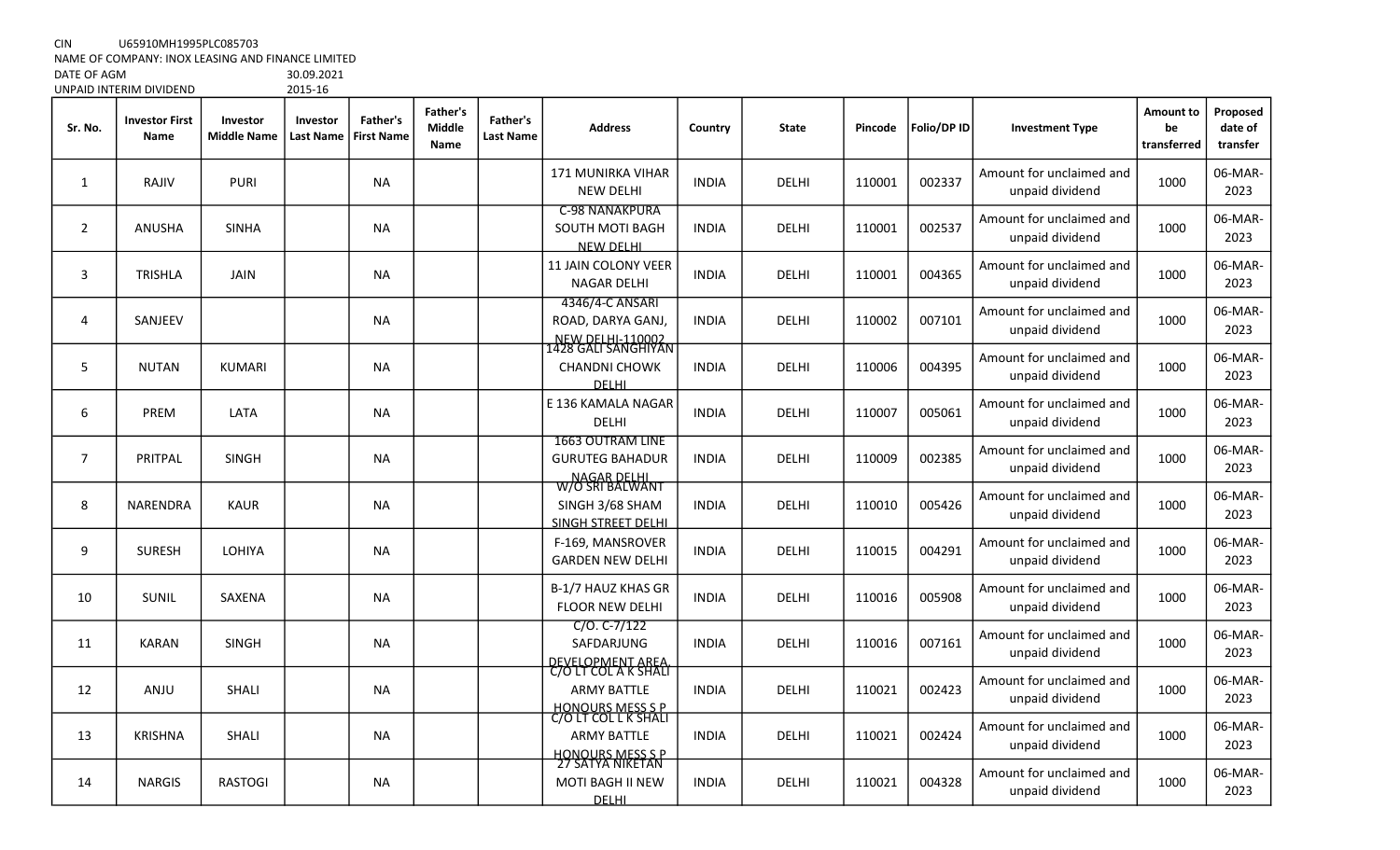| 15              | SUDESH         | RANI            | <b>NA</b> |  | EPT-147 SAROJINI<br>NAGAR NEW DELHI                                                    | <b>INDIA</b> | DELHI        | 110023 | 004374 | Amount for unclaimed and<br>unpaid dividend | 1000 | 06-MAR-<br>2023 |
|-----------------|----------------|-----------------|-----------|--|----------------------------------------------------------------------------------------|--------------|--------------|--------|--------|---------------------------------------------|------|-----------------|
| 16              | RAKESHKUMAR    | <b>SHARMA</b>   | <b>NA</b> |  | G-1729 LAXMIBAI<br>NAGAR NEW DELHI                                                     | <b>INDIA</b> | DELHI        | 110023 | 004419 | Amount for unclaimed and<br>unpaid dividend | 1000 | 06-MAR-<br>2023 |
| 17              | SARITA         | SHAH            | <b>NA</b> |  | J-125, SAROJINI<br>NAGAR, NEW DELHI-<br>110023                                         | <b>INDIA</b> | DELHI        | 110023 | 007291 | Amount for unclaimed and<br>unpaid dividend | 1000 | 06-MAR-<br>2023 |
| 18              | <b>ASHOK</b>   | <b>KWATRA</b>   | <b>NA</b> |  | <b>B II-12 LAJPAT NAGAR</b><br><b>NEW DELHI</b>                                        | <b>INDIA</b> | DELHI        | 110024 | 002464 | Amount for unclaimed and<br>unpaid dividend | 1000 | 06-MAR-<br>2023 |
| 19              | <b>KULDIP</b>  | MANSUKHANI      | <b>NA</b> |  | 26A POCKET - A<br><b>SUKHDEV VIHAR NEW</b><br><b>DELHL</b>                             | <b>INDIA</b> | DELHI        | 110025 | 002496 | Amount for unclaimed and<br>unpaid dividend | 1000 | 06-MAR-<br>2023 |
| 20              | <b>KULWANT</b> | <b>KAUR</b>     | <b>NA</b> |  | <b>BF 7 TAGORE GARDEN</b><br><b>NEW DELHI</b>                                          | <b>INDIA</b> | <b>DELHI</b> | 110027 | 005408 | Amount for unclaimed and<br>unpaid dividend | 1000 | 06-MAR-<br>2023 |
| 21              | <b>RENU</b>    | <b>GOEL</b>     | <b>NA</b> |  | <b>B-6/96 SAFDARJUNG</b><br>ENCLAVE, NEW DELHI-<br>110029<br>C/O EMINENY               | <b>INDIA</b> | DELHI        | 110029 | 007361 | Amount for unclaimed and<br>unpaid dividend | 7000 | 06-MAR-<br>2023 |
| 22              | <b>VIJAY</b>   | AGARWAL         | <b>NA</b> |  | <b>COMPUTERS 104</b><br><b>SASCO BHAWAN</b>                                            | <b>INDIA</b> | DELHI        | 110033 | 002463 | Amount for unclaimed and<br>unpaid dividend | 1000 | 06-MAR-<br>2023 |
| 23              | <b>BABULAL</b> | <b>JAIN</b>     | <b>NA</b> |  | M 727 SHAKURPUR<br>ANAND VAS DELHI                                                     | <b>INDIA</b> | DELHI        | 110034 | 002444 | Amount for unclaimed and<br>unpaid dividend | 1000 | 06-MAR-<br>2023 |
| 24              | <b>ACHHAR</b>  | <b>KUMAR</b>    | <b>NA</b> |  | KP 349 MAURYA<br><b>ENCLAVE PITAM PURA</b><br><b>DELHI</b>                             | <b>INDIA</b> | DELHI        | 110034 | 004416 | Amount for unclaimed and<br>unpaid dividend | 1000 | 06-MAR-<br>2023 |
| 25              | <b>VIJAY</b>   | <b>KUMAR</b>    | <b>NA</b> |  | 130 KAPIL VIHAR<br>PITAMPURA DELHI                                                     | <b>INDIA</b> | DELHI        | 110034 | 004422 | Amount for unclaimed and<br>unpaid dividend | 1000 | 06-MAR-<br>2023 |
| 26              | SHEELA         | <b>KANTH</b>    | <b>NA</b> |  | <b>SECTOR C POCKET 2</b><br>FLAT NO 2369 VASANT<br>KUNJ NEW DELHI<br>1379 GALI SUMARAN | <b>INDIA</b> | <b>DELHI</b> | 110037 | 004383 | Amount for unclaimed and<br>unpaid dividend | 1000 | 06-MAR-<br>2023 |
| 27              | CHARU          | SINGHAL         | <b>NA</b> |  | <b>NAJAF GARH NEW</b><br><b>DELHI</b>                                                  | <b>INDIA</b> | DELHI        | 110043 | 002390 | Amount for unclaimed and<br>unpaid dividend | 1000 | 06-MAR-<br>2023 |
| 28              | YOGESH         | <b>GANGWANI</b> | <b>NA</b> |  | 11/62 WEST AZAD<br>NAGAR DELHI                                                         | <b>INDIA</b> | DELHI        | 110051 | 002340 | Amount for unclaimed and<br>unpaid dividend | 1000 | 06-MAR-<br>2023 |
| 29              | ANJU           | AGGARWAL        | <b>NA</b> |  | E 15/12 KRISHNA<br><b>NAGAR DELHI</b>                                                  | <b>INDIA</b> | DELHI        | 110051 | 005064 | Amount for unclaimed and<br>unpaid dividend | 1000 | 06-MAR-<br>2023 |
| 30 <sup>°</sup> | PRASHANT       | <b>KUMAR</b>    | <b>NA</b> |  | <b>15 SFS FLATS SHAKTI</b><br><b>APARTMENT ASHOK</b><br>VIHAR III                      | <b>INDIA</b> | DELHI        | 110052 | 002345 | Amount for unclaimed and<br>unpaid dividend | 1000 | 06-MAR-<br>2023 |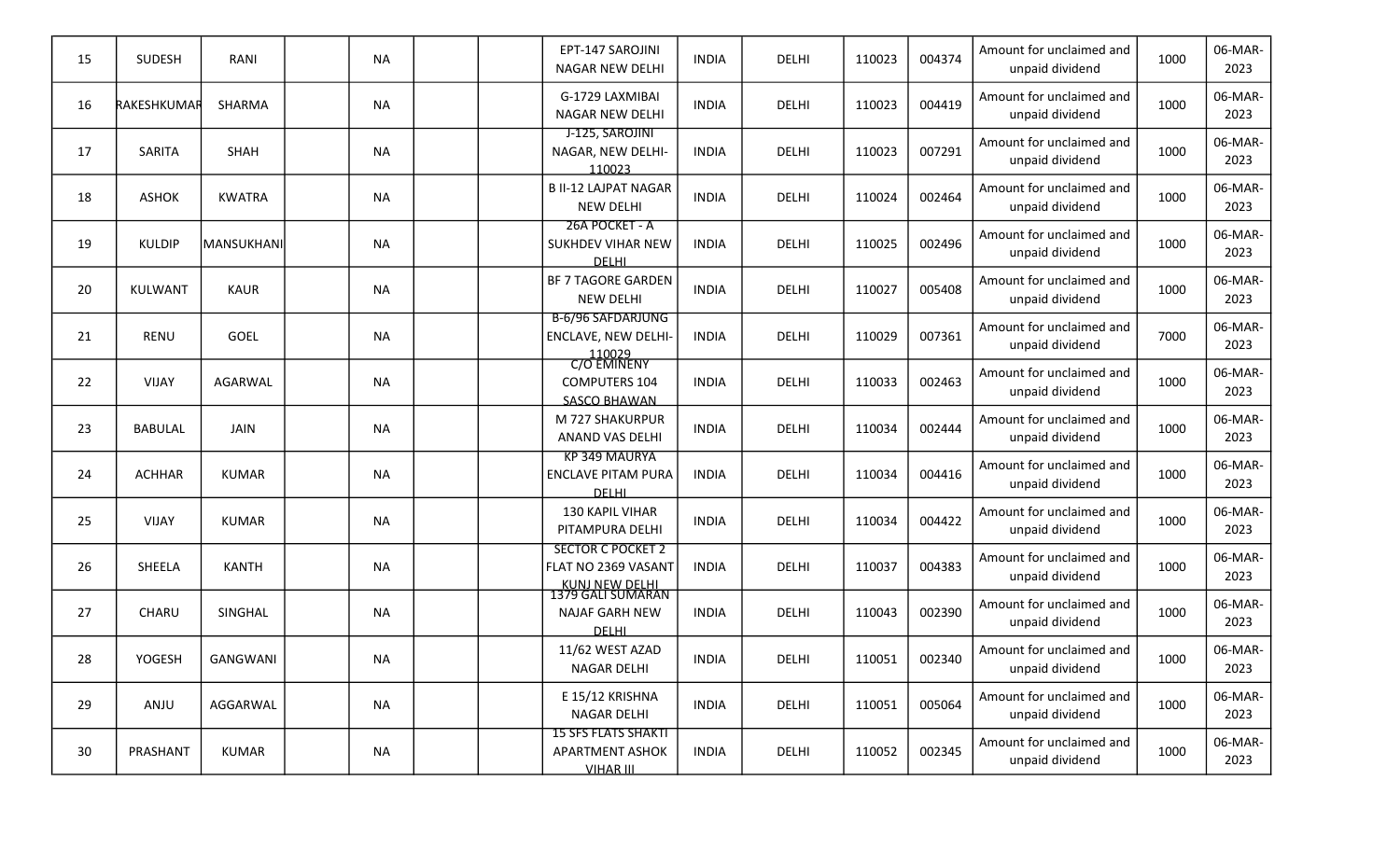| 31 | SANGEETA        | <b>BANSAL</b> | <b>NA</b> |  | <b>BM 55 WEST</b><br>SHALIMAR BAGH                      | <b>INDIA</b> | DELHI          | 110052 | 002490 | Amount for unclaimed and                    | 1000 | 06-MAR-         |
|----|-----------------|---------------|-----------|--|---------------------------------------------------------|--------------|----------------|--------|--------|---------------------------------------------|------|-----------------|
|    |                 |               |           |  | DELHI<br>C-2/141,ASHOK VIHAR                            |              |                |        |        | unpaid dividend                             |      | 2023            |
| 32 | <b>NEETA</b>    | CHADHA        | <b>NA</b> |  | PHASE -2 DELHI-                                         | <b>INDIA</b> | DELHI          | 110052 | 004358 | Amount for unclaimed and                    | 1000 | 06-MAR-         |
|    |                 |               |           |  | 110052<br>72 GOKHALE MARKET                             |              |                |        |        | unpaid dividend                             |      | 2023            |
| 33 | NEELAM          |               | <b>NA</b> |  | OPP TIS HAZARI                                          |              |                | 110054 | 004360 | Amount for unclaimed and                    | 1000 | 06-MAR-         |
|    |                 |               |           |  |                                                         | <b>INDIA</b> | DELHI          |        |        | unpaid dividend                             |      | 2023            |
|    |                 |               |           |  | COURT DELHI<br>B-555 D A FLATS<br><b>TIMAR PURA NEW</b> |              |                |        |        | Amount for unclaimed and                    |      | 06-MAR-         |
| 34 | <b>NAGESH</b>   | SHARMA        | NA        |  |                                                         | <b>INDIA</b> | DELHI          | 110054 | 005407 | unpaid dividend                             | 1000 | 2023            |
|    |                 |               |           |  | DELHI<br>48 RAM NAGAR NEAR                              |              |                |        |        | Amount for unclaimed and                    |      | 06-MAR-         |
| 35 | <b>GEETA</b>    | SAXENA        | <b>NA</b> |  | NEW DELHI RAILWAY<br><b>STN NEW DELHI</b>               | <b>INDIA</b> | <b>DELHI</b>   | 110055 | 004323 | unpaid dividend                             | 1000 | 2023            |
|    |                 |               |           |  | C-1/180 JANAKPURI                                       |              |                |        |        | Amount for unclaimed and                    |      | 06-MAR-         |
| 36 | <b>NEELAM</b>   | <b>TALUJA</b> | <b>NA</b> |  | <b>NEW DELHI</b>                                        | <b>INDIA</b> | <b>DELHI</b>   | 110058 | 005058 | unpaid dividend                             | 1000 | 2023            |
|    |                 |               |           |  | WZ 619 SHIV NAGAR                                       |              |                |        |        | Amount for unclaimed and                    |      | 06-MAR-         |
| 37 | <b>KULPAL</b>   | <b>KAUR</b>   | <b>NA</b> |  | EXT., NEW DELHI - 110                                   | <b>INDIA</b> | <b>DELHI</b>   | 110058 | 008043 | unpaid dividend                             | 1000 | 2023            |
|    |                 |               |           |  | 058<br>RZ-B-44 SUBHASH                                  |              |                |        |        | Amount for unclaimed and                    |      | 06-MAR-         |
| 38 | <b>ROHIT</b>    | SHARMA        | NA        |  | PARK UTTAMNAGAR                                         | <b>INDIA</b> | DELHI          | 110059 | 004339 | unpaid dividend                             | 1000 | 2023            |
|    |                 |               |           |  | NEW DELHI<br>S/O SH. ASHOK                              |              |                |        |        | Amount for unclaimed and                    |      | 06-MAR-         |
| 39 | <b>ROHIT</b>    | <b>NARULA</b> | NA        |  | NARULA R/O B-5/99                                       | <b>INDIA</b> | DELHI          | 110063 | 004396 | unpaid dividend                             | 1000 | 2023            |
|    |                 |               |           |  | <u>PASCHIM VIHAR NEW</u><br>11 TAMOOR NAGAR P           |              |                |        |        | Amount for unclaimed and                    |      | 06-MAR-         |
| 40 | <b>VIJAY</b>    | <b>KUMAR</b>  | NA        |  | O SRI NIWAS PURI                                        | <b>INDIA</b> | <b>DELHI</b>   | 110065 | 004372 | unpaid dividend                             | 1000 | 2023            |
|    |                 |               |           |  | NEW DELHI<br>AIR COMM TS                                |              |                |        |        |                                             |      |                 |
| 41 | <b>GURINDER</b> | CHHATWAL      | <b>NA</b> |  | <b>CHHATWAL AVS SC</b>                                  | <b>INDIA</b> | <b>DELHI</b>   | 110066 | 004801 | Amount for unclaimed and<br>unpaid dividend | 1000 | 06-MAR-<br>2023 |
|    |                 |               |           |  | <u>VM SEC.KENDRIYA</u><br>61A OVERSEAS                  |              |                |        |        |                                             |      |                 |
| 42 | SNEHAL          | SONI          | <b>NA</b> |  | <b>APARTMENTS PLOT</b>                                  | <b>INDIA</b> | <b>DELHI</b>   | 110085 | 002324 | Amount for unclaimed and<br>unpaid dividend | 1000 | 06-MAR-<br>2023 |
|    |                 |               |           |  | NO 22 SECTOR 9                                          |              |                |        |        |                                             |      |                 |
| 43 | <b>RACHNA</b>   | SINDHWANI     | NA        |  | 97/D-15/SECTOR-3<br><b>ROHINI</b>                       | INDIA        | DELHI          | 110085 | 006127 | Amount for unclaimed and<br>unpaid dividend | 1000 | 06-MAR-<br>2023 |
|    |                 |               |           |  | E 25 GALI NO 5                                          |              |                |        |        |                                             |      |                 |
| 44 | <b>DAVENDRA</b> | <b>KUMAR</b>  | <b>NA</b> |  | PANDAV NAGAR                                            | <b>INDIA</b> | DELHI          | 110091 | 004341 | Amount for unclaimed and                    | 1000 | 06-MAR-         |
|    |                 |               |           |  | <u>  (JANTA GDN) PATPAR  </u><br>  S/O SADHU RAM GOEL   |              |                |        |        | unpaid dividend                             |      | 2023            |
| 45 | SURENDER        | GOEL          | NA        |  | 275/33 NAYA PARAO                                       | <b>INDIA</b> | <b>HARYANA</b> | 124001 | 005023 | Amount for unclaimed and                    | 1000 | 06-MAR-         |
|    |                 |               |           |  | <b>VAISH COLLEGE ROAD</b>                               |              |                |        |        | unpaid dividend                             |      | 2023            |
| 46 | SUNIL           | <b>KUMAR</b>  | NA        |  | <b>GUPTA STORE LOHAR</b>                                | <b>INDIA</b> | <b>HARYANA</b> | 125021 | 002534 | Amount for unclaimed and                    | 1000 | 06-MAR-         |
|    |                 |               |           |  | <b>BAZAR BHIWANI</b>                                    |              |                |        |        | unpaid dividend                             |      | 2023            |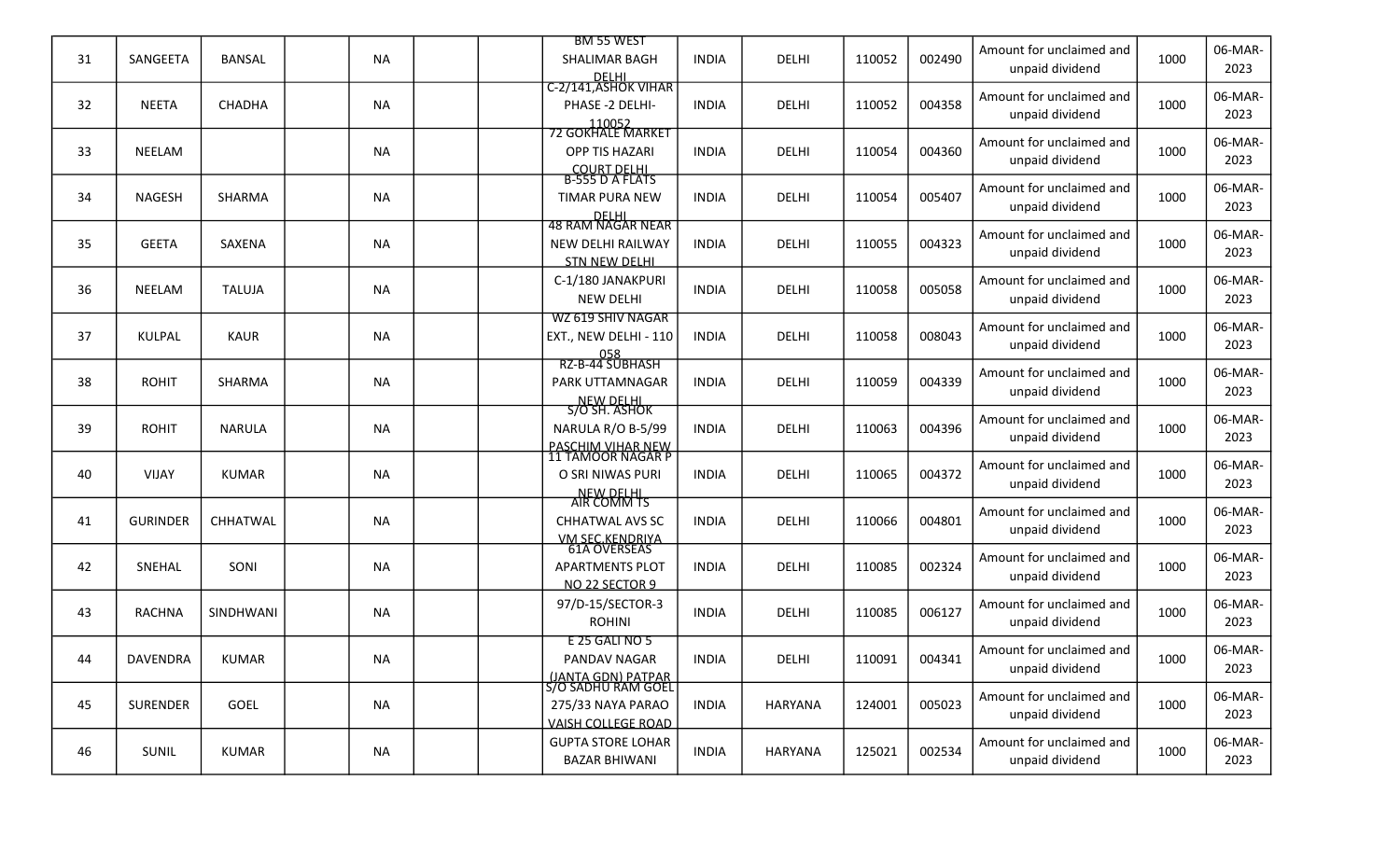| 47 | <b>KAVITA</b> |                | <b>NA</b> |  | C/O SH BALAJI<br><b>FINANCIAL SERVICES</b><br>47 SCHEME 6               | <b>INDIA</b> | <b>HARYANA</b>       | 126102 | 005012 | Amount for unclaimed and<br>unpaid dividend | 1000 | 06-MAR-<br>2023 |
|----|---------------|----------------|-----------|--|-------------------------------------------------------------------------|--------------|----------------------|--------|--------|---------------------------------------------|------|-----------------|
| 48 | <b>MAYA</b>   | SHARMA         | <b>NA</b> |  | H NO 32 NANDWANI<br><b>NAGAR SONEPAT</b>                                | <b>INDIA</b> | <b>HARYANA</b>       | 131001 | 005766 | Amount for unclaimed and<br>unpaid dividend | 1000 | 06-MAR-<br>2023 |
| 49 | RAJ           | <b>KUMAR</b>   | <b>NA</b> |  | 16-KUKAMSINGH RD<br><b>GALI NO I AMRITSAR</b>                           | <b>INDIA</b> | <b>PUNJAB</b>        | 143001 | 001019 | Amount for unclaimed and<br>unpaid dividend | 1000 | 06-MAR-<br>2023 |
| 50 | <b>RAMESH</b> | <b>KRISHAN</b> | <b>NA</b> |  | H NO 120 SECTOR 23 A<br>CHANDIGARH                                      | <b>INDIA</b> | <b>PUNJAB</b>        | 160023 | 001545 | Amount for unclaimed and<br>unpaid dividend | 2000 | 06-MAR-<br>2023 |
| 51 | <b>TRIPTA</b> | <b>GOYAL</b>   | <b>NA</b> |  | 1179/22B<br>CHANDIGARH                                                  | <b>INDIA</b> | <b>PUNJAB</b>        | 160026 | 001511 | Amount for unclaimed and<br>unpaid dividend | 1000 | 06-MAR-<br>2023 |
| 52 | YASH          | KHANDELWAL     | <b>NA</b> |  | J 89 PATEL NAGAR IST<br>GHAZIABAD                                       | <b>INDIA</b> | <b>UTTAR PRADESH</b> | 201001 | 002526 | Amount for unclaimed and<br>unpaid dividend | 1000 | 06-MAR-<br>2023 |
| 53 | <b>BEDPAL</b> | <b>SINGH</b>   | <b>NA</b> |  | III H 41/1 NEHRU<br><b>NAGAR RAKESH MARG</b>                            | <b>INDIA</b> | <b>UTTAR PRADESH</b> | 201001 | 006521 | Amount for unclaimed and<br>unpaid dividend | 1000 | 06-MAR-<br>2023 |
| 54 | <b>BHULEY</b> | <b>RAM</b>     | <b>NA</b> |  | III H 41/1 NEHRU<br>NAGAR RAKESH MARG                                   | <b>INDIA</b> | <b>UTTAR PRADESH</b> | 201001 | 006522 | Amount for unclaimed and<br>unpaid dividend | 1000 | 06-MAR-<br>2023 |
| 55 | <b>GOMTI</b>  | <b>DEVI</b>    | <b>NA</b> |  | 8/50 SECTOR 3<br><b>RAJINDER NAGAR</b>                                  | <b>INDIA</b> | <b>UTTAR PRADESH</b> | 201005 | 002535 | Amount for unclaimed and<br>unpaid dividend | 1000 | 06-MAR-<br>2023 |
| 56 | <b>GIRISH</b> | <b>MEHRA</b>   | <b>NA</b> |  | SAHIBABAD<br>704,CHARMS<br>SOLITAIRE APTS<br>PLOTNO 14 MALL             | <b>INDIA</b> | <b>UTTAR PRADESH</b> | 201014 | 000323 | Amount for unclaimed and<br>unpaid dividend | 2000 | 06-MAR-<br>2023 |
| 57 | <b>PUNEET</b> | <b>BHARTIA</b> | <b>NA</b> |  | 196 SEECTOR 15A<br>NOIDA U P                                            | <b>INDIA</b> | <b>UTTAR PRADESH</b> | 201301 | 005417 | Amount for unclaimed and<br>unpaid dividend | 1000 | 06-MAR-<br>2023 |
| 58 | PRIYA         | VAJPAI         | <b>NA</b> |  | 1848 SECTOR 29<br><b>NOIDA</b>                                          | <b>INDIA</b> | <b>UTTAR PRADESH</b> | 201303 | 000073 | Amount for unclaimed and<br>unpaid dividend | 2000 | 06-MAR-<br>2023 |
| 59 | NEERU         | SINGHAL        | <b>NA</b> |  | W/O SANJAY SINGHAL<br>13/10 MANAK CHOWK                                 | <b>INDIA</b> | <b>UTTAR PRADESH</b> | 202001 | 002531 | Amount for unclaimed and<br>unpaid dividend | 1000 | 06-MAR-<br>2023 |
| 60 | SURENDRA      | AGARWAL        | <b>NA</b> |  | ALIGARH<br>NEW POPULAR CYCLE<br>MART 39/17 MESTON<br><b>ROAD KANPUR</b> | <b>INDIA</b> | <b>UTTAR PRADESH</b> | 208001 | 002101 | Amount for unclaimed and<br>unpaid dividend | 1000 | 06-MAR-<br>2023 |
| 61 | HARSH         | SACHDEVA       | <b>NA</b> |  | 50/168 NAUGHARA<br><b>KANPUR</b>                                        | <b>INDIA</b> | <b>UTTAR PRADESH</b> | 208001 | 002135 | Amount for unclaimed and<br>unpaid dividend | 1000 | 06-MAR-<br>2023 |
| 62 | RAJEEV        | <b>EDOLIYA</b> | <b>NA</b> |  | R MEDICAL COLLEGE<br>KANPUR                                             | <b>INDIA</b> | <b>UTTAR PRADESH</b> | 208001 | 002141 | Amount for unclaimed and<br>unpaid dividend | 1000 | 06-MAR-<br>2023 |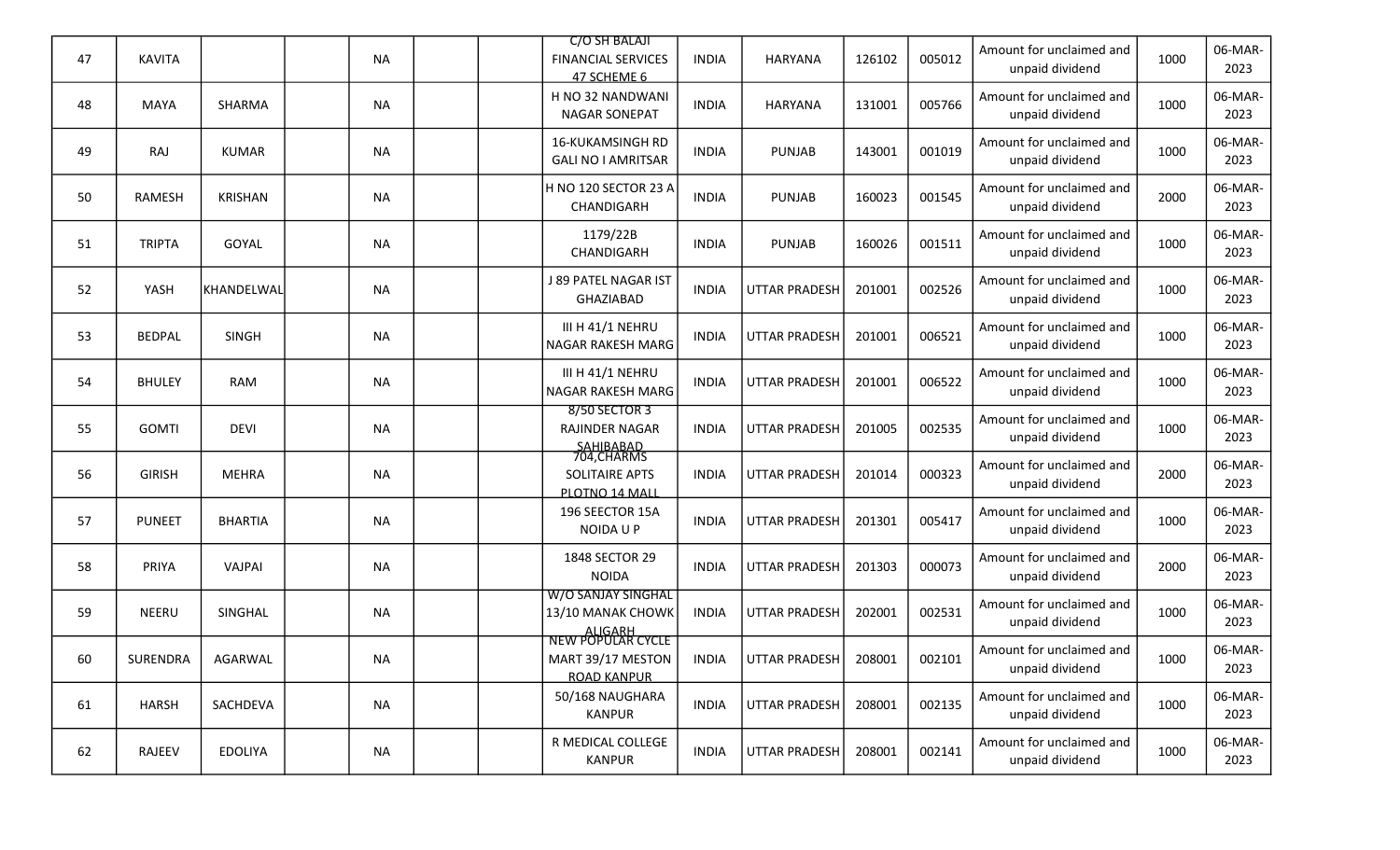|    |                |                    |           |  | <b>ABHA NURSING HOME</b>                              |              |                      |        |        | Amount for unclaimed and                    |      | 06-MAR-         |
|----|----------------|--------------------|-----------|--|-------------------------------------------------------|--------------|----------------------|--------|--------|---------------------------------------------|------|-----------------|
| 63 | PRATIBHA       | <b>ROHATGI</b>     | <b>NA</b> |  | P LTD 10/503 B<br>ALLENGANJ TILAK<br>C/O.ABDUL WAHEED | <b>INDIA</b> | <b>UTTAR PRADESH</b> | 208002 | 002110 | unpaid dividend                             | 1000 | 2023            |
|    |                |                    |           |  |                                                       |              |                      |        |        | Amount for unclaimed and                    |      | 06-MAR-         |
| 64 | <b>SHAMSHA</b> | <b>BEGUM</b>       | <b>NA</b> |  | <b>FLAT NO.III/15, IT &amp;</b>                       | <b>INDIA</b> | <b>UTTAR PRADESH</b> | 208002 | 005948 | unpaid dividend                             | 1000 | 2023            |
|    |                |                    |           |  | CEN EX COL LAXMAN<br>H NO 734B N RLY                  |              |                      |        |        | Amount for unclaimed and                    |      | 06-MAR-         |
| 65 | SAVITIRI       | SRIVASTAVA         | <b>NA</b> |  | LOCO COLONY G T                                       | <b>INDIA</b> | <b>UTTAR PRADESH</b> | 208004 | 002116 | unpaid dividend                             | 1000 | 2023            |
|    |                |                    |           |  | ROAD KANPUR<br>INDIAN OVERSEAS                        |              |                      |        |        |                                             |      |                 |
| 66 | MANJU          | <b>GAMBHIR</b>     | <b>NA</b> |  | <b>BANK SARVODAYA</b>                                 | <b>INDIA</b> | <b>UTTAR PRADESH</b> | 208005 | 002132 | Amount for unclaimed and                    | 1000 | 06-MAR-         |
|    |                |                    |           |  | <b>NAGAR KANPUR</b>                                   |              |                      |        |        | unpaid dividend                             |      | 2023            |
| 67 | <b>SURESH</b>  | <b>KUMAR</b>       | <b>NA</b> |  | A/24/372 GOVIND                                       | <b>INDIA</b> | <b>UTTAR PRADESH</b> | 208006 | 002177 | Amount for unclaimed and                    | 1000 | 06-MAR-         |
|    |                |                    |           |  | <b>NAGAR KANPUR</b>                                   |              |                      |        |        | unpaid dividend                             |      | 2023            |
|    |                |                    |           |  | <b>STATE BANK OF</b>                                  |              |                      |        |        | Amount for unclaimed and                    |      | 06-MAR-         |
| 68 | PRABHU         | DAYAL              | <b>NA</b> |  | <b>BIKANER&amp;JAIPUR</b><br><b>KAUSHALPURI</b>       | <b>INDIA</b> | <b>UTTAR PRADESH</b> | 208012 | 002180 | unpaid dividend                             | 1000 | 2023            |
|    |                |                    |           |  | 1355 RATAN LAL                                        |              |                      |        |        | Amount for unclaimed and                    |      | 06-MAR-         |
| 69 | <b>JAGDISH</b> | <b>KESWANI</b>     | <b>NA</b> |  | <b>NAGAR KANPUR</b>                                   | <b>INDIA</b> | <b>UTTAR PRADESH</b> | 208022 | 002164 | unpaid dividend                             | 1000 | 2023            |
|    |                |                    |           |  | 5/6-B MINTO ROAD                                      |              |                      |        |        |                                             |      |                 |
| 70 | ANJALI         | <b>SINGH</b>       | <b>NA</b> |  | BEHIND B H S                                          | <b>INDIA</b> | <b>UTTAR PRADESH</b> | 211001 | 006616 | Amount for unclaimed and<br>unpaid dividend | 1000 | 06-MAR-<br>2023 |
|    |                |                    |           |  | ALLAHABAD<br>B/38 GOVINDPUR                           |              |                      |        |        |                                             |      |                 |
| 71 | KALAWATI       | SRIVASTAVA         | <b>NA</b> |  | <b>COLONY (BEHIND)</b>                                | <b>INDIA</b> | <b>UTTAR PRADESH</b> | 211004 | 006888 | Amount for unclaimed and                    | 1000 | 06-MAR-         |
|    |                |                    |           |  | <b>IRRIGATION COLONY</b>                              |              |                      |        |        | unpaid dividend                             |      | 2023            |
| 72 | ASHA           | <b>BINDAL</b>      | <b>NA</b> |  | A5 MALVIYA NAGAR                                      | <b>INDIA</b> | <b>UTTAR PRADESH</b> | 221001 | 004248 | Amount for unclaimed and                    | 1000 | 06-MAR-         |
|    |                |                    |           |  | AISHBAGH LUCKNOW                                      |              |                      |        |        | unpaid dividend                             |      | 2023            |
|    |                |                    |           |  | <b>FLAT NO 8 DEV NAGAR</b>                            |              |                      |        |        | Amount for unclaimed and                    |      | 06-MAR-         |
| 73 | <b>NEEMA</b>   | <b>PANT</b>        | <b>NA</b> |  | <b>SECTOR 8 NR LITTLE</b>                             | <b>INDIA</b> | <b>UTTAR PRADESH</b> | 221001 | 004251 | unpaid dividend                             | 1000 | 2023            |
|    |                |                    |           |  | ANGEL SCHOOL<br>41/229 RADHA                          |              |                      |        |        |                                             |      |                 |
| 74 | <b>NEETA</b>   | <b>KAPOOR</b>      | <b>NA</b> |  | <b>KRISHNAN MANDIR</b>                                | <b>INDIA</b> | <b>UTTAR PRADESH</b> | 226001 | 004255 | Amount for unclaimed and<br>unpaid dividend | 1000 | 06-MAR-<br>2023 |
|    |                |                    |           |  | LANE NARHI<br>67 KHYALIGANJ NAAZ                      |              |                      |        |        |                                             |      |                 |
| 75 | <b>RAVIDAS</b> | <b>MEHROTRA</b>    | <b>NA</b> |  | <b>CINEMA ROAD</b>                                    | <b>INDIA</b> | <b>UTTAR PRADESH</b> | 226018 | 004257 | Amount for unclaimed and                    | 1000 | 06-MAR-         |
|    |                |                    |           |  | LUCKNOW<br>32 FIROZ GANDHI                            |              |                      |        |        | unpaid dividend                             |      | 2023            |
| 76 | <b>VIMLA</b>   | PANDEY             | <b>NA</b> |  | NAGAR CIVIL LINES                                     | <b>INDIA</b> | UTTAR PRADESH        | 229001 | 005865 | Amount for unclaimed and                    | 1000 | 06-MAR-         |
|    |                |                    |           |  | RAEBARELI (U.P)                                       |              |                      |        |        | unpaid dividend                             |      | 2023            |
|    |                |                    |           |  | 9-AE-17 OBRA COLONY                                   |              |                      |        |        | Amount for unclaimed and                    |      | 06-MAR-         |
| 77 | SUPARNA        | <b>CHAKRAVORTY</b> | <b>NA</b> |  | <b>OBRA SONEBHADRA</b>                                | <b>INDIA</b> | <b>UTTAR PRADESH</b> | 231219 | 006083 | unpaid dividend                             | 1000 | 2023            |
|    |                |                    |           |  | 9 AE (T) 109 UPSEB                                    |              |                      |        |        | Amount for unclaimed and                    |      | 06-MAR-         |
| 78 | SHIKHA         | SRIVASTAVA         | <b>NA</b> |  | COLONY, OBRA SONE                                     | <b>INDIA</b> | UTTAR PRADESH        | 231219 | 006106 | unpaid dividend                             | 1000 | 2023            |
|    |                |                    |           |  | <b>BHADRA</b>                                         |              |                      |        |        |                                             |      |                 |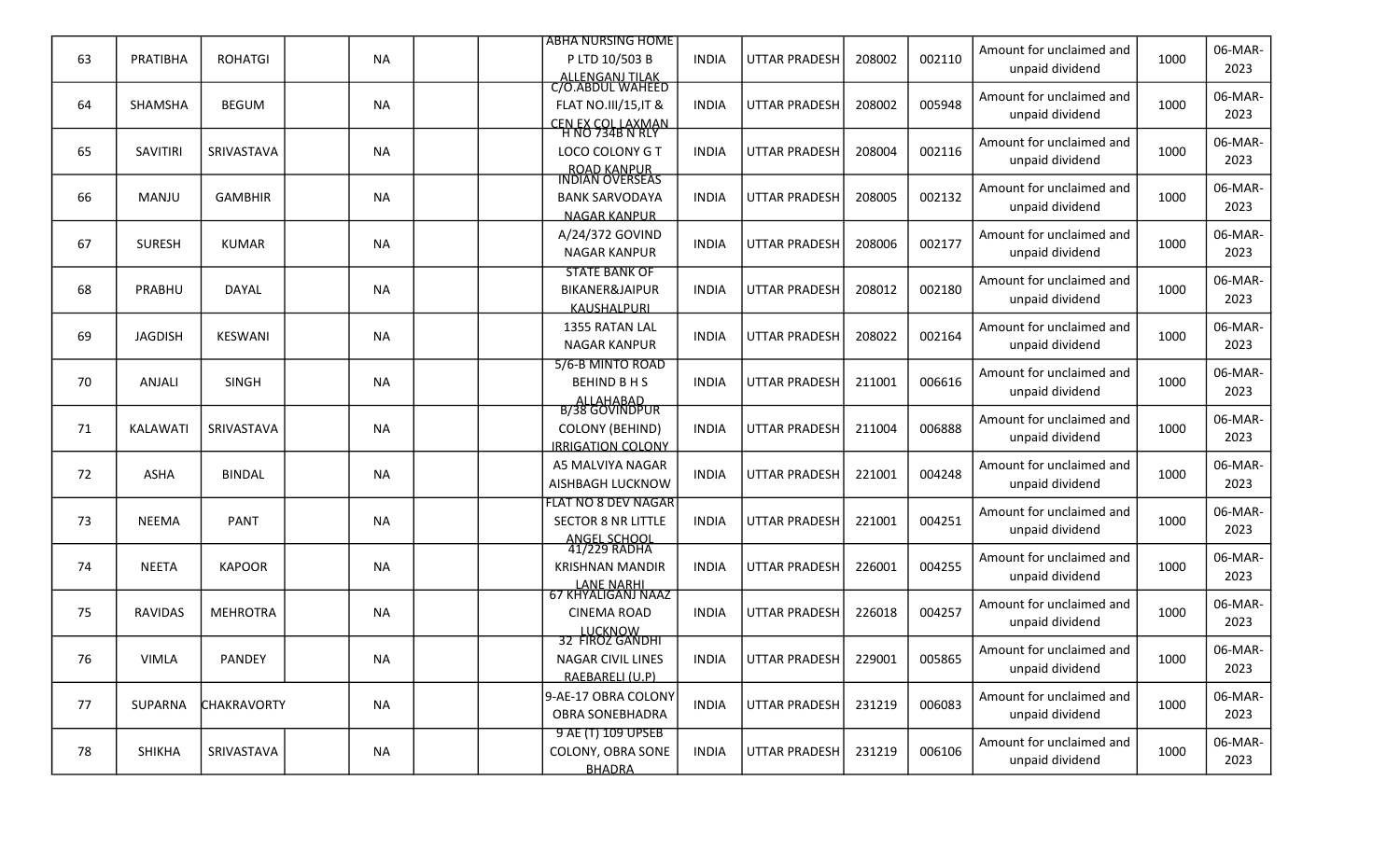|    |                |                |           | <b>C/O GIRDHAR SUGAR</b>                                                                  |              |                      |        |        | Amount for unclaimed and                    |      | 06-MAR-         |
|----|----------------|----------------|-----------|-------------------------------------------------------------------------------------------|--------------|----------------------|--------|--------|---------------------------------------------|------|-----------------|
| 79 | <b>GIRDHAR</b> | <b>GOPAL</b>   | <b>NA</b> | <b>WORKS MARWARI</b><br>GANJ BAREILLY<br>C/O SURESH                                       | <b>INDIA</b> | <b>UTTAR PRADESH</b> | 243001 | 002471 | unpaid dividend                             | 1000 | 2023            |
| 80 | <b>POORBI</b>  | <b>AGARWAL</b> | <b>NA</b> | AGARWAL 3/9 KASERA                                                                        | <b>INDIA</b> | UTTARAKHAND          | 244715 | 002505 | Amount for unclaimed and<br>unpaid dividend | 1000 | 06-MAR-<br>2023 |
| 81 | <b>MADAN</b>   | LAL            | <b>NA</b> | LINE RAM NAGAR<br>C/O RISHIKUMAR<br>SUSHILKUMAR                                           | <b>INDIA</b> | UTTARAKHAND          | 244715 | 004447 | Amount for unclaimed and<br>unpaid dividend | 1000 | 06-MAR-<br>2023 |
| 82 | PUJA           | <b>GUPTA</b>   | <b>NA</b> | RAMNAGAR NAINITAL<br>C/O GIRISHKUMAR<br><b>OMESH KUMAR SARAI</b><br><b>GALI RAM NAGAR</b> | <b>INDIA</b> | UTTARAKHAND          | 244715 | 005037 | Amount for unclaimed and<br>unpaid dividend | 1000 | 06-MAR-<br>2023 |
| 83 | PAWAN          | <b>ARORA</b>   | <b>NA</b> | PAINTH PARAO RAM<br>NAGAR DIST NAINITAL                                                   | <b>INDIA</b> | UTTARAKHAND          | 244715 | 005060 | Amount for unclaimed and<br>unpaid dividend | 1000 | 06-MAR-<br>2023 |
| 84 | <b>MANOJ</b>   |                | <b>NA</b> | 2/1127A RAM NIWAS<br>RAM NAGAR B/H SAM<br><b>INTER COLLEGE</b>                            | <b>INDIA</b> | UTTARAKHAND          | 247001 | 002477 | Amount for unclaimed and<br>unpaid dividend | 1000 | 06-MAR-<br>2023 |
| 85 | <b>AMRIK</b>   | <b>SINGH</b>   | <b>NA</b> | 2/57 GURU DWARA<br><b>ROAD SAHARANPUR</b>                                                 | <b>INDIA</b> | UTTARAKHAND          | 247001 | 005015 | Amount for unclaimed and<br>unpaid dividend | 1000 | 06-MAR-<br>2023 |
| 86 | PANKAJ         | MAHESHWARI     | <b>NA</b> | C/O.PRAMOD KUMAR<br><b>RATHI RATHI NIWAS</b><br><u>MADHAV NAGAR</u><br>C/O JAGDISH        | <b>INDIA</b> | UTTARAKHAND          | 247001 | 005405 | Amount for unclaimed and<br>unpaid dividend | 1000 | 06-MAR-<br>2023 |
| 87 | AMIT           | <b>JAIN</b>    | <b>NA</b> | <b>CONFACTIONRY STORE</b>                                                                 | <b>INDIA</b> | <b>UTTAR PRADESH</b> | 250611 | 002288 | Amount for unclaimed and<br>unpaid dividend | 1000 | 06-MAR-<br>2023 |
| 88 | SANDEEP        | <b>JAIN</b>    | <b>NA</b> | <u>PUNJABI MARKET</u><br>JAIN X RAY CLINIC<br><b>TOWN HALL RD</b>                         | <b>INDIA</b> | <b>UTTAR PRADESH</b> | 251001 | 004390 | Amount for unclaimed and<br>unpaid dividend | 1000 | 06-MAR-<br>2023 |
| 89 | <b>AJAY</b>    | <b>KUMAR</b>   | <b>NA</b> | MUZAFFAR NGR UP<br>MUKANDLAL MEHTA<br>1133 HOLI CHOWK<br>PACCA BAGH                       | <b>INDIA</b> | <b>UTTAR PRADESH</b> | 251201 | 002286 | Amount for unclaimed and<br>unpaid dividend | 1000 | 06-MAR-<br>2023 |
| 90 | PAMMI          | <b>TANDON</b>  | <b>NA</b> | C/O DR ARVIND BAIJAL<br><b>CIVIL LINES SITAPUR</b>                                        | <b>INDIA</b> | <b>UTTAR PRADESH</b> | 261001 | 002399 | Amount for unclaimed and<br>unpaid dividend | 1000 | 06-MAR-<br>2023 |
| 91 | YASWIN         | <b>KHURANA</b> | <b>NA</b> | <b>KHURANA NIWAS 5</b><br>NEW RAJA KI MANDI<br><b>AGRA</b>                                | <b>INDIA</b> | <b>UTTAR PRADESH</b> | 282002 | 000526 | Amount for unclaimed and<br>unpaid dividend | 1000 | 06-MAR-<br>2023 |
| 92 | SHRINARAYAN    | <b>GUPTA</b>   | <b>NA</b> | C/O.JĂY DEVI<br>HOSPITAL DELHI GATE                                                       | <b>INDIA</b> | UTTAR PRADESH        | 282002 | 006898 | Amount for unclaimed and<br>unpaid dividend | 1000 | 06-MAR-<br>2023 |
| 93 | RAJENDRA       | <b>GUPTA</b>   | <b>NA</b> | NEAR RAGHUNATH<br>QUARTER NO 536-D<br><b>NEW RAILWAY</b><br><b>COLONY FIROZABAD</b>       | <b>INDIA</b> | <b>UTTAR PRADESH</b> | 283204 | 000514 | Amount for unclaimed and<br>unpaid dividend | 1000 | 06-MAR-<br>2023 |
| 94 | <b>DIMAN</b>   | <b>SINGH</b>   | <b>NA</b> | C/O HEERALAL<br><b>CHAMPALAL KATRA</b><br><b>BAZAR LALITPUR</b>                           | <b>INDIA</b> | UTTAR PRADESH        | 284403 | 000534 | Amount for unclaimed and<br>unpaid dividend | 1000 | 06-MAR-<br>2023 |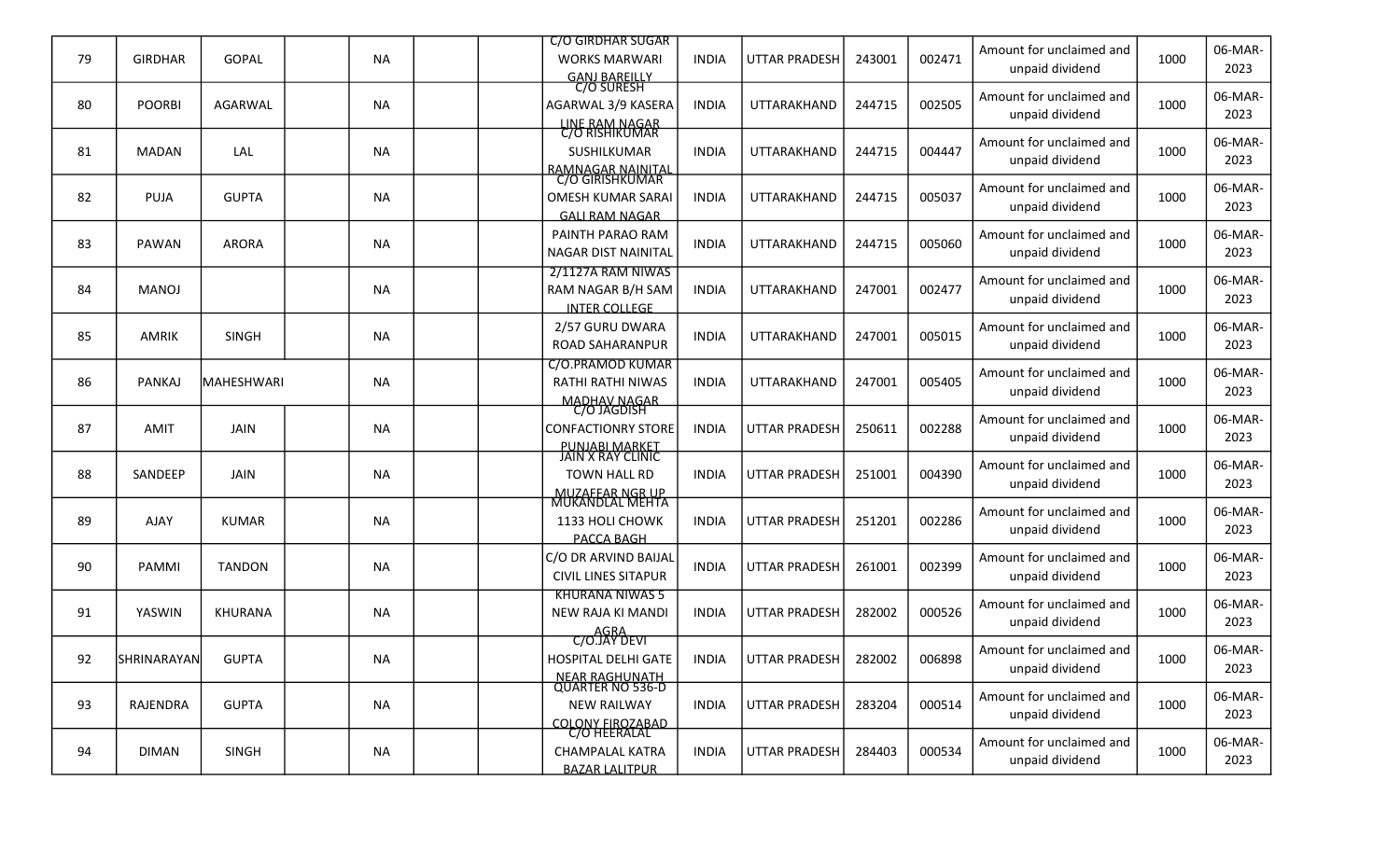|                   |                |           | I C/O ASHWANI KUMAR                         |                                                                                                                                                                                                                                                                                                                                                                                                  |                  |        |        |                                             |                          | 06-MAR-         |
|-------------------|----------------|-----------|---------------------------------------------|--------------------------------------------------------------------------------------------------------------------------------------------------------------------------------------------------------------------------------------------------------------------------------------------------------------------------------------------------------------------------------------------------|------------------|--------|--------|---------------------------------------------|--------------------------|-----------------|
| <b>MUKESH</b>     | AGRAWAL        | NA        | AND BROS KEDAL                              | <b>INDIA</b>                                                                                                                                                                                                                                                                                                                                                                                     | RAJASTHAN        | 301001 | 001903 | unpaid dividend                             | 1000                     | 2023            |
| MANJUBALA         | <b>GUPTA</b>   | <b>NA</b> | SCHEME NO 13 PO                             | <b>INDIA</b>                                                                                                                                                                                                                                                                                                                                                                                     | RAJASTHAN        | 301001 | 001910 | Amount for unclaimed and<br>unpaid dividend | 1000                     | 06-MAR-<br>2023 |
| <b>MAHANDER</b>   | <b>THIRANI</b> | <b>NA</b> | <b>CHAMELI WALA</b>                         | <b>INDIA</b>                                                                                                                                                                                                                                                                                                                                                                                     | RAJASTHAN        | 302001 | 001782 | Amount for unclaimed and<br>unpaid dividend | 1000                     | 06-MAR-<br>2023 |
| LALCHAND          | <b>GUPTA</b>   | NA        | LAB JATKEKUBEKA                             | <b>INDIA</b>                                                                                                                                                                                                                                                                                                                                                                                     | RAJASTHAN        | 302001 | 001866 | Amount for unclaimed and<br>unpaid dividend | 1000                     | 06-MAR-<br>2023 |
| <b>HANDRAKANT</b> | <b>JOSHI</b>   | <b>NA</b> | JOSHI BHAWAN 9/462<br><b>MALVIYA NAGAR</b>  | <b>INDIA</b>                                                                                                                                                                                                                                                                                                                                                                                     | RAJASTHAN        | 302017 | 006112 | Amount for unclaimed and<br>unpaid dividend | 1000                     | 06-MAR-<br>2023 |
| <b>VINOD</b>      | BAJAJ          | NA.       | <b>DHAN MANDI</b>                           | <b>INDIA</b>                                                                                                                                                                                                                                                                                                                                                                                     | <b>RAJASTHAN</b> | 313001 | 002910 | Amount for unclaimed and<br>unpaid dividend | 1000                     | 06-MAR-<br>2023 |
| <b>CHIRAG</b>     | PORWAL         | <b>NA</b> | <b>CLOCK TOWER</b>                          | <b>INDIA</b>                                                                                                                                                                                                                                                                                                                                                                                     | RAJASTHAN        | 313001 | 002918 | Amount for unclaimed and<br>unpaid dividend | 1000                     | 06-MAR-<br>2023 |
| <b>BHAWANA</b>    | SINGHAVI       | NA        | <b>AGENCIES IIND FLOOR</b>                  | <b>INDIA</b>                                                                                                                                                                                                                                                                                                                                                                                     | RAJASTHAN        | 313001 | 002922 | Amount for unclaimed and<br>unpaid dividend | 1000                     | 06-MAR-<br>2023 |
| KHEMRAJ           | <b>MANWANI</b> | NA        | H-24 BHOPALPURA<br><b>UDAIPUR RAJASTHAN</b> | <b>INDIA</b>                                                                                                                                                                                                                                                                                                                                                                                     | RAJASTHAN        | 313001 | 002932 | Amount for unclaimed and<br>unpaid dividend | 1000                     | 06-MAR-<br>2023 |
| <b>SUSHILA</b>    | <b>GUPTA</b>   | NA        | <b>GANDHI ASHRAM</b>                        | <b>INDIA</b>                                                                                                                                                                                                                                                                                                                                                                                     | RAJASTHAN        | 314001 | 003378 | Amount for unclaimed and<br>unpaid dividend | 1000                     | 06-MAR-<br>2023 |
| <b>MOTILAL</b>    | SACHDEVA       | <b>NA</b> | 1-F-10, VIGYAN NAGAR<br>KOTA - 324005       | <b>INDIA</b>                                                                                                                                                                                                                                                                                                                                                                                     | RAJASTHAN        | 324005 | 001895 | Amount for unclaimed and<br>unpaid dividend | 2000                     | 06-MAR-<br>2023 |
| LAKSHMI           |                | <b>NA</b> | <b>IF PO VIGYAN NAGAR</b><br>KOTA           | <b>INDIA</b>                                                                                                                                                                                                                                                                                                                                                                                     | <b>RAJASTHAN</b> | 324005 | 001437 | Amount for unclaimed and<br>unpaid dividend | 1000                     | 06-MAR-<br>2023 |
| <b>MUKESH</b>     | GOYAL          | NA        | 1-KH-6 VIGYAN NAGAR<br><b>KOTA RAJ</b>      | <b>INDIA</b>                                                                                                                                                                                                                                                                                                                                                                                     | RAJASTHAN        | 324005 | 001882 | Amount for unclaimed and<br>unpaid dividend | 1000                     | 06-MAR-<br>2023 |
| MISHRILAL         | <b>GUPTA</b>   | <b>NA</b> | <b>CO STATION RD</b>                        | <b>INDIA</b>                                                                                                                                                                                                                                                                                                                                                                                     | <b>RAJASTHAN</b> | 326502 | 001888 | Amount for unclaimed and<br>unpaid dividend | 1000                     | 06-MAR-<br>2023 |
| <b>SUSHILA</b>    | MEHTA          | NA        | SARDO KI GALI DAGA<br><b>BAZAR JODHPUR</b>  | <b>INDIA</b>                                                                                                                                                                                                                                                                                                                                                                                     | RAJASTHAN        | 342001 | 002037 | Amount for unclaimed and<br>unpaid dividend | 1000                     | 06-MAR-<br>2023 |
| GAJENDRA          | JAIN           | NA        | <b>COLLEGE PLOT NO.A-</b>                   | INDIA                                                                                                                                                                                                                                                                                                                                                                                            | RAJASTHAN        | 342006 | 008177 | Amount for unclaimed and<br>unpaid dividend | 1000                     | 06-MAR-<br>2023 |
|                   |                |           |                                             | <u>GANJ PO &amp; DT ALWAR</u><br>59 KESHAV NAGAR<br>ALWAR<br>V-13, IST FLOOR<br>MARKET M I ROAD<br>C/O H NO 2700 JAR<br>RASTA CHANDPOLE<br><b>VINOD GENRAL STORE</b><br><b>HOSPITAL ROAD</b><br><b>16 MOTI CHOTA</b><br>UDAIPUR<br>C/O BHARAT<br>60 BAPU BAZAR<br><b>C/O KURI CHAND JAIN</b><br><b>NEW COLONY</b><br><b>C/O DINESH TRADING</b><br><b>BHAWANI MANDI</b><br><b>OPP.KAMLA NEHRU</b> | 26. RAIKA BAUGH  |        |        |                                             | Amount for unclaimed and |                 |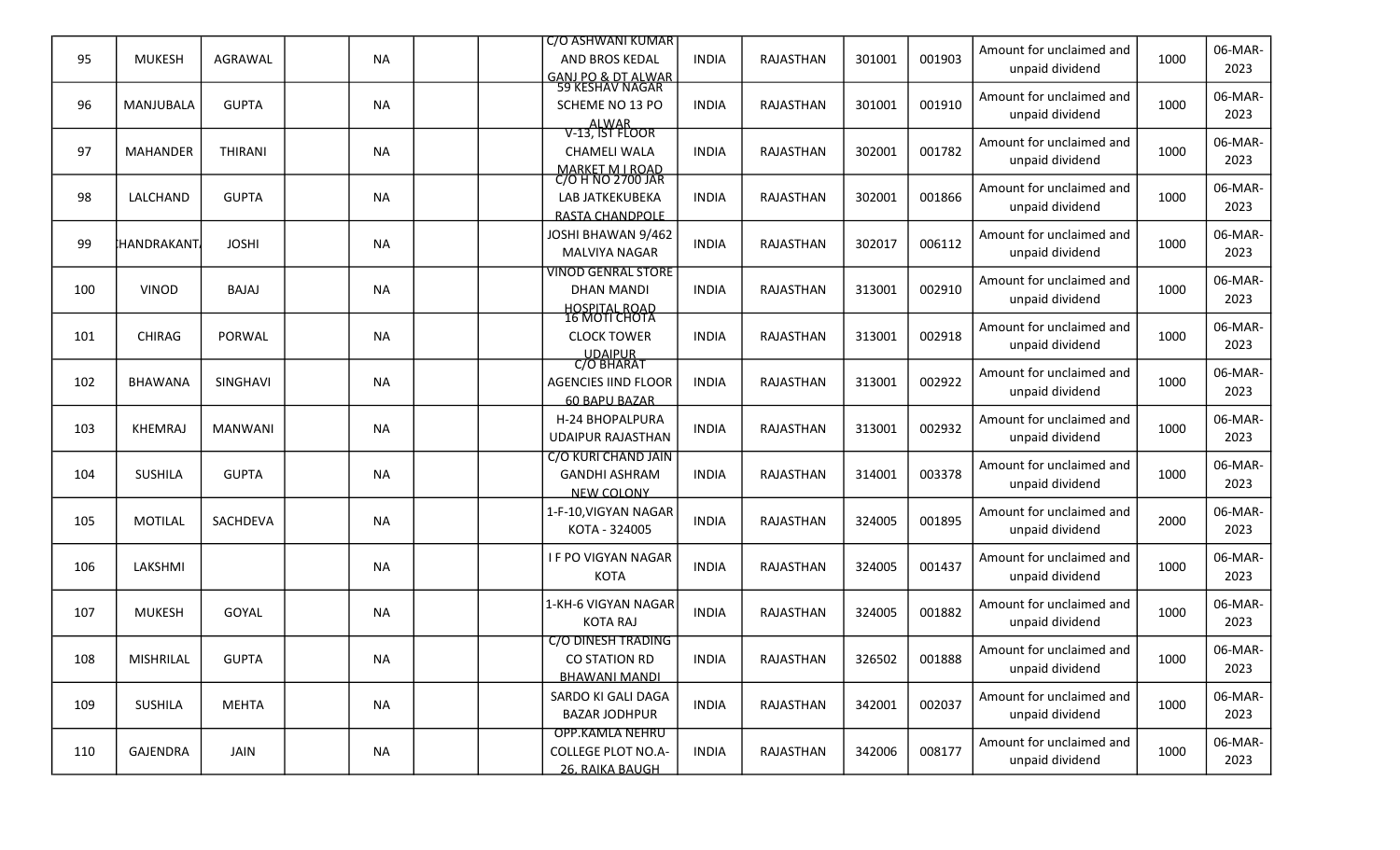|     |                |                  |           |  | 1166 TYPE IV OTR                                |              |                  |        |        | Amount for unclaimed and                    |      | 06-MAR-         |
|-----|----------------|------------------|-----------|--|-------------------------------------------------|--------------|------------------|--------|--------|---------------------------------------------|------|-----------------|
| 111 | <b>NIRMALA</b> | AGARWAL          | <b>NA</b> |  | <b>SHAITAN SINGH</b><br>ENCLAVE ARMY AREA       | <b>INDIA</b> | RAJASTHAN        | 342010 | 008027 | unpaid dividend                             | 1000 | 2023            |
| 112 | RANMAL         | <b>JAIN</b>      | <b>NA</b> |  | BHERUBAZAR                                      | <b>INDIA</b> | RAJASTHAN        | 344022 | 002045 | Amount for unclaimed and                    | 1000 | 06-MAR-         |
|     |                |                  |           |  |                                                 |              |                  |        |        | unpaid dividend                             |      | 2023            |
|     |                |                  |           |  | BALOTRA<br>MADAN LAL                            |              |                  |        |        | Amount for unclaimed and                    |      | 06-MAR-         |
| 113 | MANJU          | KUMARI           | <b>NA</b> |  | <b>KESHRIMAL E 25</b>                           | <b>INDIA</b> | RAJASTHAN        | 344022 | 002054 | unpaid dividend                             | 1000 | 2023            |
|     |                |                  |           |  | INDUSTRIAL AREA                                 |              |                  |        |        | Amount for unclaimed and                    |      | 06-MAR-         |
| 114 | ANIL           | <b>KUMAR</b>     | <b>NA</b> |  | <b>INVESTMENT KHER</b><br><b>ROAD BALOTRA</b>   | <b>INDIA</b> | RAJASTHAN        | 344022 | 002061 | unpaid dividend                             | 1000 | 2023            |
|     |                |                  |           |  | <b>MYCO PRODUCTS</b>                            |              |                  |        |        | Amount for unclaimed and                    |      | 06-MAR-         |
| 115 | <b>PINKI</b>   | KANTILAL         | <b>NA</b> |  | <b>BHANSALI</b>                                 | <b>INDIA</b> | RAJASTHAN        | 344022 | 003184 | unpaid dividend                             | 1000 | 2023            |
|     |                |                  |           |  | COMPOUND PO<br>AMRIT MILLS INDIA E-             |              |                  |        |        | Amount for unclaimed and                    |      | 06-MAR-         |
| 116 | SHANTILAL      |                  | NA.       |  | 90 INDL. AREA<br><u> IBALOTRA-344022 (RAJ)</u>  | <b>INDIA</b> | <b>RAJASTHAN</b> | 344022 | 008200 | unpaid dividend                             | 1000 | 2023            |
|     |                |                  |           |  | <b>SHANTILAL SHRI</b>                           |              |                  |        |        | Amount for unclaimed and                    |      | 06-MAR-         |
| 117 | SHANTILAL      | <b>JAIN</b>      | <b>NA</b> |  | SHRIMAL                                         | <b>INDIA</b> | RAJASTHAN        | 344024 | 000627 | unpaid dividend                             | 1000 | 2023            |
|     |                |                  |           |  | LAKHAMANIO NIVAS<br>C/O GUJARAT                 |              |                  |        |        | Amount for unclaimed and                    |      | 06-MAR-         |
| 118 | <b>MASUMA</b>  | <b>HOZEEA</b>    | <b>NA</b> |  | <b>SENATARY WARS</b>                            | <b>INDIA</b> | <b>GUJARAT</b>   | 360001 | 002587 | unpaid dividend                             | 1000 | 2023            |
|     |                |                  |           |  | <u>DHEBAR ROAD NEAR I</u><br>MORARJI & BROTHERS |              |                  |        |        | Amount for unclaimed and                    |      | 06-MAR-         |
| 119 | JAYANTILAL     | <b>NATHWANI</b>  | <b>NA</b> |  | PRAHLAD ROAD                                    | <b>INDIA</b> | <b>GUJARAT</b>   | 360001 | 002598 | unpaid dividend                             | 1000 | 2023            |
|     |                |                  |           |  | RAJKOT<br>C/O. K K PUJARA A/5                   |              |                  |        |        | Amount for unclaimed and                    |      | 06-MAR-         |
| 120 | <b>KETAN</b>   | <b>PUJARA</b>    | <b>NA</b> |  | LAXMI APARTMENT,                                | <b>INDIA</b> | <b>GUJARAT</b>   | 360001 | 002672 | unpaid dividend                             | 1000 | 2023            |
|     |                |                  |           |  | 2/8. COLLEGE WADI.<br>PRASHANT 7                |              |                  |        |        | Amount for unclaimed and                    |      | 06-MAR-         |
| 121 | <b>NEETU</b>   | <b>MANGHNANI</b> | <b>NA</b> |  | <b>GAIKWADI CORNER</b>                          | <b>INDIA</b> | <b>GUJARAT</b>   | 360001 | 002726 | unpaid dividend                             | 1000 | 2023            |
|     |                |                  |           |  | RAJKOT<br>C/O BUBBLES                           |              |                  |        |        | Amount for unclaimed and                    |      | 06-MAR-         |
| 122 | AJAY           | DAVE             | <b>NA</b> |  | LAKHAJIRAJ ROAD                                 | <b>INDIA</b> | <b>GUJARAT</b>   | 360001 | 004509 | unpaid dividend                             | 1000 | 2023            |
|     |                |                  |           |  | <u>INTIMATE BUILDING</u><br>LGULAB NAGAR RAIYA  |              |                  |        |        | Amount for unclaimed and                    |      | 06-MAR-         |
| 123 | <b>JOLLY</b>   | PADALIYA         | <b>NA</b> |  | <b>ROAD "RAM KRUPA"</b>                         | <b>INDIA</b> | <b>GUJARAT</b>   | 360001 | 004522 | unpaid dividend                             | 1000 | 2023            |
|     |                |                  |           |  | RAJKOT<br>GANDHI MANGALJI                       |              |                  |        |        | Amount for unclaimed and                    |      | 06-MAR-         |
| 124 | <b>BAKUL</b>   | SOLANI           | <b>NA</b> |  | <b>KESAVJI ALANKAR</b>                          | <b>INDIA</b> | <b>GUJARAT</b>   | 360001 | 004546 | unpaid dividend                             | 1000 | 2023            |
|     |                |                  |           |  | <b>CHAMBER DHEBAR</b>                           |              |                  |        |        | Amount for unclaimed and                    |      |                 |
| 125 | <b>VINOD</b>   | <b>GUNGLA</b>    | <b>NA</b> |  | 27 PRAHLAD PLOT OPP<br>MATRUKRUPA RAJKOT        | <b>INDIA</b> | <b>GUJARAT</b>   | 360001 | 005953 | unpaid dividend                             | 1000 | 06-MAR-<br>2023 |
|     |                |                  |           |  |                                                 |              |                  |        |        |                                             |      |                 |
| 126 | RAJESH         | <b>BUVARIA</b>   | <b>NA</b> |  | 2 MANHAR PLOT<br><b>KRISHNA KUNJ</b>            | <b>INDIA</b> | <b>GUJARAT</b>   | 360002 | 002724 | Amount for unclaimed and<br>unpaid dividend | 1000 | 06-MAR-<br>2023 |
|     |                |                  |           |  |                                                 |              |                  |        |        |                                             |      |                 |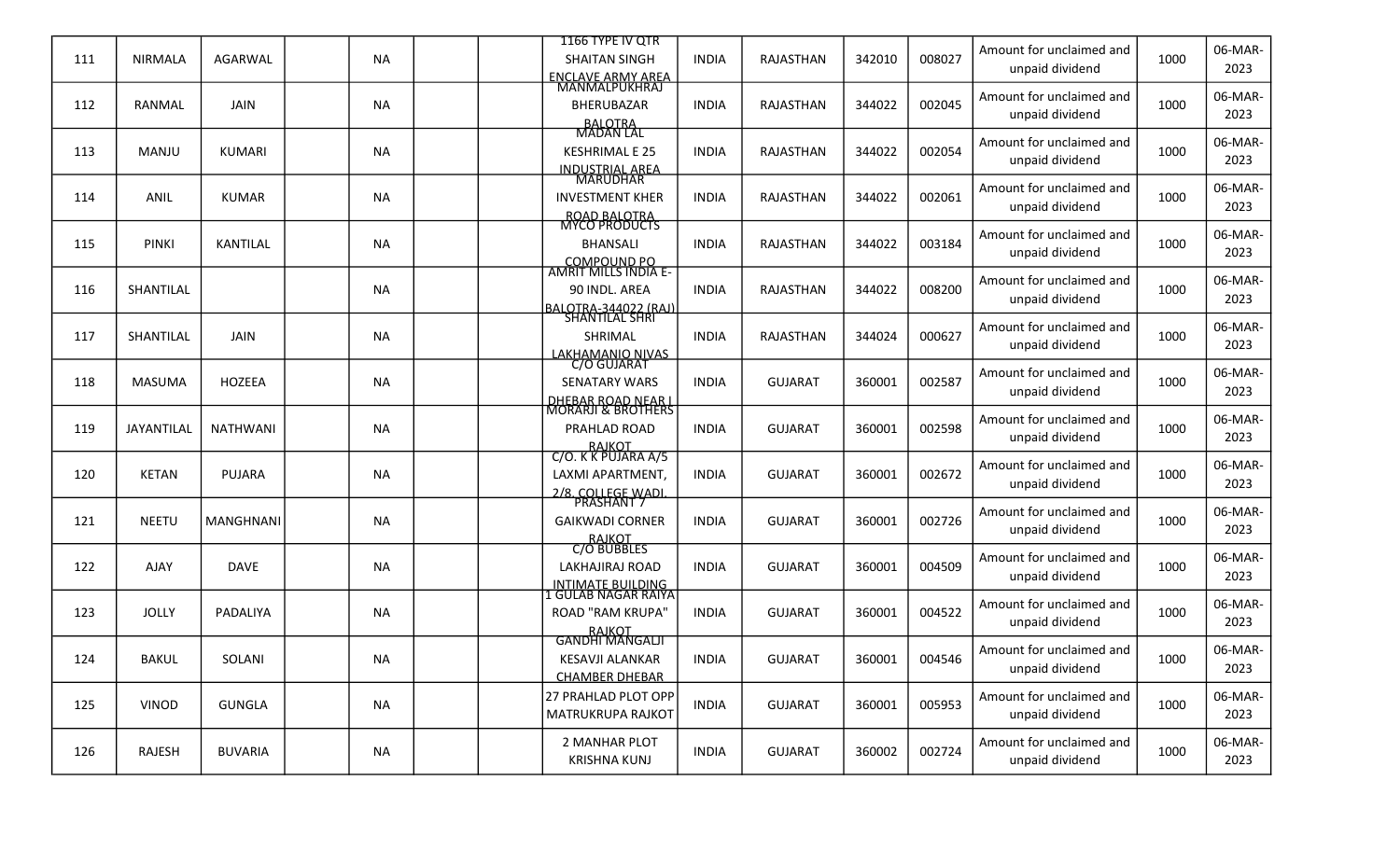|     |                  |                     |           | LAXMI VADI LAXMI                             |              |                |        |        |                                             |      | 06-MAR-         |
|-----|------------------|---------------------|-----------|----------------------------------------------|--------------|----------------|--------|--------|---------------------------------------------|------|-----------------|
| 127 | <b>KUSUM</b>     | PANDYA              | <b>NA</b> | PARK BLOCK NO 8<br>ROOM NO 88 RAJKOT         | <b>INDIA</b> | <b>GUJARAT</b> | 360002 | 002736 | Amount for unclaimed and<br>unpaid dividend | 1000 | 2023            |
| 128 | KANCHANBEN       | LADANI              | <b>NA</b> | C/O VORA<br><b>VALLABHBHAI 7</b>             | <b>INDIA</b> | <b>GUJARAT</b> | 360004 | 002593 | Amount for unclaimed and                    | 1000 | 06-MAR-         |
|     |                  |                     |           | __VISHVANAGAR___<br>'SANTOSH'' 110/B         |              |                |        |        | unpaid dividend                             |      | 2023            |
| 129 | <b>KASMIRA</b>   | <b>PATEL</b>        | <b>NA</b> | RAJNAGAR SCOCAETY                            | <b>INDIA</b> | <b>GUJARAT</b> | 360004 | 002692 | Amount for unclaimed and                    | 1000 | 06-MAR-         |
|     |                  |                     |           | NANAMOVA ROAD                                |              |                |        |        | unpaid dividend                             |      | 2023            |
| 130 | PARUL            | <b>VYAS</b>         | <b>NA</b> | $C/O$ G M<br>SAKHIYA, PLOT NO 52A            | <b>INDIA</b> | <b>GUJARAT</b> | 360004 | 004552 | Amount for unclaimed and                    | 1000 | 06-MAR-         |
|     |                  |                     |           | SHREE COLONY.MARG                            |              |                |        |        | unpaid dividend                             |      | 2023            |
| 131 | MUKTRAJSINH      | ZALA                | <b>NA</b> | OHM 2 PUNIT NAGAR<br><b>B/H PRESS COLONY</b> | <b>INDIA</b> | <b>GUJARAT</b> | 360006 | 002738 | Amount for unclaimed and                    | 1000 | 06-MAR-         |
|     |                  |                     |           | JAMNAGAR ROAD                                |              |                |        |        | unpaid dividend                             |      | 2023            |
|     |                  |                     |           | <b>NEAR KOTHINA NALA</b>                     |              |                |        |        | Amount for unclaimed and                    |      | 06-MAR-         |
| 132 | <b>GOPALBHAI</b> | <b>PATEL</b>        | <b>NA</b> | <b>JASDAN</b>                                | <b>INDIA</b> | <b>GUJARAT</b> | 360050 | 002754 | unpaid dividend                             | 1000 | 2023            |
|     |                  |                     |           | C/O GOPALBHAI PATEL                          |              |                |        |        | Amount for unclaimed and                    |      | 06-MAR-         |
| 133 | <b>BHUNESH</b>   | KALYANI             | <b>NA</b> | PALIYAVALI SERI                              | <b>INDIA</b> | <b>GUJARAT</b> | 360050 | 002755 | unpaid dividend                             | 1000 | 2023            |
|     |                  |                     |           | JASDAN<br>AT GONDAL (GUJ) 19                 |              |                |        |        | Amount for unclaimed and                    |      | 06-MAR-         |
| 134 | KANCHANBEN       | <b>BHIMANI</b>      | <b>NA</b> | <b>STATION PLOT SATY</b>                     | <b>INDIA</b> | <b>GUJARAT</b> | 360311 | 002655 | unpaid dividend                             | 1000 | 2023            |
|     |                  |                     |           | KUNJ<br>C/O SURESH PATEL &                   |              |                |        |        | Amount for unclaimed and                    |      | 06-MAR-         |
| 135 | <b>BHARAT</b>    | <b>DEPANI</b>       | <b>NA</b> | CO TOWN HALL                                 | <b>INDIA</b> | <b>GUJARAT</b> | 361001 | 001967 | unpaid dividend                             | 1000 | 2023            |
|     |                  |                     |           | <u>SHOPPING CENTRE</u><br>VARDHAMAN NAGAR    |              |                |        |        | Amount for unclaimed and                    |      | 06-MAR-         |
| 136 | <b>BHAVNA</b>    | SHAH                | <b>NA</b> | <b>CHAKLO BU KUVA ST</b>                     | <b>INDIA</b> | <b>GUJARAT</b> | 361001 | 002020 | unpaid dividend                             | 1000 | 2023            |
|     |                  |                     |           | JAMNAGAR<br>465/4 GIDC MD                    |              |                |        |        | Amount for unclaimed and                    |      | 06-MAR-         |
| 137 | PRHLAD           | <b>LADDHA</b>       | <b>NA</b> | <b>ESTATE SHANKAR</b>                        | <b>INDIA</b> | <b>GUJARAT</b> | 361004 | 001998 | unpaid dividend                             | 1000 | 2023            |
|     |                  |                     |           | <b>TEKARI JAMNAGAR</b><br>NITYA              |              |                |        |        | Amount for unclaimed and                    |      | 06-MAR-         |
| 138 | <b>MAHENDRA</b>  | <b>MALDE</b>        | <b>NA</b> | CHANDRADARSHAN                               | <b>INDIA</b> | <b>GUJARAT</b> | 361005 | 001997 | unpaid dividend                             | 1000 | 2023            |
|     |                  |                     |           | RESIDENCY<br>1 BRAHMKSHTRIYA                 |              |                |        |        | Amount for unclaimed and                    |      | 06-MAR-         |
| 139 | <b>PUPATBHAI</b> | VASOYA              | <b>NA</b> | <b>BLDG RANJIT SAGAR</b>                     | <b>INDIA</b> | <b>GUJARAT</b> | 361005 | 003584 | unpaid dividend                             | 1000 | 2023            |
|     |                  |                     |           | RD JAMNAGAR<br><b>BANSITHAR SOCIÉTY</b>      |              |                |        |        | Amount for unclaimed and                    |      | 06-MAR-         |
| 140 | PRASANBALA       | <b>DHOLRIYA</b>     | <b>NA</b> | 13A BEHIND BUS                               | <b>INDIA</b> | <b>GUJARAT</b> | 362002 | 002689 | unpaid dividend                             | 1000 | 2023            |
|     |                  |                     |           | STAND JUNAGADH<br>53 SITARAM, NIKANTH        |              |                |        |        |                                             |      |                 |
| 141 | RAVI             | <b>TYAGI</b>        | <b>NA</b> | SOC., SARDAR NAGAR                           | <b>INDIA</b> | <b>GUJARAT</b> | 364001 | 006702 | Amount for unclaimed and<br>unpaid dividend | 2000 | 06-MAR-<br>2023 |
|     |                  |                     |           | BHAVNAGAR-364001<br>GIRISH PAN WALA          |              |                |        |        |                                             |      |                 |
| 142 | <b>KASHINATH</b> | <b>IVANKRISHANA</b> | <b>NA</b> | RADHAN PURI BAZAR                            | <b>INDIA</b> | <b>GUJARAT</b> | 364001 | 001097 | Amount for unclaimed and<br>unpaid dividend | 1000 | 06-MAR-<br>2023 |
|     |                  |                     |           | BHAVNAGAR                                    |              |                |        |        |                                             |      |                 |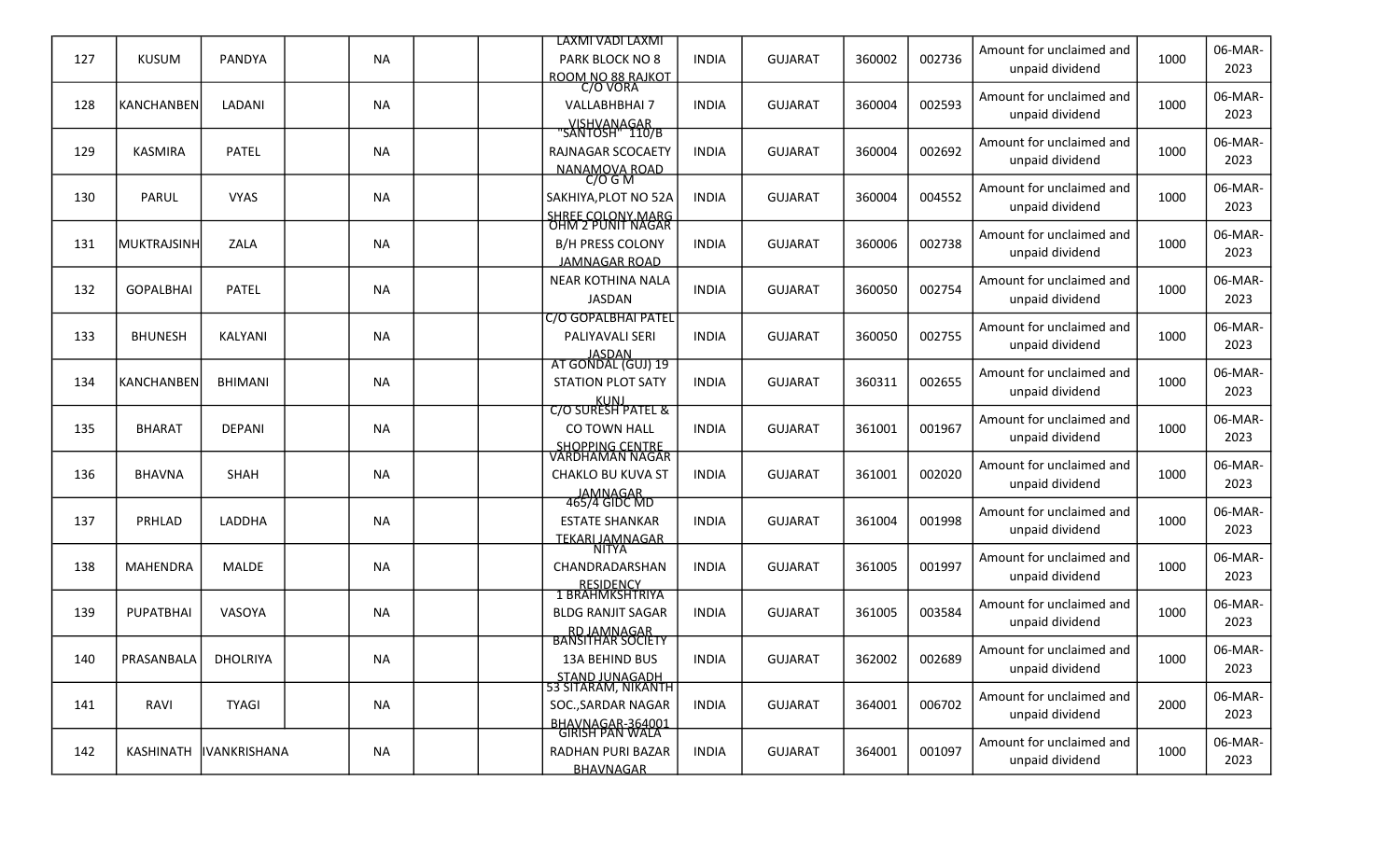| 143 | RAMNIKLAL               | GANDHI          | <b>NA</b> |  | PLOT NO 42 KALUBHA<br><b>ROAD BHAVNAGAR</b>                                              | <b>INDIA</b> | <b>GUJARAT</b> | 364002 | 001139 | Amount for unclaimed and<br>unpaid dividend | 1000 | 06-MAR-<br>2023 |
|-----|-------------------------|-----------------|-----------|--|------------------------------------------------------------------------------------------|--------------|----------------|--------|--------|---------------------------------------------|------|-----------------|
| 144 | <b>NIRMAL</b>           | <b>PATEL</b>    | <b>NA</b> |  | 443 "NIRMAL"<br><b>BHAVNA BHAVNAGAR</b>                                                  | <b>INDIA</b> | <b>GUJARAT</b> | 364003 | 004967 | Amount for unclaimed and<br>unpaid dividend | 1000 | 06-MAR-<br>2023 |
| 145 | KIRTI                   | <b>SHETH</b>    | <b>NA</b> |  | PARA<br>SIDDHACHAL PATHO<br>LABORATORY 20 A B                                            | <b>INDIA</b> | <b>GUJARAT</b> | 370140 | 004537 | Amount for unclaimed and<br>unpaid dividend | 1000 | 06-MAR-<br>2023 |
| 146 | SURESHBHAI              | <b>SHAH</b>     | <b>NA</b> |  | MEHTA TOWER<br>4015 IST FLOOR C/O<br><b>SUJAI DYES ASTODIA</b><br><b>ROAD OPP COLOUR</b> | <b>INDIA</b> | <b>GUJARAT</b> | 380001 | 000695 | Amount for unclaimed and<br>unpaid dividend | 1000 | 06-MAR-<br>2023 |
| 147 | <b>SEEMA</b>            | <b>SHAH</b>     | <b>NA</b> |  | 2330 MOTI POLE<br>LUNSAWAD DARIAPUR                                                      | <b>INDIA</b> | <b>GUJARAT</b> | 380001 | 000859 | Amount for unclaimed and<br>unpaid dividend | 1000 | 06-MAR-<br>2023 |
| 148 | <b>DILIP</b>            | <b>PATEL</b>    | <b>NA</b> |  | <b>725 CHHIPA POLE</b><br><b>KALUPUR</b><br>AHMEDABAD                                    | <b>INDIA</b> | <b>GUJARAT</b> | 380001 | 003311 | Amount for unclaimed and<br>unpaid dividend | 1000 | 06-MAR-<br>2023 |
| 149 | KANTILAL                | <b>SHAH</b>     | <b>NA</b> |  | <b>HOTEL GULMARG OPP</b><br>LUCKY RESTAURANT                                             | <b>INDIA</b> | <b>GUJARAT</b> | 380001 | 006248 | Amount for unclaimed and<br>unpaid dividend | 1000 | 06-MAR-<br>2023 |
| 150 | <b>TRUSHAR</b>          | <b>SHAH</b>     | <b>NA</b> |  | LALDARWAJA<br>C/O SHREE TEXTILES<br>1ST FLR,6 RANGWALA<br><b>MKT REVDI BAZAR</b>         | <b>INDIA</b> | <b>GUJARAT</b> | 380002 | 003205 | Amount for unclaimed and<br>unpaid dividend | 1000 | 06-MAR-<br>2023 |
| 151 | KAILASHKUMAF            | <b>BALUBHAI</b> | <b>NA</b> |  | C/O ASHOKKUMAR<br>SNEHALKUMAR                                                            | <b>INDIA</b> | <b>GUJARAT</b> | 380002 | 003797 | Amount for unclaimed and<br>unpaid dividend | 1000 | 06-MAR-<br>2023 |
| 152 | SHANTABEN               | SANGHAVI        | <b>NA</b> |  | <u>PAREKH MARKET</u><br>73 SARVODAY NAGAR<br>O/S SHAHPUR GATE                            | <b>INDIA</b> | <b>GUJARAT</b> | 380004 | 000923 | Amount for unclaimed and<br>unpaid dividend | 1000 | 06-MAR-<br>2023 |
| 153 | CHANDRAKAN <sup>-</sup> | SHAH            | <b>NA</b> |  | <b>MAHALAXMI SOCIETY</b>                                                                 | <b>INDIA</b> | <b>GUJARAT</b> | 380005 | 003655 | Amount for unclaimed and<br>unpaid dividend | 1000 | 06-MAR-<br>2023 |
| 154 | <b>VINITA</b>           | <b>SINGH</b>    | <b>NA</b> |  | RAMNAGAR<br>C/O SANJIVA SINGH<br>ICICI LTD, 9TH FLR,<br><b>JMC HOUSE.</b>                | <b>INDIA</b> | <b>GUJARAT</b> | 380006 | 004646 | Amount for unclaimed and<br>unpaid dividend | 1000 | 06-MAR-<br>2023 |
| 155 | SULOCHANA               | <b>MEHTA</b>    | <b>NA</b> |  | 401, SANJAY FLAT DR.<br>S V MARG,                                                        | <b>INDIA</b> | <b>GUJARAT</b> | 380006 | 007791 | Amount for unclaimed and<br>unpaid dividend | 1000 | 06-MAR-<br>2023 |
| 156 | SHAILESH                | <b>THAKKAR</b>  | <b>NA</b> |  | AMBAWADI<br>C 3 SHRIJIBAPA<br><b>COMPLEX BARAGE</b>                                      | <b>INDIA</b> | <b>GUJARAT</b> | 380007 | 000895 | Amount for unclaimed and<br>unpaid dividend | 1000 | 06-MAR-<br>2023 |
| 157 | <b>HARSHA</b>           | SHAH            | <b>NA</b> |  | ROAD VASNA<br>25 SUKITA<br>APPARTMENTS                                                   | <b>INDIA</b> | <b>GUJARAT</b> | 380007 | 003062 | Amount for unclaimed and<br>unpaid dividend | 1000 | 06-MAR-<br>2023 |
| 158 | <b>JITENDRA</b>         | SHAH            | <b>NA</b> |  | FATEHPURA PALDI<br>3 MITESH APT<br>VRUNDAVAN COLONY<br><b>VIKASGRUH RD PALDI</b>         | <b>INDIA</b> | <b>GUJARAT</b> | 380007 | 003806 | Amount for unclaimed and<br>unpaid dividend | 1000 | 06-MAR-<br>2023 |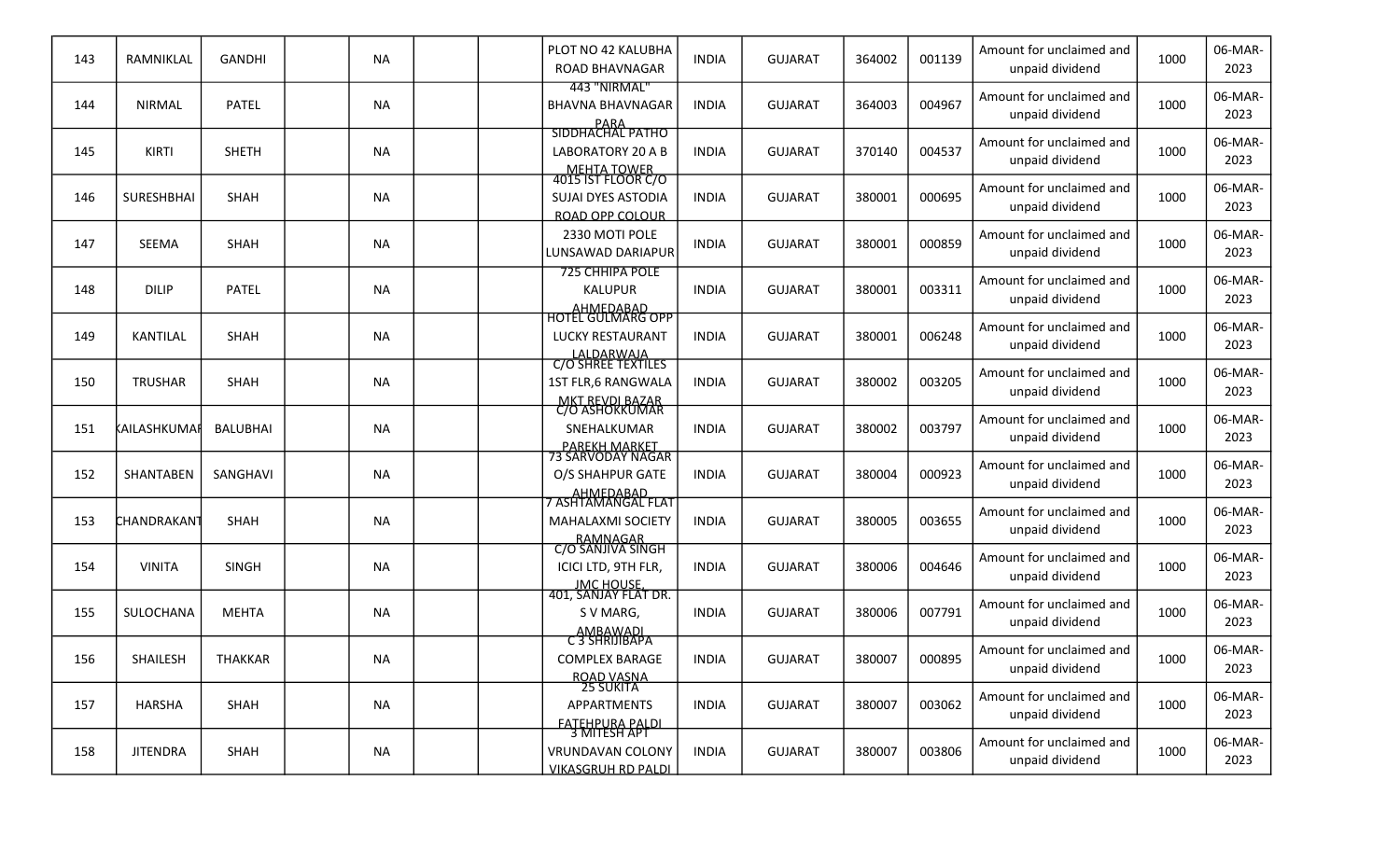|     |                   |                |           | C/3 PUSHPANJALI                                     |              |                |        |        |                                             |      | 06-MAR-         |
|-----|-------------------|----------------|-----------|-----------------------------------------------------|--------------|----------------|--------|--------|---------------------------------------------|------|-----------------|
| 159 | SANJAY            | <b>TELI</b>    | <b>NA</b> | <b>FLATS PALDI</b><br>AHMEDABAD<br>A/11 AYOJAN APTS | <b>INDIA</b> | <b>GUJARAT</b> | 380007 | 003868 | Amount for unclaimed and<br>unpaid dividend | 1000 | 2023            |
| 160 | MARKANDAY         | <b>MISRA</b>   | <b>NA</b> | <b>BESIDES JAYDEEP</b>                              | <b>INDIA</b> | <b>GUJARAT</b> | 380007 | 005621 | Amount for unclaimed and<br>unpaid dividend | 1000 | 06-MAR-<br>2023 |
|     |                   |                |           | TOWER PALDI<br>13 RAMPARK SOC                       |              |                |        |        |                                             |      |                 |
| 161 | KUNVARBEN         | <b>PATEL</b>   | <b>NA</b> | <b>ISANPUR MANINAGAR</b>                            | <b>INDIA</b> | <b>GUJARAT</b> | 380008 | 005133 | Amount for unclaimed and<br>unpaid dividend | 1000 | 06-MAR-<br>2023 |
|     |                   |                |           | AHMEDABAD                                           |              |                |        |        |                                             |      |                 |
| 162 | <b>AMITABEN</b>   | <b>PATEL</b>   | <b>NA</b> | 13 RAM PARK SOC<br><b>ISANPUR MANINAGAR</b>         | <b>INDIA</b> | <b>GUJARAT</b> | 380008 | 005136 | Amount for unclaimed and<br>unpaid dividend | 1000 | 06-MAR-<br>2023 |
|     |                   |                |           | <b>CELLER SHANTI</b>                                |              |                |        |        | Amount for unclaimed and                    |      | 06-MAR-         |
| 163 | <b>NATWARBHAI</b> | <b>PATEL</b>   | <b>NA</b> | <b>CHAMBERS OPP</b>                                 | <b>INDIA</b> | <b>GUJARAT</b> | 380009 | 000908 | unpaid dividend                             | 1000 | 2023            |
|     |                   |                |           | <u>DINESH HALL ASHRAM</u><br>C/8 DADA SAHEB FLAT    |              |                |        |        |                                             |      |                 |
| 164 | <b>DIMPLE</b>     | <b>AMIN</b>    | <b>NA</b> | UNIVERSITY RD                                       | <b>INDIA</b> | <b>GUJARAT</b> | 380009 | 003152 | Amount for unclaimed and                    | 1000 | 06-MAR-         |
|     |                   |                |           | NAVRANGPURA<br>G-6 TERRACE APTS. NR                 |              |                |        |        | unpaid dividend                             |      | 2023            |
| 165 | <b>BHAVESH</b>    | <b>SHAH</b>    | <b>NA</b> | <b>COMMERCE COLLEGE</b>                             | <b>INDIA</b> | <b>GUJARAT</b> | 380009 | 003890 | Amount for unclaimed and                    | 1000 | 06-MAR-         |
|     |                   |                |           |                                                     |              |                |        |        | unpaid dividend                             |      | 2023            |
|     |                   |                |           | NAVRANGPURA<br>202/2424 PRATIKSHA                   |              |                |        |        | Amount for unclaimed and                    |      | 06-MAR-         |
| 166 | <b>SMITA</b>      | <b>SHAH</b>    | <b>NA</b> | <b>APT NARANPURA</b>                                | <b>INDIA</b> | <b>GUJARAT</b> | 380013 | 003157 | unpaid dividend                             | 1000 | 2023            |
|     |                   |                |           | <u>SOLA RD AHMEDABAD</u><br>261/3128 SUNDERVAN      |              |                |        |        | Amount for unclaimed and                    |      | 06-MAR-         |
| 167 | <b>BALDEVBHAI</b> | <b>PATEL</b>   | <b>NA</b> | APTS SOLA RD                                        | <b>INDIA</b> | <b>GUJARAT</b> | 380013 | 003177 | unpaid dividend                             | 1000 | 2023            |
|     |                   |                |           | NARANPURA<br>3 SATYADEEP                            |              |                |        |        |                                             |      |                 |
| 168 | <b>ANKIT</b>      | <b>MEHTA</b>   | <b>NA</b> | <b>APPARTMENT OPP</b>                               | <b>INDIA</b> | <b>GUJARAT</b> | 380013 | 003635 | Amount for unclaimed and                    | 1000 | 06-MAR-<br>2023 |
|     |                   |                |           | <u>ANKUR JAIN TEMPLE</u><br>F 10/117 ABHILASHA      |              |                |        |        | unpaid dividend                             |      |                 |
| 169 | <b>KANJIBHAI</b>  | PRAJAPATI      | <b>NA</b> | APTS. BEHIND                                        | <b>INDIA</b> | <b>GUJARAT</b> | 380013 | 003665 | Amount for unclaimed and                    | 1000 | 06-MAR-         |
|     |                   |                |           | <u>VYASVADI NAVAVADAJ</u>                           |              |                |        |        | unpaid dividend                             |      | 2023            |
|     |                   |                |           | 55/643 MARGAR                                       |              |                |        |        | Amount for unclaimed and                    |      | 06-MAR-         |
| 170 | <b>KIRAN</b>      | <b>RASANIA</b> | <b>NA</b> | <b>MURTI APPARTMENT</b>                             | <b>INDIA</b> | <b>GUJARAT</b> | 380013 | 003710 | unpaid dividend                             | 1000 | 2023            |
|     |                   |                |           | OPP MARAM PURA<br>9 CHANDRAMAULI                    |              |                |        |        | Amount for unclaimed and                    |      | 06-MAR-         |
| 171 | SHARDABEN         | <b>PATEL</b>   | <b>NA</b> | <b>SOC NAVA VADAJ</b>                               | <b>INDIA</b> | <b>GUJARAT</b> | 380013 | 005134 | unpaid dividend                             | 1000 | 2023            |
|     |                   |                |           | AHMEDABAD<br>9 CHANDRAMAULI                         |              |                |        |        |                                             |      |                 |
| 172 | <b>GANPATBHAI</b> | <b>PATEL</b>   | <b>NA</b> | SOC NAVA VADAJ                                      | <b>INDIA</b> | <b>GUJARAT</b> | 380013 | 005135 | Amount for unclaimed and<br>unpaid dividend | 1000 | 06-MAR-<br>2023 |
|     |                   |                |           | AHMEDABAD<br>122 VRINDVAN OPP                       |              |                |        |        |                                             |      |                 |
| 173 | PANKAJ            | <b>MODI</b>    | <b>NA</b> | <b>ASHVA MEGH</b>                                   | <b>INDIA</b> | <b>GUJARAT</b> | 380015 | 000652 | Amount for unclaimed and                    | 1000 | 06-MAR-         |
|     |                   |                |           | BUNGLOW 132 RING<br>A/7 AYOJAN NAGAR                |              |                |        |        | unpaid dividend                             |      | 2023            |
| 174 | RAMESH            | <b>PATEL</b>   | <b>NA</b> | AMBAWADI                                            | <b>INDIA</b> | <b>GUJARAT</b> | 380015 | 005137 | Amount for unclaimed and                    | 1000 | 06-MAR-         |
|     |                   |                |           | <b>AHMEDABAD</b>                                    |              |                |        |        | unpaid dividend                             |      | 2023            |
|     |                   |                |           |                                                     |              |                |        |        |                                             |      |                 |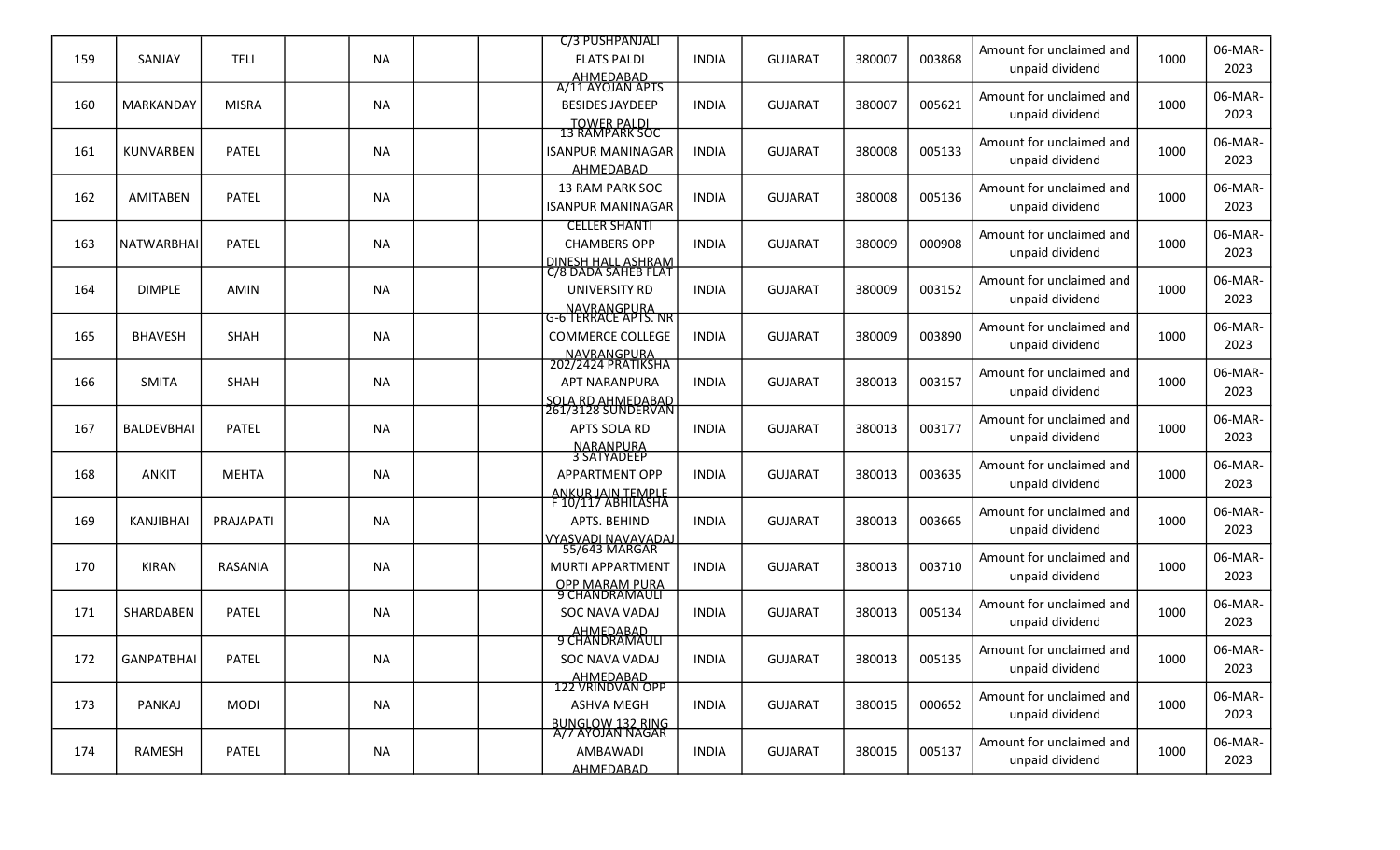|     |                   |                 |           | A/7 AYOJAN NAGAR                                                                |              |                |        |        | Amount for unclaimed and                    |      | 06-MAR-         |
|-----|-------------------|-----------------|-----------|---------------------------------------------------------------------------------|--------------|----------------|--------|--------|---------------------------------------------|------|-----------------|
| 175 | <b>NATUBHAI</b>   | <b>PATEL</b>    | <b>NA</b> | AMBAWADI<br>AHMEDABAD<br>5 PARSHVNAGAR                                          | <b>INDIA</b> | <b>GUJARAT</b> | 380015 | 005138 | unpaid dividend                             | 1000 | 2023            |
| 176 | <b>FULWANTI</b>   | SHAH            | <b>NA</b> | SOCIETY GITANJALI                                                               | <b>INDIA</b> | <b>GUJARAT</b> | 380019 | 003671 | Amount for unclaimed and<br>unpaid dividend | 1000 | 06-MAR-<br>2023 |
| 177 | HAGYAVANTIBE      | <b>SHAH</b>     | <b>NA</b> | NAGAR D CABIN PO<br>406/13 PILI CHALI OPP<br>POST OFFICE                        | <b>INDIA</b> | <b>GUJARAT</b> | 380021 | 003631 | Amount for unclaimed and<br>unpaid dividend | 1000 | 06-MAR-<br>2023 |
| 178 | <b>SUSHILA</b>    | JAIN            | <b>NA</b> | RAKHIYAL ROAD<br>C/O PUNIT FINANCE<br>CO. NO.118 VANIJYA<br><b>BHAWAN DIWAN</b> | <b>INDIA</b> | <b>GUJARAT</b> | 380022 | 003594 | Amount for unclaimed and<br>unpaid dividend | 1000 | 06-MAR-<br>2023 |
| 179 | <b>ICCHABEN</b>   | <b>KADIYA</b>   | <b>NA</b> | <b>39 CHANDRALOK SOC</b><br>RANIP AHMEDABAD                                     | <b>INDIA</b> | <b>GUJARAT</b> | 380038 | 005117 | Amount for unclaimed and<br>unpaid dividend | 1000 | 06-MAR-<br>2023 |
| 180 | <b>KAVITA</b>     | <b>BINDRANI</b> | <b>NA</b> | I/202, SAMRAJAYA<br><b>NEAR MANAVMANDIR</b>                                     | <b>INDIA</b> | <b>GUJARAT</b> | 380052 | 003143 | Amount for unclaimed and<br>unpaid dividend | 1000 | 06-MAR-<br>2023 |
| 181 | MAGANLAL          | <b>PATEL</b>    | <b>NA</b> | MEMNAGAR<br>C/O.RAMANLAL M.<br>PATEL 25,                                        | <b>INDIA</b> | <b>GUJARAT</b> | 380052 | 003207 | Amount for unclaimed and<br>unpaid dividend | 1000 | 06-MAR-<br>2023 |
| 182 | <b>GOPALDAS</b>   | <b>MENDPARA</b> | <b>NA</b> | MANICHANDRA CO.OP<br>C/5 AAGMAN APPT NR<br><b>GERGES BANLUGE</b>                | <b>INDIA</b> | <b>GUJARAT</b> | 380053 | 003147 | Amount for unclaimed and<br>unpaid dividend | 1000 | 06-MAR-<br>2023 |
| 183 | <b>ALPESH</b>     | <b>PATEL</b>    | <b>NA</b> | AHMEDABAD<br>C/O EKTA MEDICAL<br><b>STORE VEEMURTI</b>                          | <b>INDIA</b> | <b>GUJARAT</b> | 380062 | 000876 | Amount for unclaimed and<br>unpaid dividend | 1000 | 06-MAR-<br>2023 |
| 184 | ASHA              | <b>JAIN</b>     | <b>NA</b> | COMPLEX GURUKUL<br>C/O DR JAIN J M<br><b>SARVODAY SOCIETY</b>                   | <b>INDIA</b> | <b>GUJARAT</b> | 382150 | 000959 | Amount for unclaimed and<br>unpaid dividend | 1000 | 06-MAR-<br>2023 |
| 185 | <b>DILIPKUMAR</b> | PURSWANI        | <b>NA</b> | VIRAMGAM<br>A-2-16 HARNAMDAS<br>SOCIETY BUNGLOW<br><b>AREA POST KUBER</b>       | <b>INDIA</b> | <b>GUJARAT</b> | 382340 | 000662 | Amount for unclaimed and<br>unpaid dividend | 1000 | 06-MAR-<br>2023 |
| 186 | <b>HARSHA</b>     | <b>BHAGIA</b>   | <b>NA</b> | C/43 KUBER NAGAR<br>AHMEDABAD                                                   | <b>INDIA</b> | <b>GUJARAT</b> | 382340 | 003684 | Amount for unclaimed and<br>unpaid dividend | 1000 | 06-MAR-<br>2023 |
| 187 | RAJU              | TAHELANI        | <b>NA</b> | 235/2 PRAKASH GALI<br><b>THAKKAR BAPA</b><br>NAGAR AHMEDABAD                    | <b>INDIA</b> | <b>GUJARAT</b> | 382350 | 000660 | Amount for unclaimed and<br>unpaid dividend | 1000 | 06-MAR-<br>2023 |
| 188 | <b>DINESHBHAI</b> | PATEL           | <b>NA</b> | 96 A HARBHOLANATH<br>NR GAURI ODHAV                                             | <b>INDIA</b> | <b>GUJARAT</b> | 382415 | 005598 | Amount for unclaimed and<br>unpaid dividend | 1000 | 06-MAR-<br>2023 |
| 189 | <b>MUKESH</b>     | <b>DUDHELA</b>  | <b>NA</b> | C/O HARSHAD M<br>LALANI 29 NEW                                                  | <b>INDIA</b> | <b>GUJARAT</b> | 382443 | 000864 | Amount for unclaimed and<br>unpaid dividend | 1000 | 06-MAR-<br>2023 |
| 190 | MANJU             | AGRAWAL         | <b>NA</b> | SAURABH SOCIETY<br>C/O BASANT<br>CHEMICAL C-1/396 G I<br><b>D C PH II VATVA</b> | <b>INDIA</b> | <b>GUJARAT</b> | 382445 | 003680 | Amount for unclaimed and<br>unpaid dividend | 1000 | 06-MAR-<br>2023 |
|     |                   |                 |           |                                                                                 |              |                |        |        |                                             |      |                 |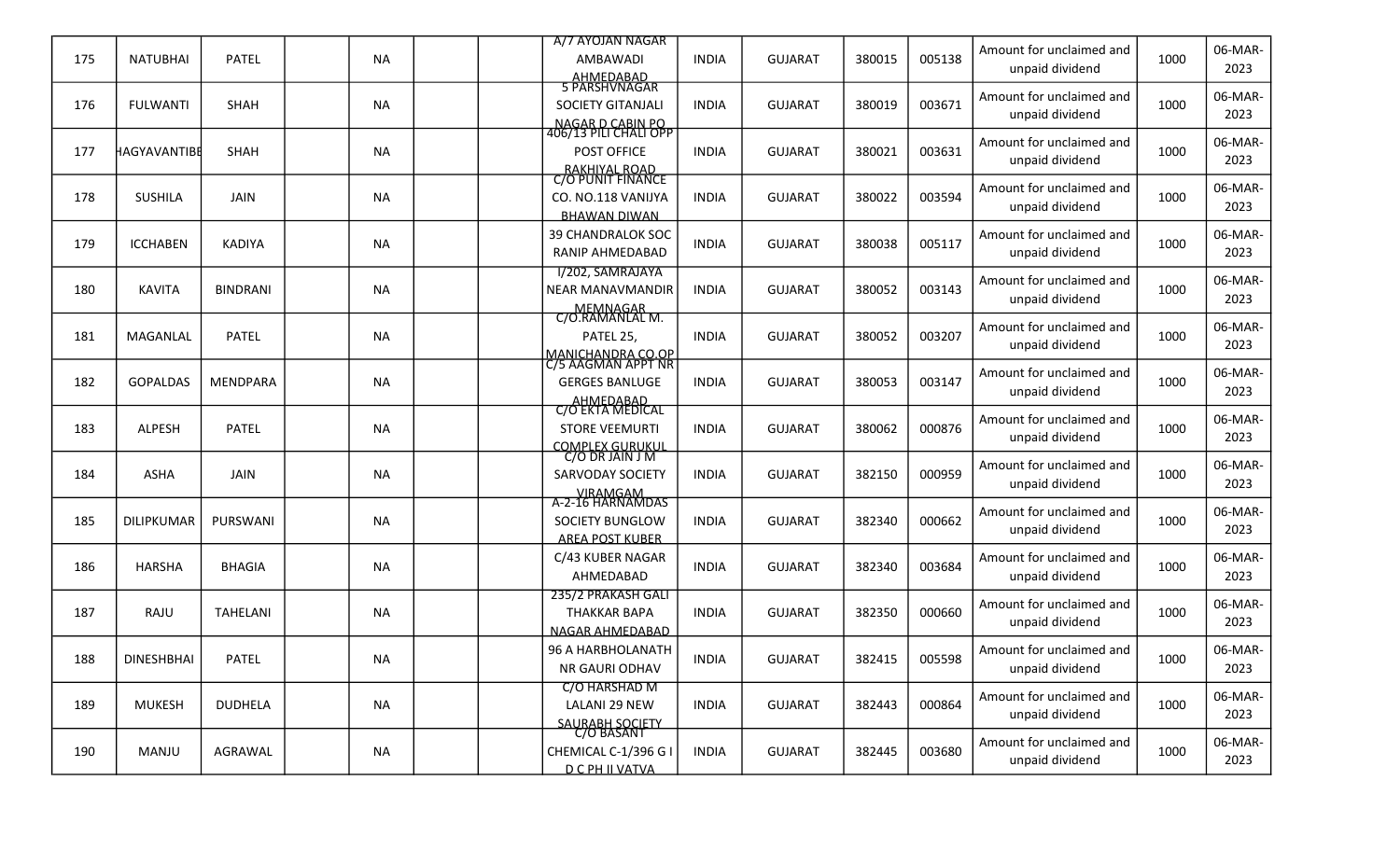|     |                     |                |           |  | <b>SOLAGAM TA</b>                                  |              |                |        |        | Amount for unclaimed and                    |      | 06-MAR-         |
|-----|---------------------|----------------|-----------|--|----------------------------------------------------|--------------|----------------|--------|--------|---------------------------------------------|------|-----------------|
| 191 | RAMESHBHAI          | <b>PATEL</b>   | <b>NA</b> |  | DASKROI, SONIVAS                                   | <b>INDIA</b> | <b>GUJARAT</b> | 382481 | 003704 | unpaid dividend                             | 1000 | 2023            |
|     |                     |                |           |  | DIST AHMEDABAD<br>JAY SHREE STORE                  |              |                |        |        | Amount for unclaimed and                    |      | 06-MAR-         |
| 192 | <b>BHARTIBEN</b>    | <b>BAROT</b>   | <b>NA</b> |  | SHUBH LAXMI                                        | <b>INDIA</b> | <b>GUJARAT</b> | 384001 | 002260 | unpaid dividend                             | 1000 | 2023            |
|     |                     |                |           |  | <b>MARKET STATION</b>                              |              |                |        |        |                                             |      | 06-MAR-         |
| 193 | VANDANA             | SHRIMALI       | <b>NA</b> |  | <b>B-67 ONGC NAGAR</b><br><b>PALAVASNA MEHSANA</b> | <b>INDIA</b> | <b>GUJARAT</b> | 384001 | 002263 | Amount for unclaimed and<br>unpaid dividend | 1000 | 2023            |
|     |                     |                |           |  | <b>SAMSAMAVAS OLD</b>                              |              |                |        |        |                                             |      |                 |
| 194 | RAMESHBHAI          | <b>PATEL</b>   | <b>NA</b> |  | LAXMIPURAM                                         | <b>INDIA</b> | <b>GUJARAT</b> | 385002 | 003336 | Amount for unclaimed and                    | 1000 | 06-MAR-         |
|     |                     |                |           |  | <b>PALANPUR B K</b>                                |              |                |        |        | unpaid dividend                             |      | 2023            |
| 195 | <b>KUNJAL</b>       | <b>MHETA</b>   | <b>NA</b> |  | 13 PAVAPURI THARA B                                | <b>INDIA</b> | <b>GUJARAT</b> | 385555 | 003614 | Amount for unclaimed and                    | 1000 | 06-MAR-         |
|     |                     |                |           |  | K GUJ                                              |              |                |        |        | unpaid dividend                             |      | 2023            |
|     |                     |                |           |  | <b>ASHOK KANGAN</b>                                |              |                |        |        | Amount for unclaimed and                    |      | 06-MAR-         |
| 196 | <b>I</b> CHHAGANBHA | PRAJAPATI      | <b>NA</b> |  | STORE S T ROAD                                     | <b>INDIA</b> | <b>GUJARAT</b> | 388620 | 000931 | unpaid dividend                             | 1000 | 2023            |
|     |                     |                |           |  | <b>KHAMBHAT</b><br>AJAY BLDG DANDIA                |              |                |        |        | Amount for unclaimed and                    |      | 06-MAR-         |
| 197 | CHANDRA             | <b>SEKHAR</b>  | <b>NA</b> |  | <b>BAZAR B/H BABUL</b>                             | <b>INDIA</b> | <b>GUJARAT</b> | 390001 | 001435 | unpaid dividend                             | 1000 | 2023            |
|     |                     |                |           |  | HOSPITAL<br>AJAY BLDG DANDIA                       |              |                |        |        |                                             |      |                 |
| 198 | layachandrai        | N              | <b>NA</b> |  | <b>BAZAR B/H BABUL</b>                             | <b>INDIA</b> | <b>GUJARAT</b> | 390001 | 001436 | Amount for unclaimed and                    | 1000 | 06-MAR-         |
|     |                     |                |           |  | HOSPITAL<br> 8 MATRI MANDIR HARI                   |              |                |        |        | unpaid dividend                             |      | 2023            |
| 199 | PRAVIN              | <b>PATEL</b>   | <b>NA</b> |  | <b>NAGAR GOTRI ROAD</b>                            | <b>INDIA</b> | <b>GUJARAT</b> | 390001 | 002993 | Amount for unclaimed and                    | 1000 | 06-MAR-         |
|     |                     |                |           |  | BARODA<br>RANCHHOD NIVAS                           |              |                |        |        | unpaid dividend                             |      | 2023            |
|     |                     |                |           |  |                                                    |              |                |        |        | Amount for unclaimed and                    |      | 06-MAR-         |
| 200 | ANILKUMAR           | <b>PATNI</b>   | <b>NA</b> |  | <b>MOHANLAL</b>                                    | <b>INDIA</b> | <b>GUJARAT</b> | 390001 | 003022 | unpaid dividend                             | 1000 | 2023            |
|     |                     |                |           |  | BONESETTERS LANE<br>C-26 HARKASHI SOC              |              |                |        |        | Amount for unclaimed and                    |      | 06-MAR-         |
| 201 | <b>MANORMABEN</b>   | <b>BACHCHE</b> | <b>NA</b> |  | <b>OPP HARNI</b>                                   | <b>INDIA</b> | <b>GUJARAT</b> | 390001 | 004670 | unpaid dividend                             | 1000 | 2023            |
|     |                     |                |           |  | <b>AERODRAM HARNI</b><br>504 ANGAN TOWER,          |              |                |        |        |                                             |      |                 |
| 202 | SUDHANSU            | <b>DAS</b>     | <b>NA</b> |  | OPP. BHAVAN'S                                      | <b>INDIA</b> | <b>GUJARAT</b> | 390004 | 000279 | Amount for unclaimed and<br>unpaid dividend | 2000 | 06-MAR-<br>2023 |
|     |                     |                |           |  | SCHOOL MAKARPURA<br>2271 UTKANTH                   |              |                |        |        |                                             |      |                 |
| 203 | <b>HARIOM</b>       | <b>SHUKLA</b>  | <b>NA</b> |  | <b>SOCIETY BEHIND</b>                              | <b>INDIA</b> | <b>GUJARAT</b> | 390005 | 000440 | Amount for unclaimed and                    | 1000 | 06-MAR-         |
|     |                     |                |           |  | <b>ALKAPURI CLUB OPP</b>                           |              |                |        |        | unpaid dividend                             |      | 2023            |
| 204 | SWAPNIL             | DESAI          | <b>NA</b> |  | <b>11 SAHJANAND</b><br><b>SOCIETY HARANI</b>       | <b>INDIA</b> | <b>GUJARAT</b> | 390006 | 003008 | Amount for unclaimed and                    | 1000 | 06-MAR-         |
|     |                     |                |           |  |                                                    |              |                |        |        | unpaid dividend                             |      | 2023            |
|     |                     |                |           |  | ROAD BARODA<br>CATTLE FEED FACTORY                 |              |                |        |        | Amount for unclaimed and                    |      | 06-MAR-         |
| 205 | <b>NAMRATA</b>      | <b>PATEL</b>   | <b>NA</b> |  | AT & PO ITOLA DIST                                 | <b>INDIA</b> | <b>GUJARAT</b> | 391240 | 004640 | unpaid dividend                             | 1000 | 2023            |
|     |                     |                |           |  | BARODA<br>C/O SHREE JANKI                          |              |                |        |        | Amount for unclaimed and                    |      |                 |
| 206 | ANIL                | <b>GUPTA</b>   | <b>NA</b> |  | <b>TEXTILE PLOT NO 172</b>                         | <b>INDIA</b> | <b>GUJARAT</b> | 394221 | 002906 | unpaid dividend                             | 6000 | 06-MAR-<br>2023 |
|     |                     |                |           |  | GIDCNEARIR                                         |              |                |        |        |                                             |      |                 |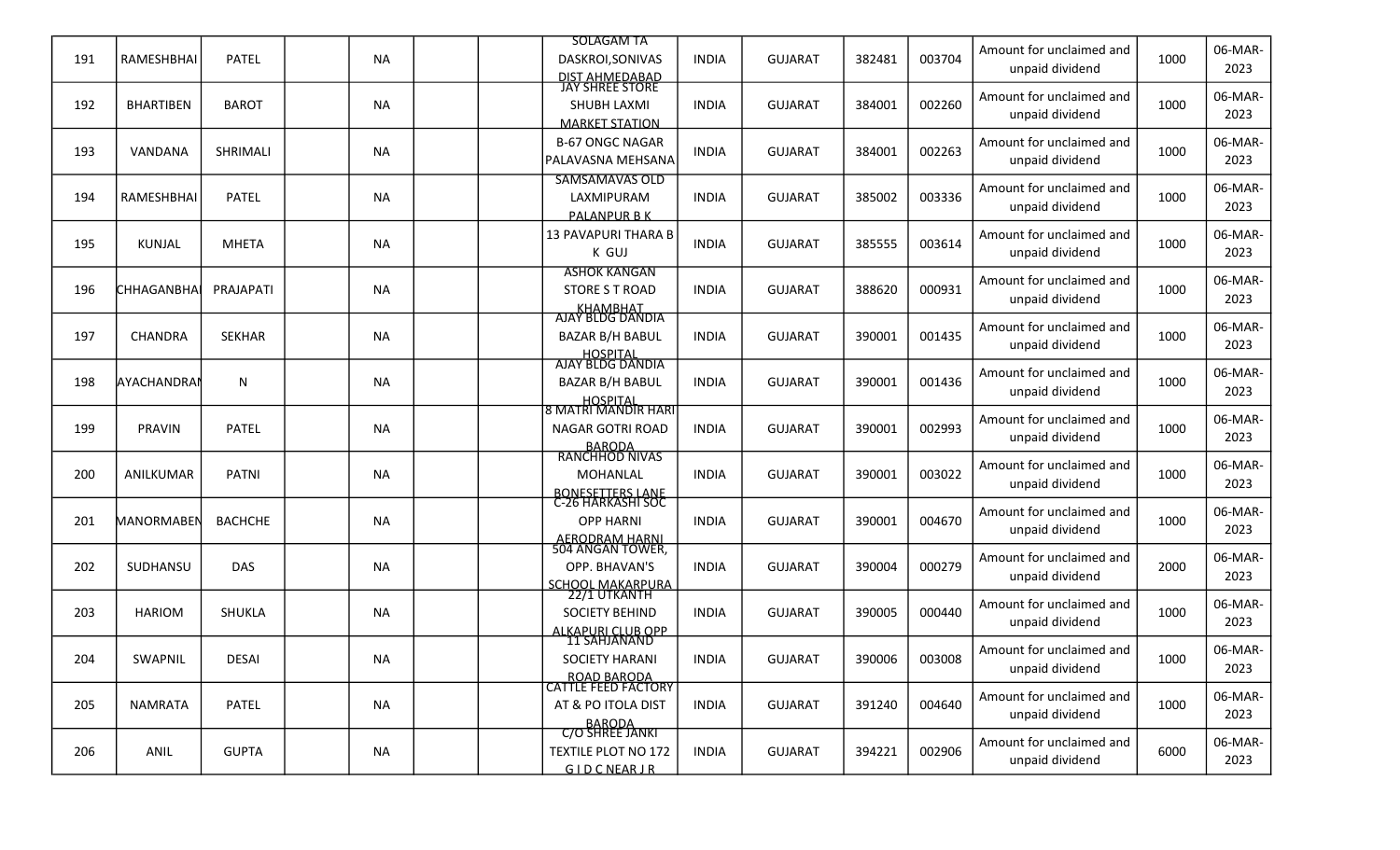|     |                |                  |           | <b>34 SARDAR NAGAR</b>                                                          |              |                |        |        | Amount for unclaimed and                    |      | 06-MAR-         |
|-----|----------------|------------------|-----------|---------------------------------------------------------------------------------|--------------|----------------|--------|--------|---------------------------------------------|------|-----------------|
| 207 | <b>CHINTAN</b> | <b>SHAH</b>      | <b>NA</b> | SOCIETY SUMUL DAIRY<br>ROAD SURAT<br>303 CITY TEXTILE                           | <b>INDIA</b> | <b>GUJARAT</b> | 395001 | 002805 | unpaid dividend                             | 1000 | 2023            |
| 208 | <b>MAHESH</b>  | <b>TAHILIANI</b> | <b>NA</b> | <b>MARKET RING ROAD</b><br><b>SURAT</b>                                         | <b>INDIA</b> | <b>GUJARAT</b> | 395001 | 002840 | Amount for unclaimed and<br>unpaid dividend | 1000 | 06-MAR-<br>2023 |
| 209 | <b>TARABEN</b> | <b>MORKER</b>    | <b>NA</b> | <b>10 AMI APT KALAPESI</b><br><b>MOHLLO NANPURA</b>                             | <b>INDIA</b> | <b>GUJARAT</b> | 395001 | 006081 | Amount for unclaimed and<br>unpaid dividend | 1000 | 06-MAR-<br>2023 |
| 210 | LILA           | <b>AGRAWAL</b>   | <b>NA</b> | <b>RACHNA PRINTS Z</b><br><b>1160 SURAT TEXTILE</b><br>MARKET RING ROAD         | <b>INDIA</b> | <b>GUJARAT</b> | 395002 | 002831 | Amount for unclaimed and<br>unpaid dividend | 1000 | 06-MAR-<br>2023 |
| 211 | <b>SUSILA</b>  | <b>MEVADA</b>    | <b>NA</b> | PASWNAGAR MAJURA                                                                | <b>INDIA</b> | <b>GUJARAT</b> | 395002 | 002853 | Amount for unclaimed and<br>unpaid dividend | 1000 | 06-MAR-<br>2023 |
| 212 | <b>RANJAN</b>  | <b>MEHTA</b>     | <b>NA</b> | OATE SURAT<br>TOWER, TURNING<br>POINT COM GHOD                                  | <b>INDIA</b> | <b>GUJARAT</b> | 395002 | 008256 | Amount for unclaimed and<br>unpaid dividend | 1000 | 06-MAR-<br>2023 |
| 213 | <b>JAYESH</b>  | <b>GANDHI</b>    | <b>NA</b> | 12/926-27 IST FLR<br><b>SHIV KRUPA</b>                                          | <b>INDIA</b> | <b>GUJARAT</b> | 395003 | 002793 | Amount for unclaimed and<br>unpaid dividend | 1000 | 06-MAR-<br>2023 |
| 214 | PADAMABEN      | JARIWALA         | <b>NA</b> | BLDG, RANI TALAO<br>VISHNU APPT<br>MALIFALIA<br>ALLAYAWADI SURAT                | <b>INDIA</b> | <b>GUJARAT</b> | 395003 | 002848 | Amount for unclaimed and<br>unpaid dividend | 1000 | 06-MAR-<br>2023 |
| 215 | PRAVINKUMAR    | <b>PATEL</b>     | <b>NA</b> | C/O HOME DECOR<br>CERAMIC 11 KALPANA                                            | <b>INDIA</b> | <b>GUJARAT</b> | 395005 | 002814 | Amount for unclaimed and<br>unpaid dividend | 1000 | 06-MAR-<br>2023 |
| 216 | <b>SUDHA</b>   | <b>SHUKLA</b>    | <b>NA</b> | SHOPPING CENTRE<br>C/O S K SHUKLA TYPE<br>4/6,CENTRAL                           | <b>INDIA</b> | <b>GUJARAT</b> | 395007 | 000165 | Amount for unclaimed and<br>unpaid dividend | 2000 | 06-MAR-<br>2023 |
| 217 | lishantkumai   | SHAH             | <b>NA</b> | REVENUE COLON<br><b>APPARTMENT NEAR</b><br>PURNIMA SOCIETY                      | <b>INDIA</b> | <b>GUJARAT</b> | 395007 | 002824 | Amount for unclaimed and<br>unpaid dividend | 1000 | 06-MAR-<br>2023 |
| 218 | <b>SURESH</b>  | <b>PATEL</b>     | <b>NA</b> | 23 SURYA NAGAR<br>SOCY A K ROAD SURAT                                           | <b>INDIA</b> | <b>GUJARAT</b> | 395008 | 002787 | Amount for unclaimed and<br>unpaid dividend | 1000 | 06-MAR-<br>2023 |
| 219 | AMALESHKUM.    | ZINZALA          | <b>NA</b> | 13,AYODHYA<br>NAGRI, HANI PARK RD<br><b>OPP PATEL PRAGATI</b>                   | <b>INDIA</b> | <b>GUJARAT</b> | 395009 | 003031 | Amount for unclaimed and<br>unpaid dividend | 1000 | 06-MAR-<br>2023 |
| 220 | KANAIYALAL     | PATEL            | <b>NA</b> | <u>C/O.R K INVESTMENTS</u><br>302 B N TOWER,                                    | <b>INDIA</b> | <b>GUJARAT</b> | 396445 | 006926 | Amount for unclaimed and<br>unpaid dividend | 3000 | 06-MAR-<br>2023 |
| 221 | PARESHBHAI     | <b>NAIK</b>      | <b>NA</b> | OPP TATA HALL<br>6/26 PARFALIA<br><b>DODHIA TALAV</b>                           | <b>INDIA</b> | <b>GUJARAT</b> | 396445 | 004845 | Amount for unclaimed and<br>unpaid dividend | 1000 | 06-MAR-<br>2023 |
| 222 | <b>ISHWAR</b>  | <b>UPADHYAY</b>  | <b>NA</b> | NAVSARI<br>M-1 LEFT EMCA<br><b>HOUSE 289 SHAHID</b><br><b>BHAGAT SINGH ROAD</b> | <b>INDIA</b> | MAHARASHTRA    | 400001 | 006057 | Amount for unclaimed and<br>unpaid dividend | 3000 | 06-MAR-<br>2023 |
|     |                |                  |           |                                                                                 |              |                |        |        |                                             |      |                 |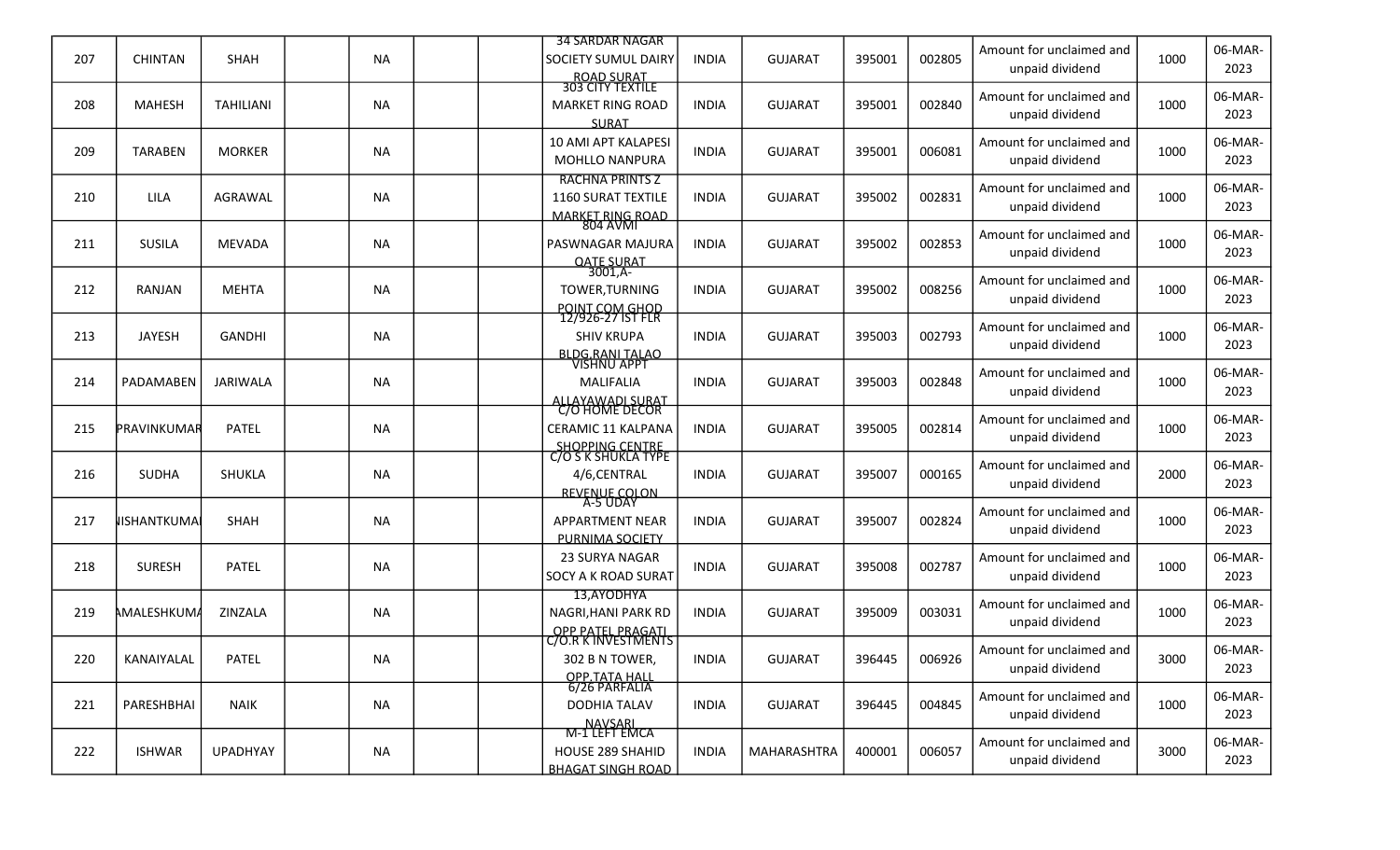|     |                  |                     |           | 102 BANIAN ST                             |              |             |        |        | Amount for unclaimed and |      | 06-MAR- |
|-----|------------------|---------------------|-----------|-------------------------------------------|--------------|-------------|--------|--------|--------------------------|------|---------|
| 223 | <b>MAMTA</b>     | JAIN                | <b>NA</b> | TANKIWALA BUILDING                        | <b>INDIA</b> | MAHARASHTRA | 400003 | 001183 | unpaid dividend          | 1000 | 2023    |
|     |                  |                     |           | R NO 17 3RD FLOOR<br>PANNA ARCADE         |              |             |        |        | Amount for unclaimed and |      | 06-MAR- |
| 224 | <b>PRAVINA</b>   | <b>SHAH</b>         | <b>NA</b> | OFF.NO.18 BELLOW                          | <b>INDIA</b> | MAHARASHTRA | 400004 | 006421 | unpaid dividend          | 1000 | 2023    |
|     |                  |                     |           | <b>HOTEL REGAL PALACE</b>                 |              |             |        |        |                          |      |         |
| 225 | <b>DHIRENDRA</b> | JAIN                | <b>NA</b> | 22 RITU APT 1/113                         | <b>INDIA</b> | MAHARASHTRA | 400006 | 006207 | Amount for unclaimed and | 1000 | 06-MAR- |
|     |                  |                     |           | <b>DONGARSEY ROAD</b>                     |              |             |        |        | unpaid dividend          |      | 2023    |
|     |                  |                     |           | A/3 POONAM PARK                           |              |             |        |        | Amount for unclaimed and |      | 06-MAR- |
| 226 | <b>RAMA</b>      | <b>MURARKA</b>      | <b>NA</b> | #504 LALBAUG IND                          | <b>INDIA</b> | MAHARASHTRA | 400012 | 004039 | unpaid dividend          | 1000 | 2023    |
|     |                  |                     |           | <b>EST ROAD LALBAUG</b><br>184 S V S MARG |              |             |        |        |                          |      |         |
| 227 | <b>NILAMBARI</b> | MALKHANI            | <b>NA</b> | <b>CHOTANI BUILDING</b>                   | <b>INDIA</b> | MAHARASHTRA | 400016 | 004821 | Amount for unclaimed and | 1000 | 06-MAR- |
|     |                  |                     |           |                                           |              |             |        |        | unpaid dividend          |      | 2023    |
|     |                  |                     |           | 4TH FLOOR MAHIM<br>501-B, POONAM APTS     |              |             |        |        | Amount for unclaimed and |      | 06-MAR- |
| 228 | <b>SHANTIBEN</b> | <b>NEEMA</b>        | NA        | DR ANNIE BESANT                           | <b>INDIA</b> | MAHARASHTRA | 400018 | 001294 | unpaid dividend          | 1000 | 2023    |
|     |                  |                     |           | ROAD WORLL<br>F-49 FLAT NO.2 1ST          |              |             |        |        |                          |      |         |
| 229 | <b>MELANIE</b>   | <b>HANDRASHEKAR</b> | <b>NA</b> | FLOOR VENUS APTS.                         | <b>INDIA</b> | MAHARASHTRA | 400018 | 003402 | Amount for unclaimed and | 1000 | 06-MAR- |
|     |                  |                     |           |                                           |              |             |        |        | unpaid dividend          |      | 2023    |
|     |                  |                     |           | WORLI<br>INDUSTRIAL OXYGEN                |              |             |        |        | Amount for unclaimed and |      | 06-MAR- |
| 230 | DEEPALI          | <b>GOEL</b>         | NA        | <b>COMPANY LTD 68</b>                     | <b>INDIA</b> | MAHARASHTRA | 400021 | 001512 | unpaid dividend          | 1000 | 2023    |
|     |                  |                     |           | JOLLY MAKER<br>B M C BLD NO 12/9,         |              |             |        |        |                          |      |         |
| 231 | <b>RATANSHI</b>  | <b>DEDHIA</b>       | <b>NA</b> | <b>RAOLI CAMP SION</b>                    | <b>INDIA</b> | MAHARASHTRA | 400022 | 005218 | Amount for unclaimed and | 1000 | 06-MAR- |
|     |                  |                     |           |                                           |              |             |        |        | unpaid dividend          |      | 2023    |
|     |                  |                     |           | KOLIWADA<br>84/11,APOLLO HOUSE            |              |             |        |        | Amount for unclaimed and |      | 06-MAR- |
| 232 | <b>MILIND</b>    | KESHARUWALA         | <b>NA</b> | 2ND FLOOR BOMBAY                          | <b>INDIA</b> | MAHARASHTRA | 400023 | 005164 | unpaid dividend          | 1000 | 2023    |
|     |                  |                     |           | SAMACHAR MARG<br>181-B TWIN TOWERS        |              |             |        |        |                          |      |         |
| 233 | <b>PADMA</b>     | RAJENDRAN           | <b>NA</b> | PRABHA DEVI                               | <b>INDIA</b> | MAHARASHTRA | 400025 | 005540 | Amount for unclaimed and | 1000 | 06-MAR- |
|     |                  |                     |           |                                           |              |             |        |        | unpaid dividend          |      | 2023    |
|     |                  |                     |           | MUMBAL<br>81 DEEPAK BUILDING              |              |             |        |        | Amount for unclaimed and |      | 06-MAR- |
| 234 | SANGITA          | <b>JAIN</b>         | NA        | 755 PEDDAR ROAD                           | <b>INDIA</b> | MAHARASHTRA | 400026 | 007903 | unpaid dividend          | 9000 | 2023    |
|     |                  |                     |           | MUMBAI - 400 026<br>24 ALBION PLACE       |              |             |        |        |                          |      |         |
| 235 | <b>GODFREY</b>   | <b>CORDA</b>        | <b>NA</b> | <b>SANT SAUITA MARG</b>                   | <b>INDIA</b> | MAHARASHTRA | 400027 | 001341 | Amount for unclaimed and | 1000 | 06-MAR- |
|     |                  |                     |           | <b>BYCULLA (EAST)</b>                     |              |             |        |        | unpaid dividend          |      | 2023    |
|     |                  |                     |           | 24, ALBION PLACE,                         |              |             |        |        | Amount for unclaimed and |      | 06-MAR- |
| 236 | VIANNEY          | SEQUEIRA            | <b>NA</b> | OPP.HOTEL HERITAGE,                       | <b>INDIA</b> | MAHARASHTRA | 400027 | 007256 | unpaid dividend          | 1000 | 2023    |
|     |                  |                     |           | V G ROAD. BYCULLA.<br>5/159 NAVYUG NAGAR  |              |             |        |        |                          |      |         |
| 237 | <b>NITA</b>      | <b>DESAI</b>        | NA        | 3 662 FORJET HILL RD                      | <b>INDIA</b> | MAHARASHTRA | 400036 | 005583 | Amount for unclaimed and | 1000 | 06-MAR- |
|     |                  |                     |           | <b>TANDED</b>                             |              |             |        |        | unpaid dividend          |      | 2023    |
|     |                  |                     |           | PLOT NO 287/7 N S                         |              |             |        |        | Amount for unclaimed and |      | 06-MAR- |
| 238 | <b>JITENDRA</b>  | KAPADIA             | NA        | ROAD NO 1 OPP IRLA                        | <b>INDIA</b> | MAHARASHTRA | 400049 | 004008 | unpaid dividend          | 1000 | 2023    |
|     |                  |                     |           | MASJIDJVPD                                |              |             |        |        |                          |      |         |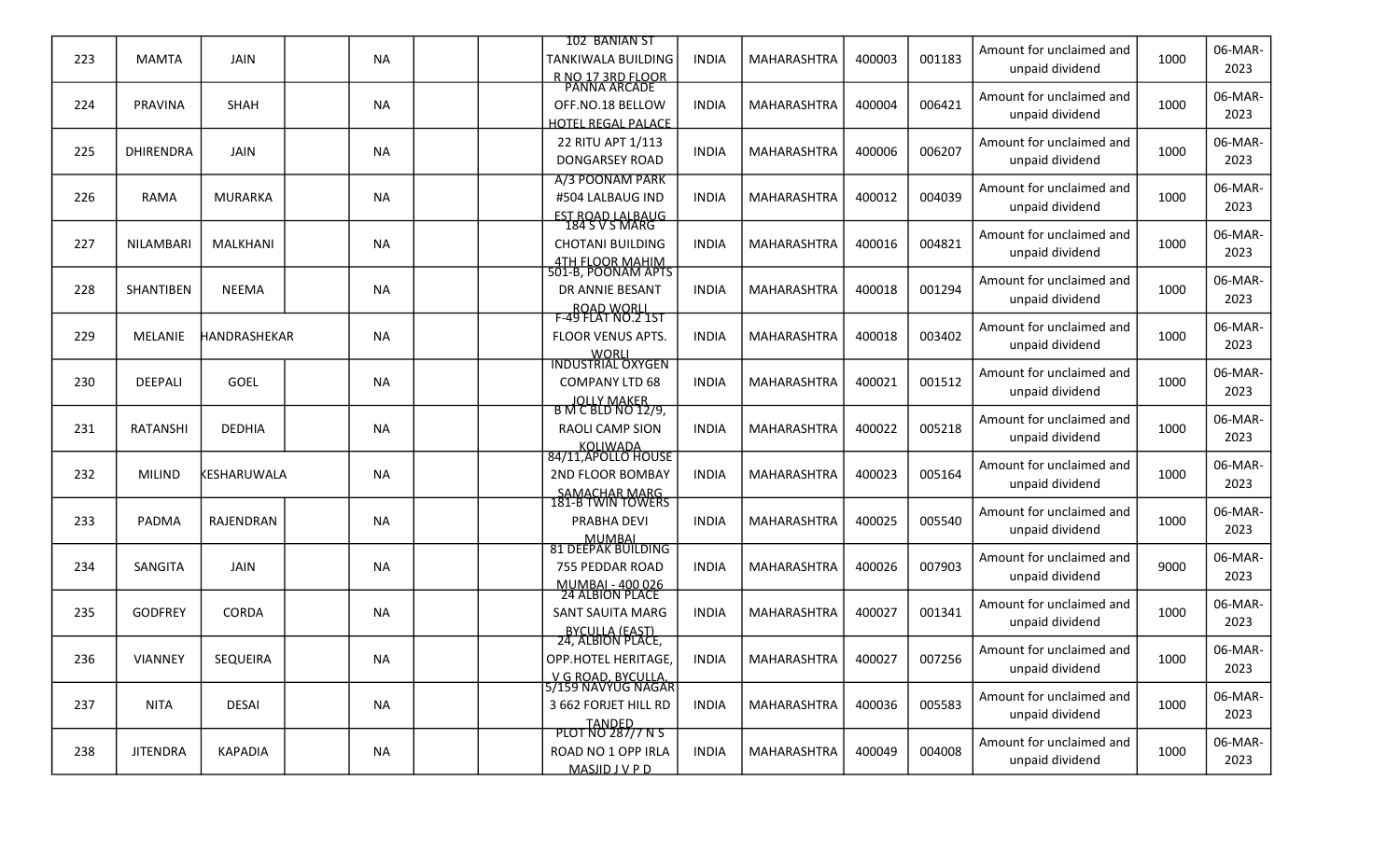|     |                   |                  |           | <b>SATNAM BUILDING</b>                                 |              |                    |        |        | Amount for unclaimed and                    |      | 06-MAR-         |
|-----|-------------------|------------------|-----------|--------------------------------------------------------|--------------|--------------------|--------|--------|---------------------------------------------|------|-----------------|
| 239 | ∦ANDRAPRAKA:      | <b>GULWANI</b>   | <b>NA</b> | FLAT NO10 3RD FLOOR                                    | <b>INDIA</b> | MAHARASHTRA        | 400050 | 001227 | unpaid dividend                             | 1000 | 2023            |
|     |                   |                  |           | <u>-29TH RD BANDRA</u><br>AISHA MANZIL, 1ST            |              |                    |        |        | Amount for unclaimed and                    |      | 06-MAR-         |
| 240 | AZIZ              | <b>MERCHANT</b>  | <b>NA</b> | <b>FLOOR PERRY CROSS</b>                               | <b>INDIA</b> | MAHARASHTRA        | 400050 | 005174 | unpaid dividend                             | 1000 | 2023            |
|     |                   |                  |           | ROAD. NEAR SACHIN'S<br>D 19 KUMAR SOCIETY              |              |                    |        |        | Amount for unclaimed and                    |      | 06-MAR-         |
| 241 | AMOL              | <b>UBHAYAKAR</b> | <b>NA</b> | NEHRU RD VAKOLA                                        | <b>INDIA</b> | MAHARASHTRA        | 400055 | 000133 | unpaid dividend                             | 2000 | 2023            |
|     |                   |                  |           |                                                        |              |                    |        |        |                                             |      |                 |
| 242 | PRATIBHA          | <b>UBHAYAKAR</b> | <b>NA</b> | D 19 KUMAR SOCIETY<br>NEHRU ROAD VAKOLA                | <b>INDIA</b> | MAHARASHTRA        | 400055 | 000134 | Amount for unclaimed and<br>unpaid dividend | 2000 | 06-MAR-<br>2023 |
|     |                   |                  |           | C/O.S V RUPAREL &                                      |              |                    |        |        |                                             |      |                 |
| 243 | <b>TAPAS</b>      | <b>NEOGY</b>     | <b>NA</b> | CO., 1 NISHIL APTS,                                    | <b>INDIA</b> | MAHARASHTRA        | 400057 | 007571 | Amount for unclaimed and                    | 2000 | 06-MAR-         |
|     |                   |                  |           | <u>NARIMAN RD VILE</u><br>C-504 ICICI APTS             |              |                    |        |        | unpaid dividend                             |      | 2023            |
| 244 | PIYUSH            | <b>WADHWA</b>    | NA        | CEASAR ROAD,                                           | <b>INDIA</b> | MAHARASHTRA        | 400058 | 006606 | Amount for unclaimed and                    | 2000 | 06-MAR-         |
|     |                   |                  |           | AMBOLLANDHERL<br>405 ASHIYANA SEVEN                    |              |                    |        |        | unpaid dividend                             |      | 2023            |
| 245 | VANDANA           | ANAND            | <b>NA</b> | <b>BUNGLOWS ANDHERI</b>                                | <b>INDIA</b> | MAHARASHTRA        | 400058 | 004043 | Amount for unclaimed and                    | 1000 | 06-MAR-         |
|     |                   |                  |           |                                                        |              |                    |        |        | unpaid dividend                             |      | 2023            |
|     |                   |                  |           | WEST<br>C/O SAMAJ                                      |              |                    |        |        | Amount for unclaimed and                    |      | 06-MAR-         |
| 246 | AMEETA            | <b>JHAWARI</b>   | NA        | PACKAGING PVT 34 AJ<br><u>LAXMLIND ESTATE OFF</u>      | <b>INDIA</b> | MAHARASHTRA        | 400058 | 004936 | unpaid dividend                             | 1000 | 2023            |
|     |                   |                  |           | B-23. VASEDEV                                          |              |                    |        |        | Amount for unclaimed and                    |      | 06-MAR-         |
| 247 | <b>JYOTSNA</b>    | <b>SHAH</b>      | <b>NA</b> | <b>APARTMENT PARSI</b>                                 | <b>INDIA</b> | MAHARASHTRA        | 400069 | 007210 | unpaid dividend                             | 1000 | 2023            |
|     |                   |                  |           | PANCHAYAT ROAD.<br>8 ANUBHAV 93                        |              |                    |        |        |                                             |      | 06-MAR-         |
| 248 | <b>KIRAN</b>      | SANGHAVI         | <b>NA</b> | <b>GARODIA NAGAR</b>                                   | <b>INDIA</b> | MAHARASHTRA        | 400077 | 005674 | Amount for unclaimed and<br>unpaid dividend | 2000 | 2023            |
|     |                   |                  |           | GHATKOPAR<br>7 NITYASHREE                              |              |                    |        |        |                                             |      |                 |
| 249 | SAROJ             | <b>MAHADEVAN</b> | <b>NA</b> | <b>HIMALAYA SOC</b>                                    | <b>INDIA</b> | MAHARASHTRA        | 400084 | 004879 | Amount for unclaimed and                    | 1000 | 06-MAR-<br>2023 |
|     |                   |                  |           | <b>ASALPHE GHATKOPAR</b><br><b>CHIKHAL APT KAILASH</b> |              |                    |        |        | unpaid dividend                             |      |                 |
| 250 | SANGEETA          | <b>HASAM</b>     | NA        | <b>FLORIST NEAR NEW</b>                                | <b>INDIA</b> | MAHARASHTRA        | 400092 | 001195 | Amount for unclaimed and                    | 1000 | 06-MAR-         |
|     |                   |                  |           | <u>NEELAM HOTEL RD.</u><br>205/B-4, HARI OM            |              |                    |        |        | unpaid dividend                             |      | 2023            |
| 251 | HARSHAD           | <b>SHAH</b>      | NA        | <b>APARTMENTS</b>                                      | <b>INDIA</b> | MAHARASHTRA        | 400092 | 004088 | Amount for unclaimed and                    | 1000 | 06-MAR-         |
|     |                   |                  |           | S.V.ROAD. BORIVALI                                     |              |                    |        |        | unpaid dividend                             |      | 2023            |
|     |                   |                  |           | <b>D'1502 LAKE CASTLE</b>                              |              |                    |        |        | Amount for unclaimed and                    |      | 06-MAR-         |
| 252 | <b>KIRAN</b>      | SINGH            | <b>NA</b> | HIRANANDANI                                            | <b>INDIA</b> | <b>MAHARASHTRA</b> | 400098 | 006684 | unpaid dividend                             | 1000 | 2023            |
|     |                   |                  |           | GARDENS POWAL<br>701, SIDDHARTH                        |              |                    |        |        | Amount for unclaimed and                    |      | 06-MAR-         |
| 253 | <b>MANOJ</b>      | SHARMA           | <b>NA</b> | DARSHAN DADA PATIL                                     | <b>INDIA</b> | MAHARASHTRA        | 400602 | 000193 | unpaid dividend                             | 2000 | 2023            |
|     |                   |                  |           | <b>WADI NEAR RAILWAY</b><br>R/26 INOX COLONY           |              |                    |        |        | Amount for unclaimed and                    |      | 06-MAR-         |
| 254 | <b>RAMASHRAYA</b> | GOSWAMI          | NA        | <b>NEAR PRIA SCHOOL</b>                                | <b>INDIA</b> | MAHARASHTRA        | 410207 | 000290 | unpaid dividend                             | 2000 | 2023            |
|     |                   |                  |           | MOHOPADA.RASAYAN                                       |              |                    |        |        |                                             |      |                 |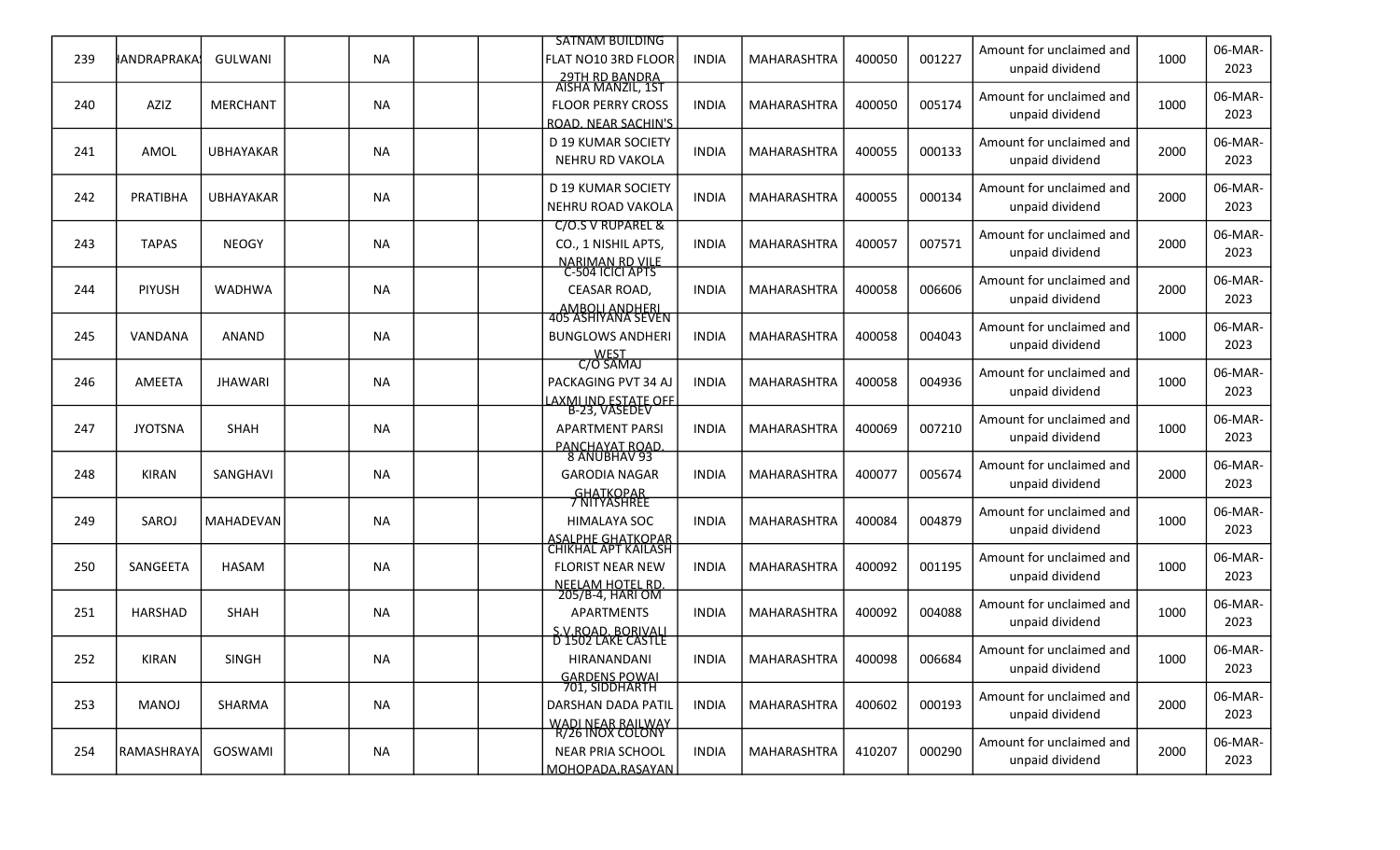|     |                         |                  |           | <b>RW 13 INOX COLONY</b>                        |              |             |        |        | Amount for unclaimed and                    |       | 06-MAR-         |
|-----|-------------------------|------------------|-----------|-------------------------------------------------|--------------|-------------|--------|--------|---------------------------------------------|-------|-----------------|
| 255 | NAGENDRA                | <b>ASTHANA</b>   | NA        | <b>NEAR PRIA SCHOOL</b>                         | <b>INDIA</b> | MAHARASHTRA | 410220 | 000275 | unpaid dividend                             | 1000  | 2023            |
|     |                         |                  |           | MOHOPA RASAYANI                                 |              |             |        |        | Amount for unclaimed and                    |       | 06-MAR-         |
| 256 | RAJENDRA                | <b>JADHAV</b>    | NA        | OXYGEN CO LTD. 38-A<br><b>VADGAON SHERI OFF</b> | <b>INDIA</b> | MAHARASHTRA | 411014 | 000373 | unpaid dividend                             | 2000  | 2023            |
|     |                         |                  |           | Q/B4/6/101 AJMERA                               |              |             |        |        | Amount for unclaimed and                    |       | 06-MAR-         |
| 257 | SHEETAL                 | <b>BHAMARE</b>   | NA        | HSG COMPLEX PIMPRI                              | INDIA        | MAHARASHTRA | 411018 | 002544 | unpaid dividend                             | 1000  | 2023            |
|     |                         |                  |           | <b>VASANTIKA HOSG</b>                           |              |             |        |        |                                             |       |                 |
| 258 | <b>SUREKHA</b>          | <b>KARMARKAR</b> | NA        | SOCIETY 47/6B PAUD                              | <b>INDIA</b> | MAHARASHTRA | 411038 | 004470 | Amount for unclaimed and                    | 1000  | 06-MAR-<br>2023 |
|     |                         |                  |           | <b>ROAD PUNE</b><br>C/OST GUNDECHA              |              |             |        |        | unpaid dividend                             |       |                 |
| 259 | <b>USHA</b>             | <b>GUNDECHA</b>  | NA        | 270/11 MAHATMA                                  | <b>INDIA</b> | MAHARASHTRA | 411042 | 002566 | Amount for unclaimed and                    | 1000  | 06-MAR-         |
|     |                         |                  |           | PHULE PETH MAHAVIR                              |              |             |        |        | unpaid dividend                             |       | 2023            |
|     |                         |                  |           | C/O NANDLAL RATHI                               |              |             |        | 005979 | Amount for unclaimed and                    |       | 06-MAR-         |
| 260 | <b>MAHESH</b>           | RATHI            | NA.       | POST SHIRWAL                                    | <b>INDIA</b> | MAHARASHTRA | 412801 |        | unpaid dividend                             | 1000  | 2023            |
|     |                         |                  |           | POST COLONY E9/3 PO                             |              |             |        |        | Amount for unclaimed and                    |       | 06-MAR-         |
| 261 | KANTILAL                | <b>NAZARKAR</b>  | <b>NA</b> | WALCHANDNAGAR                                   | <b>INDIA</b> | MAHARASHTRA | 413114 | 004467 | unpaid dividend                             | 1000  | 2023            |
|     |                         |                  |           | <b>DIST PUNE</b>                                |              |             |        |        |                                             |       |                 |
| 262 | MITHALAL                | <b>BAFNA</b>     | NA        | 10/453 R P ROAD<br><b>CROSS ICHALKARANJI</b>    | <b>INDIA</b> | MAHARASHTRA | 416115 | 003523 | Amount for unclaimed and<br>unpaid dividend | 1000  | 06-MAR-<br>2023 |
|     |                         |                  |           | <b>BHAI GANGARAM</b>                            |              |             |        |        |                                             |       |                 |
| 263 | LACHUMAL                | LOHANA           | NA        | <b>MARKET IST FLOOR</b>                         | <b>INDIA</b> | MAHARASHTRA | 421005 | 003490 | Amount for unclaimed and                    | 1000  | 06-MAR-         |
|     |                         |                  |           | SHOP NO 11<br>20,BADLAPUR CHAWL,                |              |             |        |        | unpaid dividend                             |       | 2023            |
| 264 | <b>JATIN</b>            | <b>GANDHI</b>    | NA        | AGRA ROAD, SHIVAJI                              | <b>INDIA</b> | MAHARASHTRA | 421301 | 006488 | Amount for unclaimed and                    | 1000  | 06-MAR-         |
|     |                         |                  |           | CHOWK.KALYAN                                    |              |             |        |        | unpaid dividend                             |       | 2023            |
|     |                         |                  |           | SMQ 106/1 AIR FORCE                             |              |             |        |        | Amount for unclaimed and                    |       | 06-MAR-         |
| 265 | BIPLABENDU              | <b>DEV</b>       | <b>NA</b> | <b>STATION OZAR NASIK</b>                       | <b>INDIA</b> | MAHARASHTRA | 422221 | 003531 | unpaid dividend                             | 1000  | 2023            |
|     |                         |                  |           | <b>HOTEL PURNIMA</b>                            |              |             |        |        | Amount for unclaimed and                    |       | 06-MAR-         |
| 266 | <b>SURESH</b>           | <b>BHAT</b>      | <b>NA</b> | <b>KAKANI SHOPPING</b>                          | <b>INDIA</b> | MAHARASHTRA | 423203 | 003464 | unpaid dividend                             | 1000  | 2023            |
|     |                         |                  |           | CENTER MALEGAON<br>ASHWINI CLINIC 6/49          |              |             |        |        |                                             |       |                 |
| 267 | CHANDRAKAN <sup>.</sup> | <b>KOTKAR</b>    | NA        | KHANDESH COMPLEX                                | <b>INDIA</b> | MAHARASHTRA | 425001 | 001444 | Amount for unclaimed and<br>unpaid dividend | 1000  | 06-MAR-<br>2023 |
|     |                         |                  |           | JALGAON<br>C/O SHREE AUTO                       |              |             |        |        |                                             |       |                 |
| 268 | <b>VISHAL</b>           | KOTECHA          | <b>NA</b> | <b>AGENCY JALNA ROAD</b>                        | <b>INDIA</b> | MAHARASHTRA | 431122 | 003588 | Amount for unclaimed and                    | 1000  | 06-MAR-         |
|     |                         |                  |           | <b>BEED</b>                                     |              |             |        |        | unpaid dividend                             |       | 2023            |
|     | SACHIN                  |                  |           | H/46 R B I QUATERS                              |              |             | 440001 | 003552 | Amount for unclaimed and                    | 1000  | 06-MAR-         |
| 269 |                         | <b>PATIL</b>     | NA        | <b>CIVIL LINES NAGPUR</b>                       | <b>INDIA</b> | MAHARASHTRA |        |        | unpaid dividend                             |       | 2023            |
|     |                         |                  |           | <b>ANKITA SECURITIES</b>                        |              |             |        |        | Amount for unclaimed and                    |       | 06-MAR-         |
| 270 | SACHIN                  | AGRAWAL          | NA        | 14/B, WHOLESALE                                 | INDIA        | MAHARASHTRA | 440002 | 008228 | unpaid dividend                             | 13000 | 2023            |
|     |                         |                  |           | <b>CLOTH MARKET</b>                             |              |             |        |        |                                             |       |                 |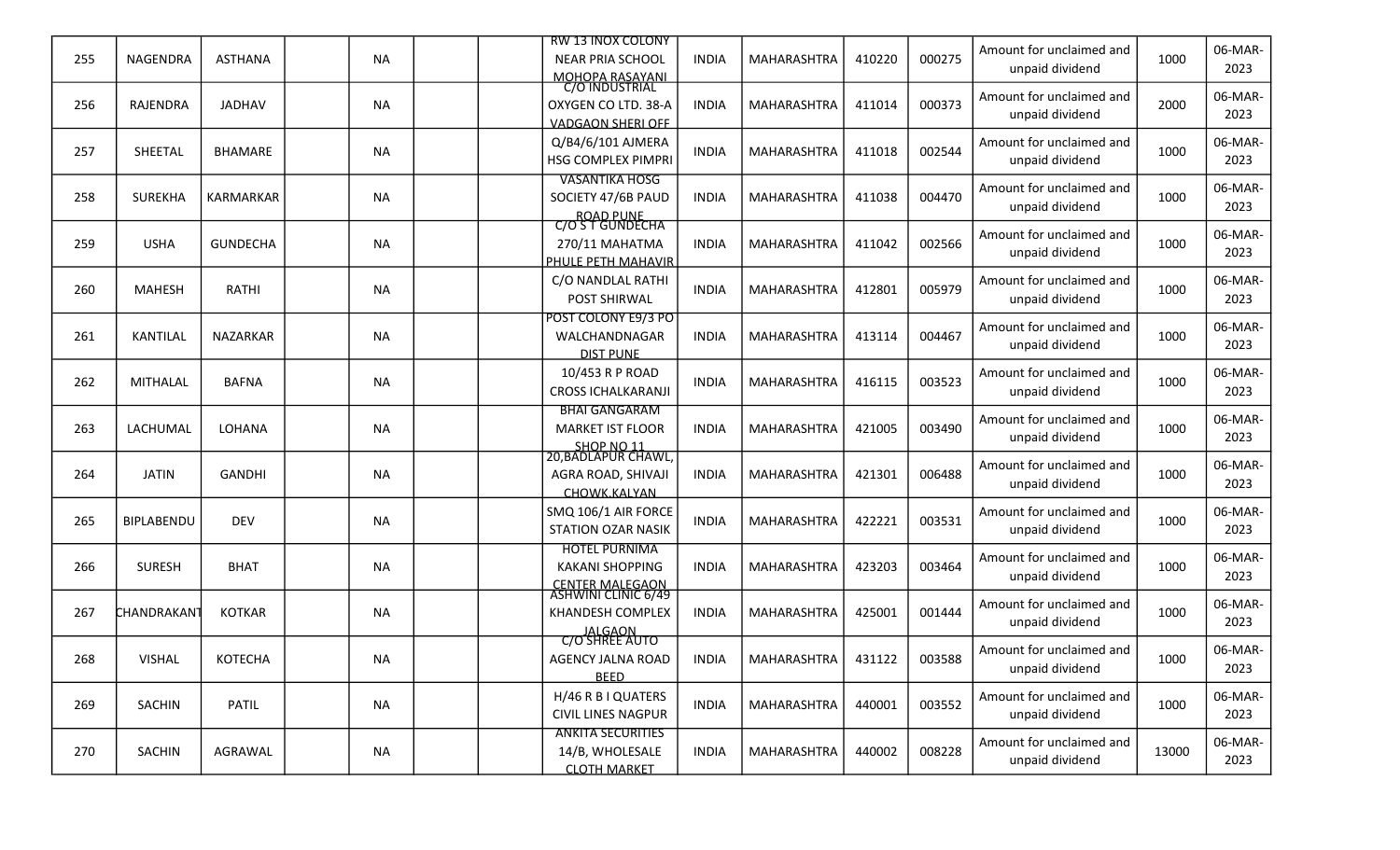|     |                  |                 |           |  | <b>C/O CHANDRA</b>                         |              |                       |        |        | Amount for unclaimed and                    |      | 06-MAR-         |
|-----|------------------|-----------------|-----------|--|--------------------------------------------|--------------|-----------------------|--------|--------|---------------------------------------------|------|-----------------|
| 271 | MEELU            | <b>JAIN</b>     | <b>NA</b> |  | <b>CHEMICALS RESHAM</b>                    | <b>INDIA</b> | MAHARASHTRA           | 440002 | 000094 | unpaid dividend                             | 2000 | 2023            |
|     |                  |                 |           |  | BAZAR BUDHWARI<br>C/O S M CHEMICALS        |              |                       |        |        | Amount for unclaimed and                    |      | 06-MAR-         |
| 272 | <b>SANGITA</b>   | <b>JAIN</b>     | <b>NA</b> |  | <b>RESHAM BAZAR</b>                        | <b>INDIA</b> | MAHARASHTRA           | 440002 | 000097 | unpaid dividend                             | 2000 | 2023            |
|     |                  |                 |           |  | <b>BUDHWARI</b><br><u>II FLR SHANKAR</u>   |              |                       |        |        |                                             |      |                 |
| 273 | <b>DEEPAK</b>    | <b>DAGA</b>     | <b>NA</b> |  | <b>BHAWAN NEAR SOOT</b>                    | <b>INDIA</b> | MAHARASHTRA           | 440002 | 006691 | Amount for unclaimed and<br>unpaid dividend | 1000 | 06-MAR-<br>2023 |
|     |                  |                 |           |  | <u>MKT GANDHI BAGH</u><br>OPP ITWARI GOOD  |              |                       |        |        |                                             |      |                 |
| 274 | lGULAMABBAS      | <b>ABIDALI</b>  | <b>NA</b> |  | SHEDI ITWARI                               | <b>INDIA</b> | MAHARASHTRA           | 440008 | 006016 | Amount for unclaimed and                    | 1000 | 06-MAR-         |
|     |                  |                 |           |  | RAILWAY STATION<br>A-2, 202, UDYAN         |              |                       |        |        | unpaid dividend                             |      | 2023            |
| 275 | SHOBHI           | <b>MITTAL</b>   | <b>NA</b> |  | <b>FLATS UJWAL NAGAR,</b>                  | <b>INDIA</b> | MAHARASHTRA           | 440025 | 006716 | Amount for unclaimed and                    | 1000 | 06-MAR-         |
|     |                  |                 |           |  | <b>WARDHA ROAD.</b>                        |              |                       |        |        | unpaid dividend                             |      | 2023            |
|     |                  |                 |           |  | 301 SURYA APT SOUTH                        |              |                       |        |        | Amount for unclaimed and                    |      | 06-MAR-         |
| 276 | <b>REKHA</b>     | <b>NARULA</b>   | <b>NA</b> |  | <b>TUKOGANJ INDORE</b>                     | <b>INDIA</b> | <b>MADHYA PRADESH</b> | 452001 | 001695 | unpaid dividend                             | 1000 | 2023            |
|     |                  |                 |           |  | <b>C/O NEW INDORE</b>                      |              |                       |        |        | Amount for unclaimed and                    |      | 06-MAR-         |
| 277 | SUNIL            | <b>PATODI</b>   | <b>NA</b> |  | SAREE HOUSE FREE                           | <b>INDIA</b> | <b>MADHYA PRADESH</b> | 452001 | 001709 | unpaid dividend                             | 1000 | 2023            |
|     |                  |                 |           |  | <b>GANG M T CLOTH<br/>SHRINATH COMPLEX</b> |              |                       |        |        |                                             |      |                 |
| 278 | <b>RAJKUMARI</b> | <b>AGRAWAL</b>  | <b>NA</b> |  | <b>AKARSHAN JWELLERS</b>                   | <b>INDIA</b> | <b>MADHYA PRADESH</b> | 452001 | 001726 | Amount for unclaimed and                    | 1000 | 06-MAR-         |
|     |                  |                 |           |  | 21 DHAN GALLBADA<br>C/O PAWAN              |              |                       |        |        | unpaid dividend                             |      | 2023            |
| 279 | RANI             | <b>MITTAL</b>   | <b>NA</b> |  | <b>INDUSTRIES 7B</b>                       | <b>INDIA</b> | <b>MADHYA PRADESH</b> | 452001 | 001730 | Amount for unclaimed and                    | 1000 | 06-MAR-         |
|     |                  |                 |           |  | NAVLAKHA INDORE                            |              |                       |        |        | unpaid dividend                             |      | 2023            |
|     |                  |                 |           |  |                                            |              |                       |        |        | Amount for unclaimed and                    |      | 06-MAR-         |
| 280 | OMPRAKASH        | <b>MEHRA</b>    | <b>NA</b> |  | C 3 RADIO CLY INDORE                       | <b>INDIA</b> | <b>MADHYA PRADESH</b> | 452001 | 001739 | unpaid dividend                             | 1000 | 2023            |
|     |                  |                 |           |  | <b>20, ANAND BAGICHI</b>                   |              |                       |        |        | Amount for unclaimed and                    |      | 06-MAR-         |
| 281 | <b>SAURABH</b>   | GARG            | <b>NA</b> |  | AGRAWAL NAGAR                              | <b>INDIA</b> | <b>MADHYA PRADESH</b> | 452001 | 008348 | unpaid dividend                             | 1000 | 2023            |
|     |                  |                 |           |  | INDORE<br>C/O AZAD JAIN 1812               |              |                       |        |        |                                             |      |                 |
| 282 | <b>DEVENDRA</b>  | <b>PATHAK</b>   | <b>NA</b> |  | NORTH RAJMOHALLA                           | <b>INDIA</b> | <b>MADHYA PRADESH</b> | 452002 | 001703 | Amount for unclaimed and<br>unpaid dividend | 1000 | 06-MAR-<br>2023 |
|     |                  |                 |           |  | INDORE<br>104 SHIVAM                       |              |                       |        |        |                                             |      |                 |
| 283 | <b>BABULAL</b>   | <b>KOTHARI</b>  | <b>NA</b> |  | <b>APPARTMENT VIDH</b>                     | <b>INDIA</b> | <b>MADHYA PRADESH</b> | 452002 | 001728 | Amount for unclaimed and                    | 1000 | 06-MAR-         |
|     |                  |                 |           |  | <b>KAHAYALIRAM MARG</b>                    |              |                       |        |        | unpaid dividend                             |      | 2023            |
|     | <b>ATUL</b>      | TIWARI          | <b>NA</b> |  | $C/O$ AZAD JAIN 18/2<br>NORTH RAJ MOHALLA  | <b>INDIA</b> | MADHYA PRADESH        | 452006 | 001718 | Amount for unclaimed and                    | 1000 | 06-MAR-         |
| 284 |                  |                 |           |  |                                            |              |                       |        |        | unpaid dividend                             |      | 2023            |
|     |                  |                 |           |  | M P<br>C/O FASHIONS 46 M T                 |              |                       |        |        | Amount for unclaimed and                    |      | 06-MAR-         |
| 285 | <b>DHANRAJ</b>   | <b>CHIMNANI</b> | <b>NA</b> |  | H COMPOUND                                 | <b>INDIA</b> | <b>MADHYA PRADESH</b> | 452007 | 001692 | unpaid dividend                             | 1000 | 2023            |
|     |                  |                 |           |  | <b>INDORE</b>                              |              |                       |        |        | Amount for unclaimed and                    |      | 06-MAR-         |
| 286 | RAKESH           | AGRAWAL         | <b>NA</b> |  | 978/10 NANDA NAGAR<br><b>INDORE MP</b>     | <b>INDIA</b> | <b>MADHYA PRADESH</b> | 452008 | 001705 | unpaid dividend                             | 1000 | 2023            |
|     |                  |                 |           |  |                                            |              |                       |        |        |                                             |      |                 |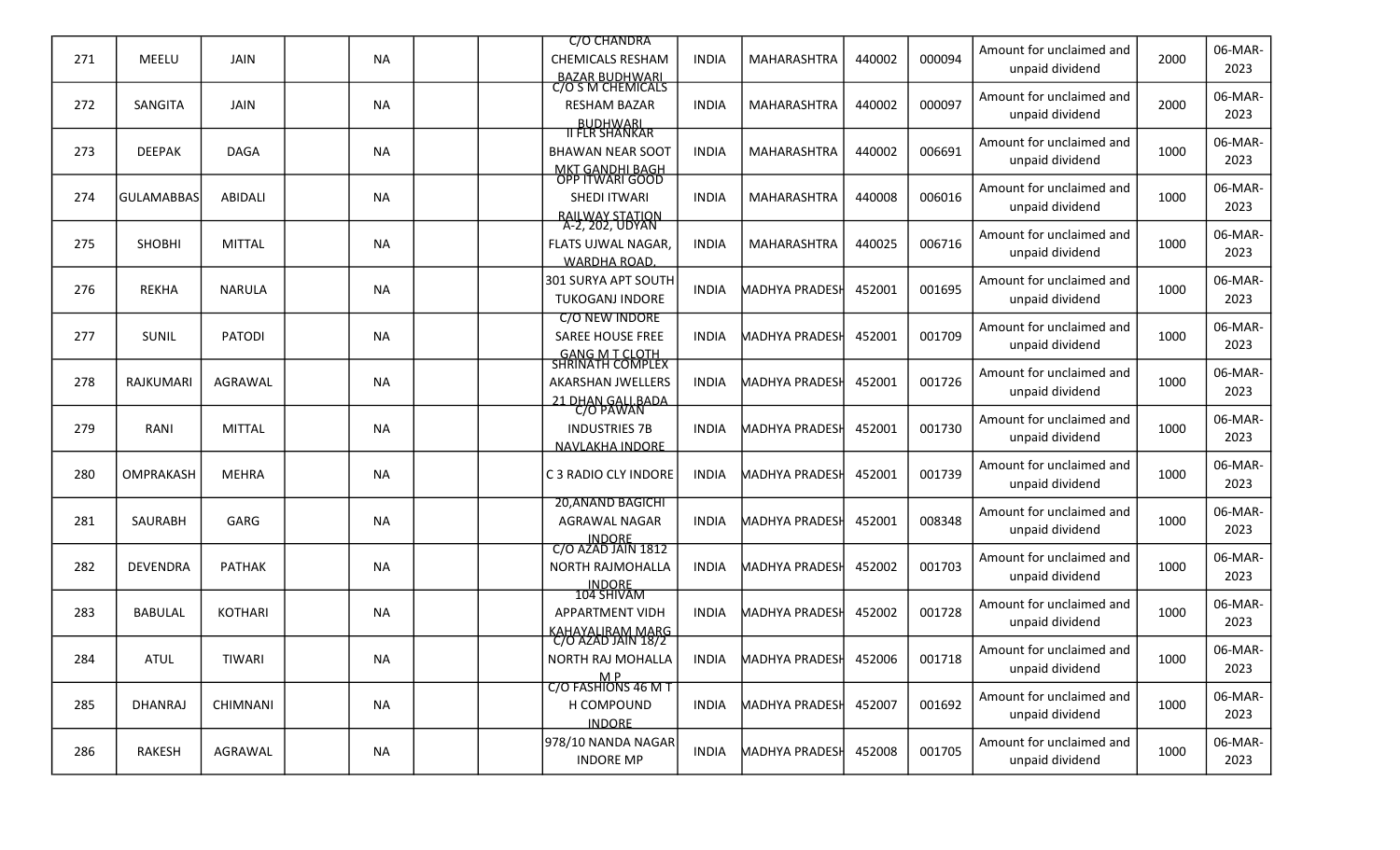| 287 | <b>SHANTA</b>   | <b>SETHIA</b>         | <b>NA</b> |  | 569 USHA NAGAR<br>EXTN INDORE M P                                               | <b>INDIA</b> | <b>MADHYA PRADESH</b> | 452009 | 001683 | Amount for unclaimed and<br>unpaid dividend | 1000 | 06-MAR-<br>2023 |
|-----|-----------------|-----------------------|-----------|--|---------------------------------------------------------------------------------|--------------|-----------------------|--------|--------|---------------------------------------------|------|-----------------|
| 288 | <b>NAINA</b>    | <b>LAKHOTIYA</b>      | <b>NA</b> |  | <b>D-52 TAGORE NAGAR</b><br><b>RAIPUR</b>                                       | <b>INDIA</b> | Chhattisgarh          | 492001 | 006480 | Amount for unclaimed and<br>unpaid dividend | 1000 | 06-MAR-<br>2023 |
| 289 | <b>NEELU</b>    | LACHHWANI             | <b>NA</b> |  | A-41, STEEL CITY NEW<br><b>GAYATRI</b><br>NAGAR P.O.RAVIGRA<br>C/O DR M M DUBEY | <b>INDIA</b> | Chhattisgarh          | 492006 | 004229 | Amount for unclaimed and<br>unpaid dividend | 1000 | 06-MAR-<br>2023 |
| 290 | <b>YOGITA</b>   | <b>CHAWDA</b>         | <b>NA</b> |  | <b>SHRADHA DEEP</b><br><b>SHANKAR NAGAR</b>                                     | <b>INDIA</b> | Chhattisgarh          | 492007 | 003568 | Amount for unclaimed and<br>unpaid dividend | 1000 | 06-MAR-<br>2023 |
| 291 | SEEMA           | <b>CHAWDA</b>         | <b>NA</b> |  | C/O DR M M DUBEY<br>SHRADHA DEEP                                                | <b>INDIA</b> | Chhattisgarh          | 492007 | 003569 | Amount for unclaimed and<br>unpaid dividend | 1000 | 06-MAR-<br>2023 |
| 292 | <b>MONIKA</b>   | <b>BANSAL</b>         | <b>NA</b> |  | SHANKAR NAGAR<br>4-6-226 PAN BAZAR<br>2ND FLOOR TUNK<br><b>NIVAS</b>            | <b>INDIA</b> | <b>ANDHRA PRADESI</b> | 500003 | 001620 | Amount for unclaimed and<br>unpaid dividend | 1000 | 06-MAR-<br>2023 |
| 293 | S               | <b>GOPICHAND</b>      | <b>NA</b> |  | 6-1-68/3/A SAIJABAD<br>HYDERABAD-500004                                         | <b>INDIA</b> | <b>ANDHRA PRADESH</b> | 500004 | 007098 | Amount for unclaimed and<br>unpaid dividend | 1000 | 06-MAR-<br>2023 |
| 294 |                 | MUSALAIAH   MORAMPUDI | <b>NA</b> |  | <b>NATIONAL INSTT OF</b><br><b>NUTRITION JAMAI</b>                              | <b>INDIA</b> | <b>ANDHRA PRADESI</b> | 500007 | 001600 | Amount for unclaimed and<br>unpaid dividend | 1000 | 06-MAR-<br>2023 |
| 295 | B               | <b>VANI</b>           | <b>NA</b> |  | <u>OSMANIA HYDERABAD</u><br>B-204 SAINCHER<br>PALACE ADJ ANDHRA                 | <b>INDIA</b> | <b>ANDHRA PRADESH</b> | 500026 | 001579 | Amount for unclaimed and<br>unpaid dividend | 1000 | 06-MAR-<br>2023 |
| 296 | MANORAMADE'     | <b>UGGIRALA</b>       | <b>NA</b> |  | <b>BANK EAST</b><br>PREMISES<br><b>DEPARTMENT STATE</b>                         | <b>INDIA</b> | <b>ANDHRA PRADESH</b> | 500482 | 001594 | Amount for unclaimed and<br>unpaid dividend | 1000 | 06-MAR-<br>2023 |
| 297 | NIVEDHITHA      | <b>REDDY</b>          | <b>NA</b> |  | BANK OF INDIA<br>8-3-1105/2<br><b>KESHAVANAGAR CLY</b><br>YELLAREDDIGUDA        | <b>INDIA</b> | <b>ANDHRA PRADESH</b> | 500873 | 001661 | Amount for unclaimed and<br>unpaid dividend | 1000 | 06-MAR-<br>2023 |
| 298 | VANKADARA       | SREEDHAR              | <b>NA</b> |  | 19/170<br>MAHANANDAIH                                                           | <b>INDIA</b> | <b>ANDHRA PRADESH</b> | 518501 | 007234 | Amount for unclaimed and<br>unpaid dividend | 1000 | 06-MAR-<br>2023 |
| 299 | <b>BABJI</b>    | PARIMI                | <b>NA</b> |  | STREET, NANDYAL-<br>H NO 4-9 NEAR<br>RAMALAYAM<br>NIDAMANURU POST               | <b>INDIA</b> | <b>ANDHRA PRADESH</b> | 521104 | 004710 | Amount for unclaimed and<br>unpaid dividend | 1000 | 06-MAR-<br>2023 |
| 300 | SUBBULU         | <b>KURRA</b>          | <b>NA</b> |  | PIONEER FINANCE<br><b>STATION ROAD</b>                                          | <b>INDIA</b> | <b>ANDHRA PRADESH</b> | 522001 | 004719 | Amount for unclaimed and<br>unpaid dividend | 1000 | 06-MAR-<br>2023 |
| 301 | <b>SURESH</b>   | <b>CHUKKAPALLY</b>    | <b>NA</b> |  | GUNTUR<br>PIONEER AUTO<br><b>BOBILES STATION</b>                                | <b>INDIA</b> | <b>ANDHRA PRADESH</b> | 522001 | 004720 | Amount for unclaimed and<br>unpaid dividend | 1000 | 06-MAR-<br>2023 |
| 302 | <b>MAHENDRA</b> | <b>KUMAR</b>          | <b>NA</b> |  | ROAD GUNTUR AP<br>C/O NEW SOUND &<br>TIME PALACE OPP<br><b>LIBERTY TALKIES</b>  | <b>INDIA</b> | <b>ANDHRA PRADESH</b> | 522003 | 004701 | Amount for unclaimed and<br>unpaid dividend | 1000 | 06-MAR-<br>2023 |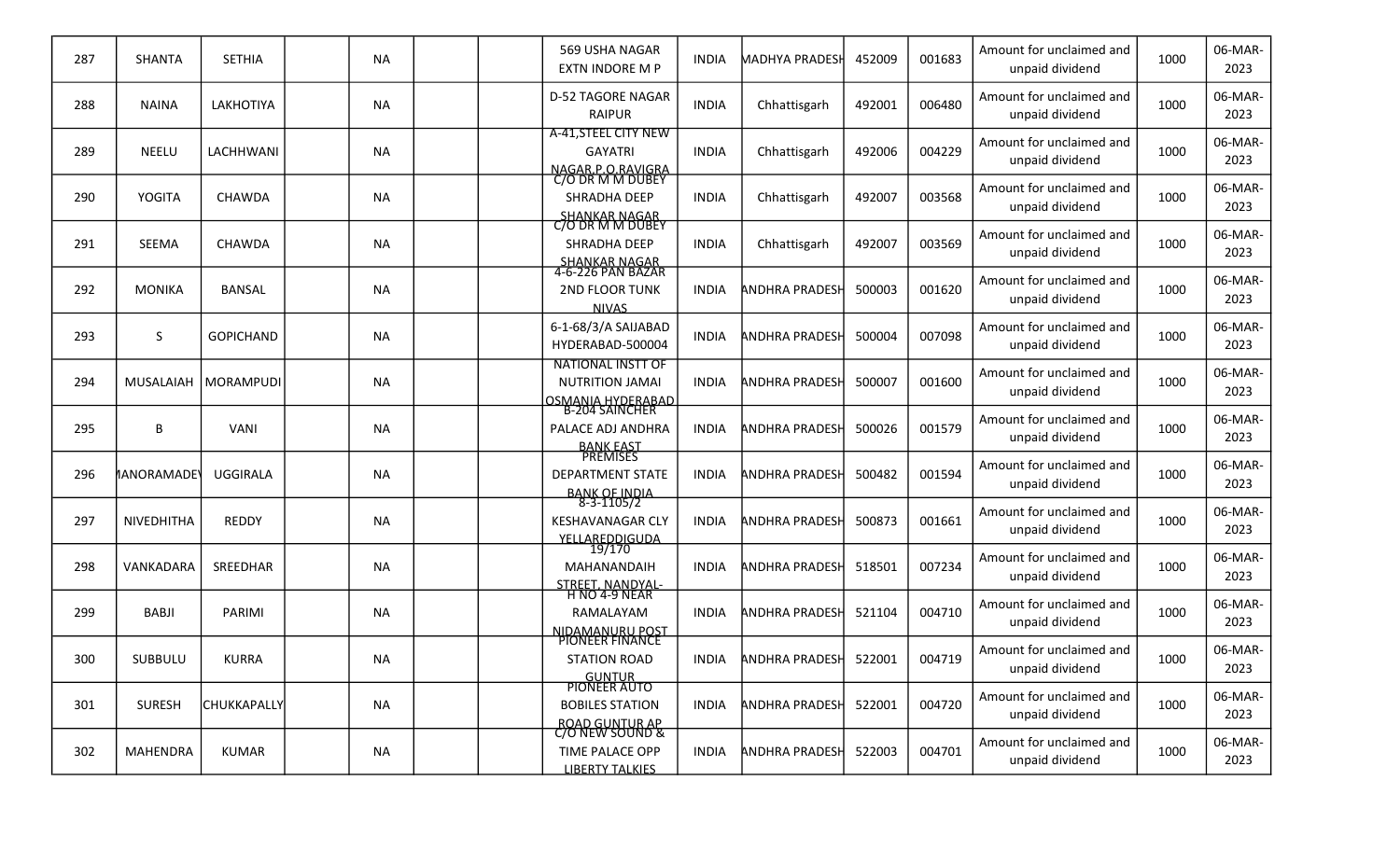|     |                |                    |           | <b>C/O KISHORE SILVER</b>                             |              |                       |        |        |                                             |      | 06-MAR-         |
|-----|----------------|--------------------|-----------|-------------------------------------------------------|--------------|-----------------------|--------|--------|---------------------------------------------|------|-----------------|
| 303 | RAVI           | AAKULURU           | <b>NA</b> | PALACE W8/86-1 RAJA                                   | <b>INDIA</b> | <b>ANDHRA PRADESH</b> | 524101 | 005495 | Amount for unclaimed and<br>unpaid dividend | 1000 | 2023            |
|     |                |                    |           | STREET GUDUR<br>OPTICAL INDUSTRIES                    |              |                       |        |        | Amount for unclaimed and                    |      | 06-MAR-         |
| 304 | PRAKASH        |                    | <b>NA</b> | <b>KVR SWAMY ROAD</b>                                 | <b>INDIA</b> | ANDHRA PRADESH        | 533101 | 004709 | unpaid dividend                             | 1000 | 2023            |
|     |                |                    |           | <b>RAJAHMUNDRY</b><br>W/O DR T S                      |              |                       |        |        |                                             |      |                 |
| 305 | PADMA          | TANGATURU          | <b>NA</b> | <b>GUPTA(CHILD SP) S M</b>                            | <b>INDIA</b> | ANDHRA PRADESH        | 534215 | 001643 | Amount for unclaimed and<br>unpaid dividend | 1000 | 06-MAR-<br>2023 |
|     |                |                    |           | V R M HOSPITAL<br>C/O LAXMAN                          |              |                       |        |        |                                             |      |                 |
| 306 | <b>BHAGWAN</b> | RAMCHAND           | <b>NA</b> | <b>RAMCHANDANI SMS</b>                                | <b>INDIA</b> | <b>KARNATAKA</b>      | 560001 | 004040 | Amount for unclaimed and                    | 1000 | 06-MAR-         |
|     |                |                    |           | <b>ARCADE B BLOCK 404</b>                             |              |                       |        |        | unpaid dividend                             |      | 2023            |
| 307 | <b>PRAVEEN</b> | <b>KUMAR</b>       | <b>NA</b> | <u>H M GIRIYA &amp; CO II</u><br>FLOOR, KEERTHI PLAZA | <b>INDIA</b> | KARNATAKA             | 560002 | 001039 | Amount for unclaimed and                    | 1000 | 06-MAR-         |
|     |                |                    |           |                                                       |              |                       |        |        | unpaid dividend                             |      | 2023            |
|     |                |                    |           | NAGARATHPET<br> N M YAJAMAN & SONS                    |              |                       |        |        | Amount for unclaimed and                    |      | 06-MAR-         |
| 308 | PRAKASH        |                    | <b>NA</b> | NO 1 PSK LANE 2ND<br><b>CROSS AKKIPET</b>             | <b>INDIA</b> | <b>KARNATAKA</b>      | 560053 | 001049 | unpaid dividend                             | 1000 | 2023            |
|     |                |                    |           | <u>C/O SUSHIL</u>                                     |              |                       |        |        | Amount for unclaimed and                    |      | 06-MAR-         |
| 309 | SANTOSH        | <b>PARAKH</b>      | <b>NA</b> | ELECTRICAL 3/5 R R                                    | <b>INDIA</b> | <b>KARNATAKA</b>      | 560053 | 003920 | unpaid dividend                             | 1000 | 2023            |
|     |                |                    |           | BUILDING 3RD FLOOR<br>NO 118 IIND FLR                 |              |                       |        |        |                                             |      |                 |
| 310 | TARACHAND      |                    | <b>NA</b> | AKKIPET CROSS OPP L                                   | <b>INDIA</b> | KARNATAKA             | 560053 | 005071 | Amount for unclaimed and                    | 1000 | 06-MAR-<br>2023 |
|     |                |                    |           | N TEMPLE<br>NO.23, 2ND STREET,                        |              |                       |        |        | unpaid dividend                             |      |                 |
| 311 | <b>NETHI</b>   | RAVINDRANATH       | <b>NA</b> | <b>VIVEKANAND NAGAR,</b>                              | <b>INDIA</b> | KARNATAKA             | 560085 | 003948 | Amount for unclaimed and                    | 1000 | 06-MAR-         |
|     |                |                    |           | <u>KATHRIGUPPA MAIN</u><br>G M P S SCHOOL             |              |                       |        |        | unpaid dividend                             |      | 2023            |
| 312 | DMALINGAMM     | KODLI              | <b>NA</b> | CHITAGUPPA TQ                                         | <b>INDIA</b> | <b>KARNATAKA</b>      | 585412 | 006540 | Amount for unclaimed and                    | 1000 | 06-MAR-         |
|     |                |                    |           |                                                       |              |                       |        |        | unpaid dividend                             |      | 2023            |
|     |                |                    |           | HUMNABAD<br>TIFFINS BARYTES                           |              |                       |        |        | Amount for unclaimed and                    |      | 06-MAR-         |
| 313 | <b>VEDAM</b>   | S                  | <b>NA</b> | <b>ASBESTOS &amp; PAINTS</b>                          | <b>INDIA</b> | <b>TAMIL NADU</b>     | 600001 | 005373 | unpaid dividend                             | 1000 | 2023            |
|     |                |                    |           | <u>LTD P B NO 73 127</u><br>138 DR                    |              |                       |        |        | Amount for unclaimed and                    |      | 06-MAR-         |
| 314 | R              | <b>IAGANNATHAN</b> | <b>NA</b> | RADHAKRISHNAN                                         | <b>INDIA</b> | <b>TAMIL NADU</b>     | 600004 | 007341 | unpaid dividend                             | 3000 | 2023            |
|     |                |                    |           | SALAI MYLAPORE.<br>46 BHAIYA COMPLEX                  |              |                       |        |        |                                             |      |                 |
| 315 | V              | RAMAMURTHIE        | <b>NA</b> | PURASWALKAM                                           | <b>INDIA</b> | <b>TAMIL NADU</b>     | 600007 | 002228 | Amount for unclaimed and                    | 1000 | 06-MAR-         |
|     |                |                    |           | MADRAS<br>NO 6 SUNDARAM                               |              |                       |        |        | unpaid dividend                             |      | 2023            |
| 316 | M              | <b>BUDHARAM</b>    | <b>NA</b> | PILLAI STREET                                         | <b>INDIA</b> | <b>TAMIL NADU</b>     | 600007 | 004266 | Amount for unclaimed and                    | 1000 | 06-MAR-         |
|     |                |                    |           | <u>PURASAWAKKAM</u><br>FLAT 403 RANJITH               |              |                       |        |        | unpaid dividend                             |      | 2023            |
|     |                |                    |           |                                                       |              |                       |        |        |                                             |      |                 |
|     |                |                    |           |                                                       |              |                       |        |        | Amount for unclaimed and                    |      | 06-MAR-         |
| 317 | M              | PREMAVATHI         | NA        | <b>APARTMENTS 38</b>                                  | <b>INDIA</b> | <b>TAMIL NADU</b>     | 600007 | 005486 | unpaid dividend                             | 1000 | 2023            |
|     |                |                    |           | <b>JERMIAH ROAD</b>                                   |              |                       |        |        |                                             |      |                 |
| 318 | $\mathsf{T}$   | SANGEETHA          | <b>NA</b> | 59 G N CHETTY ROAD<br><b>MADRAS</b>                   | <b>INDIA</b> | <b>TAMIL NADU</b>     | 600017 | 004999 | Amount for unclaimed and<br>unpaid dividend | 1000 | 06-MAR-<br>2023 |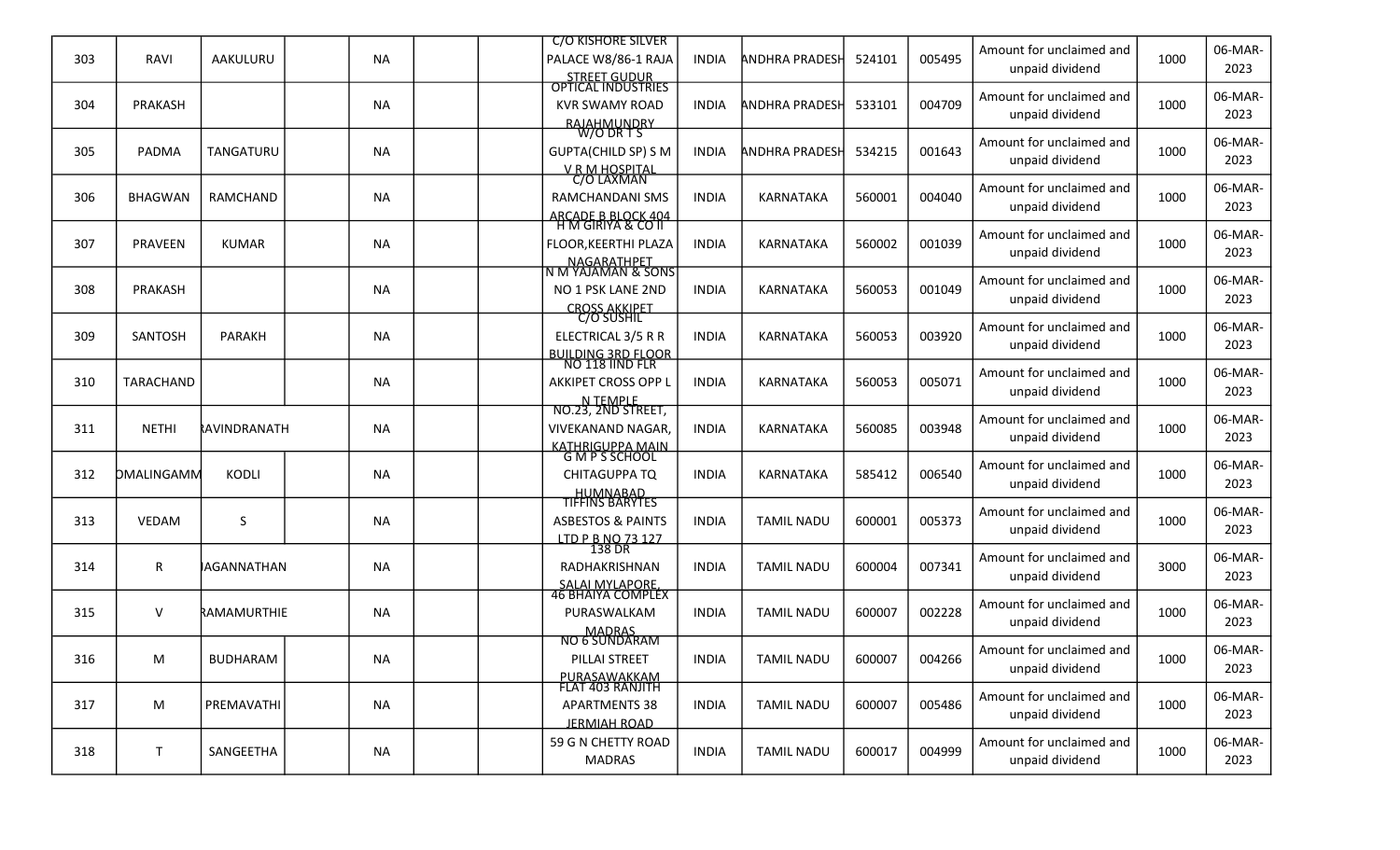|     |                 |                |           |  | <b>PLOT NO.14, 21ST</b>                                                            |              |                    |        |        | Amount for unclaimed and                    |      | 06-MAR-         |
|-----|-----------------|----------------|-----------|--|------------------------------------------------------------------------------------|--------------|--------------------|--------|--------|---------------------------------------------|------|-----------------|
| 319 | S               | SUNDARAM       | <b>NA</b> |  | STREET,<br>NANGANALLUR<br>INDUSTRIAL OXYGEN                                        | <b>INDIA</b> | <b>TAMIL NADU</b>  | 600061 | 000316 | unpaid dividend                             | 2000 | 2023            |
| 320 | <b>PONNURAJ</b> | PERUMAL        | <b>NA</b> |  | CO LTD., MANALI<br><b>EXPRESS ROAD</b>                                             | <b>INDIA</b> | <b>TAMIL NADU</b>  | 600068 | 000312 | Amount for unclaimed and<br>unpaid dividend | 1000 | 06-MAR-<br>2023 |
| 321 | SHANTIBAI       | <b>SIROYA</b>  | <b>NA</b> |  | 21 POALLIAPPAN ST<br>SOWCARPET MADRAS                                              | <b>INDIA</b> | <b>TAMIL NADU</b>  | 600079 | 002229 | Amount for unclaimed and<br>unpaid dividend | 1000 | 06-MAR-<br>2023 |
| 322 | SAMI            | BAI            | <b>NA</b> |  | 94 THIRUPALLI STREET<br><b>MADRAS</b>                                              | <b>INDIA</b> | <b>TAMIL NADU</b>  | 600079 | 004994 | Amount for unclaimed and<br>unpaid dividend | 1000 | 06-MAR-<br>2023 |
| 323 | PRABHA          | <b>KOCHAR</b>  | <b>NA</b> |  | <b>GALADA CENTRE 352</b><br><b>MINT STREET</b>                                     | <b>INDIA</b> | <b>TAMIL NADU</b>  | 600079 | 005839 | Amount for unclaimed and<br>unpaid dividend | 1000 | 06-MAR-<br>2023 |
| 324 | PRABHA          | <b>KOCHAR</b>  | <b>NA</b> |  | <b>GALADA CENTRE IIND</b><br>FLOOR 352 MINT                                        | <b>INDIA</b> | <b>TAMIL NADU</b>  | 600079 | 005841 | Amount for unclaimed and<br>unpaid dividend | 1000 | 06-MAR-<br>2023 |
| 325 | PARASMAL        | В              | <b>NA</b> |  | STREET<br>IST FLOOR, P PLAZA<br>90/28 N S C BOSE<br>ROAD, MADRAS-<br>105 MAIN RD   | <b>INDIA</b> | <b>TAMIL NADU</b>  | 600079 | 006751 | Amount for unclaimed and<br>unpaid dividend | 1000 | 06-MAR-<br>2023 |
| 326 | S.              | LALITA         | <b>NA</b> |  | <b>CHATARAM PUTHUR</b><br><b>PO SIRKALI TK</b>                                     | <b>INDIA</b> | <b>TAMIL NADU</b>  | 613001 | 002241 | Amount for unclaimed and<br>unpaid dividend | 1000 | 06-MAR-<br>2023 |
| 327 | P               | SANKARAN       | <b>NA</b> |  | C-83,10TH CROSS<br>THELLAI NAGAR                                                   | <b>INDIA</b> | <b>Tamil Nadu</b>  | 620018 | 006109 | Amount for unclaimed and<br>unpaid dividend | 1000 | 06-MAR-<br>2023 |
| 328 | KADIJA          | KADAVIL        | <b>NA</b> |  | B-25/2, SIPCOT<br>HSG.COMPLEX-1<br>DHARGA, HOSUR-                                  | <b>INDIA</b> | <b>Tamil Nadu</b>  | 635126 | 004225 | Amount for unclaimed and<br>unpaid dividend | 1000 | 06-MAR-<br>2023 |
| 329 | SAKTHIVEL       | M              | <b>NA</b> |  | S/O MUTHUSAMY<br><b>GOUNDER ERODE</b>                                              | <b>INDIA</b> | <b>Tamil Nadu</b>  | 638001 | 005472 | Amount for unclaimed and<br>unpaid dividend | 1000 | 06-MAR-<br>2023 |
| 330 | <b>RAVINDRA</b> | <b>KUMAR</b>   | <b>NA</b> |  | <b>22 PERUMAL KOVIL</b><br>STREET ERODE TAMIL                                      | <b>INDIA</b> | <b>Tamil Nadu</b>  | 638001 | 005473 | Amount for unclaimed and<br>unpaid dividend | 1000 | 06-MAR-<br>2023 |
| 331 | <b>MRADULA</b>  | <b>KOTAK</b>   | <b>NA</b> |  | <u>NADU</u><br>UNIVERSAL<br><b>HARDWARE MART 32</b>                                | <b>INDIA</b> | <b>WEST BENGAL</b> | 700001 | 004132 | Amount for unclaimed and<br>unpaid dividend | 1000 | 06-MAR-<br>2023 |
| 332 | <b>KETAN</b>    | <b>BADIANI</b> | <b>NA</b> |  | NETAJI SUBHAS ROAD<br>C/O DINESH PLASTICS<br>42/43 ARMENIAN                        | <b>INDIA</b> | <b>WEST BENGAL</b> | 700001 | 004198 | Amount for unclaimed and<br>unpaid dividend | 1000 | 06-MAR-<br>2023 |
| 333 | ALOK            | <b>DALMIA</b>  | <b>NA</b> |  | STREET CALCUTTA<br>C/O PRESTIGE STOCKS<br>4 FAIRLIE PLACE 6TH<br>FLOOR ROOM NO 607 | <b>INDIA</b> | <b>WEST BENGAL</b> | 700001 | 004208 | Amount for unclaimed and<br>unpaid dividend | 1000 | 06-MAR-<br>2023 |
| 334 | <b>NISHA</b>    | SHAH           | <b>NA</b> |  | C/O SUPARI TDG<br><b>CORPN 25 AMARTALLA</b><br>STR.                                | <b>INDIA</b> | <b>WEST BENGAL</b> | 700001 | 005269 | Amount for unclaimed and<br>unpaid dividend | 1000 | 06-MAR-<br>2023 |
|     |                 |                |           |  |                                                                                    |              |                    |        |        |                                             |      |                 |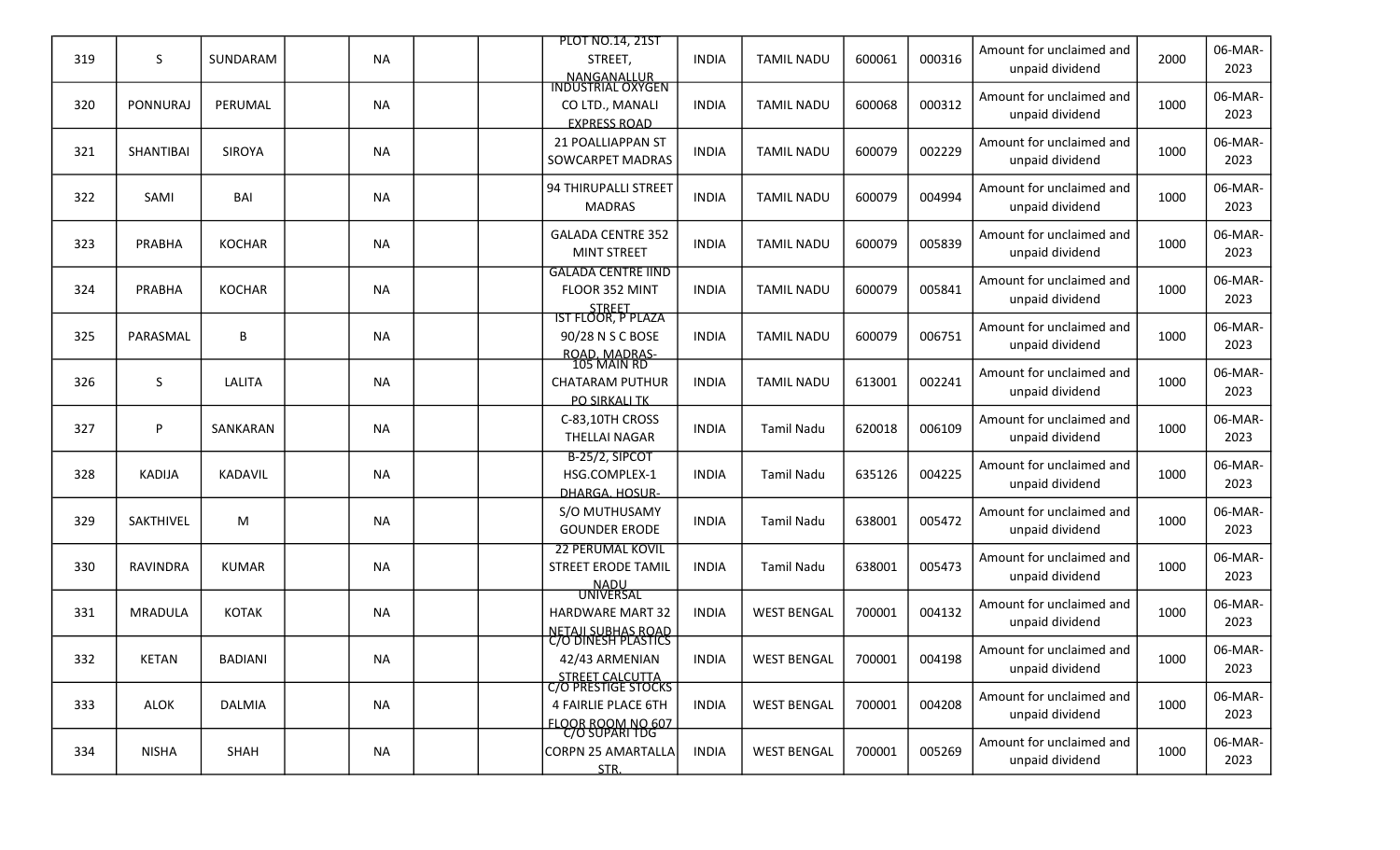|     |                 |                     |           |  | <b>C/O TULSI</b>                                      |              |                    |        |        |                                             |      |                 |
|-----|-----------------|---------------------|-----------|--|-------------------------------------------------------|--------------|--------------------|--------|--------|---------------------------------------------|------|-----------------|
| 335 | <b>KUSUM</b>    | <b>IUNJHUNWALLA</b> | NA        |  | <b>FRAGRANCES G P O</b><br><b>BOX NO 2491 17 EZRA</b> | <b>INDIA</b> | <b>WEST BENGAL</b> | 700001 | 005309 | Amount for unclaimed and<br>unpaid dividend | 1000 | 06-MAR-<br>2023 |
|     |                 |                     |           |  | C/O TULSI                                             |              |                    |        |        | Amount for unclaimed and                    |      | 06-MAR-         |
| 336 | VANDANA         | HUNJHUNWALLA        | NA        |  | <b>FRAGRANCES G P O</b>                               | <b>INDIA</b> | <b>WEST BENGAL</b> | 700001 | 005310 | unpaid dividend                             | 1000 | 2023            |
|     |                 |                     |           |  | <b>BOX NO 2491 17 EZRA</b><br>C/O HOOGHLY             |              |                    |        |        |                                             |      | 06-MAR-         |
| 337 | RAMDULARI       | <b>GUPTA</b>        | <b>NA</b> |  | LAMINATING                                            | <b>INDIA</b> | <b>WEST BENGAL</b> | 700001 | 005342 | Amount for unclaimed and<br>unpaid dividend | 1000 | 2023            |
|     |                 |                     |           |  | INDUSTRIES 6 CLIVE<br>18 B, NILMANI MITRA             |              |                    |        |        |                                             |      |                 |
| 338 | <b>SUNIL</b>    | <b>SARAF</b>        | <b>NA</b> |  | STREET, 1ST FLOOR,                                    | <b>INDIA</b> | <b>WEST BENGAL</b> | 700006 | 007149 | Amount for unclaimed and                    | 2000 | 06-MAR-         |
|     |                 |                     |           |  | CALCUTTA - 700006                                     |              |                    |        |        | unpaid dividend                             |      | 2023            |
| 339 | RAVINDRA        | <b>KEDIA</b>        | <b>NA</b> |  | C/O.KEDIA JEWELLERS<br>143/1/1 COTTAN                 | <b>INDIA</b> | <b>WEST BENGAL</b> | 700007 | 006915 | Amount for unclaimed and                    | 2000 | 06-MAR-         |
|     |                 |                     |           |  | STREET CALCUTTA-700                                   |              |                    |        |        | unpaid dividend                             |      | 2023            |
|     |                 |                     |           |  | <b>23 VIVEKANAND ROAD</b>                             |              |                    |        |        | Amount for unclaimed and                    |      | 06-MAR-         |
| 340 | <b>VIKRAM</b>   | <b>BHATTER</b>      | NA        |  | <b>3RD FLOOR KOLKATA</b>                              | <b>INDIA</b> | <b>WEST BENGAL</b> | 700007 | 001478 | unpaid dividend                             | 1000 | 2023            |
|     |                 |                     |           |  | <b>C/O SURESH TRADING</b>                             |              |                    |        |        | Amount for unclaimed and                    |      | 06-MAR-         |
| 341 | <b>BAJARANG</b> | <b>GUPTA</b>        | <b>NA</b> |  | CO 4 BALLAV DAS                                       | <b>INDIA</b> | <b>WEST BENGAL</b> | 700007 | 004155 | unpaid dividend                             | 1000 | 2023            |
|     |                 |                     |           |  | STREET 2ND FLOOR<br>C/O SURESH TRADING                |              |                    |        |        |                                             |      |                 |
| 342 | SANJAY          | AGARWAL             | NA        |  | CO 4 BALLAV DAS                                       | <b>INDIA</b> | <b>WEST BENGAL</b> | 700007 | 004156 | Amount for unclaimed and                    | 1000 | 06-MAR-         |
|     |                 |                     |           |  | STREET 2ND FLOOR<br>C/O BING                          |              |                    |        |        | unpaid dividend                             |      | 2023            |
| 343 | <b>INDU</b>     | <b>SWAIKA</b>       | <b>NA</b> |  | <b>COMMERCIAL CORPN</b>                               | <b>INDIA</b> | <b>WEST BENGAL</b> | 700007 | 004157 | Amount for unclaimed and                    | 1000 | 06-MAR-         |
|     |                 |                     |           |  | 9 JAGMOHAN<br>C/O BINA COMM                           |              |                    |        |        | unpaid dividend                             |      | 2023            |
|     |                 |                     |           |  |                                                       |              |                    |        |        | Amount for unclaimed and                    |      | 06-MAR-         |
| 344 | <b>KIRAN</b>    | AGARWAL             | <b>NA</b> |  | <b>CORPORATION 9</b>                                  | <b>INDIA</b> | <b>WEST BENGAL</b> | 700007 | 004162 | unpaid dividend                             | 1000 | 2023            |
|     |                 |                     |           |  | <u>JAGMOHAN MULLICK</u><br>P 21 KALAKAR STREET        |              |                    |        |        | Amount for unclaimed and                    |      | 06-MAR-         |
| 345 | <b>NEELAM</b>   | RATHI               | <b>NA</b> |  | <b>SONI HOUSE</b>                                     | <b>INDIA</b> | <b>WEST BENGAL</b> | 700007 | 004186 | unpaid dividend                             | 1000 | 2023            |
|     |                 |                     |           |  | CALCUTTA<br>11 SAMBHU                                 |              |                    |        |        |                                             |      |                 |
| 346 | <b>SUSHILA</b>  | <b>GUPTA</b>        | <b>NA</b> |  | <b>CHATTERJEE STREET</b>                              | <b>INDIA</b> | <b>WEST BENGAL</b> | 700007 | 004202 | Amount for unclaimed and<br>unpaid dividend | 1000 | 06-MAR-<br>2023 |
|     |                 |                     |           |  | CALCUTTA<br>C/O MURARI LAL SNIV                       |              |                    |        |        |                                             |      |                 |
| 347 | PRABHA          | <b>SHAH</b>         | NA        |  | KUMAR 94 LOWER                                        | <b>INDIA</b> | <b>WEST BENGAL</b> | 700007 | 005338 | Amount for unclaimed and                    | 1000 | 06-MAR-         |
|     |                 |                     |           |  | <b>CHITPUR ROAD</b>                                   |              |                    |        |        | unpaid dividend                             |      | 2023            |
| 348 | PARMESHWAR      | SHARMA              | <b>NA</b> |  | 161/1 M G ROAD<br><b>BANGUR BUILDING</b>              | <b>INDIA</b> | <b>WEST BENGAL</b> | 700007 | 006111 | Amount for unclaimed and                    | 1000 | 06-MAR-         |
|     |                 |                     |           |  |                                                       |              |                    |        |        | unpaid dividend                             |      | 2023            |
|     |                 |                     |           |  | 4TH FLOOR ROOM NO<br>C/O.L PRASAD,                    |              |                    |        |        | Amount for unclaimed and                    |      | 06-MAR-         |
| 349 | ANNU            | PRASAD              | NA        |  | DIR(OPM) HCL 1,                                       | <b>INDIA</b> | <b>WEST BENGAL</b> | 700019 | 007691 | unpaid dividend                             | 1000 | 2023            |
|     |                 |                     |           |  | <b>ASHUTOSH</b>                                       |              |                    |        |        |                                             |      | 06-MAR-         |
| 350 | SANJAY          | <b>SETHIA</b>       | NA        |  | VISION WORLD 228/A<br>A.J.C.BOSE ROAD                 | <b>INDIA</b> | <b>WEST BENGAL</b> | 700020 | 005617 | Amount for unclaimed and<br>unpaid dividend | 1000 | 2023            |
|     |                 |                     |           |  |                                                       |              |                    |        |        |                                             |      |                 |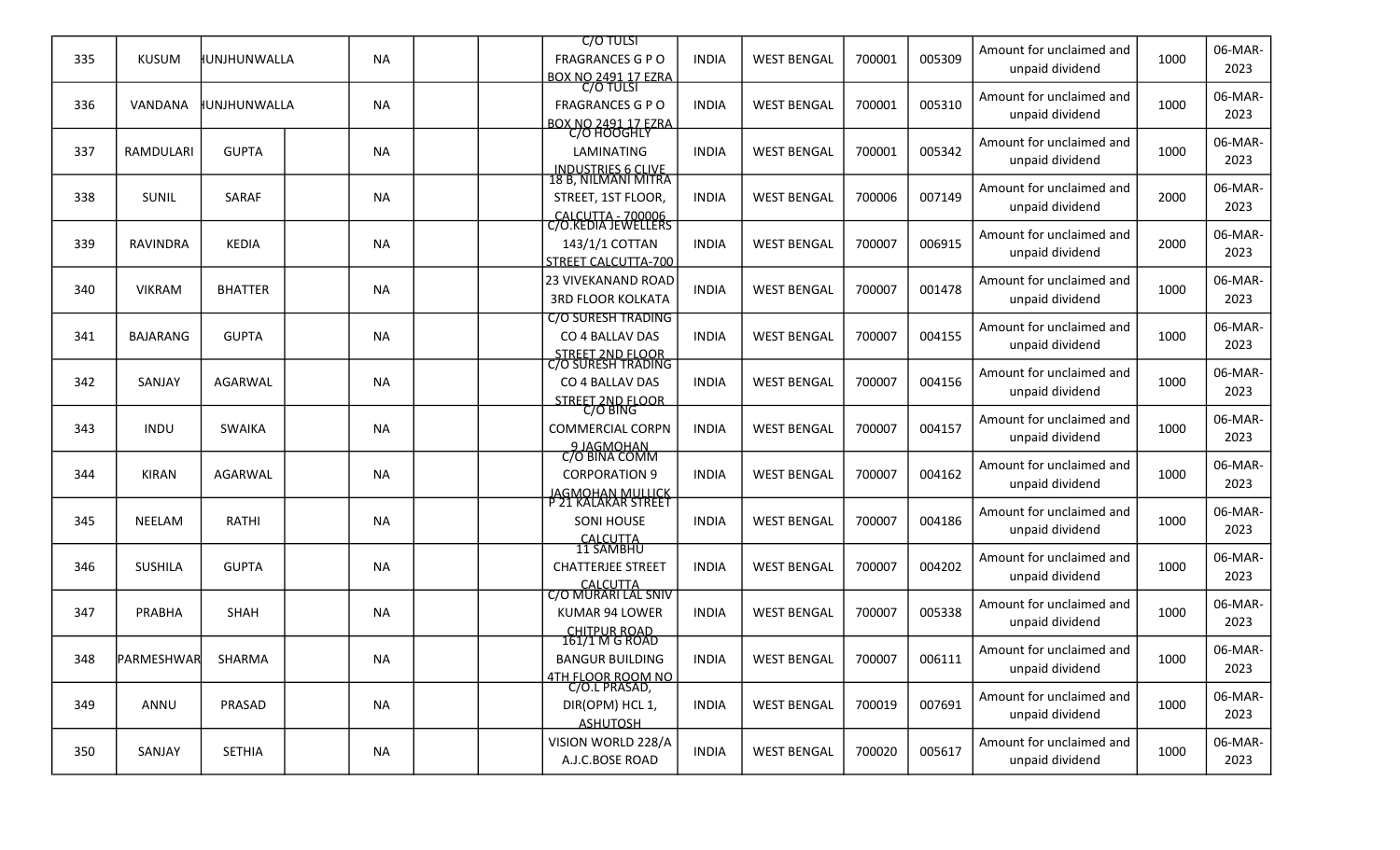| 351 | <b>NIRMALA</b>  | <b>KAPUR</b>       | <b>NA</b> |  | 97/3 B HAZAR ROAD<br>CALCUTTA                                                | <b>INDIA</b> | <b>WEST BENGAL</b> | 700026 | 005077 | Amount for unclaimed and<br>unpaid dividend | 1000 | 06-MAR-<br>2023 |
|-----|-----------------|--------------------|-----------|--|------------------------------------------------------------------------------|--------------|--------------------|--------|--------|---------------------------------------------|------|-----------------|
| 352 | RANJANA         | <b>TALWAR</b>      | <b>NA</b> |  | 5/1-C, BELVENDERE<br>ROAD, ALIPORE,<br>CALCUTTA-700027                       | <b>INDIA</b> | <b>WEST BENGAL</b> | 700027 | 007819 | Amount for unclaimed and<br>unpaid dividend | 1000 | 06-MAR-<br>2023 |
| 353 | PRITILATA       | <b>CHAKRABORTY</b> | NA        |  | <b>142C KANKULIA RD</b><br>CALCUTTA                                          | <b>INDIA</b> | <b>WEST BENGAL</b> | 700029 | 005084 | Amount for unclaimed and<br>unpaid dividend | 1000 | 06-MAR-<br>2023 |
| 354 | <b>MITA</b>     | <b>BASAK</b>       | <b>NA</b> |  | 38/1A/78<br><b>MANICKTOLA MAIN</b>                                           | <b>INDIA</b> | <b>WEST BENGAL</b> | 700054 | 004185 | Amount for unclaimed and<br>unpaid dividend | 1000 | 06-MAR-<br>2023 |
| 355 | <b>SUNITA</b>   | AGARWAL            | <b>NA</b> |  | ROAD CALCUTTA<br>CE 15,SALT LAKE CITY<br>SECTOR NO.1<br><b>KOLKATA</b>       | <b>INDIA</b> | <b>WEST BENGAL</b> | 700064 | 008343 | Amount for unclaimed and<br>unpaid dividend | 1000 | 06-MAR-<br>2023 |
| 356 | LAXMI           | JALAN              | <b>NA</b> |  | <u>I BRITISH INDIAN</u><br>STREET IST FLOOR<br><b>ROOM NO 103</b>            | <b>INDIA</b> | <b>WEST BENGAL</b> | 700069 | 005311 | Amount for unclaimed and<br>unpaid dividend | 1000 | 06-MAR-<br>2023 |
| 357 | <b>SEEMA</b>    | <b>NISAR</b>       | <b>NA</b> |  | P 17 NEW CIT ROAD<br><b>5TH FLOOR KOLKATA</b>                                | <b>INDIA</b> | <b>WEST BENGAL</b> | 700073 | 005355 | Amount for unclaimed and<br>unpaid dividend | 1000 | 06-MAR-<br>2023 |
| 358 | <b>RAJENDRA</b> | <b>GUPTA</b>       | <b>NA</b> |  | 122/40 J N<br><b>MUKHERJEE ROAD</b><br><b>GHUSURY HOWRAH</b>                 | <b>INDIA</b> | <b>WEST BENGAL</b> | 711107 | 004212 | Amount for unclaimed and<br>unpaid dividend | 1000 | 06-MAR-<br>2023 |
| 359 | SUBHENDU        | <b>DAS</b>         | <b>NA</b> |  | B/2723 PASCHIMPARA<br>P O BHATTANAGAR D                                      | <b>INDIA</b> | <b>WEST BENGAL</b> | 711203 | 004126 | Amount for unclaimed and<br>unpaid dividend | 1000 | 06-MAR-<br>2023 |
| 360 | ALKA            | <b>RUNGTA</b>      | NA        |  | T HOWRAH<br>HINDUSTAN MOTOR<br>LTD HINDMOTOR<br>COLONY, TH 97                | <b>INDIA</b> | <b>WEST BENGAL</b> | 712233 | 005284 | Amount for unclaimed and<br>unpaid dividend | 1000 | 06-MAR-<br>2023 |
| 361 | RAJKUMARI       | SALAMPURIA         | <b>NA</b> |  | <b>BEPARIHAT, BANKURA</b><br>PO & DIST. BANKURA                              | <b>INDIA</b> | <b>WEST BENGAL</b> | 722101 | 004153 | Amount for unclaimed and<br>unpaid dividend | 1000 | 06-MAR-<br>2023 |
| 362 | <b>NEMAI</b>    | <b>DEBNATH</b>     | <b>NA</b> |  | <b>SARKAR PARA PO</b><br><b>NABADWIP DIST</b><br><b>NADIA</b>                | <b>INDIA</b> | <b>WEST BENGAL</b> | 741302 | 005277 | Amount for unclaimed and<br>unpaid dividend | 1000 | 06-MAR-<br>2023 |
| 363 | SAROJDEVI       | <b>PATODIA</b>     | NA        |  | <b>CHONDHARY BAZAR</b><br><b>CUTTACK</b>                                     | <b>INDIA</b> | ORISSA             | 753001 | 003976 | Amount for unclaimed and<br>unpaid dividend | 1000 | 06-MAR-<br>2023 |
| 364 | SHEWLI          | PAUL               | NA        |  | C/O M/S PAUL CO<br><b>AGENCY CLUB ROAD</b>                                   | <b>INDIA</b> | ASSAM              | 788001 | 001491 | Amount for unclaimed and<br>unpaid dividend | 1000 | 06-MAR-<br>2023 |
| 365 | PADMINI         | JAIN               | NA        |  | SILCHAR CACHAR<br>MANGALCHAND<br><b>MEGHRAJ PATNI</b>                        | <b>INDIA</b> | <b>MANIPUR</b>     | 795001 | 005238 | Amount for unclaimed and<br>unpaid dividend | 1000 | 06-MAR-<br>2023 |
| 366 | <b>UTPAL</b>    | <b>RONGPI</b>      | <b>NA</b> |  | THANGAL BAZAR<br>NEAR GAHUHATI<br><b>BUILDING JAIN</b><br><b>TEMPLE ROAD</b> | INDIA        | NAGALAND           | 797112 | 001562 | Amount for unclaimed and<br>unpaid dividend | 1000 | 06-MAR-<br>2023 |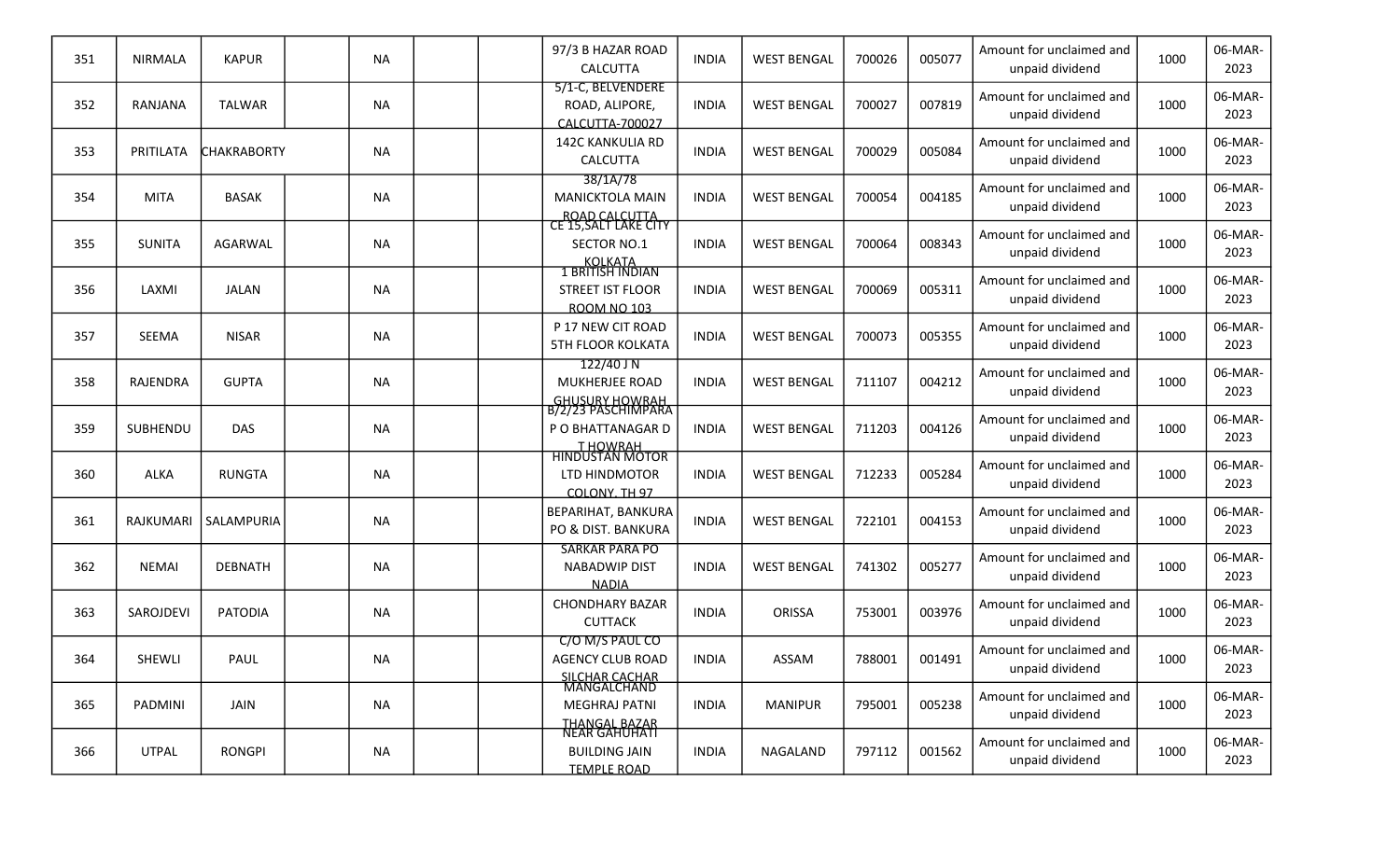|     |                 |                       |           |  | 5/5 ANANDPURI WEST                                                                   |              |                  |        |                 | Amount for unclaimed and                    |      | 06-MAR-         |
|-----|-----------------|-----------------------|-----------|--|--------------------------------------------------------------------------------------|--------------|------------------|--------|-----------------|---------------------------------------------|------|-----------------|
| 367 | CHANDRAKANT     | <b>SINHA</b>          | <b>NA</b> |  | <b>BORING CANAL ROAD</b><br>PATNA<br>S/O CHANDRA                                     | <b>INDIA</b> | <b>BIHAR</b>     | 800001 | 004450          | unpaid dividend                             | 1000 | 2023            |
| 368 | <b>RAJESH</b>   | <b>KUMAR</b>          | <b>NA</b> |  | <b>SHEKHAR PRASAD SITA</b>                                                           | <b>INDIA</b> | <b>BIHAR</b>     | 800001 | 004453          | Amount for unclaimed and<br>unpaid dividend | 1000 | 06-MAR-<br>2023 |
| 369 | <b>MANORAMA</b> | PRASAD                | <b>NA</b> |  | SARAN LANE<br>SHYAMKRISHNA<br>PRASAD AWAS                                            | <b>INDIA</b> | <b>BIHAR</b>     | 800020 | 004454          | Amount for unclaimed and<br>unpaid dividend | 1000 | 06-MAR-<br>2023 |
| 370 | <b>MEETA</b>    | DAYAL                 | <b>NA</b> |  | MANORAMA<br>C/O RAM DAYAL<br><b>SINGH GANDHI MURTY</b>                               | <b>INDIA</b> | <b>BIHAR</b>     | 800023 | 004448          | Amount for unclaimed and<br>unpaid dividend | 1000 | 06-MAR-<br>2023 |
| 371 | <b>VIVEK</b>    | <b>JAIN</b>           | <b>NA</b> |  | COMPOUND<br>C/O BARJATYA<br><b>HANDLOOM STORE</b><br>MIRSAFAYAT ROAD                 | <b>INDIA</b> | <b>BIHAR</b>     | 823001 | 004205          | Amount for unclaimed and<br>unpaid dividend | 1000 | 06-MAR-<br>2023 |
| 372 |                 | RAGHUNATH   MOHAPATRA | <b>NA</b> |  | AT J R HOSPITAL PO<br><b>KEDLA</b>                                                   | <b>INDIA</b> | <b>JHARKHAND</b> | 825325 | 004584          | Amount for unclaimed and<br>unpaid dividend | 1000 | 06-MAR-<br>2023 |
| 373 | <b>SUDHA</b>    | <b>DWIVEDI</b>        | <b>NA</b> |  | C/O J N DHAR<br>DWIVEDI DY.C.M.E.I                                                   | <b>INDIA</b> | <b>JHARKHAND</b> | 829125 | 004588          | Amount for unclaimed and<br>unpaid dividend | 1000 | 06-MAR-<br>2023 |
| 374 | M               | RANI                  | <b>NA</b> |  | PROJECT OFFICER<br>C/O. M S RAO CANARA<br><b>BANK BISTUPUR,</b><br><b>JAMSHEDPUR</b> | <b>INDIA</b> | <b>JHARKHAND</b> | 831001 | 007926          | Amount for unclaimed and<br>unpaid dividend | 1000 | 06-MAR-<br>2023 |
| 375 | <b>RAJEEV</b>   | AGARWAL               | <b>NA</b> |  | M/S MICA MOLD PO<br><b>SUNDER NAGAR</b>                                              | <b>INDIA</b> | <b>JHARKHAND</b> | 832107 | 004237          | Amount for unclaimed and<br>unpaid dividend | 1000 | 06-MAR-<br>2023 |
| 376 | <b>VINAY</b>    | <b>KABRA</b>          | <b>NA</b> |  | C/O JAGDISH<br><b>BHANDAR UPPER</b><br><b>BAZAR</b>                                  | <b>INDIA</b> | <b>JHARKHAND</b> | 834001 | 004585          | Amount for unclaimed and<br>unpaid dividend | 1000 | 06-MAR-<br>2023 |
| 377 | <b>UMESH</b>    | <b>KESHRI</b>         | <b>NA</b> |  | LOWER CHUTIA<br>RANCHI                                                               | <b>INDIA</b> | <b>JHARKHAND</b> | 834001 | 004592          | Amount for unclaimed and<br>unpaid dividend | 1000 | 06-MAR-<br>2023 |
| 378 | SAROJDEVI       | PANSARI               | <b>NA</b> |  | <b>C/O RAJKUMAR LALIT</b><br><b>KUMAR STATION RD</b><br>P/O JAYNAGAR DIST            | <b>INDIA</b> | <b>JHARKHAND</b> | 847226 | 005584          | Amount for unclaimed and<br>unpaid dividend | 1000 | 06-MAR-<br>2023 |
| 379 | SAMBHAV         | AGGARWAL              | <b>NA</b> |  | H.NO.- 16/43 WEST<br>PUNJABI BAGH                                                    | <b>INDIA</b> | DELHI            | 110026 | 10798467        | Amount for unclaimed and<br>unpaid dividend | 1000 | 06-MAR-<br>2023 |
| 380 | ANITA           | SINGHAL               | <b>NA</b> |  | <b>H.NO.-1/288 NAI BASTI</b><br>,GALI NO.-2                                          | <b>INDIA</b> | <b>HARYANA</b>   |        | 124507 10007715 | Amount for unclaimed and<br>unpaid dividend | 1000 | 06-MAR-<br>2023 |
| 381 | KUL             | <b>BHUSHAN</b>        | <b>NA</b> |  | BAHADURAGARH<br>#271 WARD NO. 1<br><b>MASITA HOUSE</b>                               | <b>INDIA</b> | HARYANA          | 136118 | 17779258        | Amount for unclaimed and<br>unpaid dividend | 1000 | 06-MAR-<br>2023 |
| 382 | SAIBANNA        | AMBATE                | <b>NA</b> |  | THANESAR<br>H NO 8 10 53 BUS<br>STAND COLONY<br><b>KEBRD</b>                         | <b>INDIA</b> | KARNATAKA        | 585401 | 13687399        | Amount for unclaimed and<br>unpaid dividend | 1000 | 06-MAR-<br>2023 |
|     |                 |                       |           |  |                                                                                      |              |                  |        |                 |                                             |      |                 |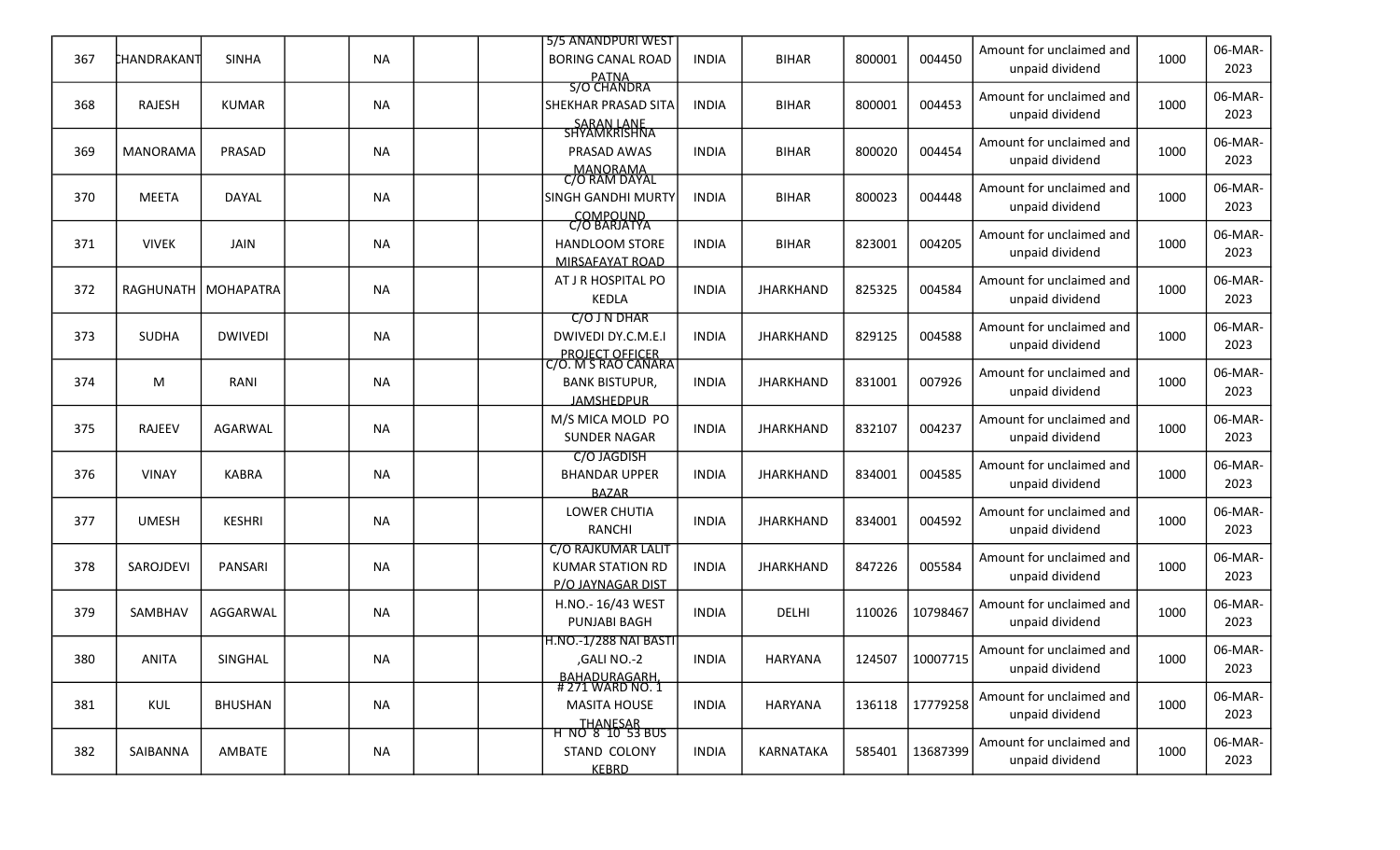| 383 | <b>ASHISH</b>  | PAUL           |                | <b>NA</b>        |              |            | <b>HOTEL GEETANJALI</b><br><b>CLUB ROAD</b>                                          | <b>INDIA</b> | ASSAM                 | 788001 | 30072995   | Amount for unclaimed and<br>unpaid dividend | 1000 | 06-MAR-<br>2023 |
|-----|----------------|----------------|----------------|------------------|--------------|------------|--------------------------------------------------------------------------------------|--------------|-----------------------|--------|------------|---------------------------------------------|------|-----------------|
| 384 | NEERAJ         | <b>GUPTA</b>   |                | <b>NA</b>        |              |            | HOUSE NO 459<br>SECTOR 14                                                            | <b>INDIA</b> | <b>HARYANA</b>        | 131001 | 620000000  | Amount for unclaimed and<br>unpaid dividend | 1000 | 06-MAR-<br>2023 |
| 385 | <b>KUSHLA</b>  | <b>DEVI</b>    |                | NA               |              |            | 104 (4) TEEKA<br><b>BAGEHRA BUHLA</b>                                                | <b>INDIA</b> | <b>IMACHAL PRADES</b> | 176110 | 7060000009 | Amount for unclaimed and<br>unpaid dividend | 1000 | 06-MAR-<br>2023 |
| 386 | <b>VISHNU</b>  | <b>NARAIN</b>  | <b>GUPTA</b>   | <b>NA</b>        |              |            | TEHSIL- SUJANPUR<br>MANOJ JEWELLERS B<br>45/47 CON.PLACE<br><b>NEAR PLAZA CINEMA</b> | <b>INDIA</b> | DELHI                 | 110001 | 002501     | Amount for unclaimed and<br>unpaid dividend | 1000 | 06-MAR-<br>2023 |
| 387 | <b>AODHYA</b>  | PARKASH        | <b>NAYYAR</b>  | <b>NA</b>        |              |            | C 4 IST FLOOR D D A<br>NARAINA VIHAR                                                 | <b>INDIA</b> | DELHI                 | 110001 | 004303     | Amount for unclaimed and<br>unpaid dividend | 1000 | 06-MAR-<br>2023 |
| 388 | <b>JAGJIT</b>  | <b>CHANDER</b> | SAXENA         | <b>NA</b>        |              |            | COLONY<br>D 37 PALIBA NIBETAN<br>R K ASHRAM MARG<br><b>NEW DELHI</b>                 | <b>INDIA</b> | DELHI                 | 110001 | 005421     | Amount for unclaimed and<br>unpaid dividend | 1000 | 06-MAR-<br>2023 |
| 389 | <b>MOOL</b>    | <b>CHAND</b>   | <b>GUPTA</b>   | <b>NA</b>        |              |            | 4348/UC ANSARI<br>RAOD DARYA GANJ<br><b>NEW DELHI</b>                                | <b>INDIA</b> | DELHI                 | 110002 | 002316     | Amount for unclaimed and<br>unpaid dividend | 1000 | 06-MAR-<br>2023 |
| 390 | <b>CAPT</b>    | SATYENDRA      | <b>KUMAR</b>   | NA               |              |            | 508 ASC BN C/O 56<br><b>APO</b>                                                      | <b>INDIA</b> | DELHI                 | 110003 | 005352     | Amount for unclaimed and<br>unpaid dividend | 1000 | 06-MAR-<br>2023 |
| 391 | <b>NIRMALA</b> | <b>DEVI</b>    | <b>GOENKA</b>  | <b>NA</b>        |              |            | <b>188 TILAK BAZAR</b><br>DELHI                                                      | <b>INDIA</b> | DELHI                 | 110006 | 002432     | Amount for unclaimed and<br>unpaid dividend | 1000 | 06-MAR-<br>2023 |
| 392 | KAILESH        | <b>CHAND</b>   | <b>JAIN</b>    | <b>NA</b>        |              |            | <b>C/O RAKESH</b><br>SANITATION 3263<br>PEPAL MAHADEV                                | <b>INDIA</b> | DELHI                 | 110006 | 005402     | Amount for unclaimed and<br>unpaid dividend | 1000 | 06-MAR-<br>2023 |
| 393 | <b>GAUTAM</b>  | <b>SINGH</b>   | <b>RAWAT</b>   | <b>NA</b>        |              |            | T 563 F /4 GALI NO 2<br><b>BALJEET NAGAR</b>                                         | <b>INDIA</b> | DELHI                 | 110008 | 002317     | Amount for unclaimed and<br>unpaid dividend | 1000 | 06-MAR-<br>2023 |
| 394 | LT             | COL            | <b>RAM</b>     | <b>SINGH</b>     | <b>RAWAT</b> |            | AFMSD DELHI CANTT                                                                    | <b>INDIA</b> | <b>DELHI</b>          | 110010 | 002447     | Amount for unclaimed and<br>unpaid dividend | 1000 | 06-MAR-<br>2023 |
| 395 | RAJ            | <b>KUMAR</b>   | <b>KALRA</b>   | <b>NA</b>        |              |            | <b>D-8 RAJA GARDEN</b><br>NEW DELHI                                                  | <b>INDIA</b> | DELHI                 | 110015 | 005046     | Amount for unclaimed and<br>unpaid dividend | 1000 | 06-MAR-<br>2023 |
| 396 | AMAR           | SINGH          | <b>SAWHNEY</b> | NA               |              |            | 16/45A TILAK NAGAR<br><b>NEW DELHI</b>                                               | <b>INDIA</b> | DELHI                 | 110018 | 002379     | Amount for unclaimed and<br>unpaid dividend | 1000 | 06-MAR-<br>2023 |
| 397 | PENINSULA      | LEASING        |                | FINANCE NVESTMEN | CO           | <b>LTD</b> | 38 L S C ANAND<br>NIKETAN NEW DELHI                                                  | <b>INDIA</b> | DELHI                 | 110021 | 005053     | Amount for unclaimed and<br>unpaid dividend | 1000 | 06-MAR-<br>2023 |
| 398 | SENGUPTA       | M              | K              | <b>NA</b>        |              |            | QUARTER NO 521<br>SECTOR III R K PURAM                                               | <b>INDIA</b> | DELHI                 | 110021 | 002360     | Amount for unclaimed and<br>unpaid dividend | 1000 | 06-MAR-<br>2023 |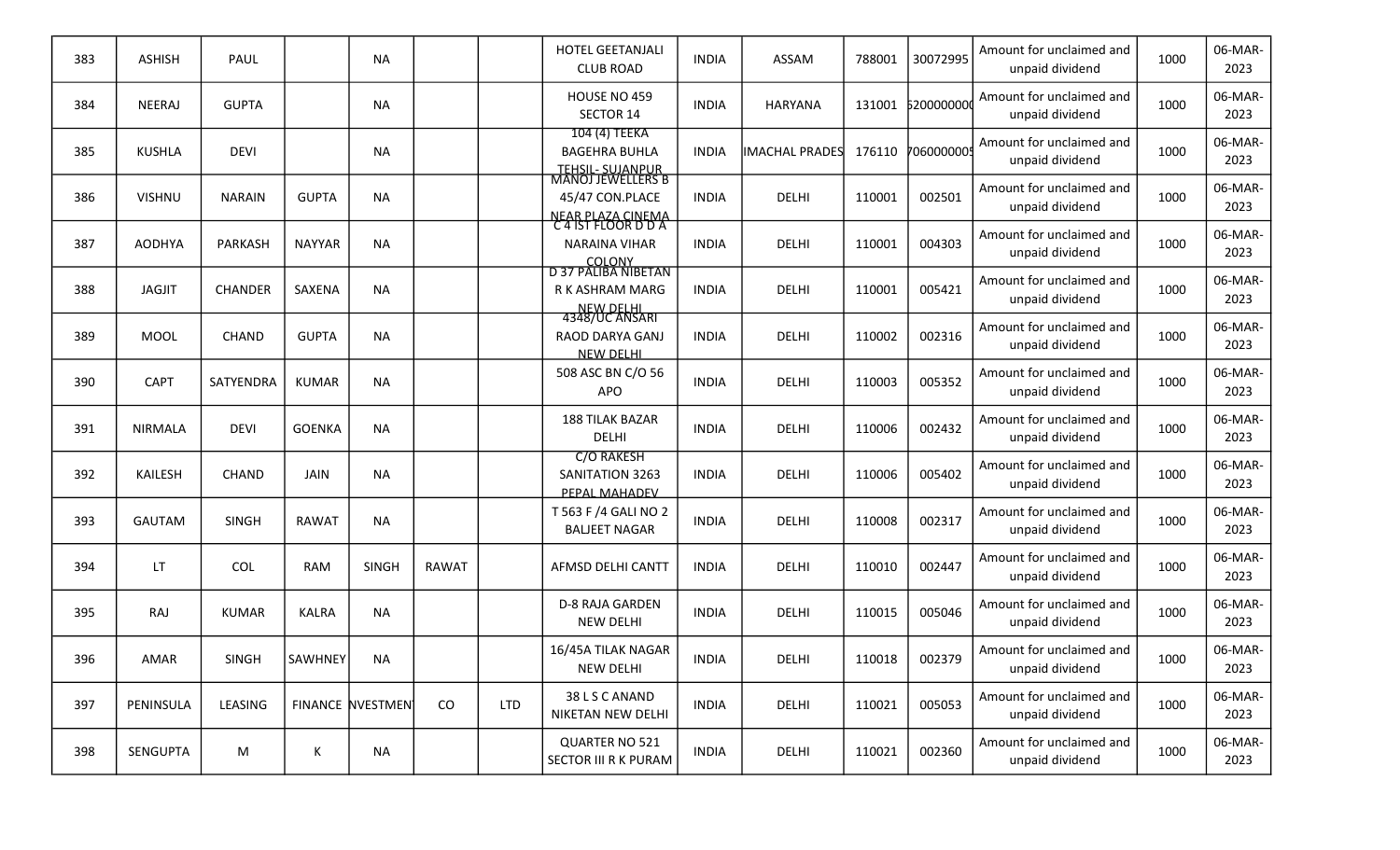| 399 | <b>DHAMIJA</b> | Y              | N              | <b>NA</b>   |            | G-2341 NETAJI NAGAR<br><b>NEW DELHI</b>                                         | <b>INDIA</b> | <b>DELHI</b>   | 110023 | 002453 | Amount for unclaimed and<br>unpaid dividend | 1000 | 06-MAR-<br>2023 |
|-----|----------------|----------------|----------------|-------------|------------|---------------------------------------------------------------------------------|--------------|----------------|--------|--------|---------------------------------------------|------|-----------------|
| 400 | <b>VIJAY</b>   | <b>KUMAR</b>   | <b>BHATIA</b>  | <b>NA</b>   |            | IST D/216 LAJPAT NGR<br>N DELHI                                                 | <b>INDIA</b> | DELHI          | 110024 | 004431 | Amount for unclaimed and<br>unpaid dividend | 1000 | 06-MAR-<br>2023 |
| 401 | <b>VINAY</b>   | <b>KUMAR</b>   | <b>BANSAL</b>  | <b>NA</b>   |            | C/O SYNAPSE A-4-A<br><b>LAJPAT NAGAR-II NEW</b><br><b>DELHI</b>                 | <b>INDIA</b> | <b>DELHI</b>   | 110024 | 005425 | Amount for unclaimed and<br>unpaid dividend | 1000 | 06-MAR-<br>2023 |
| 402 | <b>ROOP</b>    | <b>CHAND</b>   | AHUJA          | <b>NA</b>   |            | 2/36 GEETA COLONY<br>DELHI                                                      | <b>INDIA</b> | <b>DELHI</b>   | 110031 | 002395 | Amount for unclaimed and<br>unpaid dividend | 1000 | 06-MAR-<br>2023 |
| 403 | <b>HARI</b>    | PRAKASH        | <b>GUPTA</b>   | <b>NA</b>   |            | 249 C NAWADA BAZAR<br>NAJAFGARH                                                 | <b>INDIA</b> | DELHI          | 110043 | 006634 | Amount for unclaimed and<br>unpaid dividend | 1000 | 06-MAR-<br>2023 |
| 404 | SUDARSHAN      | <b>KUMAR</b>   | <b>GUPTA</b>   | NA          |            | <b>H NO.WZ-104 GALI</b><br>NO.3A ELECT POLE                                     | <b>INDIA</b> | <b>DELHI</b>   | 110045 | 004355 | Amount for unclaimed and<br>unpaid dividend | 1000 | 06-MAR-<br>2023 |
| 405 | CREDITCAPITAL  | <b>CAPITAL</b> | <b>VENTURE</b> | <b>FUND</b> | <b>LTD</b> | NO.36.RAM CHOWK<br>62 BASANT LOK<br><b>VASANT VIHAR NEW</b>                     | <b>INDIA</b> | DELHI          | 110057 | 004446 | Amount for unclaimed and<br>unpaid dividend | 2000 | 06-MAR-<br>2023 |
| 406 | OM             | PARKASH        | PRUTHI         | NA          |            | DELHI<br>C-82 MAYAPURI INDL<br>AREA PHASE II NEW<br><b>DELHI</b>                | <b>INDIA</b> | <b>DELHI</b>   | 110064 | 002394 | Amount for unclaimed and<br>unpaid dividend | 1000 | 06-MAR-<br>2023 |
| 407 | WAZIR          | <b>CHAND</b>   | <b>CHOPRA</b>  | <b>NA</b>   |            | <b>B-201/1 EAST OF</b><br>KAILASH NEW DELHI                                     | <b>INDIA</b> | <b>DELHI</b>   | 110065 | 005026 | Amount for unclaimed and<br>unpaid dividend | 1000 | 06-MAR-<br>2023 |
| 408 | C              | P              | <b>JAIN</b>    | NA          |            | FLAT NO.203 POCKET<br>C-8 SECTOR 8 ROHINI                                       | <b>INDIA</b> | DELHI          | 110085 | 006872 | Amount for unclaimed and<br>unpaid dividend | 1000 | 06-MAR-<br>2023 |
| 409 | SATYA          | PALL           | SHARMA         | <b>NA</b>   |            | DELHI-110085<br>C/O. J.S.PROPERTIES<br>SHOP NO.40, DDA<br><b>LOCAL SHOPPING</b> | <b>INDIA</b> | <b>DELHI</b>   | 110091 | 002493 | Amount for unclaimed and<br>unpaid dividend | 1000 | 06-MAR-<br>2023 |
| 410 | <b>GAYATRI</b> | <b>DEVI</b>    | <b>KEDIA</b>   | <b>NA</b>   |            | <b>J &amp; K BLOCK - 35</b><br>LAXMI NAGAR DELHI                                | <b>INDIA</b> | <b>DELHI</b>   | 110092 | 002315 | Amount for unclaimed and<br>unpaid dividend | 1000 | 06-MAR-<br>2023 |
| 411 | <b>KUSUM</b>   | <b>KUMARI</b>  | BHARGAVA       | <b>NA</b>   |            | <b>H NO A 16/2 USHA</b><br>SADAN NEHRU<br><b>GROUND NIT</b>                     | <b>INDIA</b> | <b>HARYANA</b> | 121001 | 005014 | Amount for unclaimed and<br>unpaid dividend | 1000 | 06-MAR-<br>2023 |
| 412 | <b>MAN</b>     | <b>MOHAN</b>   | GOEL           | <b>NA</b>   |            | <b>TIMBER MERCHANTS</b><br>PO HANSI HARYANA                                     | <b>INDIA</b> | HARYANA        | 125033 | 004378 | Amount for unclaimed and<br>unpaid dividend | 1000 | 06-MAR-<br>2023 |
| 413 | <b>NISHA</b>   | RANI           | VIJ            | <b>NA</b>   |            | <b>SUBASH NAGAR</b><br>STREET NO 6                                              | <b>INDIA</b> | PUNJAB         | 144401 | 002203 | Amount for unclaimed and<br>unpaid dividend | 1000 | 06-MAR-<br>2023 |
| 414 | KANWAR         | PAUL           | SINGH          | <b>NA</b>   |            | PHAGWARA<br>INDUSTRIAL OXYGEN<br>CO LTD G T ROAD<br><b>MANDI GOBINDGARH</b>     | <b>INDIA</b> | <b>PUNJAB</b>  | 147301 | 000354 | Amount for unclaimed and<br>unpaid dividend | 1000 | 06-MAR-<br>2023 |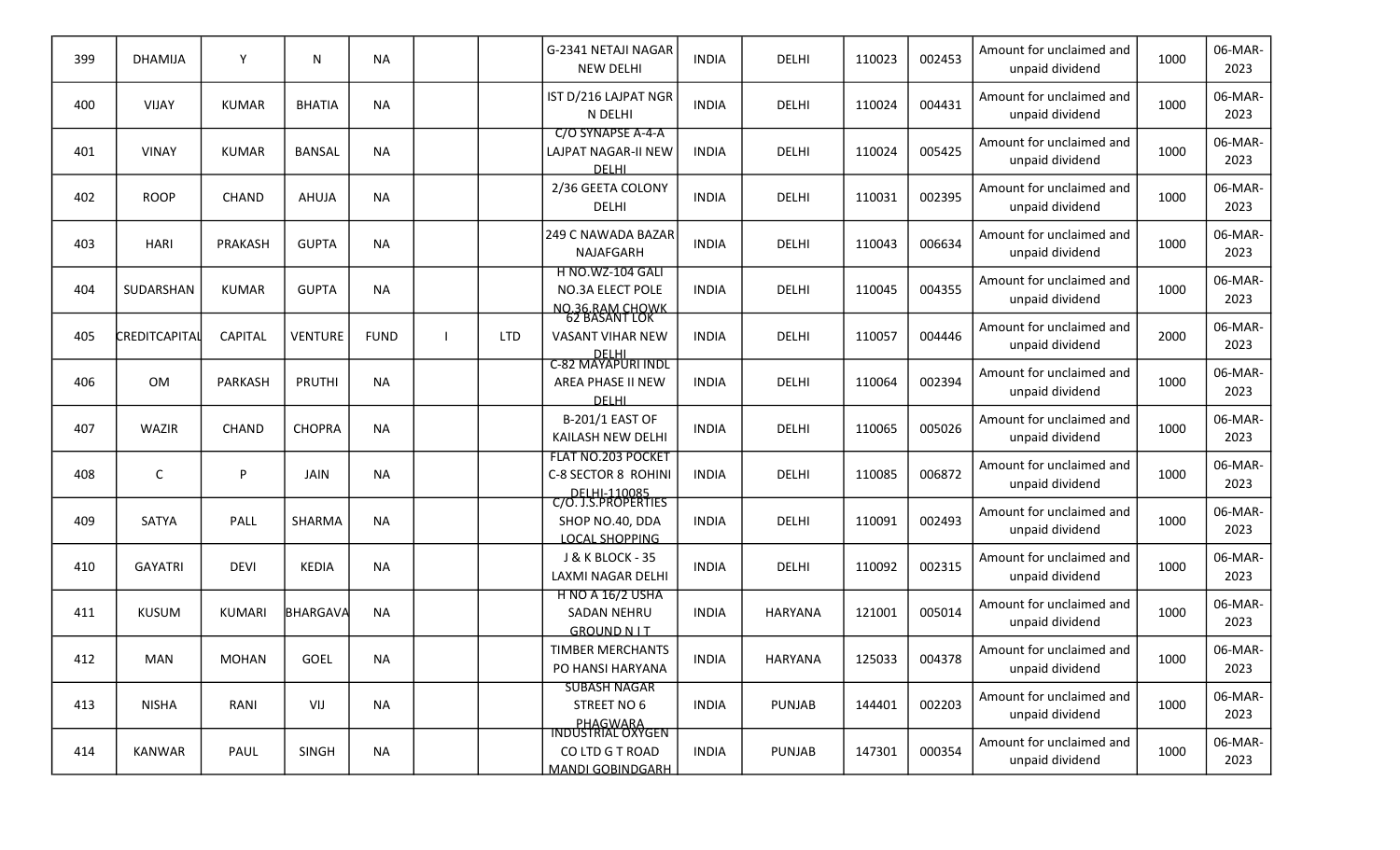|     |                  |                |                 |           | C/O. SHARMA GASES                                                                                |              |                      |        |        | Amount for unclaimed and                    |      | 06-MAR-         |
|-----|------------------|----------------|-----------------|-----------|--------------------------------------------------------------------------------------------------|--------------|----------------------|--------|--------|---------------------------------------------|------|-----------------|
| 415 | <b>SHAM</b>      | <b>SUNDER</b>  | SHARMA          | <b>NA</b> | AMLOH ROAD, MANDI<br><b>GOBINDGARH</b>                                                           | <b>INDIA</b> | <b>PUNJAB</b>        | 147301 | 006798 | unpaid dividend                             | 1000 | 2023            |
| 416 | P                | Κ              | <b>SETH</b>     | <b>NA</b> | H NO 2255 SECTOR 15-<br>C CHANDIGARH                                                             | <b>INDIA</b> | <b>PUNJAB</b>        | 160015 | 001518 | Amount for unclaimed and<br>unpaid dividend | 1000 | 06-MAR-<br>2023 |
| 417 | <b>VINOD</b>     | <b>KUMAR</b>   | <b>SINGH</b>    | <b>NA</b> | 35-F TYPE-C BHEL<br><b>COLONY SECTOR 17</b><br>NOIDA UP                                          | <b>INDIA</b> | <b>UTTAR PRADESH</b> | 201301 | 004316 | Amount for unclaimed and<br>unpaid dividend | 1000 | 06-MAR-<br>2023 |
| 418 | <b>MAKHAN</b>    | <b>SINGH</b>   | <b>ARORA</b>    | <b>NA</b> | C-18 INDUSTRIAL<br><b>ESTATE ALI GARH</b>                                                        | <b>INDIA</b> | <b>UTTAR PRADESH</b> | 202001 | 002382 | Amount for unclaimed and<br>unpaid dividend | 1000 | 06-MAR-<br>2023 |
| 419 | PREAM            | <b>KUMAR</b>   | PORWAL          | <b>NA</b> | C/O PREAM MEDICAL<br><b>STORE AURAIYA</b>                                                        | <b>INDIA</b> | <b>UTTAR PRADESH</b> | 206122 | 002185 | Amount for unclaimed and<br>unpaid dividend | 1000 | 06-MAR-<br>2023 |
| 420 | <b>MADAN</b>     | LAL            | <b>JAIN</b>     | <b>NA</b> | <b>ETAWAH GAUSHALA</b><br>106, KAILASH VIHAR<br>(1ST FLOOR) 15/21,<br><b>CIVIL LINES, BEHIND</b> | <b>INDIA</b> | <b>UTTAR PRADESH</b> | 208001 | 002099 | Amount for unclaimed and<br>unpaid dividend | 1000 | 06-MAR-<br>2023 |
| 421 | <b>PUSHP</b>     | <b>KUMAR</b>   | <b>TRIPATHI</b> | <b>NA</b> | 117Q/677 SHARDA<br><b>NAGAR KANPUR</b>                                                           | <b>INDIA</b> | <b>UTTAR PRADESH</b> | 208001 | 002114 | Amount for unclaimed and<br>unpaid dividend | 1000 | 06-MAR-<br>2023 |
| 422 | JAI              | <b>RAM</b>     | <b>GUPTA</b>    | <b>NA</b> | 38/103 JAGANNATH<br><b>BHAWAN MESTON</b>                                                         | <b>INDIA</b> | <b>UTTAR PRADESH</b> | 208001 | 002124 | Amount for unclaimed and<br>unpaid dividend | 1000 | 06-MAR-<br>2023 |
| 423 | <b>JAGESHWAR</b> | PRASAD         | <b>GUPTA</b>    | <b>NA</b> | ROAD KANPUR<br>C/O KASHI PRASAD<br><b>KAILASH NATH</b>                                           | <b>INDIA</b> | <b>UTTAR PRADESH</b> | 208001 | 002136 | Amount for unclaimed and<br>unpaid dividend | 1000 | 06-MAR-<br>2023 |
| 424 | PRADEEP          | Κ              | SINGHANIA       | <b>NA</b> | 51/33.NAYA GANJ<br>C/O MAGNA<br>MARKETING 14/123A                                                | <b>INDIA</b> | <b>UTTAR PRADESH</b> | 208001 | 002161 | Amount for unclaimed and<br>unpaid dividend | 1000 | 06-MAR-<br>2023 |
| 425 | SUNIL            | <b>KUMAR</b>   | <b>VARMA</b>    | <b>NA</b> | <b>GOPALA CHAMBERS</b><br>DOUBLE STOREY, HIG-<br>74 K.D.A.FLATS, BARRA-<br>2 KANPUR              | <b>INDIA</b> | <b>UTTAR PRADESH</b> | 208005 | 002147 | Amount for unclaimed and<br>unpaid dividend | 1000 | 06-MAR-<br>2023 |
| 426 | <b>RAMESH</b>    | <b>CHANDRA</b> | <b>SINGH</b>    | <b>NA</b> | MIG 17 SECTOR 4<br><b>BARRA 2 KANPUR</b>                                                         | <b>INDIA</b> | <b>UTTAR PRADESH</b> | 208027 | 002108 | Amount for unclaimed and<br>unpaid dividend | 1000 | 06-MAR-<br>2023 |
| 427 | <b>HEMLATA</b>   | С              | <b>TIWARI</b>   | <b>NA</b> | C/O.INDO GULF<br>FERT.& CHEM.                                                                    | <b>INDIA</b> | <b>UTTAR PRADESH</b> | 227817 | 006855 | Amount for unclaimed and<br>unpaid dividend | 1000 | 06-MAR-<br>2023 |
| 428 | SANJEEV          | <b>KUMAR</b>   | AGRAWAL         | <b>NA</b> | JAGDISHPUR<br>OM PRAKASH &<br><b>BROTHERS LUCKNOW</b><br><b>NAKA CHAUORAHA</b>                   | <b>INDIA</b> | UTTAR PRADESH        | 228001 | 004243 | Amount for unclaimed and<br>unpaid dividend | 1000 | 06-MAR-<br>2023 |
| 429 | <b>VIJAY</b>     | <b>KUMAR</b>   | AGARWAL         | <b>NA</b> | JYOTI OIL COMPANY<br><b>GANGAPUR BAREILLY</b>                                                    | <b>INDIA</b> | UTTAR PRADESH        | 243005 | 002408 | Amount for unclaimed and<br>unpaid dividend | 1000 | 06-MAR-<br>2023 |
| 430 | SHIV             | KUMAR          | <b>MISHRA</b>   | <b>NA</b> | C/O MISHRA BHAVAN<br>SADAR BAZAAR DIST<br><b>PAURI GARHWAL</b>                                   | <b>INDIA</b> | UTTARAKHAND          | 246155 | 002482 | Amount for unclaimed and<br>unpaid dividend | 1000 | 06-MAR-<br>2023 |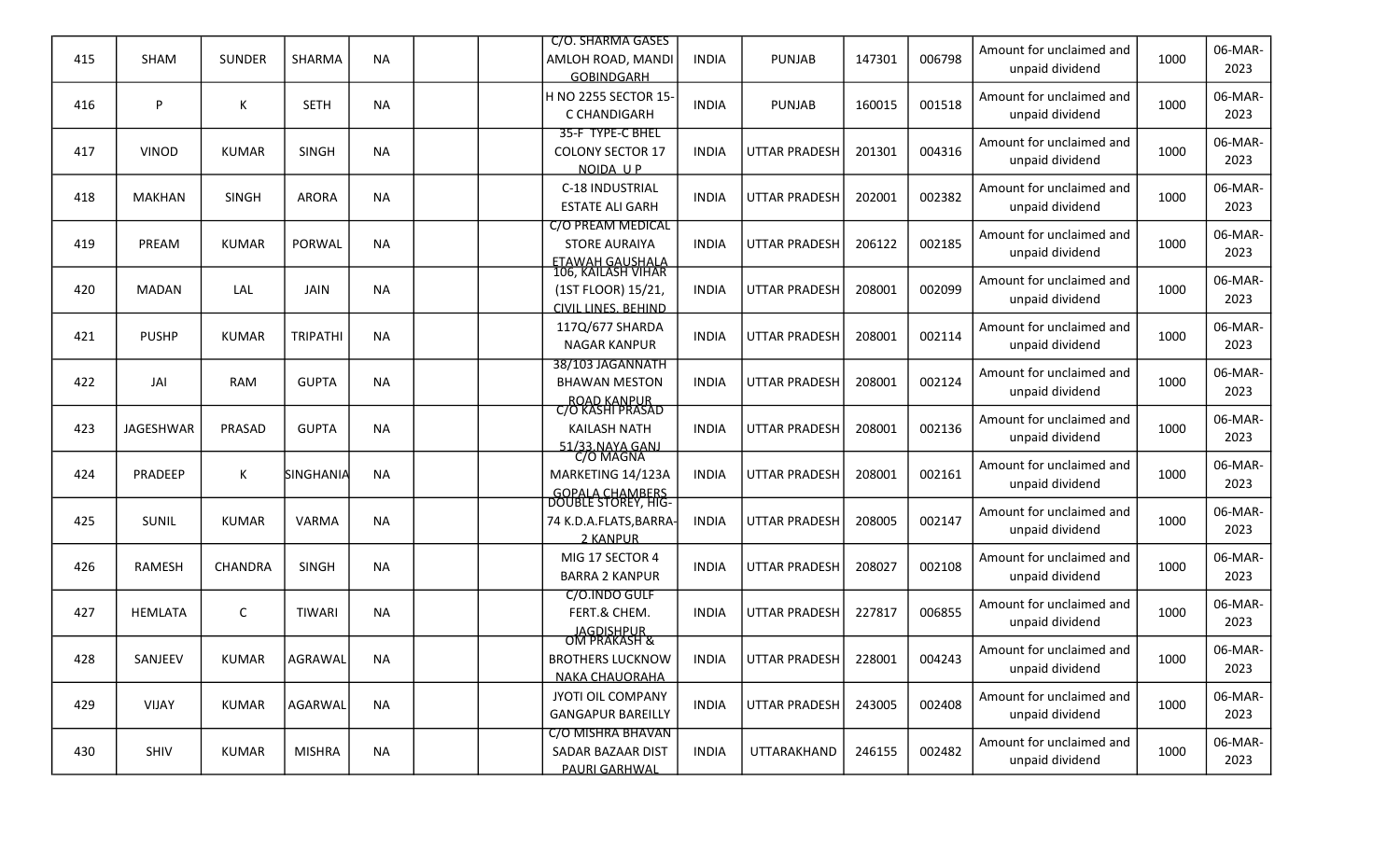| 431 | <b>RAKESH</b>   | <b>KUMAR</b>   | SINGHAL        | <b>NA</b> |            | A-249, AVAS VIKAS<br>SAHARANPUR                                                       | <b>INDIA</b> | UTTARAKHAND          | 247001 | 005047 | Amount for unclaimed and<br>unpaid dividend | 1000 | 06-MAR-<br>2023 |
|-----|-----------------|----------------|----------------|-----------|------------|---------------------------------------------------------------------------------------|--------------|----------------------|--------|--------|---------------------------------------------|------|-----------------|
| 432 | <b>RAM</b>      | SAKHI          | SHARMA         | <b>NA</b> |            | 234 AMBEDKAR<br><b>NAGAR JWALAPUR</b>                                                 | <b>INDIA</b> | UTTARAKHAND          | 249401 | 004436 | Amount for unclaimed and<br>unpaid dividend | 1000 | 06-MAR-<br>2023 |
| 433 | <b>BEENA</b>    | <b>DEVI</b>    | <b>JAIN</b>    | <b>NA</b> |            | HARIDWAR<br>C/O UJAGAR<br><b>MALPADAM PRASAD</b><br><b>NAYA BAZAR BARAUT</b>          | <b>INDIA</b> | <b>UTTAR PRADESH</b> | 250611 | 005400 | Amount for unclaimed and<br>unpaid dividend | 1000 | 06-MAR-<br>2023 |
| 434 | RLBL            | MARKETING      | COMPANY        | PVT       | <b>LTD</b> | <b>STATION RD DEORIA</b><br>UP                                                        | <b>INDIA</b> | <b>UTTAR PRADESH</b> | 274001 | 002186 | Amount for unclaimed and<br>unpaid dividend | 1000 | 06-MAR-<br>2023 |
| 435 | ATUL            | <b>KUMAR</b>   | <b>MITAL</b>   | <b>NA</b> |            | C//O MITAL BOOK<br>DEPOT NAYA BAZAR<br><b>MATHURA</b>                                 | <b>INDIA</b> | <b>UTTAR PRADESH</b> | 281001 | 002476 | Amount for unclaimed and<br>unpaid dividend | 1000 | 06-MAR-<br>2023 |
| 436 | <b>VINOD</b>    | <b>KUMAR</b>   | AGARWAL        | NA        |            | 33/10 SANJAY PLACE<br><b>AGRA</b>                                                     | <b>INDIA</b> | <b>UTTAR PRADESH</b> | 282002 | 000521 | Amount for unclaimed and<br>unpaid dividend | 1000 | 06-MAR-<br>2023 |
| 437 | <b>DWARKA</b>   | <b>DAS</b>     | SABOO          | <b>NA</b> |            | C/O SHOP NO 107<br><b>CHANDPOLE BAZAR</b>                                             | <b>INDIA</b> | RAJASTHAN            | 302001 | 001787 | Amount for unclaimed and<br>unpaid dividend | 1000 | 06-MAR-<br>2023 |
| 438 | <b>MANOJ</b>    | <b>KUMAR</b>   | AGARWAL        | <b>NA</b> |            | JAIPUR<br>HARYANA STEEL<br><b>COPORATION LOHA</b>                                     | <b>INDIA</b> | <b>RAJASTHAN</b>     | 302001 | 001838 | Amount for unclaimed and<br>unpaid dividend | 1000 | 06-MAR-<br>2023 |
| 439 | PREM            | <b>CHAND</b>   | <b>TAK</b>     | <b>NA</b> |            | MANDI S C ROAD<br>29 B, MANU MARG<br>AMER ROAD GOVIND<br><b>NAGAR</b>                 | <b>INDIA</b> | RAJASTHAN            | 302002 | 001798 | Amount for unclaimed and<br>unpaid dividend | 1000 | 06-MAR-<br>2023 |
| 440 | <b>VIVEK</b>    | VARDHAN        | <b>JAIN</b>    | NA        |            | C/O B-131, JANTA<br><b>COLONY JAIPUR</b>                                              | <b>INDIA</b> | <b>RAJASTHAN</b>     | 302004 | 001785 | Amount for unclaimed and<br>unpaid dividend | 1000 | 06-MAR-<br>2023 |
| 441 | <b>ANANT</b>    | <b>BIHARI</b>  | <b>TAMBI</b>   | <b>NA</b> |            | THE BANK OF<br>RAJASTHAN LTD                                                          | <b>INDIA</b> | RAJASTHAN            | 302006 | 001790 | Amount for unclaimed and<br>unpaid dividend | 1000 | 06-MAR-<br>2023 |
| 442 | RAM             | <b>KISHORE</b> | <b>BAGARIA</b> | <b>NA</b> |            | SINDHI CAMP JAIPUR<br>RAMA DALL MILL 39-<br><b>40 SUDARSHAN PURA</b><br><b>JAIPUR</b> | <b>INDIA</b> | RAJASTHAN            | 302012 | 001828 | Amount for unclaimed and<br>unpaid dividend | 1000 | 06-MAR-<br>2023 |
| 443 | RAM             | SAVROOP        | LADDHA         | <b>NA</b> |            | F 7 M S S COLONY<br>SHASTRI NAGAR                                                     | <b>INDIA</b> | RAJASTHAN            | 302016 | 006539 | Amount for unclaimed and<br>unpaid dividend | 1000 | 06-MAR-<br>2023 |
| 444 | <b>RAJENDRA</b> | PRASAD         | <b>MEENA</b>   | <b>NA</b> |            | <b>167 PREM NAGAR</b><br><b>MALVIA NAGAR</b>                                          | <b>INDIA</b> | RAJASTHAN            | 302017 | 006500 | Amount for unclaimed and<br>unpaid dividend | 1000 | 06-MAR-<br>2023 |
| 445 | <b>KAMAL</b>    | <b>KISHOR</b>  | AGRAWAL        | <b>NA</b> |            | <b>GANESH NAGAR NEW</b><br>SANGANER NEW                                               | <b>INDIA</b> | RAJASTHAN            | 302019 | 001864 | Amount for unclaimed and<br>unpaid dividend | 1000 | 06-MAR-<br>2023 |
| 446 | SANJAY          | <b>KUMAR</b>   | JAIN           | <b>NA</b> |            | SANGANER ROAD<br>C/O GULABCHAND<br>LALCHAND JAIN<br><b>CHOHATTI BAZAR</b>             | <b>INDIA</b> | RAJASTHAN            | 304021 | 006292 | Amount for unclaimed and<br>unpaid dividend | 1000 | 06-MAR-<br>2023 |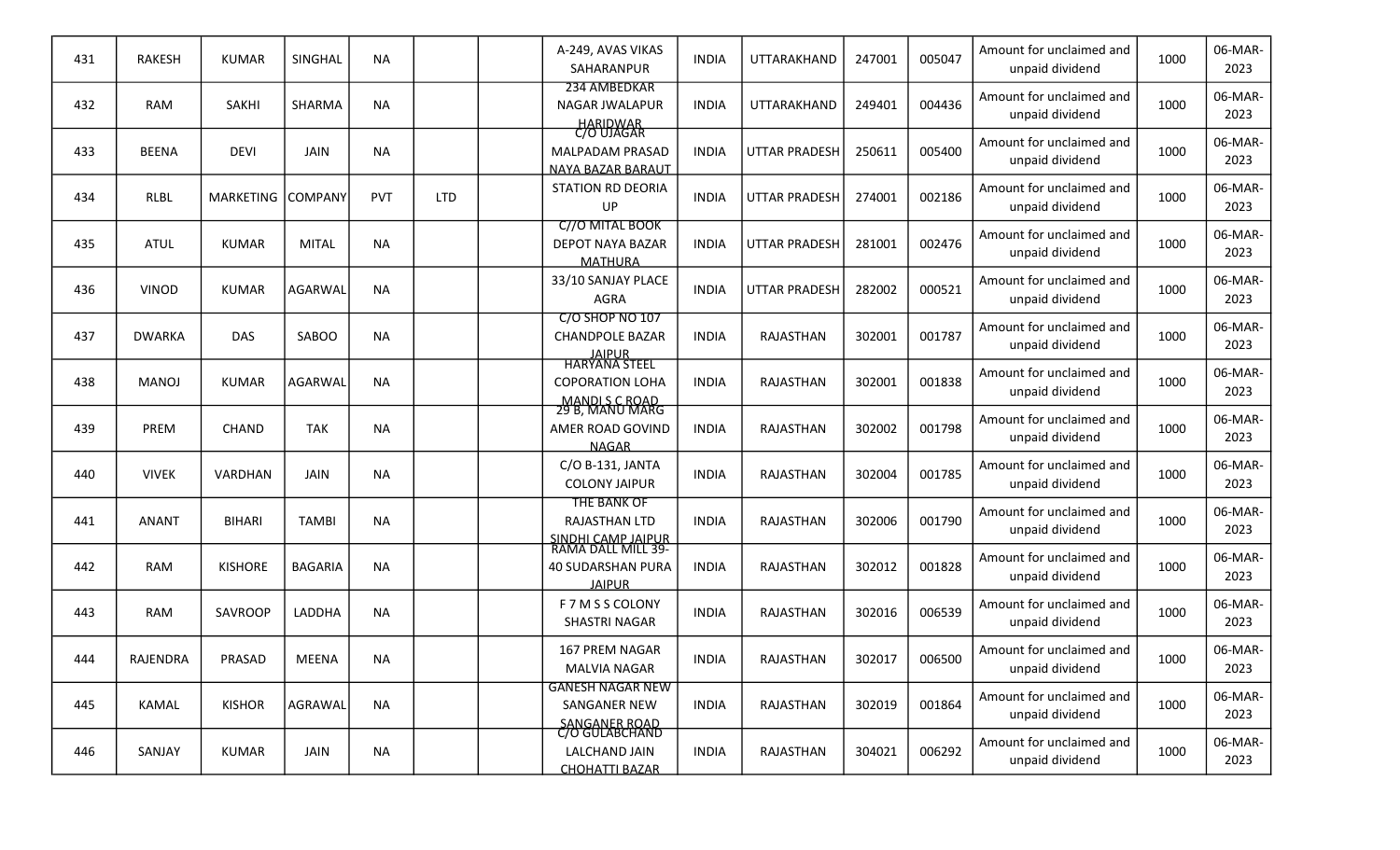| 447 | <b>KEERTI</b>  | <b>KUMAR</b> | AGRAWAL         | <b>NA</b> |  | <b>39 HIRAN MAGARI</b><br><b>SECTOR-II UDAIPUR</b>                                    | <b>INDIA</b> | <b>RAJASTHAN</b> | 313001 | 002920 | Amount for unclaimed and<br>unpaid dividend | 1000 | 06-MAR-<br>2023 |
|-----|----------------|--------------|-----------------|-----------|--|---------------------------------------------------------------------------------------|--------------|------------------|--------|--------|---------------------------------------------|------|-----------------|
| 448 | <b>BHANWAR</b> | LAL          | <b>KOTHARI</b>  | <b>NA</b> |  | C-81 AMBA MATA<br><b>SCHEME UDAIPUR</b><br>RAJASTHAN<br>C-81 AMBA MATA                | <b>INDIA</b> | <b>RAJASTHAN</b> | 313001 | 002927 | Amount for unclaimed and<br>unpaid dividend | 1000 | 06-MAR-<br>2023 |
| 449 | <b>ASHOK</b>   | <b>KUMAR</b> | <b>KOTHARI</b>  | <b>NA</b> |  | <b>SCHEME UDAIPUR</b><br>RAJASTHAN                                                    | <b>INDIA</b> | RAJASTHAN        | 313001 | 002928 | Amount for unclaimed and<br>unpaid dividend | 1000 | 06-MAR-<br>2023 |
| 450 | <b>SHANKER</b> | LAL          | JAIN            | <b>NA</b> |  | 25 MANDI KI NAL OPP<br><b>JAWARIA BHAWAN</b>                                          | <b>INDIA</b> | RAJASTHAN        | 313001 | 006058 | Amount for unclaimed and<br>unpaid dividend | 1000 | 06-MAR-<br>2023 |
| 451 | <b>RAKESH</b>  | <b>KUMAR</b> | <b>CHORDIA</b>  | <b>NA</b> |  | POST VALLABHA<br>NAGAR DIST UDAIPUR<br><b>RAJASTHAN</b>                               | <b>INDIA</b> | RAJASTHAN        | 313601 | 002921 | Amount for unclaimed and<br>unpaid dividend | 1000 | 06-MAR-<br>2023 |
| 452 | M              | L            | <b>SACHDEVA</b> | <b>NA</b> |  | <b>IF10 VIGYAN NAGAR</b><br><b>KOTA</b>                                               | <b>INDIA</b> | <b>RAJASTHAN</b> | 324005 | 004331 | Amount for unclaimed and<br>unpaid dividend | 1000 | 06-MAR-<br>2023 |
| 453 | GHANSHYAM      | <b>DAS</b>   | <b>GUPTA</b>    | <b>NA</b> |  | <b>C/O DINESH TRADING</b><br>CO STATION RD<br>BHAWANI MANDI<br>C/O JAIPRAKASH         | <b>INDIA</b> | RAJASTHAN        | 326502 | 001887 | Amount for unclaimed and<br>unpaid dividend | 1000 | 06-MAR-<br>2023 |
| 454 | <b>MAHABIR</b> | PRASAD       | <b>JAIN</b>     | NA        |  | <b>BAGRA SADU</b><br><b>HOUSE.NAYA BASS</b>                                           | <b>INDIA</b> | <b>RAJASTHAN</b> | 331507 | 001842 | Amount for unclaimed and<br>unpaid dividend | 1000 | 06-MAR-<br>2023 |
| 455 | PAWAN          | <b>KUMAR</b> | AGRAWAL         | <b>NA</b> |  | C/O GOYAL TRADING<br><b>CO MAIN MARKET</b><br>CHIRALLA JHUNJHUNU<br>PLOT NO.552,8TH C | <b>INDIA</b> | RAJASTHAN        | 333001 | 001837 | Amount for unclaimed and<br>unpaid dividend | 1000 | 06-MAR-<br>2023 |
| 456 | <b>MAHAVIR</b> | PRASAD       | <b>FAGIWAL</b>  | NA        |  | ROAD BH. SATSANG<br>BHAVAN.SARDARPURA                                                 | <b>INDIA</b> | RAJASTHAN        | 342001 | 002057 | Amount for unclaimed and<br>unpaid dividend | 1000 | 06-MAR-<br>2023 |
| 457 | <b>SITA</b>    | <b>RAM</b>   | PARIHAR         | <b>NA</b> |  | <b>RLY STATION JALORE</b>                                                             | <b>INDIA</b> | RAJASTHAN        | 343001 | 002062 | Amount for unclaimed and<br>unpaid dividend | 1000 | 06-MAR-<br>2023 |
| 458 | <b>KAMLA</b>   | <b>DEVI</b>  | <b>MEHTA</b>    | <b>NA</b> |  | <b>VICTORIA FABRICS</b><br><b>KHER ROAD</b><br><b>INDUSTRIAL AREA</b>                 | <b>INDIA</b> | RAJASTHAN        | 344022 | 008296 | Amount for unclaimed and<br>unpaid dividend | 1000 | 06-MAR-<br>2023 |
| 459 | <b>ASHOK</b>   | <b>KUMAR</b> | <b>CHOPRA</b>   | <b>NA</b> |  | <u>C/O POONAM CHAND</u><br>SIREMAL CHOPRA                                             | <b>INDIA</b> | RAJASTHAN        | 344024 | 000649 | Amount for unclaimed and<br>unpaid dividend | 1000 | 06-MAR-<br>2023 |
| 460 | <b>ASHA</b>    | C            | PAREKH          | NA        |  | BHAWAN POST JASOL<br>DEVKUVARBA SCHOOL<br>STREET BEDINAKA<br><b>ROAD RAJKOT</b>       | <b>INDIA</b> | GUJARAT          | 360001 | 002661 | Amount for unclaimed and<br>unpaid dividend | 1000 | 06-MAR-<br>2023 |
| 461 | <b>JINESH</b>  | M            | SANGHANI        | <b>NA</b> |  | 1 PRAHLAD PLOT<br><b>ARIHANT RAJKOT</b>                                               | <b>INDIA</b> | <b>GUJARAT</b>   | 360001 | 004507 | Amount for unclaimed and<br>unpaid dividend | 1000 | 06-MAR-<br>2023 |
| 462 | ILA            | NATHALAL     | MEHTA           | <b>NA</b> |  | 3111 JAIRAJ PLOT<br>PIYUSH COTTAGE                                                    | <b>INDIA</b> | <b>GUJARAT</b>   | 360001 | 006410 | Amount for unclaimed and<br>unpaid dividend | 1000 | 06-MAR-<br>2023 |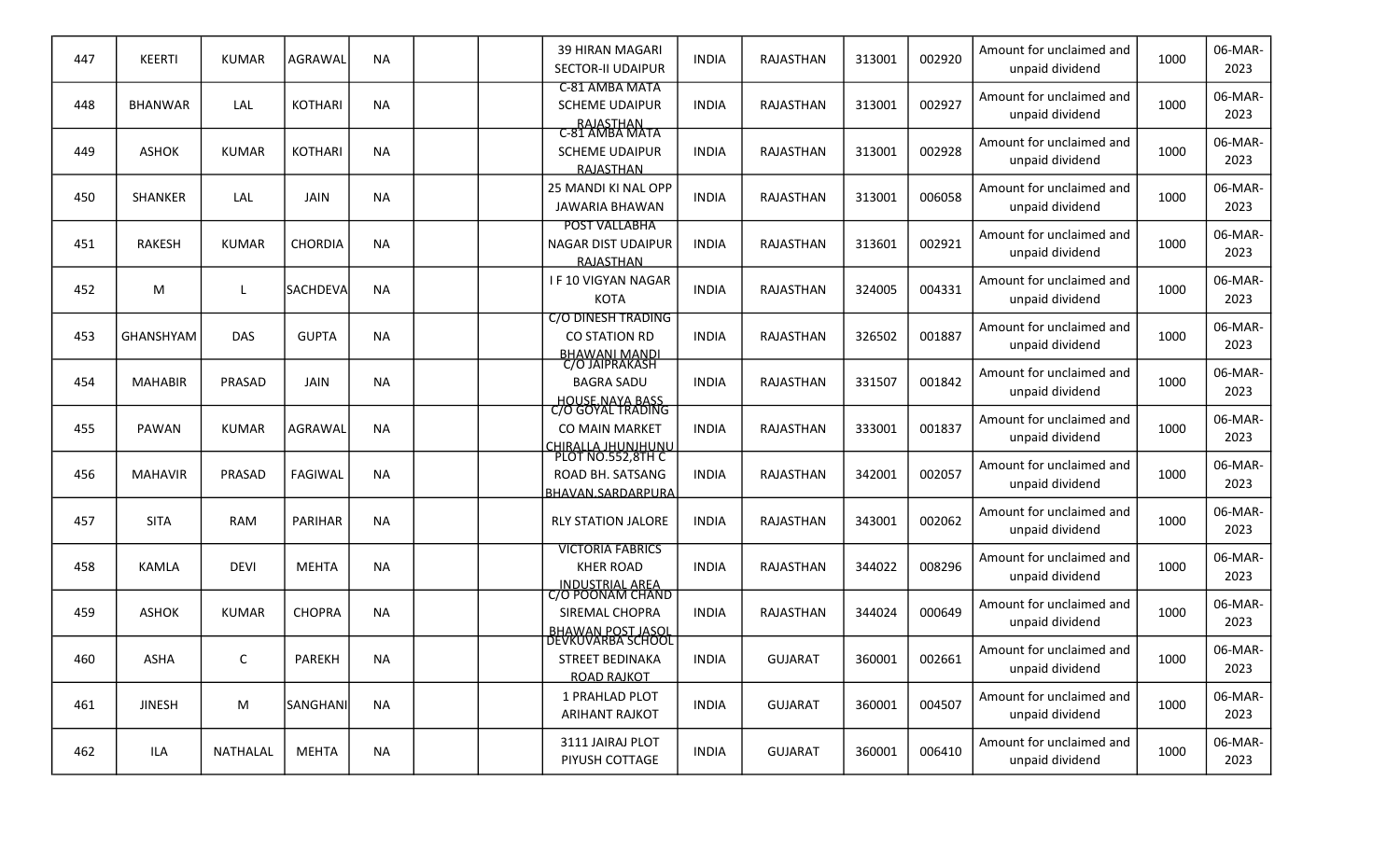|     |                     |             |                 |           | <u> IPARA BAZAR. KRISHNA</u>                        |              |                |        |        | Amount for unclaimed and                    |      | 06-MAR-         |
|-----|---------------------|-------------|-----------------|-----------|-----------------------------------------------------|--------------|----------------|--------|--------|---------------------------------------------|------|-----------------|
| 463 | AMRUTLAL            | M           | <b>PATEL</b>    | <b>NA</b> | <b>VIHAR RESTAURANT</b>                             | <b>INDIA</b> | <b>GUJARAT</b> | 360001 | 007151 | unpaid dividend                             | 1000 | 2023            |
| 464 | <b>BHARAT</b>       | <b>BHAI</b> | <b>KHUT</b>     | <b>NA</b> | OPP. BANK OF INDIA.<br>KHODIYARDAN<br>RAJLAXMI SOC  | <b>INDIA</b> | <b>GUJARAT</b> | 360002 | 002668 | Amount for unclaimed and                    | 1000 | 06-MAR-         |
|     |                     |             |                 |           | <b>KOTHARIA ROAD</b>                                |              |                |        |        | unpaid dividend                             |      | 2023            |
|     |                     |             |                 | <b>NA</b> | <b>8 MASTER SOCIETY</b>                             |              |                |        | 002765 | Amount for unclaimed and                    | 1000 | 06-MAR-         |
| 465 | <b>RAMESH</b>       | DAYALAL     | <b>THAKAR</b>   |           | "SURANATH" RAJKOT                                   | <b>INDIA</b> | <b>GUJARAT</b> | 360002 |        | unpaid dividend                             |      | 2023            |
|     |                     |             |                 |           | <b>C/O RAIYANI BROS</b>                             |              |                |        |        | Amount for unclaimed and                    |      | 06-MAR-         |
| 466 | <b>KANTABEN</b>     | SAVAJIBHAI  | <b>TILALA</b>   | <b>NA</b> | <b>KEVEDAVADI MAIN RD</b><br><b>OPP BOMBAY IRON</b> | <b>INDIA</b> | <b>GUJARAT</b> | 360002 | 005732 | unpaid dividend                             | 1000 | 2023            |
|     |                     |             |                 |           | UMA MEDICAL                                         |              |                |        |        | Amount for unclaimed and                    |      | 06-MAR-         |
| 467 | <b>KRUTIKA</b>      | R           | MAKWANA         | <b>NA</b> | <b>STORES" GOVIND</b>                               | <b>INDIA</b> | <b>GUJARAT</b> | 360003 | 002635 | unpaid dividend                             | 1000 | 2023            |
|     |                     |             |                 |           | BAUG MAIN ROAD<br>BLK NOT B 5/5 P & T               |              |                |        |        | Amount for unclaimed and                    |      | 06-MAR-         |
| 468 | <b>ISUKHDEVSINH</b> | M           | <b>SARVAIYA</b> | <b>NA</b> | COLONY B/H S T                                      | <b>INDIA</b> | <b>GUJARAT</b> | 360004 | 004508 | unpaid dividend                             | 1000 | 2023            |
|     |                     |             |                 |           | <b>WORK SHOP GONDAL</b><br><b>SIDDHARTH TAILORS</b> |              |                |        |        |                                             |      |                 |
| 469 | <b>BHARATBHAI</b>   | С           | <b>DARJI</b>    | <b>NA</b> | UNIVERSITY ROAD                                     | <b>INDIA</b> | <b>GUJARAT</b> | 360005 | 002625 | Amount for unclaimed and<br>unpaid dividend | 1000 | 06-MAR-<br>2023 |
|     |                     |             |                 |           | NEAR NATRAJ HALL<br>SIDDHARTH TAILORS               |              |                |        |        |                                             |      |                 |
| 470 | <b>GEETABEN</b>     | В           | DARJI           | <b>NA</b> | <b>UNIVERSITY ROAD</b>                              | <b>INDIA</b> | <b>GUJARAT</b> | 360005 | 002627 | Amount for unclaimed and<br>unpaid dividend | 1000 | 06-MAR-<br>2023 |
|     |                     |             |                 |           | <u>NEAR NATRAJ HALL</u><br>TO VEJAGAM VIA           |              |                |        |        |                                             |      |                 |
| 471 | <b>BHAGAVANJI</b>   | M           | DADHANIYA       | <b>NA</b> | SAURASHTRA                                          | <b>INDIA</b> | <b>GUJARAT</b> | 360005 | 004514 | Amount for unclaimed and                    | 1000 | 06-MAR-         |
|     |                     |             |                 |           | UNIVERSITY RAJKOT<br>BHOMESHVAR PLOT                |              |                |        |        | unpaid dividend                             |      | 2023            |
| 472 | <b>JAYANTILAL</b>   | Α           | <b>VEKARIYA</b> | <b>NA</b> | <b>NEAR KHODIYAR</b>                                | <b>INDIA</b> | <b>GUJARAT</b> | 360006 | 002696 | Amount for unclaimed and                    | 1000 | 06-MAR-         |
|     |                     |             |                 |           | TEMPLE JAY KHODIYAR                                 |              |                |        |        | unpaid dividend                             |      | 2023            |
| 473 | MAGAN               | M           | HENSDADI        | <b>NA</b> | AT PO KHAMBHALA<br><b>VIA PADADHARI DT</b>          | <b>INDIA</b> | <b>GUJARAT</b> | 360110 | 006026 | Amount for unclaimed and                    | 1000 | 06-MAR-         |
|     |                     |             |                 |           | RAJKOT<br>C/O MARKETING YARD                        |              |                |        |        | unpaid dividend                             |      | 2023            |
| 474 | SAROJBEN            | $\vee$      | <b>DHOLARIA</b> | <b>NA</b> | <b>STATION PLOT</b>                                 | <b>INDIA</b> | <b>GUJARAT</b> |        | 002681 | Amount for unclaimed and                    | 1000 | 06-MAR-         |
|     |                     |             |                 |           | <b>DHORAJI</b>                                      |              |                | 360410 |        | unpaid dividend                             |      | 2023            |
|     |                     |             |                 |           | <b>NEAR</b>                                         |              |                |        |        | Amount for unclaimed and                    |      | 06-MAR-         |
| 475 | <b>ANIL</b>         | SHANTILAL   | <b>IRAMGAM</b>  | <b>NA</b> | <b>GRAMPANCHAYAT</b>                                | <b>INDIA</b> | <b>GUJARAT</b> | 360440 | 005864 | unpaid dividend                             | 1000 | 2023            |
|     |                     |             |                 |           | OFFICE SUPEDI<br>LAL PALACE AREA                    |              |                |        |        | Amount for unclaimed and                    |      | 06-MAR-         |
| 476 | <b>MANISHA</b>      | NANALAL     | CHOTAI          | <b>NA</b> | PATEL COLONY                                        | <b>INDIA</b> | <b>GUJARAT</b> | 360575 | 002615 | unpaid dividend                             | 1000 | 2023            |
|     |                     |             |                 |           | PORBANDAR<br>S B I COLONY A C C                     |              |                |        |        | Amount for unclaimed and                    |      | 06-MAR-         |
| 477 | RAMNIKLAL           | P           | <b>THAKAR</b>   | <b>NA</b> | ROAD CHHAYA                                         | <b>INDIA</b> | <b>GUJARAT</b> | 360575 | 002733 | unpaid dividend                             | 1000 | 2023            |
|     |                     |             |                 |           | PORBANDER<br>OPP MUKESH POWER                       |              |                |        |        |                                             |      |                 |
| 478 | <b>TILOTAMABEN</b>  | D           | <b>ACHARYA</b>  | <b>NA</b> | <b>LAUNDRY NAGAR</b>                                | <b>INDIA</b> | <b>GUJARAT</b> | 361001 | 001979 | Amount for unclaimed and<br>unpaid dividend | 1000 | 06-MAR-<br>2023 |
|     |                     |             |                 |           | <u>CHAKLO JAMNAGAR</u>                              |              |                |        |        |                                             |      |                 |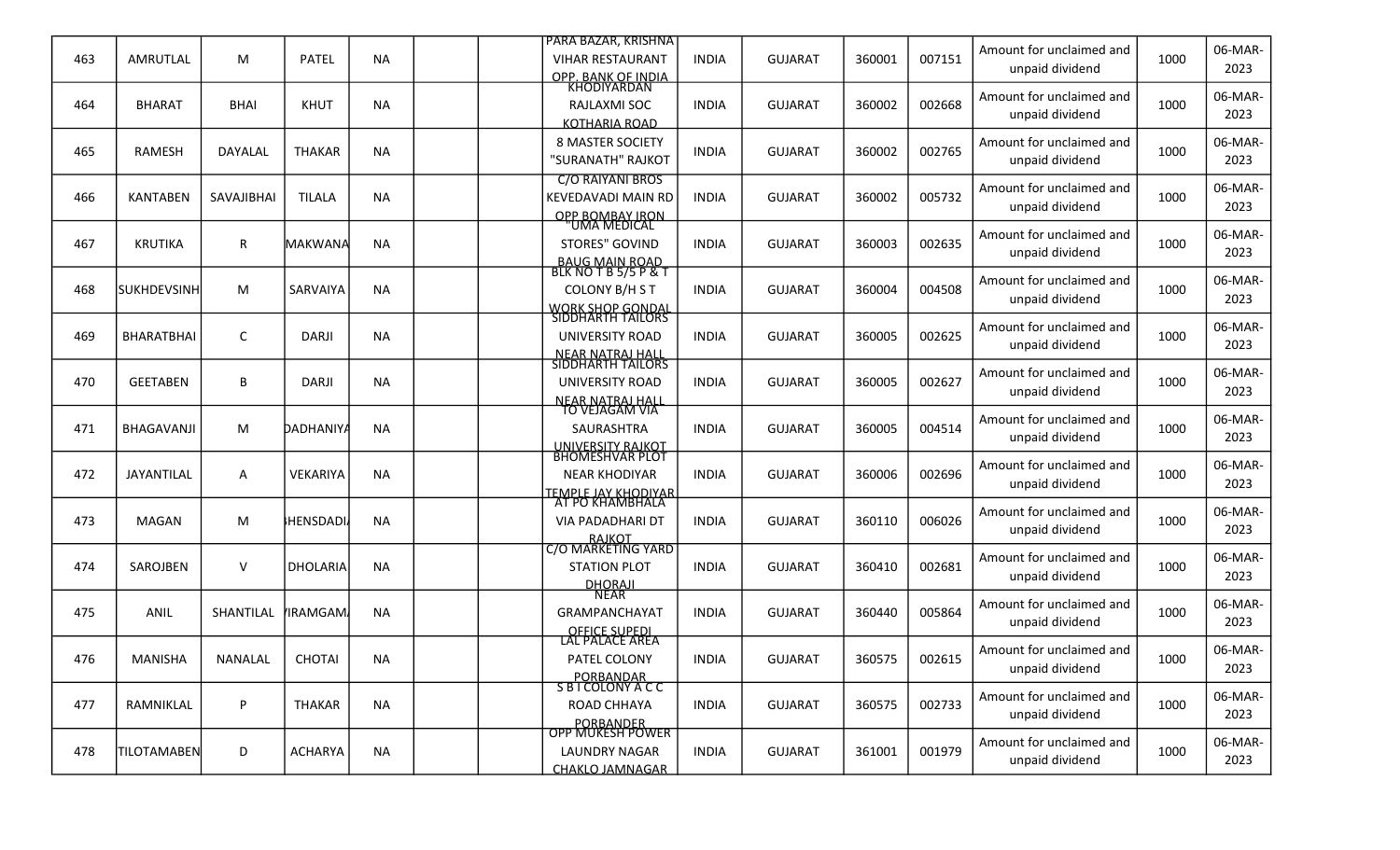|     |                  |                    |                |           |  | <b>OPP MUKESH POWER</b>                                     |              |                |        |        | Amount for unclaimed and                    |      | 06-MAR-         |
|-----|------------------|--------------------|----------------|-----------|--|-------------------------------------------------------------|--------------|----------------|--------|--------|---------------------------------------------|------|-----------------|
| 479 | <b>PANKAJ</b>    | D                  | <b>ACHARYA</b> | <b>NA</b> |  | <b>LAUNDRY NAGAR</b>                                        | <b>INDIA</b> | <b>GUJARAT</b> | 361001 | 001980 | unpaid dividend                             | 1000 | 2023            |
|     | <b>INDUBEN</b>   |                    |                |           |  | CHAKLO JAMNAGAR<br>VRAJLAL RAVJIBHAI<br><b>MANDVI TOWER</b> |              |                |        | 002004 | Amount for unclaimed and                    | 1000 | 06-MAR-         |
| 480 |                  | G                  | POBARU         | <b>NA</b> |  |                                                             | <b>INDIA</b> | <b>GUJARAT</b> | 361001 |        | unpaid dividend                             |      | 2023            |
|     |                  |                    |                |           |  | ROAD JAMNAGAR<br>C/O BALARK INDS                            |              |                |        |        | Amount for unclaimed and                    |      | 06-MAR-         |
| 481 | <b>PARESH</b>    | <b>PURUSHOTTAN</b> | <b>VYAS</b>    | <b>NA</b> |  | PANCHESHWAR                                                 | <b>INDIA</b> | <b>GUJARAT</b> | 361001 | 002026 | unpaid dividend                             | 1000 | 2023            |
|     |                  |                    |                |           |  | TOWER RD BHARWAD<br>C-44 M P SHAH IND                       |              |                |        |        | Amount for unclaimed and                    |      | 06-MAR-         |
| 482 | <b>JANKIBEN</b>  | SATISHBHAI         | <b>PATEL</b>   | <b>NA</b> |  | <b>ESTATE SARU SECTION</b>                                  | <b>INDIA</b> | <b>GUJARAT</b> | 361002 | 001986 | unpaid dividend                             | 1000 | 2023            |
|     |                  |                    |                |           |  | ROAD JAMNAGAR<br>C/O ANIL BRASS                             |              |                |        |        | Amount for unclaimed and                    |      | 06-MAR-         |
| 483 | ASHA             | RAJESH             | <b>KUMAR</b>   | <b>NA</b> |  | <b>INDUST 54 DIGVIJAY</b>                                   | <b>INDIA</b> | <b>GUJARAT</b> | 361005 | 001925 | unpaid dividend                             | 1000 | 2023            |
|     |                  |                    |                |           |  | PLOT BEHIND<br>NR ARYASAMAJ OUT                             |              |                |        |        | Amount for unclaimed and                    |      | 06-MAR-         |
| 484 | MILAN            | H                  | <b>JAWANI</b>  | <b>NA</b> |  | <b>OF KHAMBHALIA GATE</b>                                   | <b>INDIA</b> | <b>GUJARAT</b> | 361005 | 001981 | unpaid dividend                             | 1000 | 2023            |
|     |                  |                    |                |           |  | JAMNAGAR<br>MAYUR-OSWAL                                     |              |                |        |        |                                             |      | 06-MAR-         |
| 485 | NEMCHAND         | Κ                  | <b>HARIA</b>   | <b>NA</b> |  | <b>COLONY-2 OPP RANJIT</b>                                  | <b>INDIA</b> | <b>GUJARAT</b> | 361005 | 006116 | Amount for unclaimed and<br>unpaid dividend | 1000 | 2023            |
|     |                  |                    |                |           |  | <b>NAGAR B-5</b>                                            |              |                |        |        |                                             |      |                 |
| 486 | HATRABHUJBH.     | Α                  | PATEL          | <b>NA</b> |  | 7-8 PATEL CLY RD NO 3<br>4 ARATI JAMNAGAR                   | <b>INDIA</b> | <b>GUJARAT</b> | 361008 | 001923 | Amount for unclaimed and<br>unpaid dividend | 1000 | 06-MAR-<br>2023 |
|     |                  |                    |                |           |  | 23/A KALYAN NAGAR                                           |              |                |        |        |                                             |      |                 |
| 487 | <b>PRABHUDAS</b> | D                  | <b>PATEL</b>   | <b>NA</b> |  | <b>SOC OPP BAHAUDIN</b>                                     | <b>INDIA</b> | <b>GUJARAT</b> | 362001 | 002075 | Amount for unclaimed and                    | 1000 | 06-MAR-<br>2023 |
|     |                  |                    |                |           |  | <b>COLLEGE JUNAGADH</b><br>C/O LAXMI VASAN                  |              |                |        |        | unpaid dividend                             |      |                 |
| 488 | LALJIBHAI        | <b>GOKALBHAI</b>   | SOLANKI        | <b>NA</b> |  | <b>BHANDAR MALIWADA</b>                                     | <b>INDIA</b> | <b>GUJARAT</b> | 362001 | 002077 | Amount for unclaimed and                    | 1000 | 06-MAR-         |
|     |                  |                    |                |           |  | RD JUNAGADH<br>304, VINUS                                   |              |                |        |        | unpaid dividend                             |      | 2023            |
| 489 | <b>JIVANLAL</b>  | P                  | <b>MANVAR</b>  | <b>NA</b> |  | <b>APARTMENT COLLEGE</b>                                    | <b>INDIA</b> | <b>GUJARAT</b> | 362001 | 007395 | Amount for unclaimed and                    | 1000 | 06-MAR-         |
|     |                  |                    |                |           |  | ROAD, NEAR<br>C/O HARIDAS                                   |              |                |        |        | unpaid dividend                             |      | 2023            |
| 490 | <b>BHUPAT</b>    | P                  | GANGDEV        | <b>NA</b> |  | <b>MONJIBHAI VAKHARIA</b>                                   | <b>INDIA</b> | <b>GUJARAT</b> | 362265 | 002091 | Amount for unclaimed and                    | 1000 | 06-MAR-         |
|     |                  |                    |                |           |  | BAZAR VERAVAL<br>GOVERNMENT                                 |              |                |        |        | unpaid dividend                             |      | 2023            |
| 491 |                  | <b>KUMAR</b>       |                | <b>NA</b> |  |                                                             |              |                |        |        | Amount for unclaimed and                    | 1000 | 06-MAR-         |
|     | ARVIND           |                    | <b>VEDANT</b>  |           |  | HOSPITAL UNA AT<br>POST UNA SORATH                          | <b>INDIA</b> | <b>GUJARAT</b> | 362560 | 002624 | unpaid dividend                             |      | 2023            |
|     |                  |                    |                |           |  | <u>C/O PRAVINCHANDRA</u>                                    |              |                |        |        | Amount for unclaimed and                    |      | 06-MAR-         |
| 492 | <b>USHA</b>      | RAVINCHANDR        | SHAH           | <b>NA</b> |  | R SHAH 2 RATNAMANI                                          | <b>INDIA</b> | <b>GUJARAT</b> | 363001 | 006242 | unpaid dividend                             | 2000 | 2023            |
|     |                  |                    |                |           |  | FLATS NEAR JAWAHAR<br>DR QUARTERS C J                       |              |                |        |        | Amount for unclaimed and                    |      | 06-MAR-         |
| 493 | ANIL             | <b>MANUBHAI</b>    | <b>MEHTA</b>   | <b>NA</b> |  | <b>HOSPITAL SURENDRA</b>                                    | <b>INDIA</b> | <b>GUJARAT</b> | 363001 | 004555 | unpaid dividend                             | 1000 | 2023            |
|     |                  |                    |                |           |  | <b>NAGAR</b><br><b>16 PARAS SOCIETY</b>                     |              |                |        |        | Amount for unclaimed and                    |      | 06-MAR-         |
| 494 | VARUNBHAI        | SHANTILAL          | PAREKH         | <b>NA</b> |  | SURENDRA NAGAR                                              | <b>INDIA</b> | <b>GUJARAT</b> | 363001 | 004574 | unpaid dividend                             | 1000 | 2023            |
|     |                  |                    |                |           |  |                                                             |              |                |        |        |                                             |      |                 |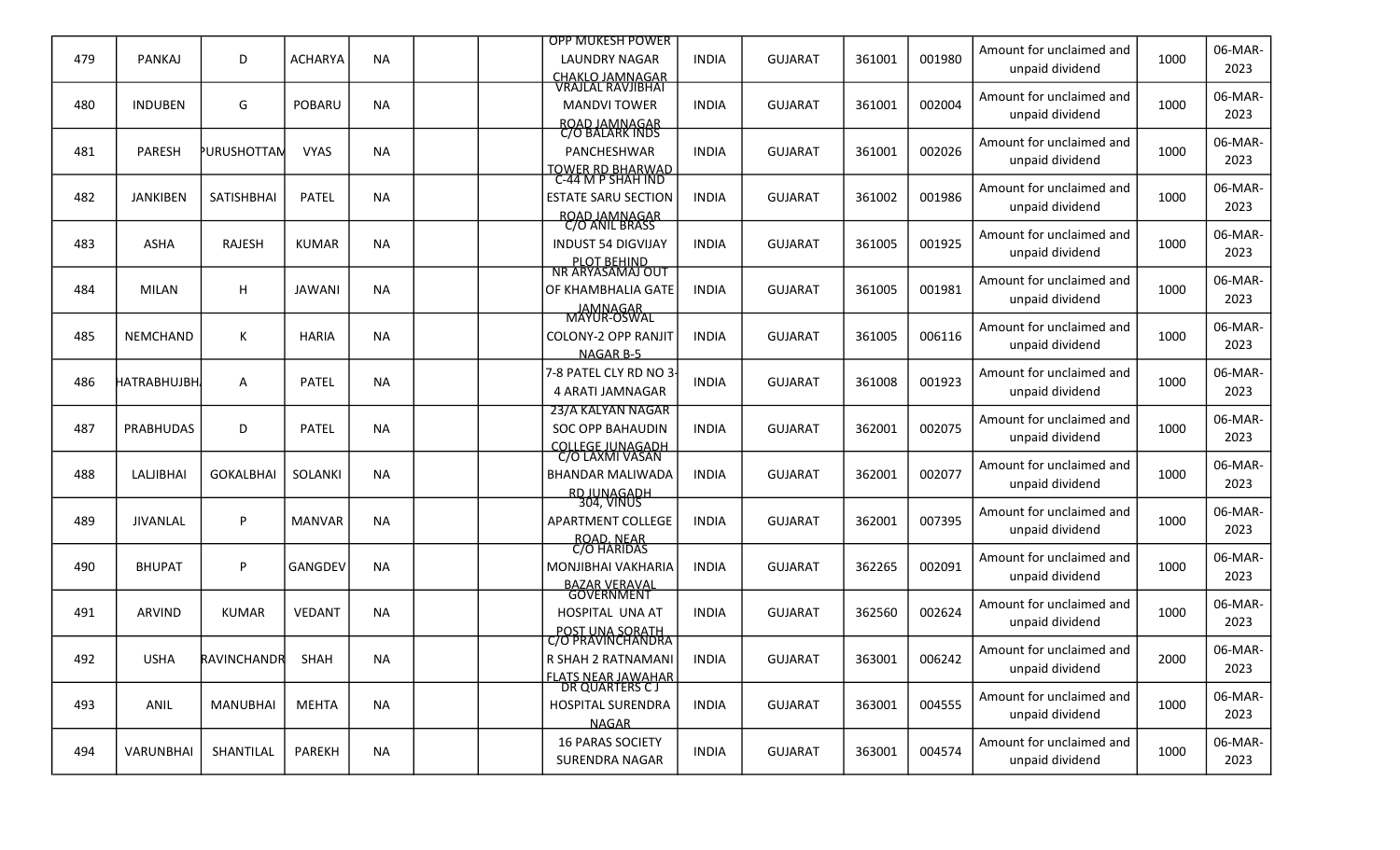| 495 | RAVINCHANDR      | RAMNIKLAL          | SHAH            | <b>NA</b> |  | 2 RATNAMANI FLATS<br>NEAR JAWAHJAR SOC                                                        | <b>INDIA</b> | <b>GUJARAT</b> | 363001 | 006232 | Amount for unclaimed and<br>unpaid dividend | 1000 | 06-MAR-<br>2023 |
|-----|------------------|--------------------|-----------------|-----------|--|-----------------------------------------------------------------------------------------------|--------------|----------------|--------|--------|---------------------------------------------|------|-----------------|
| 496 | <b>TARABEN</b>   | <b>NAHENDRABHA</b> | <b>PAREKH</b>   | <b>NA</b> |  | <b>MAKWANA TAILOR</b><br><b>OPP SADHNA</b><br>RADHANPURI BAZAR<br>TILAK NAGAR SOCIETY         | <b>INDIA</b> | <b>GUJARAT</b> | 364001 | 001098 | Amount for unclaimed and<br>unpaid dividend | 1000 | 06-MAR-<br>2023 |
| 497 | NATHALAL         | $\mathsf{T}$       | <b>HALGAMIY</b> | <b>NA</b> |  | PLOT NO B 50<br>BHAVNAGAR<br>NEAR                                                             | <b>INDIA</b> | <b>GUJARAT</b> | 364001 | 001128 | Amount for unclaimed and<br>unpaid dividend | 1000 | 06-MAR-<br>2023 |
| 498 | <b>DIPAK</b>     | <b>HARSHADRAI</b>  | <b>POPAT</b>    | <b>NA</b> |  | LOHANAWADI,KAZIWA<br>D NAKA KHARGATE                                                          | <b>INDIA</b> | <b>GUJARAT</b> | 364001 | 008332 | Amount for unclaimed and<br>unpaid dividend | 1000 | 06-MAR-<br>2023 |
| 499 | <b>RAMESH</b>    | Κ                  | SHARMA          | <b>NA</b> |  | SF-14, NIRNAD FLATS<br>PLOT-1919, OPP                                                         | <b>INDIA</b> | <b>GUJARAT</b> | 364002 | 006431 | Amount for unclaimed and<br>unpaid dividend | 1000 | 06-MAR-<br>2023 |
| 500 | <b>VIMALABEN</b> | D                  | <b>PATEL</b>    | <b>NA</b> |  | MALDAR VILLA NEAR<br>388 ADARSH SOCIETY<br><b>VIJAYRAJNAGAR DAIRY</b>                         | <b>INDIA</b> | <b>GUJARAT</b> | 364003 | 001160 | Amount for unclaimed and<br>unpaid dividend | 1000 | 06-MAR-<br>2023 |
| 501 | <b>HITESH</b>    |                    | PARMAR          | <b>NA</b> |  | RD ST NO 5<br>LAXMAN BHAI<br>NANJIBHAI SHIVAJI                                                | <b>INDIA</b> | <b>GUJARAT</b> | 364515 | 001112 | Amount for unclaimed and<br>unpaid dividend | 1000 | 06-MAR-<br>2023 |
| 502 | <b>BHAVNA</b>    | M                  | SAGAR           | <b>NA</b> |  | NAGAR ST-3<br>C/O DILIP N DHAKAN<br>AT DARBARGADH                                             | <b>INDIA</b> | <b>GUJARAT</b> | 364515 | 001115 | Amount for unclaimed and<br>unpaid dividend | 1000 | 06-MAR-<br>2023 |
| 503 | <b>IQBAL</b>     | S                  | <b>PATEL</b>    | <b>NA</b> |  | <u>SHOP SAVARKUNDLA</u><br>BATTARWADI MEMON<br><b>COLONY ROOM 18</b><br>AMRELI                | <b>INDIA</b> | <b>GUJARAT</b> | 365601 | 002665 | Amount for unclaimed and<br>unpaid dividend | 1000 | 06-MAR-<br>2023 |
| 504 | <b>SUDHIR</b>    | <b>MATHURADAS</b>  | SHAH            | <b>NA</b> |  | <b>SHIV SADAN DHARI</b><br>DIST AMRELI GUJARAT                                                | <b>INDIA</b> | <b>GUJARAT</b> | 365640 | 004583 | Amount for unclaimed and<br>unpaid dividend | 1000 | 06-MAR-<br>2023 |
| 505 | <b>MAHNDRA</b>   | <b>KUMAR</b>       | <b>BABULAL</b>  | MASRANI   |  | <b>C/O SWASTIK</b><br>MASHALA BHANIDAR,                                                       | <b>INDIA</b> | <b>GUJARAT</b> | 365640 | 008221 | Amount for unclaimed and<br>unpaid dividend | 1000 | 06-MAR-<br>2023 |
| 506 | <b>SURYAKANT</b> | <b>DEVSI</b>       | <b>VORA</b>     | <b>NA</b> |  | <u>DIST.AMRELI GUJARAT</u><br>VRAJ CHAMBER IIND<br>FLR PLOT NO 19<br><b>SECTOR 1-A KACCHH</b> | <b>INDIA</b> | <b>GUJARAT</b> | 370201 | 003465 | Amount for unclaimed and<br>unpaid dividend | 1000 | 06-MAR-<br>2023 |
| 507 | <b>DHRUV</b>     | <b>TRIVEDI</b>     | <b>SHWINBH</b>  | <b>NA</b> |  | 1345/A NAGAR<br><b>BHAGATS POLE</b>                                                           | <b>INDIA</b> | <b>GUJARAT</b> | 380001 | 000801 | Amount for unclaimed and<br>unpaid dividend | 1000 | 06-MAR-<br>2023 |
| 508 | <b>RAMA</b>      | R                  | SHAH            | <b>NA</b> |  | <u>RAIPUR AHMEDABAD</u><br>77 KASUMBAWAD<br>DOSHIWADA'S POLE                                  | <b>INDIA</b> | <b>GUJARAT</b> | 380001 | 000891 | Amount for unclaimed and<br>unpaid dividend | 1000 | 06-MAR-<br>2023 |
| 509 | KIRAN            | R                  | SHAH            | <b>NA</b> |  | KALUPUR<br>77 VORA HOUSE<br>KASUMBAWAD                                                        | <b>INDIA</b> | <b>GUJARAT</b> | 380001 | 000892 | Amount for unclaimed and<br>unpaid dividend | 1000 | 06-MAR-<br>2023 |
| 510 | RAMESH           | Κ                  | SHAH            | <b>NA</b> |  | DOSHIWADAPOLE<br>M/S RASIKLAL<br><b>NAGARDAS</b><br>NAGINAPOLE                                | <b>INDIA</b> | <b>GUJARAT</b> | 380001 | 000893 | Amount for unclaimed and<br>unpaid dividend | 1000 | 06-MAR-<br>2023 |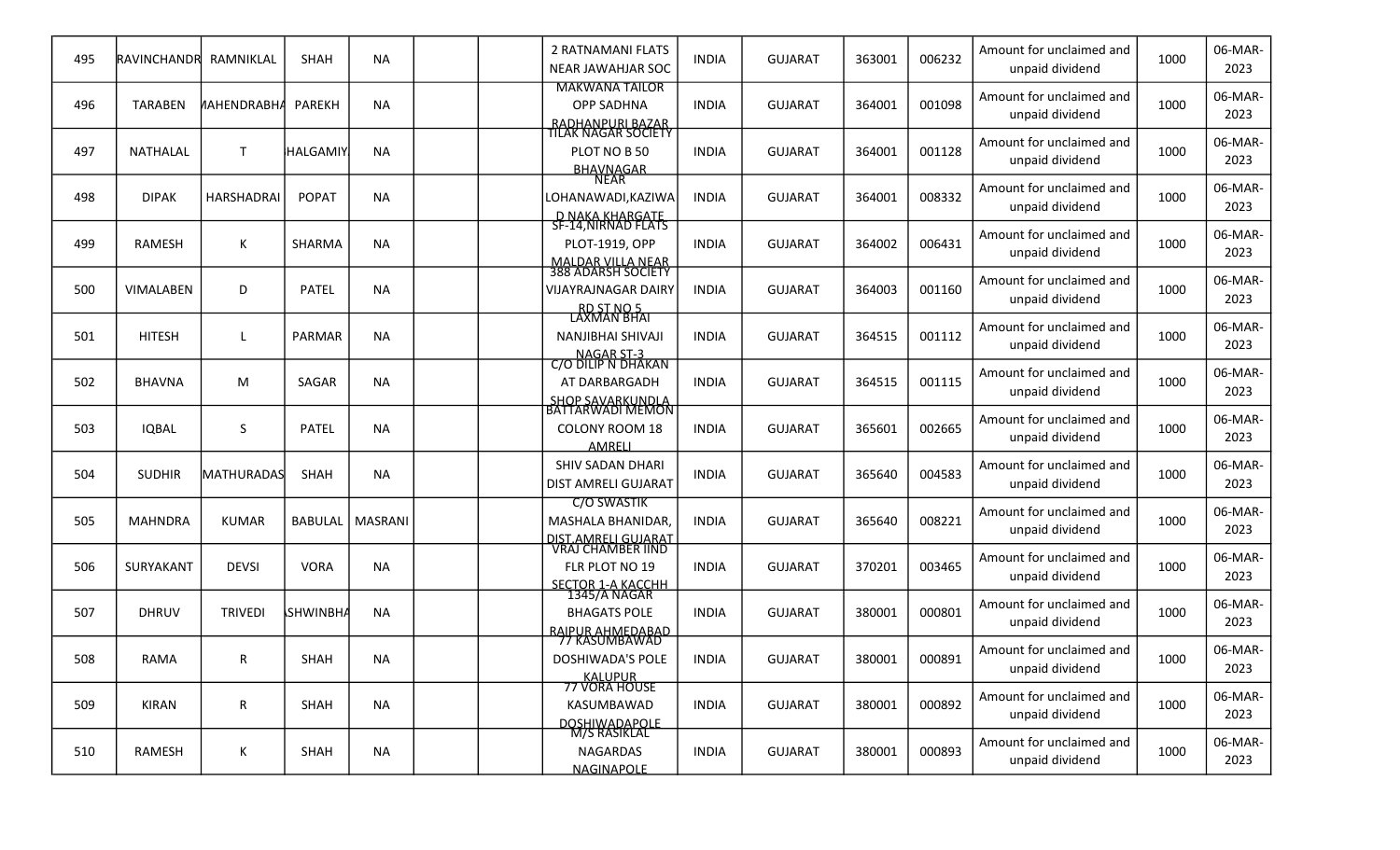|     |                  |                   |                  |           | <b>VIMAL CUT PIECE</b>                                                                  |              |                |        |        |                                             |      | 06-MAR-         |
|-----|------------------|-------------------|------------------|-----------|-----------------------------------------------------------------------------------------|--------------|----------------|--------|--------|---------------------------------------------|------|-----------------|
| 511 | RAKESH           | R                 | SHAH             | <b>NA</b> | <b>DEPOT PATTHARKUVA</b><br>RELIEF ROAD<br>766 BAMBAWALO                                | <b>INDIA</b> | <b>GUJARAT</b> | 380001 | 000912 | Amount for unclaimed and<br>unpaid dividend | 1000 | 2023            |
| 512 | <b>DHIREN</b>    | V                 | <b>VYAS</b>      | <b>NA</b> | <b>KHANCHO BHAUNI</b>                                                                   | <b>INDIA</b> | <b>GUJARAT</b> | 380001 | 000914 | Amount for unclaimed and<br>unpaid dividend | 1000 | 06-MAR-<br>2023 |
| 513 | <b>RUPESH</b>    | R                 | <b>DESAI</b>     | <b>NA</b> | POLE RAIPUR<br>C-19 SATYAM FLAT<br>4TH FLOOR NR                                         | <b>INDIA</b> | <b>GUJARAT</b> | 380001 | 000949 | Amount for unclaimed and<br>unpaid dividend | 1000 | 06-MAR-<br>2023 |
| 514 | <b>LABHUBEN</b>  | DHIRAJLAL         | <b>PATEL</b>     | <b>NA</b> | KADAVA POLE OPP<br>3/3 SIMANDHAR FLATS<br><b>B/H DHARNIDHAR</b>                         | <b>INDIA</b> | <b>GUJARAT</b> | 380001 | 003060 | Amount for unclaimed and<br>unpaid dividend | 1000 | 06-MAR-<br>2023 |
| 515 | <b>ARVIND</b>    |                   | <b>PATEL</b>     | <b>NA</b> | DERASAR VASNA<br>10 SUNITA SOCIETY<br><b>BHUDARPURA ROAD</b>                            | <b>INDIA</b> | <b>GUJARAT</b> | 380001 | 003084 | Amount for unclaimed and<br>unpaid dividend | 1000 | 06-MAR-<br>2023 |
| 516 | <b>JAYMIN</b>    | <b>BHAI</b>       | <b>SHAH</b>      | <b>NA</b> | AMBAWADI<br>ALISHAN EMPORIUM<br>OPP MARCHI POLE                                         | <b>INDIA</b> | <b>GUJARAT</b> | 380001 | 003601 | Amount for unclaimed and<br>unpaid dividend | 1000 | 06-MAR-<br>2023 |
| 517 | <b>DIPAK</b>     | <b>KUMAR</b>      | <b>AHASUKHBI</b> | SHAH      | RATAN POLE<br>1485 TANKSHAL<br><b>KALUPUR</b>                                           | <b>INDIA</b> | <b>GUJARAT</b> | 380001 | 003653 | Amount for unclaimed and<br>unpaid dividend | 1000 | 06-MAR-<br>2023 |
| 518 | VARSHA           | H                 | SHAH             | <b>NA</b> | AHMEDABAD<br>G-4 DHAVALGIRI APT<br><b>SHAHPUR BAHAI</b>                                 | <b>INDIA</b> | <b>GUJARAT</b> | 380001 | 003819 | Amount for unclaimed and<br>unpaid dividend | 1000 | 06-MAR-<br>2023 |
| 519 | <b>ALPA</b>      | $\mathbf{J}$      | <b>PATEL</b>     | <b>NA</b> | CENTRE AHMEDABAD<br>1349/3 KIDI PADS<br><b>POLE SHAHPUR</b><br>AHMEDABAD                | <b>INDIA</b> | <b>GUJARAT</b> | 380001 | 003851 | Amount for unclaimed and<br>unpaid dividend | 1000 | 06-MAR-<br>2023 |
| 520 | <b>ASHOK</b>     | <b>ASLAJI</b>     | <b>PRAJAPATI</b> | <b>NA</b> | J K TEXTILES ASTODIA<br><b>KAPAD BAZAR</b>                                              | <b>INDIA</b> | <b>GUJARAT</b> | 380001 | 006582 | Amount for unclaimed and<br>unpaid dividend | 1000 | 06-MAR-<br>2023 |
| 521 | <b>JAYESH</b>    | C                 | <b>SHAH</b>      | <b>NA</b> | <b>ASHISH CORPORATION</b><br><b>NAVGHRI RATANPOLE</b>                                   | <b>INDIA</b> | <b>GUJARAT</b> | 380001 | 008179 | Amount for unclaimed and<br>unpaid dividend | 1000 | 06-MAR-<br>2023 |
| 522 | <b>PURVI</b>     | <b>VINODKUMAR</b> | SHAH             | <b>NA</b> | <b>KESHAVLAL JAICHAND</b><br><b>26 MASKATI MARKET</b><br>AHMEDABAD                      | <b>INDIA</b> | <b>GUJARAT</b> | 380002 | 000725 | Amount for unclaimed and<br>unpaid dividend | 1000 | 06-MAR-<br>2023 |
| 523 | <b>KOKILABEN</b> | M                 | <b>JAIN</b>      | <b>NA</b> | C/O ARCHIT<br><b>CORPORATION JEKOR</b>                                                  | <b>INDIA</b> | <b>GUJARAT</b> | 380002 | 003281 | Amount for unclaimed and<br>unpaid dividend | 1000 | 06-MAR-<br>2023 |
| 524 | VASUDEV          | SANTUMAL          | POPTANI          | <b>NA</b> | MKT REVDI BAZAR<br>VASUDEV SANTUMAL<br><b>POPTANI 664/46</b>                            | <b>INDIA</b> | <b>GUJARAT</b> | 380002 | 006984 | Amount for unclaimed and<br>unpaid dividend | 1000 | 06-MAR-<br>2023 |
| 525 | <b>MANOHAR</b>   | В                 | <b>KOTHARI</b>   | <b>NA</b> | MASKATI MARKET.<br>53 BHADRESHWAR<br>SOCIETY OUTSIDE                                    | <b>INDIA</b> | <b>GUJARAT</b> | 380004 | 000611 | Amount for unclaimed and<br>unpaid dividend | 1000 | 06-MAR-<br>2023 |
| 526 | <b>PARAS</b>     | B                 | <b>KOTHARI</b>   | <b>NA</b> | <u>DELHI GATE SHAHL</u><br>53 BHADRESHWAR<br>SOCIETY OUTSIDE<br><b>DELHI GATE SHAHI</b> | <b>INDIA</b> | <b>GUJARAT</b> | 380004 | 000612 | Amount for unclaimed and<br>unpaid dividend | 1000 | 06-MAR-<br>2023 |
|     |                  |                   |                  |           |                                                                                         |              |                |        |        |                                             |      |                 |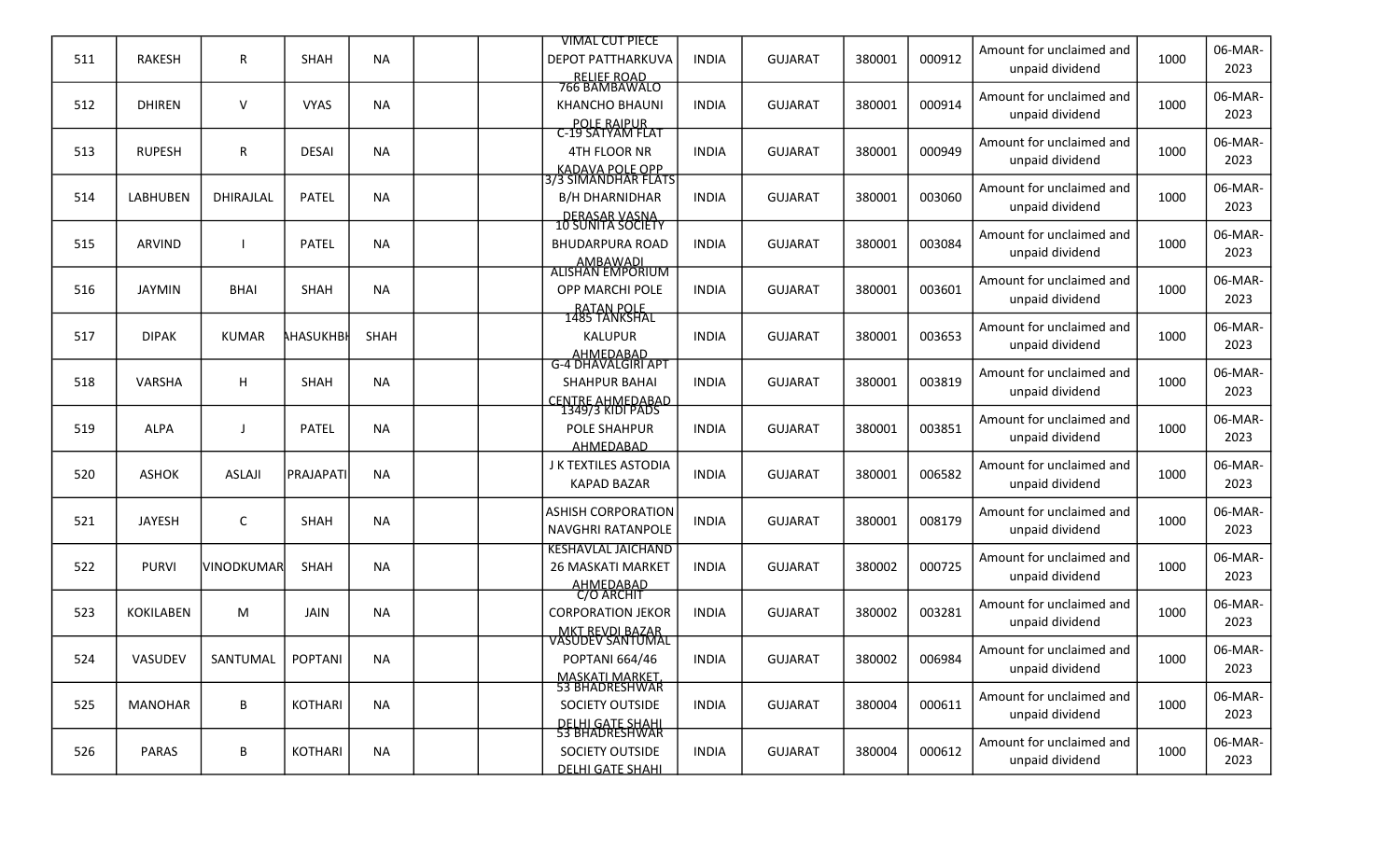|     |                 |                   |                |                |            | E/12, JAYPREM                           |              |                |        |        | Amount for unclaimed and                    |      | 06-MAR-         |
|-----|-----------------|-------------------|----------------|----------------|------------|-----------------------------------------|--------------|----------------|--------|--------|---------------------------------------------|------|-----------------|
| 527 | <b>GIRISH</b>   | M                 | <b>KOTHARI</b> | <b>NA</b>      |            | SOCIETY NEAR C L                        | <b>INDIA</b> | <b>GUJARAT</b> | 380004 | 000736 | unpaid dividend                             | 1000 | 2023            |
|     |                 |                   |                |                |            | HOSPITALS CAMP<br>AMAR PURA NO NEAR     |              |                |        |        | Amount for unclaimed and                    |      | 06-MAR-         |
| 528 | <b>JITENER</b>  | <b>IDAN</b>       | KALAL          | <b>NA</b>      |            | <b>BASANT CINEMA</b>                    | <b>INDIA</b> | <b>GUJARAT</b> | 380004 | 003784 | unpaid dividend                             | 1000 | 2023            |
|     |                 |                   |                |                |            | AHMEDABAD<br>C/O SANGAM                 |              |                |        |        |                                             |      |                 |
| 529 | <b>DEEPA</b>    |                   | SADHNANI       | <b>NA</b>      |            | <b>READYMADE STORES</b>                 | <b>INDIA</b> | <b>GUJARAT</b> | 380005 | 005124 | Amount for unclaimed and<br>unpaid dividend | 1000 | 06-MAR-<br>2023 |
|     |                 |                   |                |                |            | RAMNAGAR<br>9TH FLOOR,                  |              |                |        |        |                                             |      |                 |
| 530 | <b>AMTREX</b>   | <b>APPLIANCES</b> | <b>LTD</b>     | <b>NA</b>      |            | "ABHIJEET",                             | <b>INDIA</b> | <b>GUJARAT</b> | 380006 | 003387 | Amount for unclaimed and                    | 1000 | 06-MAR-         |
|     |                 |                   |                |                |            | <u>MITHAKHALLSIX</u><br>NR JOGNIMATA'S  |              |                |        |        | unpaid dividend                             |      | 2023            |
| 531 | <b>JAYANTI</b>  | <b>HARILAL</b>    | <b>BORANA</b>  | <b>NA</b>      |            | <b>TEMPLE BHILVAS</b>                   | <b>INDIA</b> | <b>GUJARAT</b> | 380006 | 003294 | Amount for unclaimed and                    | 1000 | 06-MAR-         |
|     |                 |                   |                |                |            |                                         |              |                |        |        | unpaid dividend                             |      | 2023            |
|     |                 |                   |                |                |            | KOCHRAB ELLIS<br>901,902 VRAJBHUMI      |              |                |        |        | Amount for unclaimed and                    |      | 06-MAR-         |
| 532 | <b>SHASHANK</b> | $\mathbf{I}$      | <b>SHAH</b>    | <b>NA</b>      |            | APTS NR.SANJAY APPT                     | <b>INDIA</b> | <b>GUJARAT</b> | 380006 | 008183 | unpaid dividend                             | 1000 | 2023            |
|     |                 |                   |                |                |            | AMBAWADI<br>6 DHARNIDHAR                |              |                |        |        | Amount for unclaimed and                    |      | 06-MAR-         |
| 533 | <b>PINA</b>     | HEMANDRA          | <b>SHAH</b>    | <b>NA</b>      |            | <b>APARTMENT NR DR</b>                  | <b>INDIA</b> | <b>GUJARAT</b> | 380007 | 000675 | unpaid dividend                             | 1000 | 2023            |
|     |                 |                   |                |                |            | JATIN MAHETA<br>4 SARASWATI APART.      |              |                |        |        |                                             |      |                 |
| 534 | LALIT           | <b>BHOGILAL</b>   | SHAH           | <b>NA</b>      |            | <b>BEHIND JAIN</b>                      | <b>INDIA</b> | <b>GUJARAT</b> | 380007 | 000927 | Amount for unclaimed and                    | 1000 | 06-MAR-         |
|     |                 |                   |                |                |            | MERCHANT PALDI<br>31 RAMBAG OPP         |              |                |        |        | unpaid dividend                             |      | 2023            |
| 535 | NARENDRA        | A                 | <b>THAKORE</b> | <b>NA</b>      |            | <b>RAMBAG POLICE ST</b>                 | <b>INDIA</b> | <b>GUJARAT</b> | 380008 | 003304 | Amount for unclaimed and                    | 1000 | 06-MAR-         |
|     |                 |                   |                |                |            | MANINAGAR<br>316 TULSI NR               |              |                |        |        | unpaid dividend                             |      | 2023            |
| 536 | <b>NORTH</b>    |                   |                |                | <b>LTD</b> | <b>MITHAKALI CROSS</b>                  |              |                |        | 003383 | Amount for unclaimed and                    | 9000 | 06-MAR-         |
|     |                 | <b>GUJARAT</b>    | <b>HOUSING</b> | <b>FINANCE</b> |            | ROAD NAVRANGPURA                        | <b>INDIA</b> | <b>GUJARAT</b> | 380009 |        | unpaid dividend                             |      | 2023            |
|     |                 |                   |                |                |            | M8/47 ANAND FLATS                       |              |                |        |        | Amount for unclaimed and                    |      | 06-MAR-         |
| 537 | <b>MONIKA</b>   | SARWAN            | <b>KUMAR</b>   | <b>NARULA</b>  |            | <b>VIJAY NAGAR</b>                      | <b>INDIA</b> | <b>GUJARAT</b> | 380013 | 000872 | unpaid dividend                             | 1000 | 2023            |
|     |                 |                   |                |                |            | NARANPURA                               |              |                |        |        |                                             |      |                 |
| 538 | SANJAY          | ARJUNDEV          | <b>SETH</b>    | <b>NA</b>      |            | A/5 NIRMAL KUNJ<br>AHMEDABAD            | <b>INDIA</b> | <b>GUJARAT</b> | 380014 | 003148 | Amount for unclaimed and<br>unpaid dividend | 1000 | 06-MAR-<br>2023 |
|     |                 |                   |                |                |            | <b>14 AKSHAR</b>                        |              |                |        |        |                                             |      |                 |
| 539 | <b>JITENDRA</b> | <b>BHAGWANJI</b>  | <b>RAM</b>     | <b>NA</b>      |            | <b>APPARTMENT 30</b>                    | <b>INDIA</b> | <b>GUJARAT</b> | 380015 | 003805 | Amount for unclaimed and                    | 2000 | 06-MAR-         |
|     |                 |                   |                |                |            | <b>NOULAB SOCIETY</b>                   |              |                |        |        | unpaid dividend                             |      | 2023            |
| 540 | MEENA           | P                 | <b>KADIA</b>   | <b>NA</b>      |            | <b>B3/FF/D HETAL</b><br>APPARTMENT      | <b>INDIA</b> | <b>GUJARAT</b> | 380015 | 003291 | Amount for unclaimed and                    | 1000 | 06-MAR-         |
|     |                 |                   |                |                |            |                                         |              |                |        |        | unpaid dividend                             |      | 2023            |
|     |                 |                   |                |                |            | SATELLITE RD OPP<br>9 KAKABA FLATS, 3RD |              |                |        |        | Amount for unclaimed and                    |      | 06-MAR-         |
| 541 | <b>BHADRESH</b> | Κ                 | SONEJI         | <b>NA</b>      |            | <b>FLOOR NEAR AZAD</b>                  | <b>INDIA</b> | <b>GUJARAT</b> | 380015 | 006971 | unpaid dividend                             | 1000 | 2023            |
|     |                 |                   |                |                |            | SOC., AMBAWADI<br>9 KAKABA FLATS, 3RD   |              |                |        |        | Amount for unclaimed and                    |      | 06-MAR-         |
| 542 | DANESHWARI      | B                 | SONEJI         | <b>NA</b>      |            | FLOOR NEAR AZAAD                        | <b>INDIA</b> | <b>GUJARAT</b> | 380015 | 006972 | unpaid dividend                             | 1000 | 2023            |
|     |                 |                   |                |                |            | SOC., AMBAWADI                          |              |                |        |        |                                             |      |                 |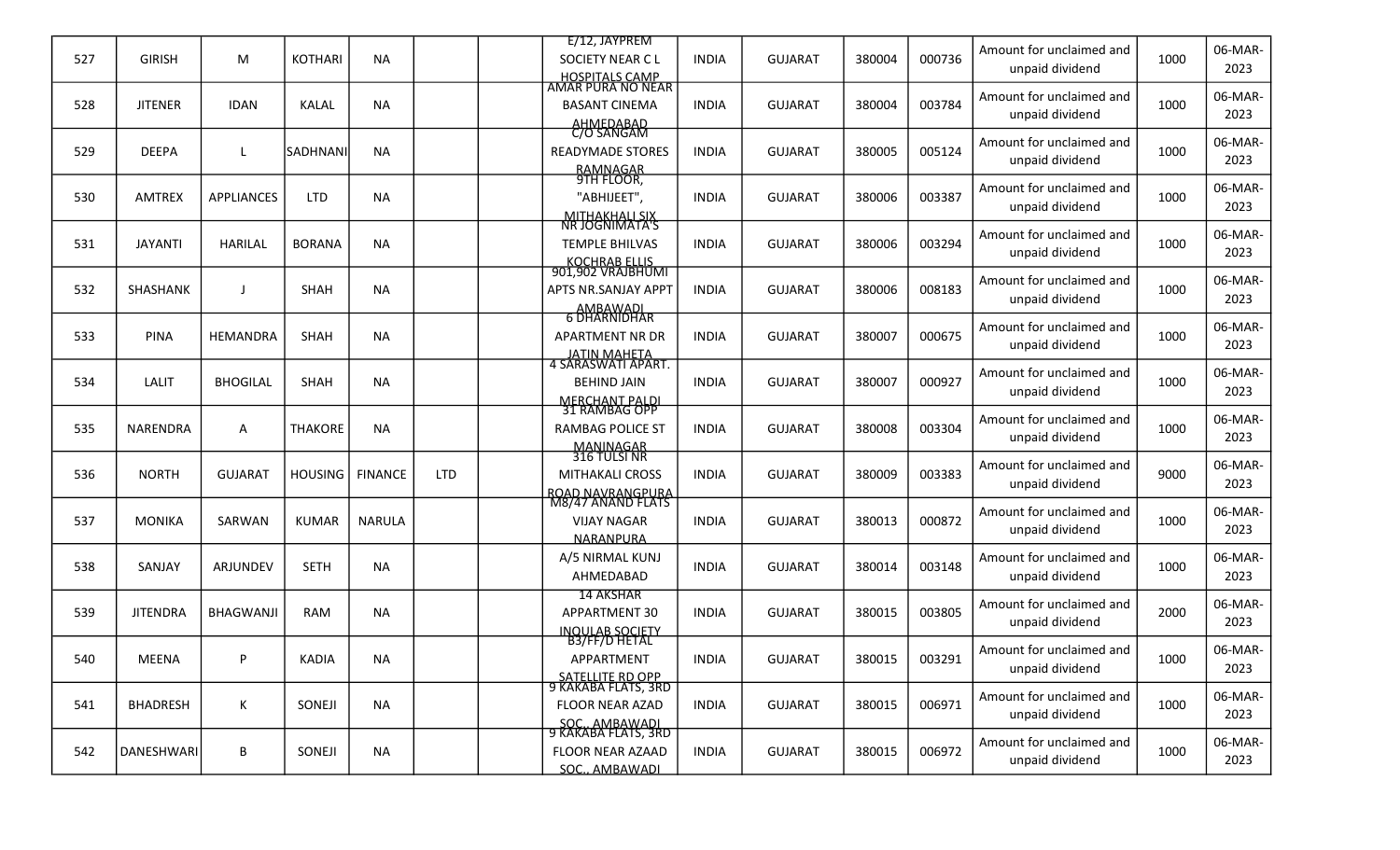|     |                   |                             |              |              | <b>22 UMESH NAGAR SOC</b>                               |              |                |        |        | Amount for unclaimed and |      | 06-MAR- |
|-----|-------------------|-----------------------------|--------------|--------------|---------------------------------------------------------|--------------|----------------|--------|--------|--------------------------|------|---------|
| 543 | <b>JYOTSANA</b>   | <b>ASHVINKUMAR</b>          | <b>PATEL</b> | <b>NA</b>    | <b>MEGHANI NAGAR</b><br>AHMEDABAD<br>BHIKHOOBHAI CENTRE | <b>INDIA</b> | <b>GUJARAT</b> | 380016 | 003183 | unpaid dividend          | 1000 | 2023    |
| 544 | <b>ВНІКНООВНА</b> | <b>NAGINDAS</b>             | SHAH         | <b>NA</b>    | HARIPURA ASARWA                                         | <b>INDIA</b> | <b>GUJARAT</b> | 380016 | 003245 | Amount for unclaimed and | 1000 | 06-MAR- |
|     |                   |                             |              |              | AHMEDABAD<br>85 ASHABHAINI CHALI                        |              |                |        |        | unpaid dividend          |      | 2023    |
| 545 | ARVIND            |                             | <b>PATEL</b> | <b>NA</b>    | <b>NEAR MOHAN</b>                                       | <b>INDIA</b> | <b>GUJARAT</b> | 380016 | 003623 | Amount for unclaimed and | 1000 | 06-MAR- |
|     |                   |                             |              |              | CINEMA ASARWA<br>ROOM NO 32                             |              |                |        |        | unpaid dividend          |      | 2023    |
| 546 | <b>DINESH</b>     | <b>KUMAR</b>                | BHIMJIBHA    | <b>PATEL</b> | <b>BHEWSARS CHAWL</b>                                   | <b>INDIA</b> | <b>GUJARAT</b> | 380018 | 000827 | Amount for unclaimed and | 1000 | 06-MAR- |
|     |                   |                             |              |              | <b>OPP MUNI MARKET</b>                                  |              |                |        |        | unpaid dividend          |      | 2023    |
| 547 | PRAKASH           | SHANTILAL                   | SHAH         | <b>NA</b>    | R C TEXTILE PRINTERY<br><b>RAM KUMAR MILL</b>           | <b>INDIA</b> | <b>GUJARAT</b> | 380018 | 006076 | Amount for unclaimed and | 1000 | 06-MAR- |
|     |                   |                             |              |              | COMPOUND                                                |              |                |        |        | unpaid dividend          |      | 2023    |
| 548 | PARASMAL          | В                           | SONI         | <b>NA</b>    | 441/11 RAKHIYAL                                         | <b>INDIA</b> | <b>GUJARAT</b> | 380021 | 000737 | Amount for unclaimed and | 1000 | 06-MAR- |
|     |                   |                             |              |              | ROAD AHMEDABAD                                          |              |                |        |        | unpaid dividend          |      | 2023    |
| 549 | SNEHLATA          | LALIT                       | <b>SHAH</b>  | <b>NA</b>    | <b>11 FULWADI SOCIETY</b><br><b>OUT OF GOMTIPUR</b>     | <b>INDIA</b> | <b>GUJARAT</b> | 380021 | 000926 | Amount for unclaimed and | 1000 | 06-MAR- |
|     |                   |                             |              |              | AHMEDABAD<br>278/4 PATEL                                |              |                |        |        | unpaid dividend          |      | 2023    |
| 550 | <b>NAGIN</b>      | Κ                           | PATEL        | <b>NA</b>    | PARMANDANDCHALI                                         | <b>INDIA</b> | <b>GUJARAT</b> | 380021 | 003766 | Amount for unclaimed and | 1000 | 06-MAR- |
|     |                   |                             |              |              | OPP VIJAY PETROLIUM<br>BAJRANG SOCIETY                  |              |                |        |        | unpaid dividend          |      | 2023    |
| 551 | <b>JAYANTI</b>    |                             | RATHOD       | <b>NA</b>    | SHOP NO 6 BEHIND L B                                    | <b>INDIA</b> | <b>GUJARAT</b> | 380024 | 000647 | Amount for unclaimed and | 1000 | 06-MAR- |
|     |                   |                             |              |              | STADIUM BAPU<br>5/A HARIMUKUND                          |              |                |        |        | unpaid dividend          |      | 2023    |
| 552 | <b>MANUBHAI</b>   |                             | <b>PATEL</b> | <b>NA</b>    | PARK NR JIVRAJ PARK                                     | <b>INDIA</b> | <b>GUJARAT</b> | 380051 | 005724 | Amount for unclaimed and | 1000 | 06-MAR- |
|     |                   |                             |              |              | BUS STOP<br>G-802 SAMRAJAYA                             |              |                |        |        | unpaid dividend          |      | 2023    |
| 553 | <b>SITARAM</b>    | <b>JOITARAM</b>             | <b>PATEL</b> | <b>NA</b>    | <b>FLATS OPP MANAV</b>                                  | <b>INDIA</b> | <b>GUJARAT</b> | 380052 | 003319 | Amount for unclaimed and | 1000 | 06-MAR- |
|     |                   |                             |              |              | <b>MANDIR DRIVE IN</b>                                  |              |                |        |        | unpaid dividend          |      | 2023    |
| 554 |                   | <b>BHAVNABEN RAMESHKUMA</b> | <b>PATEL</b> | <b>NA</b>    | 2/2, AANKAN<br>APARTMENT                                | <b>INDIA</b> | <b>GUJARAT</b> | 380054 | 003771 | Amount for unclaimed and | 1000 | 06-MAR- |
|     |                   |                             |              |              | <b>NR.BHAGWAN PARTY</b>                                 |              |                |        |        | unpaid dividend          |      | 2023    |
| 555 | <b>HIRAL</b>      | N                           | SHAH         | <b>NA</b>    | <u>K/14 NEW NIKITA </u><br>PARK FLATS B/H               | <b>INDIA</b> | <b>GUJARAT</b> | 380061 | 000565 | Amount for unclaimed and | 1000 | 06-MAR- |
|     |                   |                             |              |              | SUN&STEP                                                |              |                |        |        | unpaid dividend          |      | 2023    |
| 556 | <b>PINA</b>       | HARIPRASAD                  | <b>DESAI</b> | <b>NA</b>    | HOLI CHAKLA DESAI                                       | <b>INDIA</b> | <b>GUJARAT</b> | 382150 | 003124 | Amount for unclaimed and | 1000 | 06-MAR- |
|     |                   |                             |              |              | POLE VIRAMGAM                                           |              |                |        |        | unpaid dividend          |      | 2023    |
| 557 | <b>RAJESH</b>     | <b>BUDHALAL</b>             | <b>PATEL</b> | <b>NA</b>    | AT & POST SARKHEJ<br><b>NEAR DUTT MANDIR</b>            | <b>INDIA</b> | <b>GUJARAT</b> | 382210 | 000829 | Amount for unclaimed and | 1000 | 06-MAR- |
|     |                   |                             |              |              | TA.CITY<br>CHOWK SHERI                                  |              |                |        |        | unpaid dividend          |      | 2023    |
| 558 | <b>BHADRESH</b>   | JANARDAN                    | TRIPATHI     | <b>NA</b>    | SARKHEJ TA CITY DIST                                    | <b>INDIA</b> | <b>GUJARAT</b> | 382210 | 003192 | Amount for unclaimed and | 1000 | 06-MAR- |
|     |                   |                             |              |              | AHMEDABAD                                               |              |                |        |        | unpaid dividend          |      | 2023    |
|     |                   |                             |              |              |                                                         |              |                |        |        |                          |      |         |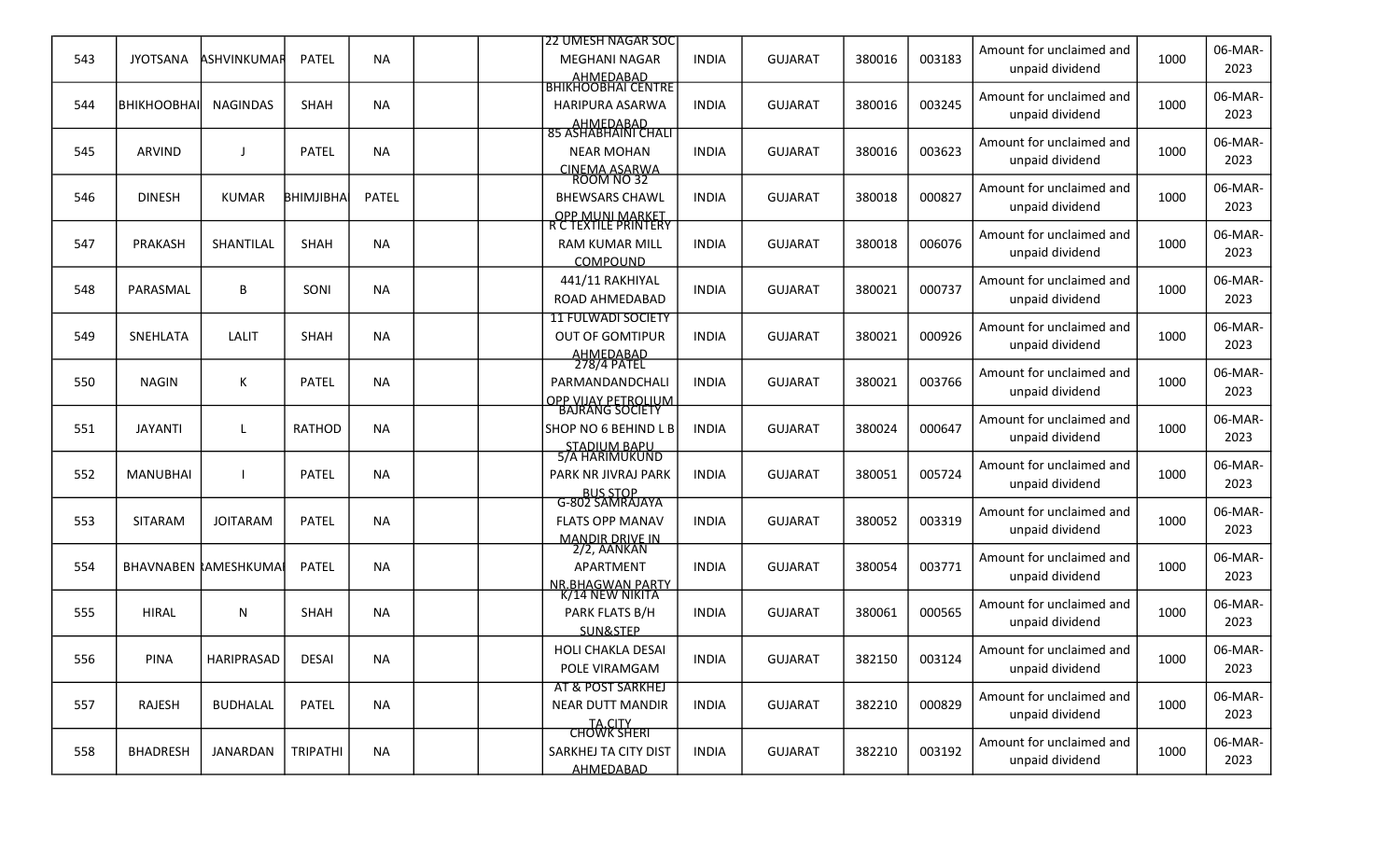|     |                   |                     |                 |           | <b>LUHANAVAS BEHIND</b>                               |              |                |        |        | Amount for unclaimed and                    |      | 06-MAR-         |
|-----|-------------------|---------------------|-----------------|-----------|-------------------------------------------------------|--------------|----------------|--------|--------|---------------------------------------------|------|-----------------|
| 559 | <b>BALDEVDAS</b>  |                     | <b>THAKKAR</b>  | <b>NA</b> | <b>BAZAR DEHGAM DIST</b><br>AHMEDABAD<br>4 GHIYANAGAR | <b>INDIA</b> | <b>GUJARAT</b> | 382305 | 006575 | unpaid dividend                             | 1000 | 2023            |
| 560 | <b>MEHTA</b>      | C                   | R               | <b>NA</b> | <b>SOCIETY NARODA</b>                                 | <b>INDIA</b> | <b>GUJARAT</b> | 382325 | 000764 | Amount for unclaimed and                    | 1000 | 06-MAR-         |
|     |                   |                     |                 |           | AHMEDABAD<br>A/7 MATAR SHAYA                          |              |                |        |        | unpaid dividend                             |      | 2023            |
| 561 | <b>BHAGIBAI</b>   | M                   | <b>CHHUGANI</b> | <b>NA</b> | SOCIETY G WARD                                        | <b>INDIA</b> | <b>GUJARAT</b> | 382340 | 000758 | Amount for unclaimed and<br>unpaid dividend | 1000 | 06-MAR-<br>2023 |
|     |                   |                     |                 |           | <u>KUBER NAGAR SHAYA</u><br>3 PRABODH NAGAR           |              |                |        |        |                                             |      |                 |
| 562 | <b>DHIRUBHAI</b>  | G                   | <b>PATEL</b>    | <b>NA</b> | OPP SAIJPUR RLY STN                                   | <b>INDIA</b> | <b>GUJARAT</b> | 382340 | 003600 | Amount for unclaimed and<br>unpaid dividend | 1000 | 06-MAR-<br>2023 |
|     |                   |                     |                 |           | OPP BHAVNA SCHOOL<br>1/9 BHAGIRATH PARK               |              |                |        |        |                                             |      |                 |
| 563 | <b>BHARAT</b>     | D                   | <b>RUDANI</b>   | <b>NA</b> | NEAR NOBEL SCHOOL                                     | <b>INDIA</b> | <b>GUJARAT</b> | 382346 | 000607 | Amount for unclaimed and<br>unpaid dividend | 1000 | 06-MAR-<br>2023 |
|     |                   |                     |                 |           | KRISHNA NAGAR<br>5/SAUNDARYA VILLA                    |              |                |        |        |                                             |      |                 |
| 564 | <b>KRISHNABEN</b> | P                   | PATEL           | <b>NA</b> | <b>BUNGLOWS OPP.</b>                                  | <b>INDIA</b> | <b>GUJARAT</b> | 382350 | 000733 | Amount for unclaimed and<br>unpaid dividend | 1000 | 06-MAR-<br>2023 |
|     |                   |                     |                 |           | <b>SHUKAN BUNGLOWS</b><br>14-A SHREEJI PRAKASH        |              |                |        |        |                                             |      |                 |
| 565 | RAJENDRA          |                     | <b>PANDYA</b>   | <b>NA</b> | CO OP HOUSING                                         | <b>INDIA</b> | <b>GUJARAT</b> | 382424 | 000840 | Amount for unclaimed and<br>unpaid dividend | 1000 | 06-MAR-<br>2023 |
|     |                   |                     |                 |           | SOCIETY.NIGAMNAGA<br>16 MANGAL PARK CO                |              |                |        |        | Amount for unclaimed and                    |      |                 |
| 566 | RAJENDRA          | <b>VISHNUBHAI</b>   | <b>PATEL</b>    | <b>NA</b> | OP SOC OPP SHYAM                                      | <b>INDIA</b> | <b>GUJARAT</b> | 382425 | 005758 | unpaid dividend                             | 1000 | 06-MAR-<br>2023 |
|     |                   |                     |                 |           | <b>TALKIES</b><br><b>INDUSTRIAL OXYGEN</b>            |              |                |        |        | Amount for unclaimed and                    |      | 06-MAR-         |
| 567 | CHIMANBHAI        | RATNABHAI           | RAJPUT          | <b>NA</b> | CO LTD A 1/15 GIDC                                    | <b>INDIA</b> | <b>GUJARAT</b> | 382445 | 000489 | unpaid dividend                             | 1000 | 2023            |
|     |                   |                     |                 |           | <u>VATVA AHMEDABAD</u><br>29 SUN SHINE SOCIETY        |              |                |        |        | Amount for unclaimed and                    |      | 06-MAR-         |
| 568 | BHAGWANDAS        | <b>RAMDAS</b>       | PARYANI         | <b>NA</b> | <b>HANSOL SHARDAR</b>                                 | <b>INDIA</b> | <b>GUJARAT</b> | 382475 | 000580 | unpaid dividend                             | 1000 | 2023            |
|     |                   |                     |                 |           | <u>NAGAR AHMEDABD</u><br>27-A SHADEEP                 |              |                |        |        |                                             |      |                 |
| 569 | VADILAL           | C                   | PATEL           | <b>NA</b> | <b>SOCIETY RANIP</b>                                  | <b>INDIA</b> | <b>GUJARAT</b> | 382480 | 000536 | Amount for unclaimed and<br>unpaid dividend | 1000 | 06-MAR-<br>2023 |
|     |                   |                     |                 |           | AHMEDABAD<br>PANCHSHIL SANKUL 6                       |              |                |        |        |                                             |      |                 |
| 570 | SUSHILABEN        | Κ                   | <b>PARMAR</b>   | <b>NA</b> | <b>UMANG PARK SOC</b>                                 | <b>INDIA</b> | <b>GUJARAT</b> | 382480 | 003172 | Amount for unclaimed and                    | 1000 | 06-MAR-         |
|     |                   |                     |                 |           | RANIP<br>21 BHAVAN SOC NR                             |              |                |        |        | unpaid dividend                             |      | 2023            |
| 571 | AMBALAL           | KESAVALAL           | PATEL           | <b>NA</b> | SARVAJANIK SCHL                                       | <b>INDIA</b> | <b>GUJARAT</b> | 382480 | 003176 | Amount for unclaimed and                    | 1000 | 06-MAR-         |
|     |                   |                     |                 |           | RANIP<br>SHRADDHA MEDICAL                             |              |                |        |        | unpaid dividend                             |      | 2023            |
|     |                   |                     |                 |           |                                                       |              |                |        |        | Amount for unclaimed and                    |      | 06-MAR-         |
| 572 | SHADHNA           | К                   | SHAH            | <b>NA</b> | SECTOR 5/62 NIRNAY                                    | <b>INDIA</b> | <b>GUJARAT</b> | 382481 | 003116 | unpaid dividend                             | 1000 | 2023            |
|     |                   |                     |                 |           | <u>NAGAR CHANDLODIA</u><br>SHYAM JEWELLERS            |              |                |        |        | Amount for unclaimed and                    |      | 06-MAR-         |
| 573 |                   | HARSHABEN GHANSHYAM | SONI            | <b>NA</b> | CHOKSI BAZAR KADI N                                   | <b>INDIA</b> | <b>GUJARAT</b> | 382715 | 003128 | unpaid dividend                             | 1000 | 2023            |
|     |                   |                     |                 |           | GUJARAT<br>ORIENTAL BANK OF                           |              |                |        |        | Amount for unclaimed and                    |      | 06-MAR-         |
| 574 | RAM               | KISHAN              | MEENA           | <b>NA</b> | <b>COMMERCE BRANCH -</b>                              | <b>INDIA</b> | <b>GUJARAT</b> | 382715 | 003726 | unpaid dividend                             | 1000 | 2023            |
|     |                   |                     |                 |           | <b>KADI (MEHSANA)</b>                                 |              |                |        |        |                                             |      |                 |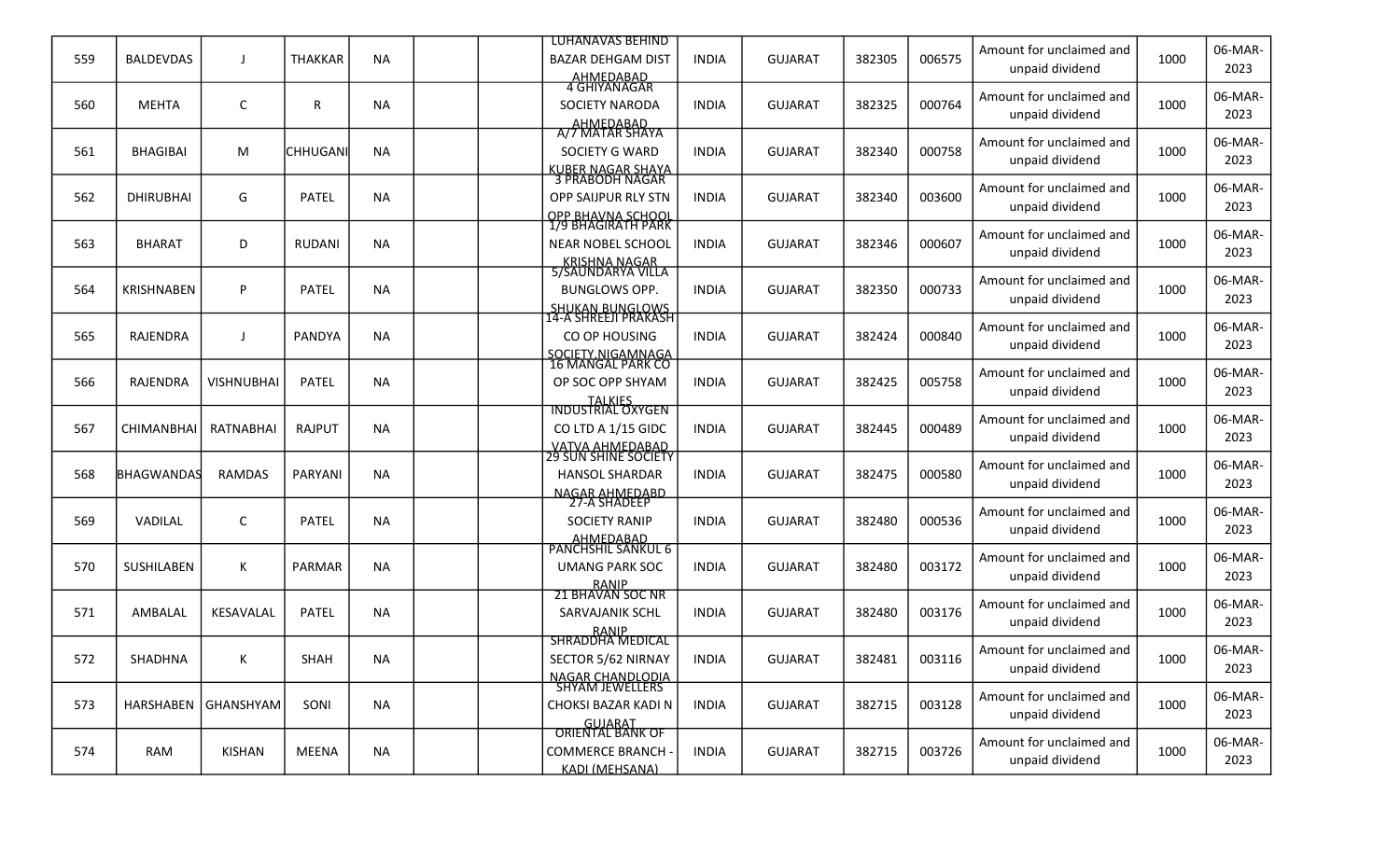| 575 | SHABANABANL          | $\vee$               | LOHAR           | <b>NA</b>    | <b>NEAR ANAND PARK</b><br>SOC KALOL N G                                               | <b>INDIA</b> | <b>GUJARAT</b> | 382721 | 006225 | Amount for unclaimed and<br>unpaid dividend | 1000 | 06-MAR-<br>2023 |
|-----|----------------------|----------------------|-----------------|--------------|---------------------------------------------------------------------------------------|--------------|----------------|--------|--------|---------------------------------------------|------|-----------------|
| 576 | <b>KETAN</b>         | <b>JASVANTLAL</b>    | SHAH            | <b>NA</b>    | <b>43 VARDHMAN</b><br><b>NAGAR OPP.WATER</b><br>TANK NEAR GARDEN<br>AT - DINGUCHA OLD | <b>INDIA</b> | <b>GUJARAT</b> | 382721 | 006776 | Amount for unclaimed and<br>unpaid dividend | 1000 | 06-MAR-<br>2023 |
| 577 | BHIKHALAL            | M                    | <b>PATEL</b>    | <b>NA</b>    | <b>VILLAGE TA - KALOL</b><br>POST - PANSAR DIST                                       | <b>INDIA</b> | <b>GUJARAT</b> | 382740 | 003643 | Amount for unclaimed and<br>unpaid dividend | 1000 | 06-MAR-<br>2023 |
| 578 | SOHAM                | B                    | SONI            | <b>NA</b>    | C/O PANCHAL<br><b>MACHINERY PO PATDI</b><br>DIST S NAGAR                              | <b>INDIA</b> | <b>GUJARAT</b> | 382765 | 000762 | Amount for unclaimed and<br>unpaid dividend | 1000 | 06-MAR-<br>2023 |
| 579 | NARMADABEN NAGARBHAI |                      | <b>PATEL</b>    | <b>NA</b>    | SHETH C V VIDHYALAY<br><b>GAVADA TA VIJAPUR</b>                                       | <b>INDIA</b> | <b>GUJARAT</b> | 382815 | 003142 | Amount for unclaimed and<br>unpaid dividend | 1000 | 06-MAR-<br>2023 |
| 580 | BALDEVBHAI           | <b>BECHARDAS</b>     | <b>PATEL</b>    | <b>NA</b>    | <u>DT MEHSANA N G</u><br>HANUMANPURA AT-<br>RIDROL, TAL-MANSA<br>DIST.GANDHINAGAR     | <b>INDIA</b> | <b>GUJARAT</b> | 382835 | 008255 | Amount for unclaimed and<br>unpaid dividend | 2000 | 06-MAR-<br>2023 |
| 581 | <b>VEGA</b>          | SUNIL                | <b>PATEL</b>    | <b>NA</b>    | <b>MANGAL MURTI</b><br>STORE PO MANSA (N                                              | <b>INDIA</b> | <b>GUJARAT</b> | 382845 | 000560 | Amount for unclaimed and<br>unpaid dividend | 1000 | 06-MAR-<br>2023 |
| 582 | <b>VISHNU</b>        | А                    | <b>PATEL</b>    | <b>NA</b>    | GUJ) TA VIJAPUR<br>TIRUPATI PAN CENTRE<br>PO MANSA N G TA<br><b>VIJAPUR</b>           | <b>INDIA</b> | <b>GUJARAT</b> | 382845 | 003828 | Amount for unclaimed and<br>unpaid dividend | 1000 | 06-MAR-<br>2023 |
| 583 | <b>ASHISH</b>        | D                    | <b>PATEL</b>    | <b>NA</b>    | <b>MANGAL MURTI</b><br>STORE PO MANSA N G                                             | <b>INDIA</b> | <b>GUJARAT</b> | 382845 | 003829 | Amount for unclaimed and<br>unpaid dividend | 1000 | 06-MAR-<br>2023 |
| 584 | <b>PATEL</b>         | <b>NATU</b>          | <b>HIRALAL</b>  | <b>NA</b>    | BAZAR TA VIJAPUR<br>SMRUTI LABORATORY<br><b>NEAR BUS STOP STATE</b>                   | <b>INDIA</b> | <b>GUJARAT</b> | 383001 | 006210 | Amount for unclaimed and<br>unpaid dividend | 1000 | 06-MAR-<br>2023 |
| 585 | <b>HIMAT</b>         | M                    | <b>PATEL</b>    | <b>NA</b>    | HIGHWAY HIMAT<br>C/O.TALOD MOTORS<br>PARTS CENTRE NEAR<br><b>TOWER. TALOD (SK)-</b>   | <b>INDIA</b> | <b>GUJARAT</b> | 383215 | 007177 | Amount for unclaimed and<br>unpaid dividend | 2000 | 06-MAR-<br>2023 |
| 586 | <b>HITESH</b>        | <b>KUMAR</b>         | <b>KANTILAL</b> | <b>PATEL</b> | F 16 JAY SHREE<br><b>MARKET OPP TALUKA</b><br>PANCHAYAT                               | <b>INDIA</b> | <b>GUJARAT</b> | 384001 | 003741 | Amount for unclaimed and<br>unpaid dividend | 1000 | 06-MAR-<br>2023 |
| 587 | PASHIBEN             | <b>VIRAMBHAI</b>     | <b>PATEL</b>    | <b>NA</b>    | <u>C/O UMA OIL MILL</u><br><b>NEAR NALA UNJHA</b>                                     | <b>INDIA</b> | <b>GUJARAT</b> | 384170 | 003338 | Amount for unclaimed and<br>unpaid dividend | 1000 | 06-MAR-<br>2023 |
| 588 |                      | MAMTABEN   PRABHUDAS | <b>PATEL</b>    | <b>NA</b>    | N.GUJARAT<br>AT PO BHATSAR TA<br>CHANASMA<br>BHATSAR.DT                               | <b>INDIA</b> | <b>GUJARAT</b> | 384230 | 003178 | Amount for unclaimed and<br>unpaid dividend | 1000 | 06-MAR-<br>2023 |
| 589 | <b>MUKUND</b>        | $\mathbf{I}$         | <b>SHETH</b>    | <b>NA</b>    | JIVA SHETH NO MADH<br><b>BAZAR GUJARAT</b>                                            | <b>INDIA</b> | <b>GUJARAT</b> | 384255 | 003841 | Amount for unclaimed and<br>unpaid dividend | 1000 | 06-MAR-<br>2023 |
| 590 | HEMABHAI             | <b>VITTHALDAS</b>    | PATEL           | <b>NA</b>    | AT & PATAN C/O<br>PATEL VAS DIST<br>MEHSANA N GUJARAT                                 | <b>INDIA</b> | <b>GUJARAT</b> | 384255 | 005749 | Amount for unclaimed and<br>unpaid dividend | 1000 | 06-MAR-<br>2023 |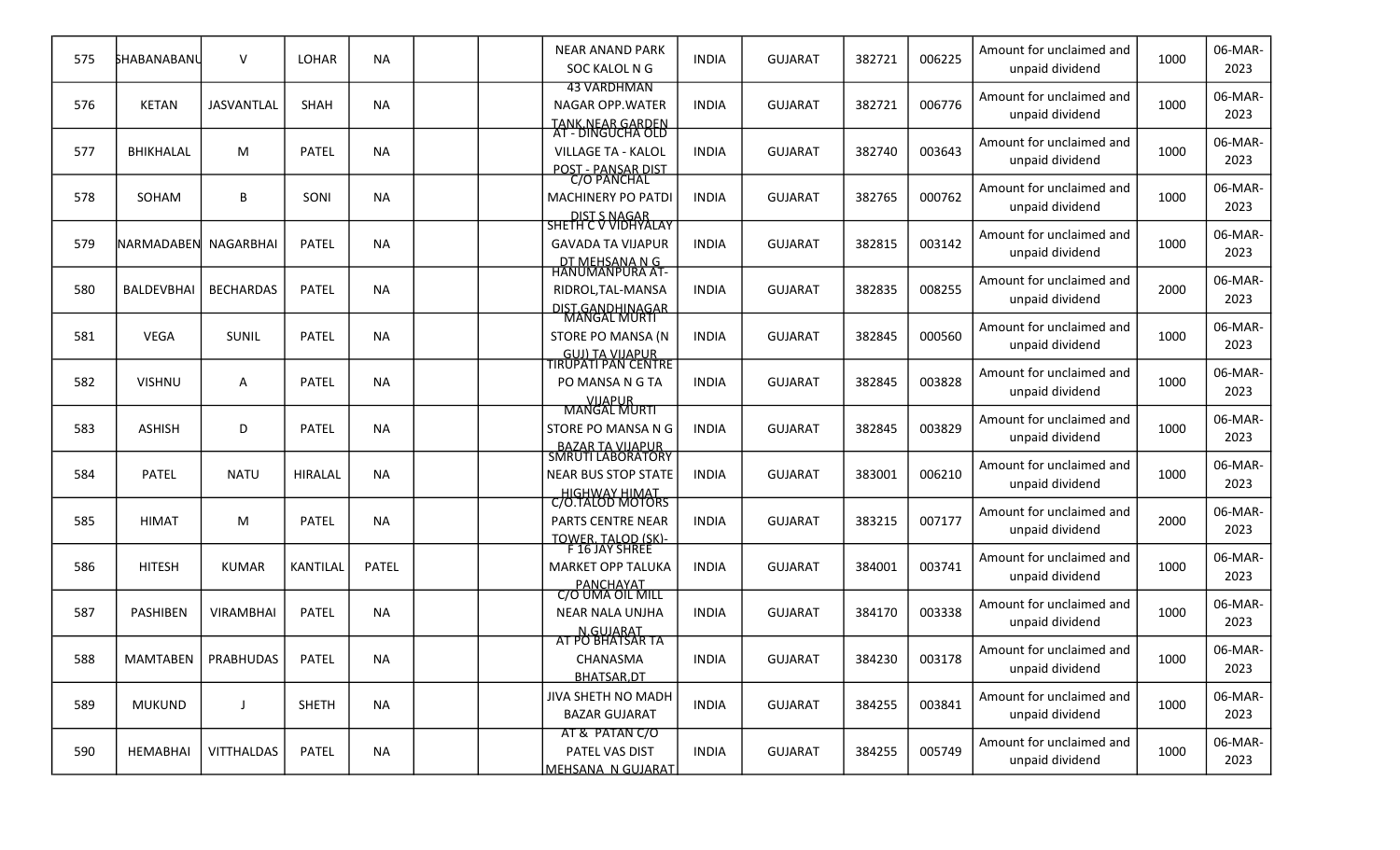|     |                   |                           |              |           |  | <b>JAL CHOWK</b>                                                                          |              |                |        |        |                                             |      | 06-MAR-         |
|-----|-------------------|---------------------------|--------------|-----------|--|-------------------------------------------------------------------------------------------|--------------|----------------|--------|--------|---------------------------------------------|------|-----------------|
| 591 | ∦ARGOVANBHA       | VELABHAI                  | PATEL        | <b>NA</b> |  | LIMDAWALO MADH<br>PATAN DIST-MEHSANA                                                      | <b>INDIA</b> | <b>GUJARAT</b> | 384265 | 005661 | Amount for unclaimed and<br>unpaid dividend | 1000 | 2023            |
| 592 | <b>DHARMESH</b>   | JAYANTILAL                | SHAH         | <b>NA</b> |  | <u>KHETAR PAL NO PADO</u><br><b>GIOL SHERY PATAN N</b><br>G                               | <b>INDIA</b> | <b>GUJARAT</b> | 384265 | 006034 | Amount for unclaimed and<br>unpaid dividend | 1000 | 06-MAR-<br>2023 |
| 593 | <b>BHAVESH</b>    | JAYANTILAL                | SHAH         | <b>NA</b> |  | KHETAR PAL NO PADO<br><b>GOL SHERY PATAN</b>                                              | <b>INDIA</b> | <b>GUJARAT</b> | 384265 | 006082 | Amount for unclaimed and<br>unpaid dividend | 1000 | 06-MAR-<br>2023 |
| 594 | KAILASH           |                           | <b>PATEL</b> | <b>NA</b> |  | 9 PRAGATI SOC<br><b>GUNGADI ROAD</b>                                                      | <b>INDIA</b> | <b>GUJARAT</b> | 384265 | 006607 | Amount for unclaimed and<br>unpaid dividend | 1000 | 06-MAR-<br>2023 |
| 595 | <b>SUMITRABEN</b> | NARENDRA                  | <b>PATEL</b> | <b>NA</b> |  | PATAN N GUJARAT<br>C/O DELHI GATE NEAR<br><b>BOMBAY CLOTH</b>                             | <b>INDIA</b> | <b>GUJARAT</b> | 385001 | 000933 | Amount for unclaimed and<br>unpaid dividend | 1000 | 06-MAR-<br>2023 |
| 596 | ABBAS             | <b>JAMA</b>               | <b>MIR</b>   | <b>NA</b> |  | CENTRE GALI<br>3RD FLOOR PADHIYAR<br><b>CHAMBER CITY LIGHT</b><br><b>ROAD PALANPUR BK</b> | <b>INDIA</b> | <b>GUJARAT</b> | 385001 | 003616 | Amount for unclaimed and<br>unpaid dividend | 1000 | 06-MAR-<br>2023 |
| 597 | DEVCHANDBHA       |                           | <b>PATEL</b> | <b>NA</b> |  | <b>LAXMI JWELLERS</b><br><b>ASHADIP CHAMBERS</b><br><b>GURUNANAK CHOWK</b>                | <b>INDIA</b> | <b>GUJARAT</b> | 385001 | 003648 | Amount for unclaimed and<br>unpaid dividend | 1000 | 06-MAR-<br>2023 |
| 598 | <b>PATEL</b>      | <b>BHEMABHAI NGARAMBI</b> |              | <b>NA</b> |  | SHERZ NO 24 OLD<br><b>LAXMI PURA</b>                                                      | <b>INDIA</b> | <b>GUJARAT</b> | 385001 | 005812 | Amount for unclaimed and<br>unpaid dividend | 1000 | 06-MAR-<br>2023 |
| 599 | <b>PATEL</b>      | MANUBHAI                  | HANKARLA     | <b>NA</b> |  | <b>SHIV ENTERPRISES DR</b><br><b>GIRDHAR PATEL MARG</b>                                   | <b>INDIA</b> | <b>GUJARAT</b> | 385001 | 005912 | Amount for unclaimed and<br>unpaid dividend | 1000 | 06-MAR-<br>2023 |
| 600 | <b>HITESHBHAI</b> | <b>MANILAL</b>            | <b>PATEL</b> | <b>NA</b> |  | OPP PRAKASH<br><b>EXCHANGE NEAR</b><br>DELHI GATE.1ST                                     | <b>INDIA</b> | <b>GUJARAT</b> | 385001 | 005921 | Amount for unclaimed and<br>unpaid dividend | 1000 | 06-MAR-<br>2023 |
| 601 | <b>VINODKUMAR</b> | <b>JETHALAL</b>           | <b>PATEL</b> | <b>NA</b> |  | <u>SHIV ENTERPRISE DR</u><br><b>GIRDHAR PATEL MARG</b>                                    | <b>INDIA</b> | <b>GUJARAT</b> | 385001 | 005962 | Amount for unclaimed and<br>unpaid dividend | 1000 | 06-MAR-<br>2023 |
| 602 | BHAGVANBHAI       | <b>GOKABHAI</b>           | <b>PATEL</b> | <b>NA</b> |  | OPP PRAKASH<br>BRAHMPURI TIP<br><b>CENTRE GURUNANAK</b><br><b>CHOWK</b>                   | <b>INDIA</b> | <b>GUJARAT</b> | 385001 | 005964 | Amount for unclaimed and<br>unpaid dividend | 1000 | 06-MAR-<br>2023 |
| 603 | KARANAVAT         | PUSHPABEN MINODBHAI       |              | <b>NA</b> |  | <b>SHIV ENTERPRISE DR</b><br><b>GIRDHAR PATEL MARG</b>                                    | <b>INDIA</b> | <b>GUJARAT</b> | 385001 | 005997 | Amount for unclaimed and<br>unpaid dividend | 1000 | 06-MAR-<br>2023 |
| 604 |                   | KANTIBHAI GANESHBHAI      | <b>PATEL</b> | <b>NA</b> |  | OPP PRAKASH<br>STREET NO 11 OLD<br>LAXMIPURA DIST                                         | <b>INDIA</b> | <b>GUJARAT</b> | 385002 | 003629 | Amount for unclaimed and<br>unpaid dividend | 1000 | 06-MAR-<br>2023 |
| 605 | <b>REKHA</b>      | PRAHALAD                  | <b>JOSHI</b> | <b>NA</b> |  | <u>BANASH KANTHA TA</u><br>47 PURUSHOTTAM<br>PARK HIGHWAY ROAD<br>DEESA DIST B K          | <b>INDIA</b> | <b>GUJARAT</b> | 385535 | 000855 | Amount for unclaimed and<br>unpaid dividend | 1000 | 06-MAR-<br>2023 |
| 606 | <b>PARUL</b>      | C                         | <b>PATEL</b> | <b>NA</b> |  | KOTWALA DARWAJA<br>NANA ADADH ANAND                                                       | <b>INDIA</b> | <b>GUJARAT</b> | 388001 | 001037 | Amount for unclaimed and<br>unpaid dividend | 1000 | 06-MAR-<br>2023 |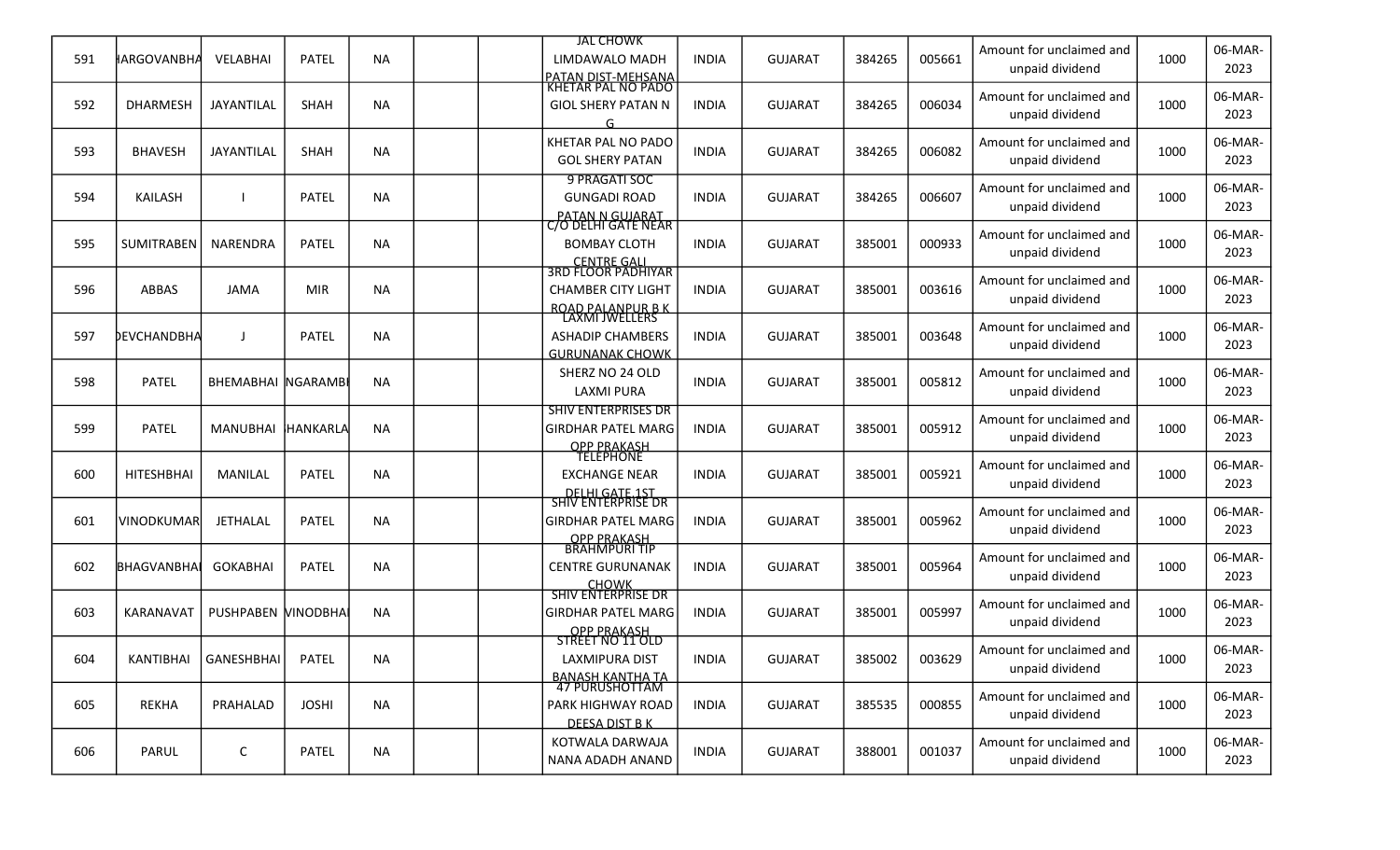| 607 | <b>VIKRAM</b>     | Α                     | PATEL           | <b>NA</b>    |            | AT VIRSAD ROAD PO<br>DHARMAJ DI KHEDA                                                          | <b>INDIA</b> | <b>GUJARAT</b> | 388430 | 004687 | Amount for unclaimed and<br>unpaid dividend | 1000 | 06-MAR-<br>2023 |
|-----|-------------------|-----------------------|-----------------|--------------|------------|------------------------------------------------------------------------------------------------|--------------|----------------|--------|--------|---------------------------------------------|------|-----------------|
| 608 | ANIL              | MADHUSUDAN            | <b>PATIL</b>    | <b>NA</b>    |            | <b>1 JYOTI SOCIETY NEAR</b><br>SOCIAL WELFARE<br><u>OFFICE GODHRA DIST</u><br>AT PO KATWARA TA | <b>INDIA</b> | <b>GUJARAT</b> | 389001 | 006196 | Amount for unclaimed and<br>unpaid dividend | 1000 | 06-MAR-<br>2023 |
| 609 | <b>FATESINH</b>   | V                     | <b>HADA</b>     | <b>NA</b>    |            | <b>DAHOD DIST</b>                                                                              | <b>INDIA</b> | <b>GUJARAT</b> | 389151 | 000669 | Amount for unclaimed and<br>unpaid dividend | 1000 | 06-MAR-<br>2023 |
| 610 | <b>ANIL</b>       | <b>KUMAR</b>          | <b>KANTILAL</b> | <b>PATEL</b> |            | PANCHMAHAL<br>NAVJIVAN MILL NO.2<br><b>ROAD STATION ROAD,</b><br><b>DAHOD DIST</b>             | <b>INDIA</b> | <b>GUJARAT</b> | 389151 | 003044 | Amount for unclaimed and<br>unpaid dividend | 1000 | 06-MAR-<br>2023 |
| 611 | <b>SALIM</b>      | ABBASBHAI             | <b>IDANPURW</b> | <b>NA</b>    |            | HAKIMI SOC., GODI<br>ROAD, NEAR MISSON                                                         | <b>INDIA</b> | <b>GUJARAT</b> | 389151 | 006800 | Amount for unclaimed and<br>unpaid dividend | 1000 | 06-MAR-<br>2023 |
| 612 | <b>RUCHITA</b>    | C                     | SARAF           | <b>NA</b>    |            | <u>HOSPITAL P.O. DAHOD</u><br>C/O ANJAN O DESAI'S<br><b>HOUSE MAHISHA</b><br><b>FALIA POST</b> | <b>INDIA</b> | <b>GUJARAT</b> | 389350 | 003020 | Amount for unclaimed and<br>unpaid dividend | 1000 | 06-MAR-<br>2023 |
| 613 | <b>KOKILABEN</b>  | CHAMPAKLAL            | <b>DESAI</b>    | <b>NA</b>    |            | <b>SARDAR BHAVAN</b><br>LANE NR INDIA GARAJ<br><b>RAOPURA</b>                                  | <b>INDIA</b> | <b>GUJARAT</b> | 390001 | 004629 | Amount for unclaimed and<br>unpaid dividend | 1000 | 06-MAR-<br>2023 |
| 614 | <b>VINA</b>       | <b>CHINUBHAI</b>      | <b>PARIKH</b>   | <b>NA</b>    |            | 39 GANESH SOC R V<br><b>DESAI ROAD</b>                                                         | <b>INDIA</b> | <b>GUJARAT</b> | 390001 | 006174 | Amount for unclaimed and<br>unpaid dividend | 1000 | 06-MAR-<br>2023 |
| 615 |                   | BACHUBHAI SHANKERBHAI | PATEL           | <b>NA</b>    |            | <b>100 RUXMANI NAGAR</b><br><b>NEW SAMA ROAD</b>                                               | <b>INDIA</b> | <b>GUJARAT</b> | 390002 | 002942 | Amount for unclaimed and<br>unpaid dividend | 1000 | 06-MAR-<br>2023 |
| 616 | <b>ANCHHODBHA</b> | J                     | <b>PATEL</b>    | <b>NA</b>    |            | BARODA<br>D-160<br>SWAMINARAYAN                                                                | <b>INDIA</b> | <b>GUJARAT</b> | 390002 | 002989 | Amount for unclaimed and<br>unpaid dividend | 1000 | 06-MAR-<br>2023 |
| 617 | <b>DIPY</b>       | <b>FINSTOCK</b>       | <b>PVT</b>      | <b>LTD</b>   |            | NAGAR SOCIETY<br>204/5 GARDEN VIEW<br>2ND FLOOR, OPP KALA                                      | <b>INDIA</b> | <b>GUJARAT</b> | 390005 | 006408 | Amount for unclaimed and<br>unpaid dividend | 1000 | 06-MAR-<br>2023 |
| 618 | <b>NARENDRA</b>   | <b>BHANULAL</b>       | <b>KOTECHA</b>  | <b>NA</b>    |            | GHODA SAYAJIGUNJ<br>A/38, KAMALABA<br><b>SOCIETY NEAR</b><br><b>RAJDHANI SOCIETY</b>           | <b>INDIA</b> | <b>GUJARAT</b> | 390006 | 003042 | Amount for unclaimed and<br>unpaid dividend | 1000 | 06-MAR-<br>2023 |
| 619 | <b>DILIP</b>      | NATWARLAL             | <b>SHAH</b>     | <b>NA</b>    |            | ASEA BROWN BOVERI<br>LTD BROWN BOVERI<br><b>HOUSE RACE COURSE</b>                              | <b>INDIA</b> | <b>GUJARAT</b> | 390007 | 002944 | Amount for unclaimed and<br>unpaid dividend | 1000 | 06-MAR-<br>2023 |
| 620 | <b>RUPALI</b>     | P                     | KULKARNI        | <b>NA</b>    |            | C-404, SAMRAJYA<br><b>FLATS OPP:SABARI</b>                                                     | <b>INDIA</b> | <b>GUJARAT</b> | 390015 | 005588 | Amount for unclaimed and<br>unpaid dividend | 2000 | 06-MAR-<br>2023 |
| 621 | <b>NIPAR</b>      | <b>FINANCIAL</b>      | <b>SERVICES</b> | PVT          | <b>LTD</b> | VIDYALAYA<br> A/1 SHAKTIDHAM OLD  <br>PADRA ROAD<br><b>DIWALIPURA</b>                          | <b>INDIA</b> | <b>GUJARAT</b> | 390015 | 003054 | Amount for unclaimed and<br>unpaid dividend | 1000 | 06-MAR-<br>2023 |
| 622 | AMRITLAL          | Κ                     | SHAH            | <b>NA</b>    |            | 25/13<br>NARMDANUGUR OPP<br>RAJNIGANDHA                                                        | <b>INDIA</b> | <b>GUJARAT</b> | 390015 | 002950 | Amount for unclaimed and<br>unpaid dividend | 1000 | 06-MAR-<br>2023 |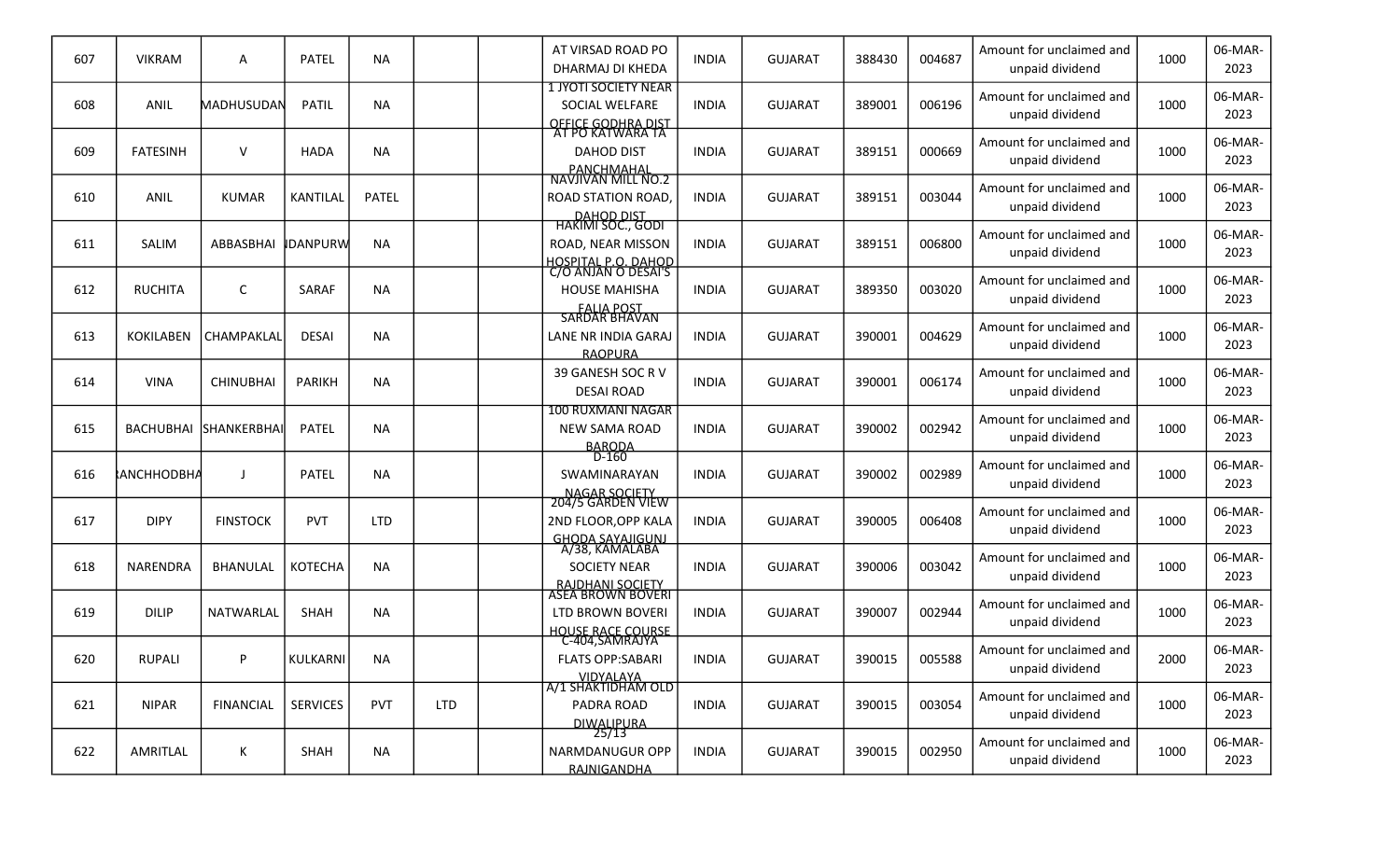|     |                        |                    |                 |           | 5/53 GUJARAT                                             |              |                |        |        | Amount for unclaimed and                    |      | 06-MAR-         |
|-----|------------------------|--------------------|-----------------|-----------|----------------------------------------------------------|--------------|----------------|--------|--------|---------------------------------------------|------|-----------------|
| 623 | RAJUBHAI               | JAYANTILAL         | DAVE            | <b>NA</b> | <b>HOUSING BOARD</b><br>NAVIIVAN AJAWA<br>B-68 MA-PRABHU | <b>INDIA</b> | <b>GUJARAT</b> | 390019 | 003029 | unpaid dividend                             | 1000 | 2023            |
| 624 | SURYAKANT              |                    | <b>BHATT</b>    | <b>NA</b> | <b>MANGAL MURTI</b>                                      | <b>INDIA</b> | <b>GUJARAT</b> | 390021 | 001141 | Amount for unclaimed and                    | 1000 | 06-MAR-         |
|     |                        |                    |                 |           | TENAMENTS B/H<br>A-9 SOMNATH NAGAR                       |              |                |        |        | unpaid dividend                             |      | 2023            |
| 625 | IGNESHKUMAI            | K                  | <b>PANCHAL</b>  | <b>NA</b> | <b>SOCIETY BEH T B STAFF</b>                             | <b>INDIA</b> | <b>GUJARAT</b> | 390021 | 004626 | Amount for unclaimed and                    | 1000 | 06-MAR-<br>2023 |
|     |                        |                    |                 |           | <b>OTR GOTRI ROAD</b><br>C/O VITTHAL RICE                |              |                |        |        | unpaid dividend                             |      |                 |
| 626 | <b>JAYESHBHAI</b>      | $\vee$             | SHAH            | <b>NA</b> | MILL OPP RAILWAY                                         | <b>INDIA</b> | <b>GUJARAT</b> | 391135 | 003046 | Amount for unclaimed and<br>unpaid dividend | 1000 | 06-MAR-<br>2023 |
|     |                        |                    |                 |           | <b>STATION POST BODELI</b><br>C/O JAY MINERALS           |              |                |        |        |                                             |      |                 |
| 627 | <b>JAYESH</b>          | KANAIYALAL         | SHAH            | <b>NA</b> | <b>STATION ROAD AT</b>                                   | INDIA        | GUJARAT        | 391165 | 002977 | Amount for unclaimed and<br>unpaid dividend | 1000 | 06-MAR-<br>2023 |
|     |                        |                    |                 |           | <b>CHHOTA UDEPUR</b><br>C/O SHIV FINANCE                 |              |                |        |        |                                             |      |                 |
| 628 | <b>RASHMIN</b>         | <b>BHAI</b>        | <b>SHAH</b>     | <b>NA</b> | <b>CLUB RD NR</b>                                        | <b>INDIA</b> | <b>GUJARAT</b> | 391165 | 004624 | Amount for unclaimed and<br>unpaid dividend | 1000 | 06-MAR-<br>2023 |
|     |                        |                    |                 |           | <b>MAHALAXMI BANK PO</b><br><b>CATTLE FEED FACTORY</b>   |              |                |        |        |                                             |      | 06-MAR-         |
| 629 | GHANSHYAM              | <b>BHIKABHAI</b>   | CHAUHAN         | <b>NA</b> | AT PO ITOLA TAL & DT<br><b>BARODA</b>                    | <b>INDIA</b> | <b>GUJARAT</b> | 391240 | 003028 | Amount for unclaimed and<br>unpaid dividend | 1000 | 2023            |
|     |                        |                    |                 |           | <b>10 GANDIKRUPA SOC</b>                                 |              |                |        |        | Amount for unclaimed and                    |      | 06-MAR-         |
| 630 | <b>TULSIBEN</b>        | G                  | GOSWAMI         | NA        | NAVA BAZAR KARJAN                                        | <b>INDIA</b> | <b>GUJARAT</b> | 391240 | 004637 | unpaid dividend                             | 1000 | 2023            |
| 631 | SANDIPKUMAR SURESHBHAI |                    | <b>PATEL</b>    | <b>NA</b> | C/O C P PATEL MOCHI                                      | <b>INDIA</b> | <b>GUJARAT</b> | 391440 | 004663 | Amount for unclaimed and                    | 1000 | 06-MAR-         |
|     |                        |                    |                 |           | <b>BAZZAR POST PADRA</b>                                 |              |                |        |        | unpaid dividend                             |      | 2023            |
|     |                        |                    |                 |           | C/O DINESHCHANDRA                                        |              |                |        |        | Amount for unclaimed and                    |      | 06-MAR-         |
| 632 | <b>NEHA</b>            | S.                 | <b>SHAH</b>     | NA        | KASTURCHAND                                              | <b>INDIA</b> | <b>GUJARAT</b> | 392001 | 000719 | unpaid dividend                             | 1000 | 2023            |
|     |                        |                    |                 |           | KATOPOR BAZAR<br>4 KAILASHNAGAR SOC                      |              |                |        |        | Amount for unclaimed and                    |      | 06-MAR-         |
| 633 | AMIT                   | <b>JAVINCHANDR</b> | <b>SHAH</b>     | <b>NA</b> | NR JOGANI NAGAR                                          | <b>INDIA</b> | <b>GUJARAT</b> | 395001 | 002803 | unpaid dividend                             | 1000 | 2023            |
|     |                        |                    |                 |           | B/H NAVYUG<br>18 SANSKAR NAGAR                           |              |                |        |        |                                             |      |                 |
| 634 | <b>MANOJKUMAR</b>      | G                  | <b>PATEL</b>    | <b>NA</b> | <b>SOCIETY NEAR</b>                                      | <b>INDIA</b> | <b>GUJARAT</b> | 395001 | 002852 | Amount for unclaimed and<br>unpaid dividend | 1000 | 06-MAR-<br>2023 |
|     |                        |                    |                 |           | <b>HOMIYOPETHIK</b>                                      |              |                |        |        |                                             |      |                 |
| 635 | <b>BHARAT</b>          | <b>VENILAL</b>     | LOTWALA         | <b>NA</b> | 12/2690 SAYADPURA                                        | <b>INDIA</b> | <b>GUJARAT</b> | 395001 | 006326 | Amount for unclaimed and                    | 1000 | 06-MAR-         |
|     |                        |                    |                 |           | DR KAVINA ST SURAT<br>302 SIDDHI NAGAR                   |              |                |        |        | unpaid dividend                             |      | 2023            |
| 636 | <b>BINITA</b>          | C                  | <b>DOSHI</b>    | <b>NA</b> | <b>NEAR RADIO STATION.</b>                               | <b>INDIA</b> | <b>GUJARAT</b> | 395001 | 006940 | Amount for unclaimed and                    | 1000 | 06-MAR-         |
|     |                        |                    |                 |           | <u>BHATAR ROAD.</u><br>015 ACARYA PARK                   |              |                |        |        | unpaid dividend                             |      | 2023            |
| 637 | MANJULA                | SURENDRA           | <b>REVAWALA</b> | <b>NA</b> | <b>HIRA MODI ST</b>                                      | <b>INDIA</b> | <b>GUJARAT</b> | 395002 | 002788 | Amount for unclaimed and                    | 1000 | 06-MAR-         |
|     |                        |                    |                 |           | SAGRAM PURA<br>503 SARITA APT                            |              |                |        |        | unpaid dividend                             |      | 2023            |
| 638 |                        |                    |                 | <b>NA</b> |                                                          |              | <b>GUJARAT</b> | 395002 | 005624 | Amount for unclaimed and                    | 1000 | 06-MAR-         |
|     | CHANDRIKA              | $\mathsf{R}$       | MEHTA           |           | PARSHVA NAGAR<br><b>COMPLEX KAILASH</b>                  | <b>INDIA</b> |                |        |        | unpaid dividend                             |      | 2023            |
|     |                        |                    |                 |           |                                                          |              |                |        |        |                                             |      |                 |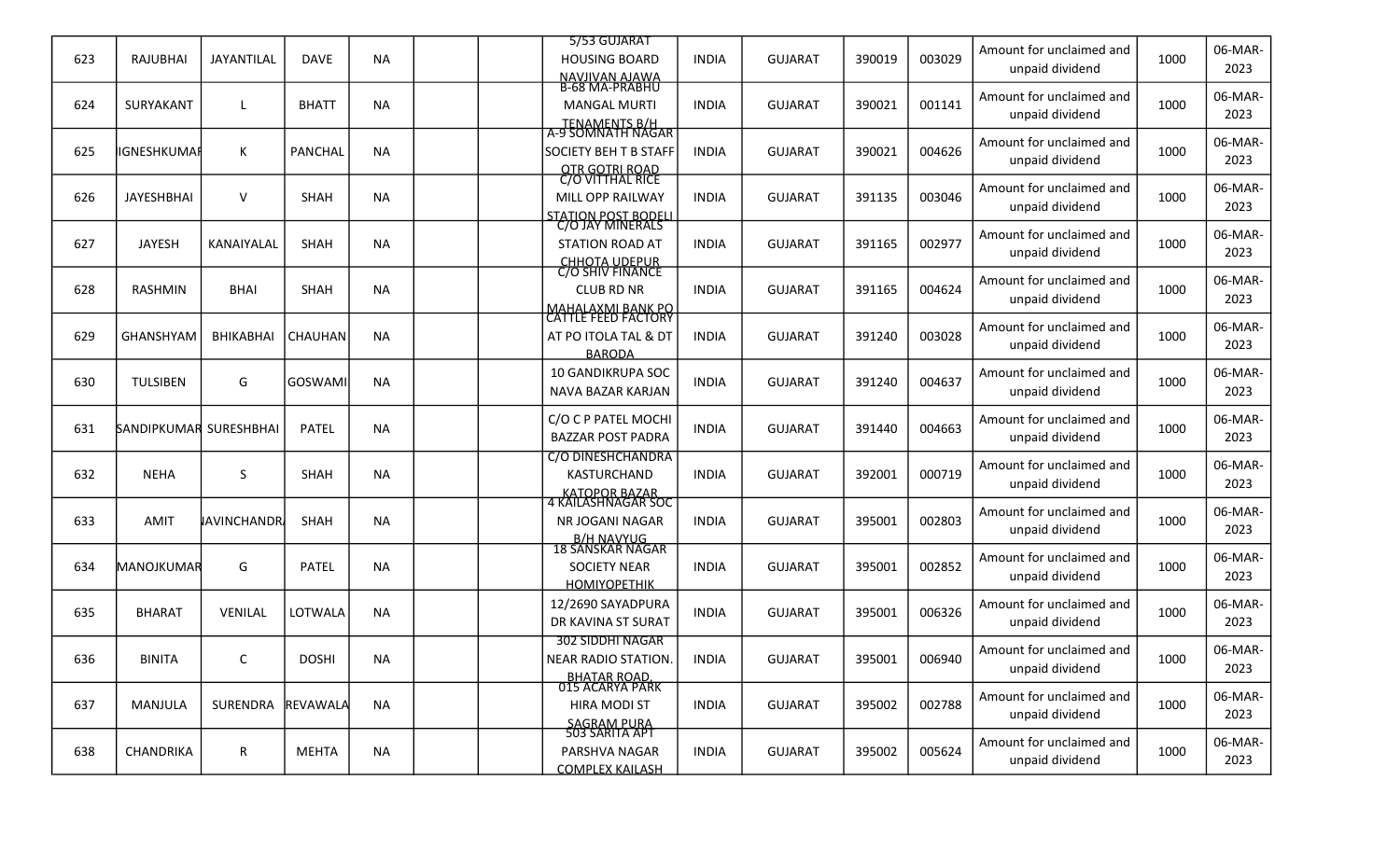|     |                    |                 |                 |           | H NO 11/1335                                |              |                |        |        |                                             |      | 06-MAR-         |
|-----|--------------------|-----------------|-----------------|-----------|---------------------------------------------|--------------|----------------|--------|--------|---------------------------------------------|------|-----------------|
| 639 | <b>CHETNA</b>      | <b>DHANESH</b>  | SHAH            | <b>NA</b> | <b>NANAVAT MAIN ROAD</b>                    | <b>INDIA</b> | <b>GUJARAT</b> | 395003 | 002859 | Amount for unclaimed and<br>unpaid dividend | 1000 | 2023            |
|     |                    |                 |                 |           | <u>MANIBHADRA KRUPA</u><br>C/O.RAMDEV KRUPA |              |                |        |        | Amount for unclaimed and                    |      | 06-MAR-         |
| 640 | <b>NATVERLAL</b>   | R               | <b>PATEL</b>    | <b>NA</b> | KANTESHWAR SOC.,                            | <b>INDIA</b> | <b>GUJARAT</b> | 395004 | 007009 | unpaid dividend                             | 1000 | 2023            |
|     |                    |                 |                 |           | BUNGALOW NO.6<br>102 POOJA ABHISHEK         |              |                |        |        | Amount for unclaimed and                    |      | 06-MAR-         |
| 641 | POOJA              | R               | SHAH            | <b>NA</b> | <b>LAL BUNGLA</b>                           | <b>INDIA</b> | <b>GUJARAT</b> | 395007 | 002786 | unpaid dividend                             | 1000 | 2023            |
|     |                    |                 |                 |           | ATHWALINES SURAT<br>410 SANGHAVI            |              |                |        |        |                                             |      |                 |
| 642 | <b>DALPAT</b>      | RASHIKLAL       | SHAH            | <b>NA</b> | <b>TOWERS NEAR NEW</b>                      | <b>INDIA</b> | <b>GUJARAT</b> | 395009 | 005907 | Amount for unclaimed and                    | 2000 | 06-MAR-         |
|     |                    |                 |                 |           | <b>BRIDGE ADAIAN ROAD</b><br>121/122 AHURA  |              |                |        |        | unpaid dividend                             |      | 2023            |
| 643 | <b>ARSHOTTAMDA</b> | M               | <b>MEHTA</b>    | <b>NA</b> | NAGAR SOCY ADAJAN                           | <b>INDIA</b> | <b>GUJARAT</b> | 395009 | 002871 | Amount for unclaimed and                    | 1000 | 06-MAR-         |
|     |                    |                 |                 |           | <b>ROAD SURAT</b>                           |              |                |        |        | unpaid dividend                             |      | 2023            |
|     |                    |                 |                 |           | AT GHEKTI VANKAL TA-                        |              |                |        |        | Amount for unclaimed and                    |      | 06-MAR-         |
| 644 | <b>KETANKUMAR</b>  | G               | <b>PATEL</b>    | <b>NA</b> | CHIKHLI VALSAD                              | <b>INDIA</b> | <b>GUJARAT</b> | 396321 | 002877 | unpaid dividend                             | 1000 | 2023            |
|     |                    |                 |                 |           | <b>B7 RAJESH SOCIETY</b>                    |              |                |        |        | Amount for unclaimed and                    |      | 06-MAR-         |
| 645 | <b>ARVIND</b>      | RAMNIKLAL       | <b>TALATI</b>   | <b>NA</b> | <b>OPP.DENA BANK KABIL</b>                  | <b>INDIA</b> | <b>GUJARAT</b> | 396424 | 002309 | unpaid dividend                             | 1000 | 2023            |
|     |                    |                 |                 |           | PORE<br>203 SHANTI NIKETAN                  |              |                |        |        |                                             |      |                 |
| 646 | <b>NITABEN</b>     | <b>DINESH</b>   | <b>SHAH</b>     | <b>NA</b> | APT NO1 NR CNTRL                            | <b>INDIA</b> | <b>GUJARAT</b> | 396445 | 002310 | Amount for unclaimed and<br>unpaid dividend | 1000 | 06-MAR-<br>2023 |
|     |                    |                 |                 |           | <b>BANK GADKARI MARG</b>                    |              |                |        |        |                                             |      |                 |
| 647 | <b>HAICHANDBH</b>  | B               | <b>THAKAR</b>   | <b>NA</b> | <b>CHANDNI CHOWK 302</b>                    | <b>INDIA</b> | <b>GUJARAT</b> | 396445 | 002816 | Amount for unclaimed and                    | 1000 | 06-MAR-         |
|     |                    |                 |                 |           | <b>III FLOOR YATIN APPT</b>                 |              |                |        |        | unpaid dividend                             |      | 2023            |
| 648 | VINODKUMAR         | $\mathsf{T}$    | <b>JAIN</b>     | <b>NA</b> | <b>KANCHAN</b><br>JEWELLERS, 2ND FLR        | <b>INDIA</b> | MAHARASHTRA    | 400002 | 003436 | Amount for unclaimed and                    | 1000 | 06-MAR-         |
|     |                    |                 |                 |           |                                             |              |                |        |        | unpaid dividend                             |      | 2023            |
|     |                    |                 |                 |           | CHANDRA<br>4 DHANUKER BLDG                  |              |                |        |        | Amount for unclaimed and                    |      | 06-MAR-         |
| 649 | <b>CHANDRA</b>     | <b>KANT</b>     | <b>JAIN</b>     | <b>NA</b> | 480 RESHAM BAZAR                            | <b>INDIA</b> | MAHARASHTRA    | 400002 | 004841 | unpaid dividend                             | 1000 | 2023            |
|     |                    |                 |                 |           | KALBADEVI ROAD<br>NISHA ENTERPRISES 72      |              |                |        |        | Amount for unclaimed and                    |      | 06-MAR-         |
| 650 | <b>PUKHRAJ</b>     | <b>CHUNILAL</b> | <b>BHANSALI</b> | <b>NA</b> | CHAMPA GALLI IIIND                          | <b>INDIA</b> | MAHARASHTRA    | 400002 | 006208 | unpaid dividend                             | 1000 | 2023            |
|     |                    |                 |                 |           | <b>FLOOR</b><br><b>MARINE VIEW BLD B</b>    |              |                |        |        |                                             |      |                 |
| 651 | SOFI               | <b>TAHER</b>    | PENWALA         | <b>NA</b> | <b>BLOCK 3RD FLOOR 98</b>                   | <b>INDIA</b> | MAHARASHTRA    | 400002 | 006427 | Amount for unclaimed and                    | 1000 | 06-MAR-         |
|     |                    |                 |                 |           | IST MARINE STREET<br>419-F, JOSHI WADI,     |              |                |        |        | unpaid dividend                             |      | 2023            |
| 652 | <b>DNYANDEO</b>    | N               | PATIL           | <b>NA</b> | 18TH FR R.NO-                               | <b>INDIA</b> | MAHARASHTRA    | 400002 | 006445 | Amount for unclaimed and                    | 1000 | 06-MAR-         |
|     |                    |                 |                 |           | 7.KALBADEVI ROAD<br>ARUN KANTILAL & CO      |              |                |        |        | unpaid dividend                             |      | 2023            |
|     |                    |                 |                 |           |                                             |              |                |        |        | Amount for unclaimed and                    |      | 06-MAR-         |
| 653 | ILA                | <b>ARUN</b>     | SHAH            | NA        | 206 SAMUEL STREET                           | <b>INDIA</b> | MAHARASHTRA    | 400003 | 005571 | unpaid dividend                             | 2000 | 2023            |
|     |                    |                 |                 |           | MANDVI<br>IST FLR D COR HOUSE               |              |                |        |        | Amount for unclaimed and                    |      | 06-MAR-         |
| 654 | DAMYANTI           | N               | DALAL           | <b>NA</b> | 212/216 SHERIFF DEVJI                       | <b>INDIA</b> | MAHARASHTRA    | 400003 | 001445 | unpaid dividend                             | 1000 | 2023            |
|     |                    |                 |                 |           | <b>ST MUMBAL</b>                            |              |                |        |        |                                             |      |                 |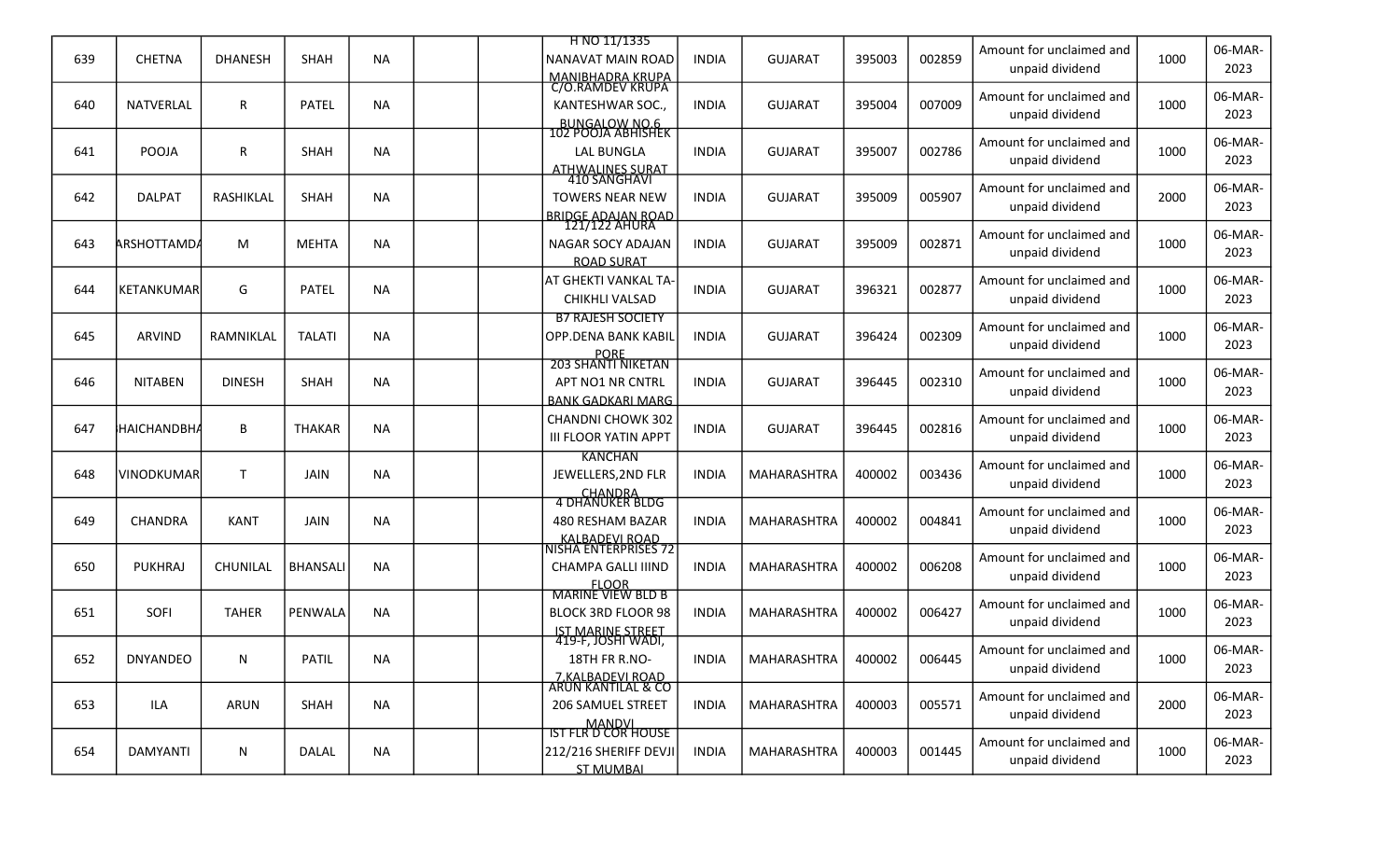| 655 | <b>SURESH</b>     |                | <b>JHAVERI</b>  | <b>NA</b>       |            | 63 DHANJI ST 5TH FLR<br><b>RNO 45</b>                                                                | <b>INDIA</b> | MAHARASHTRA        | 400003 | 004880 | Amount for unclaimed and<br>unpaid dividend | 1000 | 06-MAR-<br>2023 |
|-----|-------------------|----------------|-----------------|-----------------|------------|------------------------------------------------------------------------------------------------------|--------------|--------------------|--------|--------|---------------------------------------------|------|-----------------|
| 656 | <b>BADAMI</b>     | M              | KANNUNGC        | <b>NA</b>       |            | <b>C/O DEEPAK STEEL</b><br><b>INDIA SHREE TALDWAJ</b><br><u>BHAWAN.7/3RD RD</u><br>C/O. DEEPAK STEEL | <b>INDIA</b> | <b>MAHARASHTRA</b> | 400004 | 006110 | Amount for unclaimed and<br>unpaid dividend | 1000 | 06-MAR-<br>2023 |
| 657 | <b>MOTILAL</b>    | C              | <b>KANUNGO</b>  | <b>NA</b>       |            | (INDIA) SHREE<br><b>TALDWAJ BHAWAN</b>                                                               | <b>INDIA</b> | MAHARASHTRA        | 400004 | 007227 | Amount for unclaimed and<br>unpaid dividend | 1000 | 06-MAR-<br>2023 |
| 658 | JAYANTILAL        | MALUKCHAND     | <b>SHAH</b>     | <b>NA</b>       |            | <b>301 CHANDRALOK B</b><br><b>12 MANAV MANDIR</b><br>ROAD<br>5A CHOWPATTY SEA                        | <b>INDIA</b> | MAHARASHTRA        | 400006 | 006574 | Amount for unclaimed and<br>unpaid dividend | 1000 | 06-MAR-<br>2023 |
| 659 | <b>RAJESH</b>     | <b>BIPIN</b>   | <b>SHAH</b>     | <b>NA</b>       |            | <b>FACE GOKUL NIWAS</b><br>IST FLOOR<br>84 AKBAR MANSION                                             | <b>INDIA</b> | MAHARASHTRA        | 400007 | 001184 | Amount for unclaimed and<br>unpaid dividend | 1000 | 06-MAR-<br>2023 |
| 660 | <b>IMTIAZ</b>     | A              | <b>HUSAIN</b>   | <b>NA</b>       |            | ROOM NO 16/17                                                                                        | <b>INDIA</b> | MAHARASHTRA        | 400008 | 005254 | Amount for unclaimed and<br>unpaid dividend | 1000 | 06-MAR-<br>2023 |
| 661 | <b>CONSTANCIO</b> | <b>GABRIEL</b> | <b>ERNANDES</b> | <b>NA</b>       |            | KHANNA STREET<br>BIT BLOCK NO 10 NO<br><b>62 REBSCH STREET</b><br>AGRIPADA<br>ADMINISTRATIVE         | <b>INDIA</b> | MAHARASHTRA        | 400011 | 000195 | Amount for unclaimed and<br>unpaid dividend | 1000 | 06-MAR-<br>2023 |
| 662 | <b>NICHOLAS</b>   | PIRAMAL        | <b>INDIA</b>    | <b>LTD</b>      |            | <b>BUILDING MORARJEE</b>                                                                             | <b>INDIA</b> | MAHARASHTRA        | 400012 | 005566 | Amount for unclaimed and<br>unpaid dividend | 1000 | 06-MAR-<br>2023 |
| 663 | SANJAY            | PRABHULAL      | <b>SHAH</b>     | <b>NA</b>       |            | MILLS DR AMBEDKAR<br>701,SUNFLOWER APT<br>OM SIDDHIVINAYAK<br>CHS SAKHARAMKHEER                      | <b>INDIA</b> | MAHARASHTRA        | 400016 | 006854 | Amount for unclaimed and<br>unpaid dividend | 1000 | 06-MAR-<br>2023 |
| 664 | <b>GLOBAL</b>     | <b>TRUST</b>   | <b>BANK</b>     | <b>LTD</b>      |            | 92-A MITTAL TOWER,<br>NARIMAN POINT,                                                                 | <b>INDIA</b> | MAHARASHTRA        | 400021 | 007001 | Amount for unclaimed and<br>unpaid dividend | 5000 | 06-MAR-<br>2023 |
| 665 | PALLADIUM         | <b>TRADING</b> | <b>AND</b>      | <b>AGENCIES</b> | <b>LTD</b> | <b>111 MITTAL COURT C</b><br><b>WING NARIMAN</b>                                                     | <b>INDIA</b> | MAHARASHTRA        | 400021 | 005565 | Amount for unclaimed and<br>unpaid dividend | 1000 | 06-MAR-<br>2023 |
| 666 | <b>USHA</b>       | AMRITLAL       | <b>JAIN</b>     | <b>NA</b>       |            | POINT MUMBAL<br>180 BYCULLA LOVE<br><b>LANE A 501</b><br>MOTISHAH JAIN PARK                          | <b>INDIA</b> | MAHARASHTRA        | 400027 | 004046 | Amount for unclaimed and<br>unpaid dividend | 1000 | 06-MAR-<br>2023 |
| 667 | VIJI              | RAJ            | <b>NAIR</b>     | <b>NA</b>       |            | 58/2472 C G S QRTS<br><b>SECTOR VII ANTOP</b>                                                        | <b>INDIA</b> | MAHARASHTRA        | 400037 | 001199 | Amount for unclaimed and<br>unpaid dividend | 1000 | 06-MAR-<br>2023 |
| 668 | <b>BHARAT</b>     | P              | <b>VALIA</b>    | <b>NA</b>       |            | HILL MUMBAL<br>407-411,STANFORD<br>PLAZA 4TH FLOOR,                                                  | <b>INDIA</b> | MAHARASHTRA        | 400053 | 005160 | Amount for unclaimed and<br>unpaid dividend | 1000 | 06-MAR-<br>2023 |
| 669 | <b>MIMIDEVI</b>   | M              | <b>MAHESWAR</b> | <b>NA</b>       |            | B/65 OFF ANDHERI<br>22 AUROVILLE 26 B ST<br><b>ANDREWS RD</b><br>SANTACRUZ (W)                       | <b>INDIA</b> | MAHARASHTRA        | 400054 | 004896 | Amount for unclaimed and<br>unpaid dividend | 1000 | 06-MAR-<br>2023 |
| 670 | <b>KETUL</b>      | J              | <b>NAGODRA</b>  | <b>NA</b>       |            | <u>OĎINA 2ND FLOOR,</u><br><b>FLAT 9 CENTRAL</b><br><b>AVENUE ROAD.</b>                              | <b>INDIA</b> | MAHARASHTRA        | 400054 | 007748 | Amount for unclaimed and<br>unpaid dividend | 1000 | 06-MAR-<br>2023 |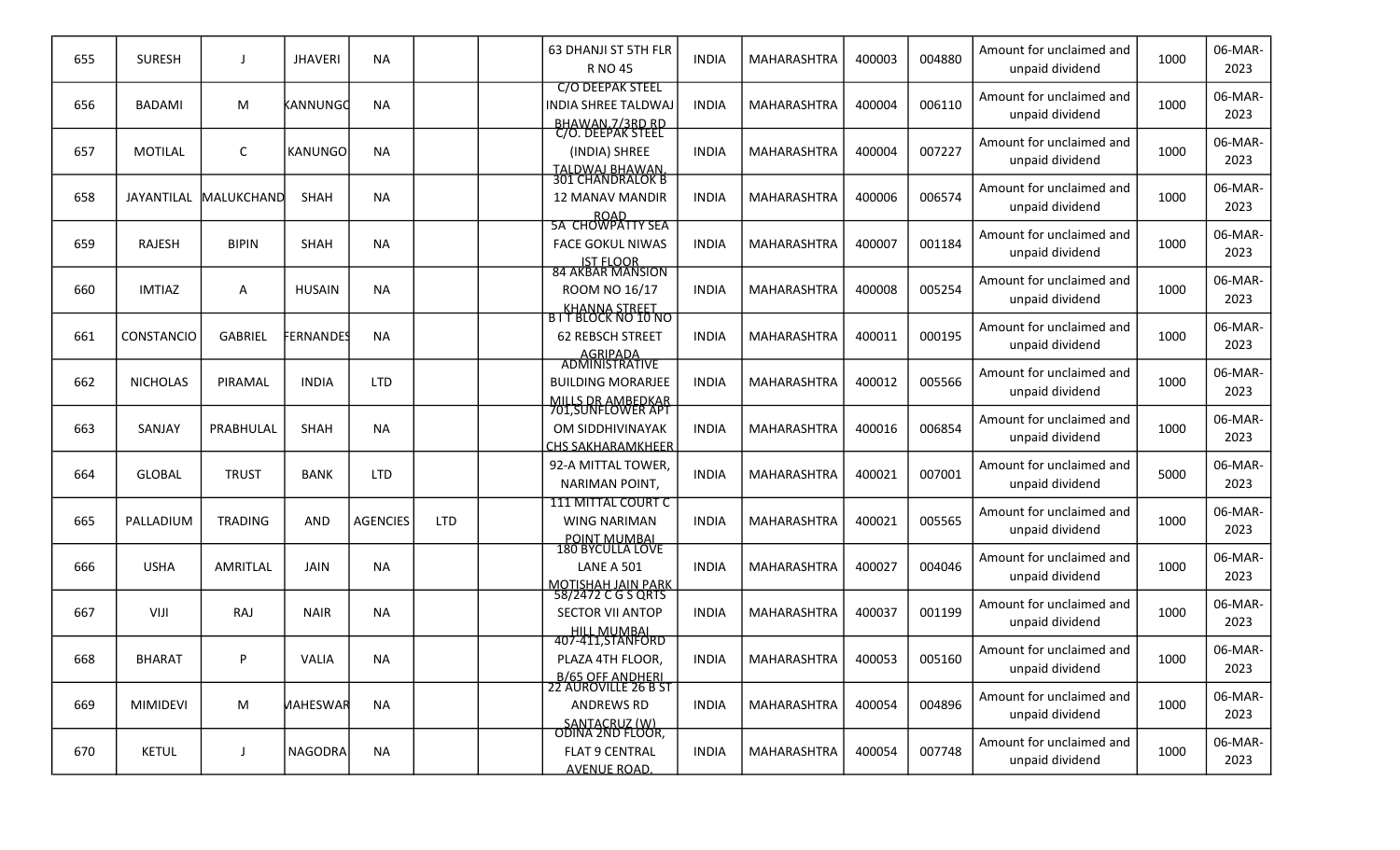|     |                  |                |                |             |            | OLD ANAND BHUVAN                                  |              |                    |        |        | Amount for unclaimed and                    |      | 06-MAR-         |
|-----|------------------|----------------|----------------|-------------|------------|---------------------------------------------------|--------------|--------------------|--------|--------|---------------------------------------------|------|-----------------|
| 671 | RAMILA           | D              | <b>GALA</b>    | <b>NA</b>   |            | TEJPAL ROAD, VILE<br>PARLE (E)                    | <b>INDIA</b> | MAHARASHTRA        | 400057 | 006980 | unpaid dividend                             | 1000 | 2023            |
|     |                  |                |                |             |            | D/43 DHAKE ESTATE                                 |              |                    |        |        | Amount for unclaimed and                    |      | 06-MAR-         |
| 672 | <b>JOYCE</b>     | <b>DIANA</b>   | LEWIS          | <b>NA</b>   |            | <b>2ND FLOOR BEHIND</b>                           | <b>INDIA</b> | MAHARASHTRA        | 400058 | 000200 | unpaid dividend                             | 2000 | 2023            |
|     |                  |                |                |             |            | FILMALAYA STUDIO<br>IIT CORPORATE                 |              |                    |        |        | Amount for unclaimed and                    |      | 06-MAR-         |
| 673 | <b>TWENTIETH</b> | <b>CENTURY</b> | <b>FINANCE</b> | <b>CORP</b> | <b>LTD</b> | SERVICES LTD. IIT                                 | <b>INDIA</b> | MAHARASHTRA        | 400059 | 006581 | unpaid dividend                             | 3000 | 2023            |
|     |                  |                |                |             |            | HOUSE OPP VAZIR<br>ROOM NO 501                    |              |                    |        |        | Amount for unclaimed and                    |      | 06-MAR-         |
| 674 | PRASHANT         | <b>JAYA</b>    | <b>SHETTY</b>  | <b>NA</b>   |            | <b>JAGDISH APTS 5TH</b>                           | <b>INDIA</b> | MAHARASHTRA        | 400059 | 006194 | unpaid dividend                             | 1000 | 2023            |
|     |                  |                |                |             |            | <b>FLOOR.MILITARY RD</b><br>6 ZAVERI NIWAS        |              |                    |        |        |                                             |      |                 |
| 675 | <b>AMIT</b>      | KIRTILAL       | <b>SHAH</b>    | <b>NA</b>   |            | RAMACHANDRA LANE                                  | <b>INDIA</b> | MAHARASHTRA        | 400064 | 001245 | Amount for unclaimed and<br>unpaid dividend | 1000 | 06-MAR-<br>2023 |
|     |                  |                |                |             |            | S V ROAD MALAD<br>11 KHATRI APTS                  |              |                    |        |        |                                             |      |                 |
| 676 | <b>SHAH</b>      | <b>HITESH</b>  | C              | <b>NA</b>   |            | JAYANTI SHUKLA RD                                 | <b>INDIA</b> | MAHARASHTRA        | 400064 | 004864 | Amount for unclaimed and                    | 1000 | 06-MAR-<br>2023 |
|     |                  |                |                |             |            | <b>MALAD WEST</b><br><b>7 A NEEL APPT</b>         |              |                    |        |        | unpaid dividend                             |      |                 |
| 677 | <b>BHUPENDRA</b> | P              | <b>PATEL</b>   | <b>NA</b>   |            | MAMLETDARWADI RD                                  | <b>INDIA</b> | MAHARASHTRA        | 400064 | 005223 | Amount for unclaimed and                    | 1000 | 06-MAR-         |
|     |                  |                |                |             |            | NO 6 MALAD WEST<br>404 OASIS CO-OP HSG            |              |                    |        |        | unpaid dividend                             |      | 2023            |
| 678 | JAYALAXMI        | S              | KUNDAPUR       | <b>NA</b>   |            | SOC., MITH CHOWKI,                                | <b>INDIA</b> | MAHARASHTRA        | 400064 | 006801 | Amount for unclaimed and                    | 1000 | 06-MAR-         |
|     |                  |                |                |             |            | MARVE ROAD, MALAD<br>C-1 KSHITEEJ BEHIND          |              |                    |        |        | unpaid dividend                             |      | 2023            |
| 679 | <b>KALPESH</b>   | н              | <b>SHAH</b>    | <b>NA</b>   |            | <b>BHATIA SCHOOL D P</b>                          | <b>INDIA</b> | MAHARASHTRA        | 400067 | 001314 | Amount for unclaimed and                    | 1000 | 06-MAR-         |
|     |                  |                |                |             |            | ROAD POISAR<br>PAREKH NAGAR R NO                  |              |                    |        |        | unpaid dividend                             |      | 2023            |
| 680 | RASIKLAL         | н              | <b>BHATT</b>   | <b>NA</b>   |            | 161 S V ROAD                                      | <b>INDIA</b> | MAHARASHTRA        | 400067 | 006322 | Amount for unclaimed and                    | 1000 | 06-MAR-         |
|     |                  |                |                |             |            | <b>KANDIVALI W</b>                                |              |                    |        |        | unpaid dividend                             |      | 2023            |
|     |                  |                |                |             |            | 401/A VERTEX VIKAS,                               |              |                    |        |        | Amount for unclaimed and                    |      | 06-MAR-         |
| 681 | <b>RAKESH</b>    | S              | lsanghavi      | <b>NA</b>   |            | <b>ANDHERI KURLA</b><br>ROAD. ANDHERI (E)         | <b>INDIA</b> | MAHARASHTRA        | 400069 | 006816 | unpaid dividend                             | 2000 | 2023            |
|     |                  |                |                |             |            | MISTRY APARTMENT,                                 |              |                    |        |        | Amount for unclaimed and                    |      | 06-MAR-         |
| 682 | <b>PRANAV</b>    | R              | <b>SHAH</b>    | <b>NA</b>   |            | <b>ICICI APTS. FLAT 33</b><br>OFF PARSI PANCHAYAT | <b>INDIA</b> | MAHARASHTRA        | 400069 | 006873 | unpaid dividend                             | 1000 | 2023            |
|     |                  |                |                |             |            | <b>MANISH VIJAY</b>                               |              |                    |        |        | Amount for unclaimed and                    |      | 06-MAR-         |
| 683 | <b>POONAM</b>    | V              | AGGARWAI       | <b>NA</b>   |            | COMPLEX A-27 2ND                                  | <b>INDIA</b> | MAHARASHTRA        | 400074 | 001280 | unpaid dividend                             | 1000 | 2023            |
|     |                  |                |                |             |            | <b>FLOOR CHEMBUR</b><br>36/203 H P NAGAR E        |              |                    |        |        |                                             |      | 06-MAR-         |
| 684 | KANDULA          | <b>BHAGYA</b>  | LAKSHMI        | <b>NA</b>   |            | <b>VASHI NAKA</b>                                 | <b>INDIA</b> | MAHARASHTRA        | 400074 | 001446 | Amount for unclaimed and<br>unpaid dividend | 1000 | 2023            |
|     |                  |                |                |             |            | <b>CHEMBUR</b><br>M/S BLDG NO 29/994              |              |                    |        |        |                                             |      |                 |
| 685 | AGYAPAL          | <b>SINGH</b>   | <b>BHAWRA</b>  | <b>NA</b>   |            | CHEMBUR CAMP OPP                                  | <b>INDIA</b> | <b>MAHARASHTRA</b> | 400074 | 005225 | Amount for unclaimed and<br>unpaid dividend | 1000 | 06-MAR-<br>2023 |
|     |                  |                |                |             |            | <b>GOLF CLUB</b>                                  |              |                    |        |        |                                             |      |                 |
| 686 | <b>RAJEN</b>     | LAXMAN         | PARTHE         | <b>NA</b>   |            | 184 5026 PANTNAGAR                                | <b>INDIA</b> | MAHARASHTRA        | 400075 | 006357 | Amount for unclaimed and                    | 1000 | 06-MAR-         |
|     |                  |                |                |             |            | <b>GHATKOPAR EAST</b>                             |              |                    |        |        | unpaid dividend                             |      | 2023            |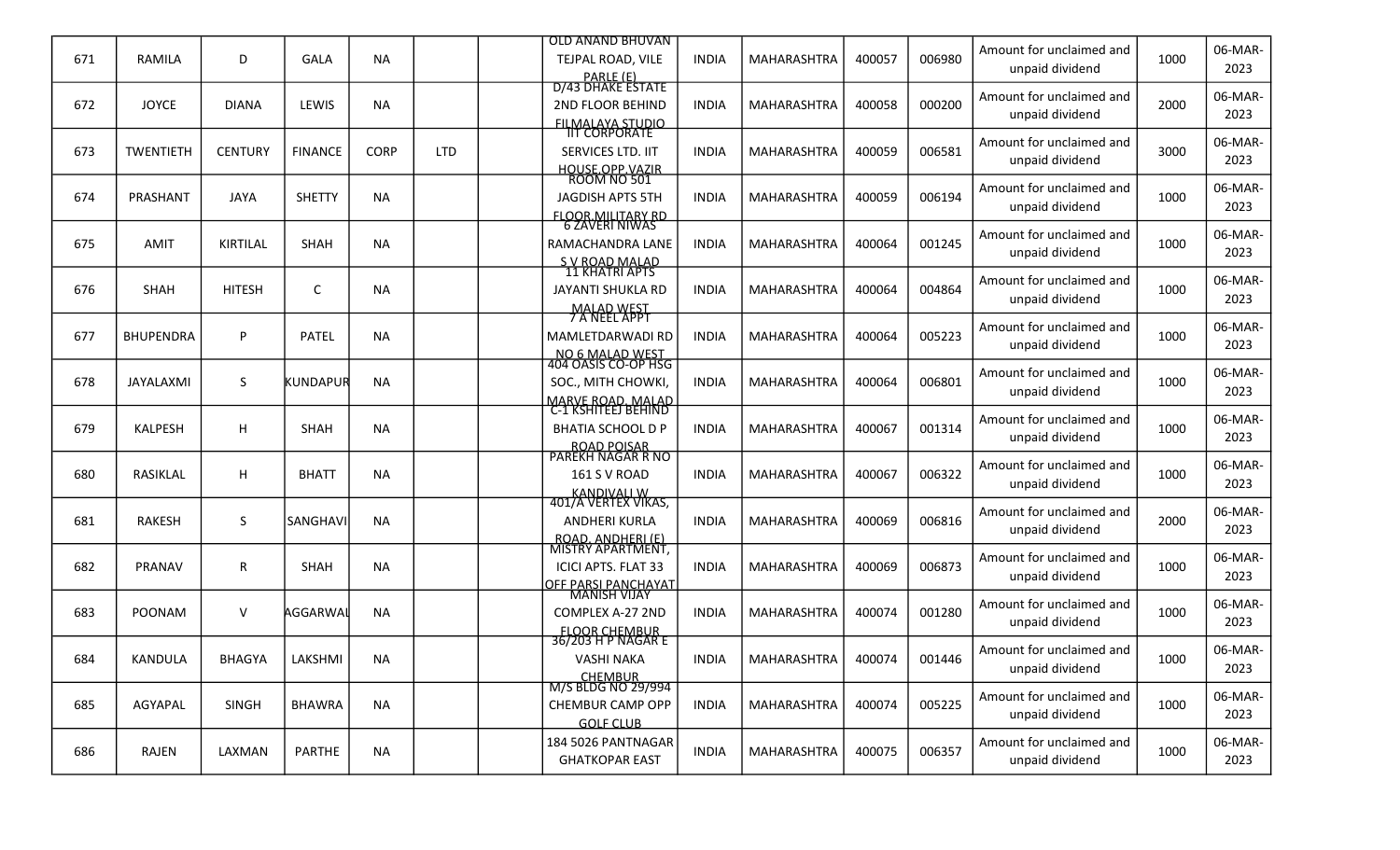|     |                 |                |                  |           | <b>FULLY NAGAR, IIT</b>                                 |              |                    |        |        | Amount for unclaimed and |      | 06-MAR-         |
|-----|-----------------|----------------|------------------|-----------|---------------------------------------------------------|--------------|--------------------|--------|--------|--------------------------|------|-----------------|
| 687 | <b>KAMALA</b>   | PRASAD         | <b>PRAJAPATI</b> | <b>NA</b> | MARTKET, ROOM<br>NO.675-S POWAL<br>PLOT NO 39 SHIR SATI | <b>INDIA</b> | MAHARASHTRA        | 400076 | 007135 | unpaid dividend          | 1000 | 2023            |
|     |                 |                |                  |           |                                                         |              |                    |        |        | Amount for unclaimed and |      | 06-MAR-         |
| 688 | <b>BHARATI</b>  | <b>DAMODAR</b> | <b>ASHAR</b>     | <b>NA</b> | <b>ASHISH FLAT 4 IST</b><br><b>FLOOR VALLABHBAG</b>     | <b>INDIA</b> | MAHARASHTRA        | 400077 | 001334 | unpaid dividend          | 1000 | 2023            |
|     |                 |                |                  |           | 314/6945                                                |              |                    |        |        | Amount for unclaimed and |      | 06-MAR-         |
| 689 | SEJAL           | D              | <b>KOTHARI</b>   | <b>NA</b> | SUDARDHAN R N RD                                        | <b>INDIA</b> | MAHARASHTRA        | 400077 | 006314 | unpaid dividend          | 1000 | 2023            |
|     |                 |                |                  |           | GHATKOPAR EAST<br>C/O.SATYAM                            |              |                    |        |        |                          |      |                 |
| 690 | <b>BHUPESH</b>  | R              | <b>MEHTA</b>     | <b>NA</b> | SHOPPING CENTRE,                                        | <b>INDIA</b> | MAHARASHTRA        | 400077 | 007180 | Amount for unclaimed and | 1000 | 06-MAR-<br>2023 |
|     |                 |                |                  |           | C/6 BASEMENT, M G<br>1/7 PUNJABI CHAWL                  |              |                    |        |        | unpaid dividend          |      |                 |
| 691 | <b>KIRIT</b>    | AMRATLAL       | <b>NAGDA</b>     | <b>NA</b> | <b>BHATTIPADA CROSS</b>                                 | <b>INDIA</b> | MAHARASHTRA        | 400078 | 004882 | Amount for unclaimed and | 1000 | 06-MAR-         |
|     |                 |                |                  |           | RD BHANDUP<br>1/7 PUNJABI CHAWL                         |              |                    |        |        | unpaid dividend          |      | 2023            |
| 692 | <b>KIRITASH</b> | AMRATLAL       | <b>NAGDA</b>     | <b>NA</b> | <b>BHATTIPADA CROSS</b>                                 | <b>INDIA</b> | MAHARASHTRA        | 400078 | 005210 | Amount for unclaimed and | 1000 | 06-MAR-         |
|     |                 |                |                  |           |                                                         |              |                    |        |        | unpaid dividend          |      | 2023            |
|     |                 |                |                  |           | RD BHANDUP<br>SARASWATI                                 |              |                    |        |        | Amount for unclaimed and |      | 06-MAR-         |
| 693 | <b>DILIP</b>    | RAMJI          | DEDHIA           | <b>NA</b> | SADAN, FLAT 1/2, GR FL                                  | <b>INDIA</b> | MAHARASHTRA        | 400080 | 005772 | unpaid dividend          | 1000 | 2023            |
|     |                 |                |                  |           | DEVIDAYAL ROAD.OPP<br>13 SHANKAR KRUPA                  |              |                    |        |        | Amount for unclaimed and |      | 06-MAR-         |
| 694 | KISHORKUMAR     | C              | DESAI            | <b>NA</b> | MITHAGAR ROAD                                           | <b>INDIA</b> | <b>MAHARASHTRA</b> | 400081 | 003400 | unpaid dividend          | 1000 | 2023            |
|     |                 |                |                  |           | MULUND E<br>G-2782,CHAWL 179                            |              |                    |        |        |                          |      |                 |
| 695 | SANTOSH         | S              | <b>GAIKWAD</b>   | <b>NA</b> | <b>TAGORE NAGAR</b>                                     | <b>INDIA</b> | MAHARASHTRA        | 400083 | 007053 | Amount for unclaimed and | 1000 | 06-MAR-<br>2023 |
|     |                 |                |                  |           | VIKHROLL (E)<br>SHREE KRISHNA CLINIC                    |              |                    |        |        | unpaid dividend          |      |                 |
| 696 | <b>ROSHAN</b>   | RAMCHANDRA     | <b>PATIL</b>     | <b>NA</b> | <b>B NAGAR R NO 3</b>                                   | <b>INDIA</b> | MAHARASHTRA        | 400084 | 001309 | Amount for unclaimed and | 1000 | 06-MAR-         |
|     |                 |                |                  |           | PEDNEKAR KAJUPADA<br>S G BHARVE NAGAR H                 |              |                    |        |        | unpaid dividend          |      | 2023            |
| 697 | <b>NATHURAM</b> | LAXMAN         | <b>PARTHE</b>    | <b>NA</b> | <b>B ROOM N 4</b>                                       | <b>INDIA</b> | <b>MAHARASHTRA</b> | 400084 | 006356 | Amount for unclaimed and | 1000 | 06-MAR-         |
|     |                 |                |                  |           | <b>BHATWADI.GHATKOPA</b>                                |              |                    |        |        | unpaid dividend          |      | 2023            |
|     |                 |                |                  |           | 202, ODHAVKRUPA,                                        |              |                    |        |        | Amount for unclaimed and |      | 06-MAR-         |
| 698 | <b>NANJI</b>    | M              | <b>DAMA</b>      | <b>NA</b> | HIMALAYA SOCIETY,                                       | <b>INDIA</b> | MAHARASHTRA        | 400084 | 006657 | unpaid dividend          | 1000 | 2023            |
|     |                 |                |                  |           | MILIND NAGAR<br>C-3 HIMALAYA HSG                        |              |                    |        |        | Amount for unclaimed and |      | 06-MAR-         |
| 699 | <b>ISHWARI</b>  | <b>DATT</b>    | NAILWAL          | <b>NA</b> | SOC., ASALFA,                                           | <b>INDIA</b> | MAHARASHTRA        | 400084 | 007073 | unpaid dividend          | 1000 | 2023            |
|     |                 |                |                  |           | GHATKOPAR<br>K.K.MEDICAL &                              |              |                    |        |        |                          |      |                 |
| 700 | SHARMILA        | AJIT           | <b>JAIN</b>      | <b>NA</b> | GEN.STORES, SHOP                                        | <b>INDIA</b> | MAHARASHTRA        | 400089 | 007056 | Amount for unclaimed and | 1000 | 06-MAR-         |
|     |                 |                |                  |           | NO.14.NEAR RAILWAY<br>NO 12 CHAYA C/O                   |              |                    |        |        | unpaid dividend          |      | 2023            |
| 701 | M               | N              | M                | PRASAD    | <b>GHOTEKAR BROS</b>                                    | <b>INDIA</b> | MAHARASHTRA        | 400092 | 005909 | Amount for unclaimed and | 2000 | 06-MAR-         |
|     |                 |                |                  |           | VAJIRNAKA.BORIVALI(<br>5-B/208 PREM NAGAR               |              |                    |        |        | unpaid dividend          |      | 2023            |
| 702 | <b>DAKSHA</b>   |                | <b>PATEL</b>     | <b>NA</b> |                                                         |              | MAHARASHTRA        | 400092 | 001422 | Amount for unclaimed and | 1000 | 06-MAR-         |
|     |                 | P              |                  |           | S V P ROAD BORIVALI<br>(W)                              | <b>INDIA</b> |                    |        |        | unpaid dividend          |      | 2023            |
|     |                 |                |                  |           |                                                         |              |                    |        |        |                          |      |                 |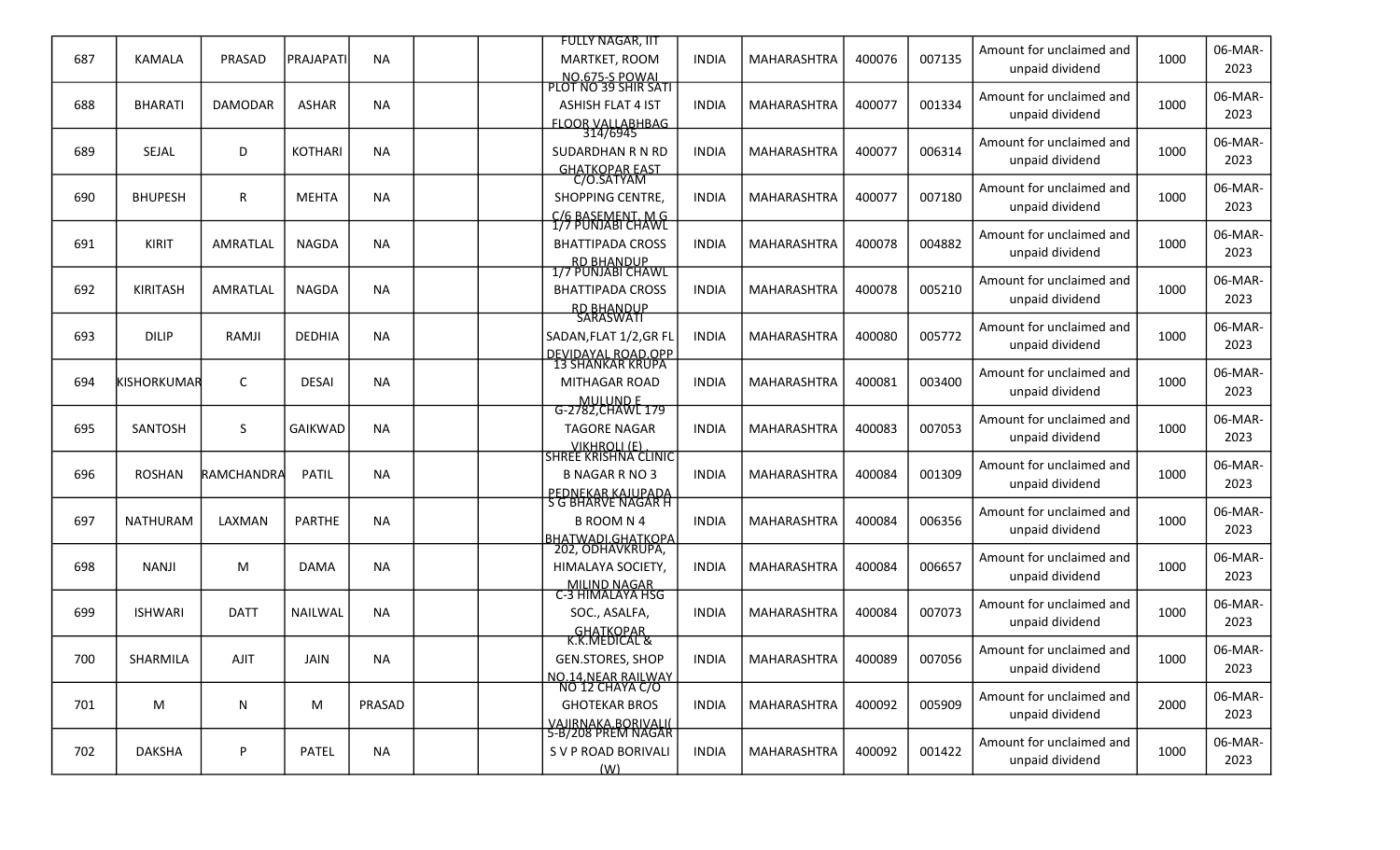|     |                 |                 |                 |           | <b>6. CHRISTINE</b>                             |              |             |        |        | Amount for unclaimed and                    |      | 06-MAR-         |
|-----|-----------------|-----------------|-----------------|-----------|-------------------------------------------------|--------------|-------------|--------|--------|---------------------------------------------|------|-----------------|
| 703 | <b>ANTHONY</b>  | D               | MELLO           | <b>NA</b> | APARTMENTS                                      | <b>INDIA</b> | MAHARASHTRA | 400099 | 003994 | unpaid dividend                             | 1000 | 2023            |
|     |                 |                 |                 |           | BAMANWADA<br>301 MANGAL                         |              |             |        |        |                                             |      |                 |
| 704 | <b>BHAVANA</b>  | M               | IDADHANIA       | <b>NA</b> | <b>APARTMENT AKURLI</b>                         | <b>INDIA</b> | MAHARASHTRA | 400101 | 006240 | Amount for unclaimed and                    | 1000 | 06-MAR-         |
|     |                 |                 |                 |           | CROSS ROAD NO 2<br>SUGREEBAI HAG                |              |             |        |        | unpaid dividend                             |      | 2023            |
|     |                 |                 |                 |           |                                                 |              |             |        |        | Amount for unclaimed and                    |      | 06-MAR-         |
| 705 | <b>FAROOQ</b>   | N               | <b>BASATHIA</b> | <b>NA</b> | CHAWL ROOM NO<br>24/11 KEVANI PADA              | <b>INDIA</b> | MAHARASHTRA | 400107 | 003495 | unpaid dividend                             | 1000 | 2023            |
|     |                 |                 |                 |           | 12/107 MIDC COLONY                              |              |             |        |        | Amount for unclaimed and                    |      | 06-MAR-         |
| 706 | SUNIL           | <b>VILAS</b>    | APARAJ          | NA        | <b>WAGLE ESTATE THANE</b>                       | <b>INDIA</b> | MAHARASHTRA | 400601 | 000184 | unpaid dividend                             | 2000 | 2023            |
|     |                 |                 |                 |           | VAIDYA WADA,                                    |              |             |        |        |                                             |      |                 |
| 707 | <b>SUDHIR</b>   | S.              | VAIDYA          | <b>NA</b> | OPP.BAZAR P.O.                                  | <b>INDIA</b> | MAHARASHTRA | 400601 | 007125 | Amount for unclaimed and                    | 1000 | 06-MAR-         |
|     |                 |                 |                 |           | STATION ROAD.<br>ADITI APARTMENT                |              |             |        |        | unpaid dividend                             |      | 2023            |
|     |                 |                 | <b>SINGH</b>    |           |                                                 |              |             | 400703 |        | Amount for unclaimed and                    | 2000 | 06-MAR-         |
| 708 | <b>SHASHI</b>   | <b>BHUSHAN</b>  |                 | <b>NA</b> | 2ND FLOOR F-2/C/4<br><b>SECTOR 9 VASHI</b>      | <b>INDIA</b> | MAHARASHTRA |        | 000265 | unpaid dividend                             |      | 2023            |
|     |                 |                 |                 |           | JUHU VILLAGE HOUSE                              |              |             |        |        | Amount for unclaimed and                    |      | 06-MAR-         |
| 709 | <b>GOPINATH</b> | <b>DEVRAM</b>   | <b>BHOIR</b>    | <b>NA</b> | NO 326 VASHI                                    | <b>INDIA</b> | MAHARASHTRA | 400703 | 000230 | unpaid dividend                             | 1000 | 2023            |
|     |                 |                 |                 |           | <b>INDUSTRIAL OXYGEN</b>                        |              |             |        |        |                                             |      |                 |
| 710 | <b>VITHAL</b>   | <b>KRISHNA</b>  | ARANSHIKA       | <b>NA</b> | CO LTD A/2 T T C, MIDC                          | <b>INDIA</b> | MAHARASHTRA | 400705 | 000246 | Amount for unclaimed and                    | 1000 | 06-MAR-         |
|     |                 |                 |                 |           | <u>AREA THANE BELAPUR</u><br>303,ALPA BLDG,NEAR |              |             |        |        | unpaid dividend                             |      | 2023            |
| 711 | DHAYABHAI       | R               | <b>PATEL</b>    | <b>NA</b> | JAIN TEMPLE D N                                 | <b>INDIA</b> | MAHARASHTRA | 401101 | 006090 | Amount for unclaimed and                    | 1000 | 06-MAR-         |
|     |                 |                 |                 |           |                                                 |              |             |        |        | unpaid dividend                             |      | 2023            |
|     |                 |                 |                 |           | ROAD BHAYENDER<br>303 ALPA BUILDING             |              |             |        |        | Amount for unclaimed and                    |      | 06-MAR-         |
| 712 | PADMABEN        | D               | <b>PATEL</b>    | <b>NA</b> | NEAR JAIN TEMPLE D                              | <b>INDIA</b> | MAHARASHTRA | 401101 | 006091 | unpaid dividend                             | 1000 | 2023            |
|     |                 |                 |                 |           | N ROAD BHAYANDER<br>303 ALPA BUILDING           |              |             |        |        |                                             |      |                 |
| 713 | <b>PADMABEN</b> | D               | <b>PATEL</b>    | <b>NA</b> | <b>NEAR JAIN TEMPLE D</b>                       | <b>INDIA</b> | MAHARASHTRA | 401101 | 006093 | Amount for unclaimed and<br>unpaid dividend | 1000 | 06-MAR-<br>2023 |
|     |                 |                 |                 |           | <u>N ROAD BHAYANDER</u><br>G 2 RAGHUKUL APTS    |              |             |        |        |                                             |      |                 |
| 714 | PANKAJ          | HARBANSRAI      | GHUMRA          | <b>NA</b> | <b>MAITREE PARK</b>                             | <b>INDIA</b> | MAHARASHTRA | 401202 | 003404 | Amount for unclaimed and                    | 1000 | 06-MAR-         |
|     |                 |                 |                 |           | DEEWANMAN<br>POST BOX NO.36,                    |              |             |        |        | unpaid dividend                             |      | 2023            |
|     |                 |                 |                 |           |                                                 |              |             |        |        | Amount for unclaimed and                    |      | 06-MAR-         |
| 715 | <b>RAJESH</b>   | S.              | MERCHAN1        | <b>NA</b> | <b>VIRAR POST OFFICE,</b>                       | <b>INDIA</b> | MAHARASHTRA | 401303 | 007435 | unpaid dividend                             | 1000 | 2023            |
|     |                 |                 |                 |           | VIRAR (W) DIST<br>HARI OM NIWAS, PLOT           |              |             |        |        | Amount for unclaimed and                    |      | 06-MAR-         |
| 716 | MOHANLAL        | <b>TULSIDAS</b> | <b>BHATIA</b>   | <b>NA</b> | NO. 8, GYAN KARJAT-                             | <b>INDIA</b> | MAHARASHTRA | 410201 | 008167 | unpaid dividend                             | 1000 | 2023            |
|     |                 |                 |                 |           | MATHERAN ROAD.<br>C/O D.B.KARNAVAT              |              |             |        |        |                                             |      |                 |
| 717 | <b>KISHOR</b>   | DAYARAM         | KARNAVAT        | <b>NA</b> | WADA                                            | <b>INDIA</b> | MAHARASHTRA | 410505 | 008266 | Amount for unclaimed and                    | 1000 | 06-MAR-         |
|     |                 |                 |                 |           | ROAD RAIGURUNAGA                                |              |             |        |        | unpaid dividend                             |      | 2023            |
|     |                 |                 |                 |           | 270/12 MAHAVIR                                  |              |             |        |        | Amount for unclaimed and                    |      | 06-MAR-         |
| 718 | PUKHRAJ         | <b>GUMANAJI</b> | JAIN            | <b>NA</b> | NAGAR SOC TIMBER<br><b>MARKET BHAWANJI</b>      | <b>INDIA</b> | MAHARASHTRA | 411000 | 006397 | unpaid dividend                             | 2000 | 2023            |
|     |                 |                 |                 |           |                                                 |              |             |        |        |                                             |      |                 |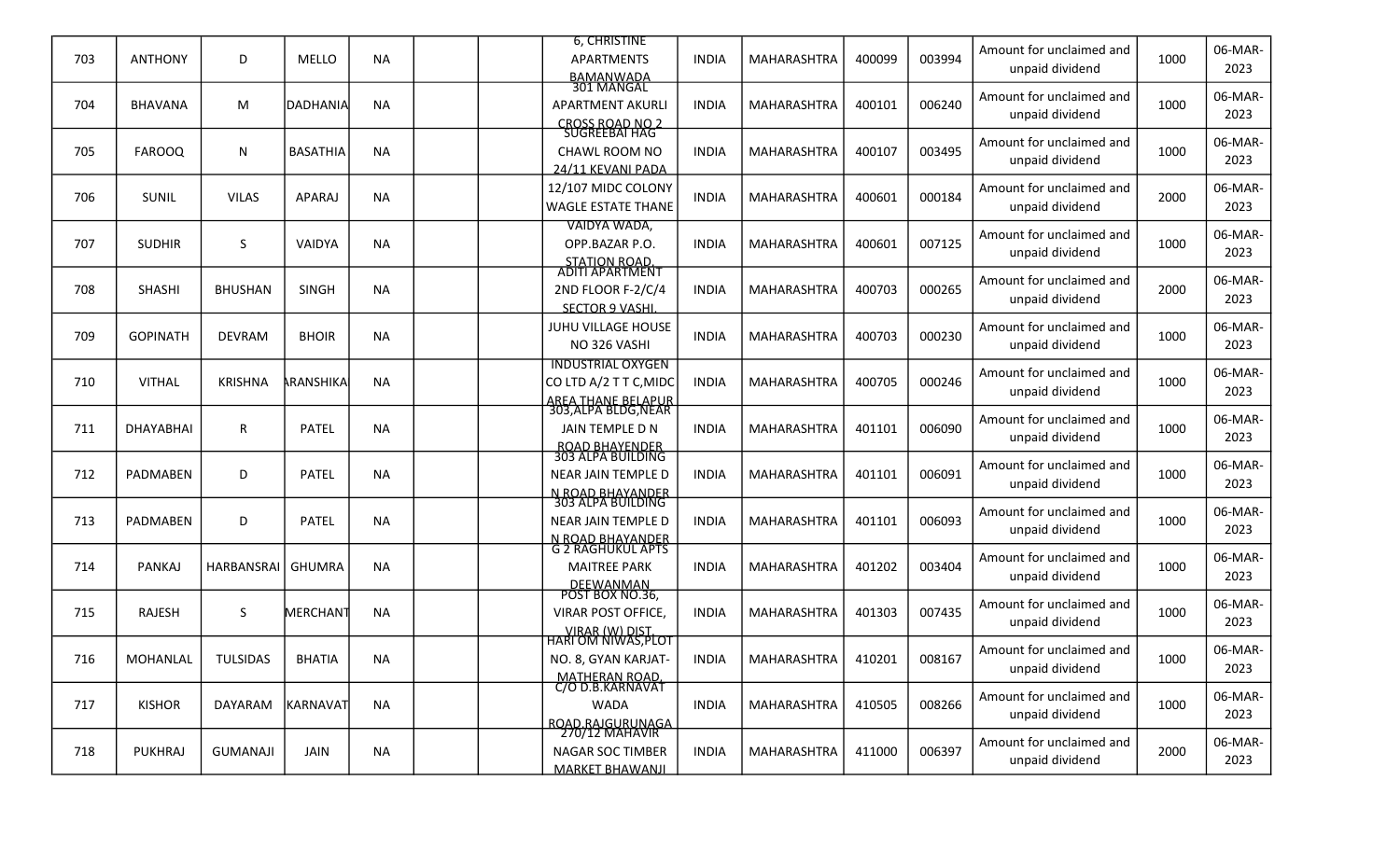| 719 |                  | SHANTARAM AGHUNATHRA  | <b>DEOKAR</b>    | <b>NA</b> |  | 264 NEW KIRKEE, YERA<br><b>WADA PUNE-411006</b>                      | <b>INDIA</b> | <b>MAHARASHTRA</b> | 411006 | 006755 | Amount for unclaimed and<br>unpaid dividend | 2000 | 06-MAR-<br>2023 |
|-----|------------------|-----------------------|------------------|-----------|--|----------------------------------------------------------------------|--------------|--------------------|--------|--------|---------------------------------------------|------|-----------------|
| 720 | <b>AJIT</b>      | <b>VISHWANATH</b>     | <b>JADHAV</b>    | <b>NA</b> |  | C/O.DEOKAR 264 NEW<br>KIRKEE YERAWADA,<br>PUNE-411006                | <b>INDIA</b> | <b>MAHARASHTRA</b> | 411006 | 006756 | Amount for unclaimed and<br>unpaid dividend | 2000 | 06-MAR-<br>2023 |
| 721 |                  | SHANTARAM AGHUNATHRA  | <b>DEOKAR</b>    | <b>NA</b> |  | 270/2 NEW KIRKEE<br>YERWADA                                          | <b>INDIA</b> | MAHARASHTRA        | 411006 | 006641 | Amount for unclaimed and<br>unpaid dividend | 1000 | 06-MAR-<br>2023 |
| 722 |                  | HAMBIRRAO RISHNANTHRA | MOZE             | <b>NA</b> |  | H.NO.86, YERAWADA,<br><b>PUNE 411006</b>                             | <b>INDIA</b> | MAHARASHTRA        | 411006 | 007086 | Amount for unclaimed and<br>unpaid dividend | 1000 | 06-MAR-<br>2023 |
| 723 | RAJKUMAR         | <b>BHIKAMDAS</b>      | <b>GADIYA</b>    | <b>NA</b> |  | 210/1 RASTA PETH<br>SHIRAL SHETH CHOWK                               | <b>INDIA</b> | MAHARASHTRA        | 411011 | 006501 | Amount for unclaimed and<br>unpaid dividend | 1000 | 06-MAR-<br>2023 |
| 724 | <b>BHAUSAHEB</b> | KALURAM               | <b>PATHARE</b>   | <b>NA</b> |  | <b>AT POST: DUNKURK</b><br>LINE VILLAGE:<br>KHARADI. NAGAR           | <b>INDIA</b> | <b>MAHARASHTRA</b> | 411014 | 007790 | Amount for unclaimed and<br>unpaid dividend | 6000 | 06-MAR-<br>2023 |
| 725 | $\mathsf{R}$     | ADHAKRISHNA           | <b>NAIR</b>      | <b>NA</b> |  | AMBADI, S NO.49<br>RAJASHRI COLONY,                                  | <b>INDIA</b> | MAHARASHTRA        | 411014 | 000422 | Amount for unclaimed and<br>unpaid dividend | 2000 | 06-MAR-<br>2023 |
| 726 | DYNASHEWAR       | R                     | SHEJWAL          | <b>NA</b> |  | MATENAGAR<br>C/O A D RAJGURU<br><b>INOX OFF NAGAR</b><br><b>ROAD</b> | <b>INDIA</b> | MAHARASHTRA        | 411014 | 006458 | Amount for unclaimed and<br>unpaid dividend | 1000 | 06-MAR-<br>2023 |
| 727 | <b>ASHOK</b>     | <b>BABURAO</b>        | <b>JAMDADE</b>   | <b>NA</b> |  | SANKALPA, PLOT NO-<br>3,S NO-48 ICHAPURTI<br>COOP HSG SOC            | <b>INDIA</b> | MAHARASHTRA        | 411014 | 006481 | Amount for unclaimed and<br>unpaid dividend | 1000 | 06-MAR-<br>2023 |
| 728 | <b>BABULAL</b>   | <b>GAMNAJI</b>        | <b>OSWAL</b>     | <b>NA</b> |  | 893 BHAWANI PETH<br><b>PUNE</b>                                      | <b>INDIA</b> | MAHARASHTRA        | 411042 | 006412 | Amount for unclaimed and<br>unpaid dividend | 1000 | 06-MAR-<br>2023 |
| 729 | KARL             | <b>VICTOR</b>         | <b>DCOSTA</b>    | <b>NA</b> |  | 'FATIMA NIWAS<br>SANGAMNER ROAD                                      | <b>INDIA</b> | MAHARASHTRA        | 413709 | 002548 | Amount for unclaimed and<br>unpaid dividend | 1000 | 06-MAR-<br>2023 |
| 730 | <b>JYOTI</b>     | <b>KIRAN</b>          | <b>KANKARIYA</b> | <b>NA</b> |  | <b>LALTAKI ROAD</b>                                                  | <b>INDIA</b> | MAHARASHTRA        | 414001 | 003413 | Amount for unclaimed and<br>unpaid dividend | 1000 | 06-MAR-<br>2023 |
| 731 | RANJITKARAN      | $\mathsf{C}$          | <b>SANCHETI</b>  | <b>NA</b> |  | AHMEDNAGAR<br>10/523 DR. R P ROAD<br><b>NEAR PADMA</b>               | <b>INDIA</b> | <b>MAHARASHTRA</b> | 416115 | 005569 | Amount for unclaimed and<br>unpaid dividend | 2000 | 06-MAR-<br>2023 |
| 732 | LEELA            | <b>KAILAS</b>         | JADHAV           | NA        |  | LAUNDRY<br>ST CLY PLOT NO 10<br><b>GODOLI SATARA</b>                 | <b>INDIA</b> | MAHARASHTRA        | 416416 | 001460 | Amount for unclaimed and<br>unpaid dividend | 1000 | 06-MAR-<br>2023 |
| 733 | INDERJEET        | KAUR                  | GANDH            | <b>NA</b> |  | MAHARASHTRA<br>JAGMIT INDUSTRIES A<br>29 ADDITIONAL                  | <b>INDIA</b> | MAHARASHTRA        | 421506 | 005237 | Amount for unclaimed and<br>unpaid dividend | 1000 | 06-MAR-<br>2023 |
| 734 | <b>VIJAY</b>     | AXMINARAYAI BHUTADA   |                  | <b>NA</b> |  | AMBERNATH MIDC<br>3 MAYA BUILDING<br>LOKSAHAKAR NAGAR<br>PANCHAVATI  | <b>INDIA</b> | MAHARASHTRA        | 422003 | 003534 | Amount for unclaimed and<br>unpaid dividend | 1000 | 06-MAR-<br>2023 |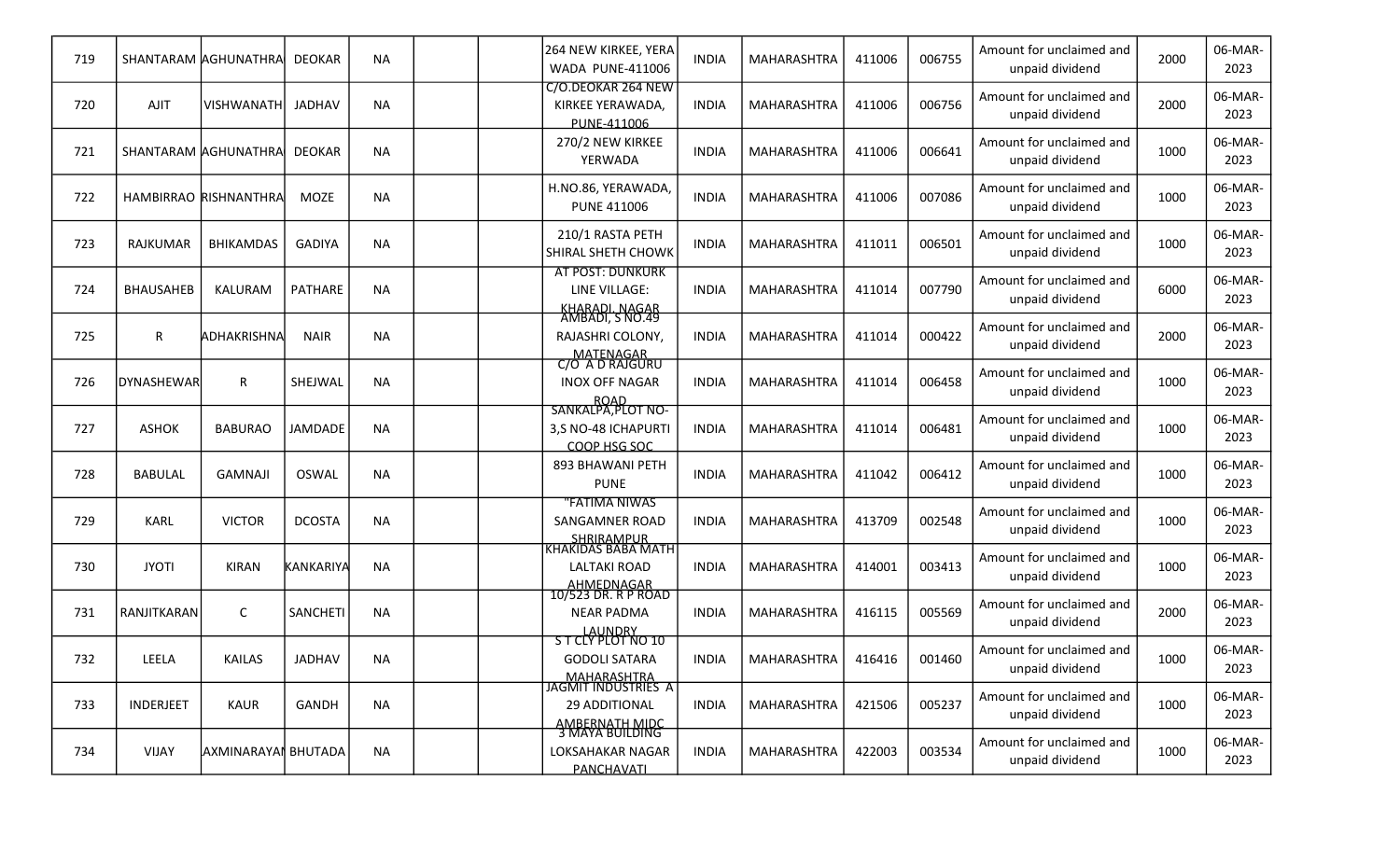|     |               |                 |                   |           | C/O CHANDRASEEMA                                        |              |                       |        |        | Amount for unclaimed and                    |      | 06-MAR-         |
|-----|---------------|-----------------|-------------------|-----------|---------------------------------------------------------|--------------|-----------------------|--------|--------|---------------------------------------------|------|-----------------|
| 735 | <b>KAMAL</b>  | <b>KISHOR</b>   | <b>PATIL</b>      | <b>NA</b> | <b>GENRAL STORE</b><br>SHANTI NAGAR<br>MADHU - VILLA 25 | <b>INDIA</b> | MAHARASHTRA           | 425201 | 006009 | unpaid dividend                             | 1000 | 2023            |
|     |               |                 |                   |           |                                                         |              |                       |        |        | Amount for unclaimed and                    |      | 06-MAR-         |
| 736 | <b>NEHA</b>   | RAJ             | lULCHANDA         | NA        | <b>SHILP NAGAR</b>                                      | <b>INDIA</b> | MAHARASHTRA           | 431005 | 003422 | unpaid dividend                             | 1000 | 2023            |
|     |               |                 |                   |           | PADMAPURA<br>155/2 GURUNANAK                            |              |                       |        |        | Amount for unclaimed and                    |      | 06-MAR-         |
| 737 | <b>AMRIK</b>  | <b>SINGH</b>    | <b>ARORA</b>      | <b>NA</b> | <b>TIMBER MARKET</b>                                    | <b>INDIA</b> | <b>MADHYA PRADESH</b> | 452002 | 005942 | unpaid dividend                             | 1000 | 2023            |
|     |               |                 |                   |           | <b>INDORE</b><br>LAGAN SAMAJ PAPER                      |              |                       |        |        |                                             |      |                 |
| 738 | <b>USHA</b>   | <b>BEN</b>      | <b>NEEMA</b>      | NA        | P LTD NAI DUNIA RD                                      | <b>INDIA</b> | <b>MADHYA PRADESH</b> | 452009 | 004889 | Amount for unclaimed and<br>unpaid dividend | 1000 | 06-MAR-<br>2023 |
|     |               |                 |                   |           | INDORE<br>VIKRAM CEMENT C-                              |              |                       |        |        |                                             |      |                 |
| 739 | <b>DINESH</b> | <b>CHANDRA</b>  | <b>AHESHWA</b>    | <b>NA</b> | 8/4, STAFF COLONY,                                      | <b>INDIA</b> | <b>MADHYA PRADESH</b> | 458470 | 001789 | Amount for unclaimed and                    | 1000 | 06-MAR-         |
|     |               |                 |                   |           | <u>P.O. - KHOR DIST</u><br>SANJAY TRADERS               |              |                       |        |        | unpaid dividend                             |      | 2023            |
| 740 | <b>STANLY</b> | <b>LAWRENCE</b> | $\mathsf{N}$      | NA        | DEEPAK GUDIA WALA                                       | <b>INDIA</b> | <b>MADHYA PRADESH</b> | 462001 | 001438 | Amount for unclaimed and                    | 1000 | 06-MAR-         |
|     |               |                 |                   |           | LAKHERA PURA                                            |              |                       |        |        | unpaid dividend                             |      | 2023            |
| 741 | <b>VISHNU</b> | <b>KANTA</b>    | <b>BADARYA</b>    | <b>NA</b> | HIG 6/5 GITANJALI<br>COMPLEX S T T NAGAR                | <b>INDIA</b> | <b>MADHYA PRADESH</b> | 462003 | 001167 | Amount for unclaimed and                    | 1000 | 06-MAR-         |
|     |               |                 |                   |           | <b>BHOPAL</b>                                           |              |                       |        |        | unpaid dividend                             |      | 2023            |
| 742 |               | PRAKASH         |                   |           | <b>BINA TYRE HOUSE</b>                                  |              | <b>MADHYA PRADESH</b> |        | 001168 | Amount for unclaimed and                    | 1000 | 06-MAR-         |
|     | <b>MADAN</b>  |                 | JAIN              | NA        | <b>STATION ROAD BINA</b>                                | <b>INDIA</b> |                       | 470113 |        | unpaid dividend                             |      | 2023            |
|     |               |                 |                   |           | 13 HAKSAR COLONY,                                       |              |                       |        |        | Amount for unclaimed and                    |      | 06-MAR-         |
| 743 | <b>TARUN</b>  | <b>KUMAR</b>    | <b>IAHESHWA</b> I | <b>NA</b> | <b>MORAR, GWALIOR</b>                                   | <b>INDIA</b> | <b>MADHYA PRADESH</b> | 474006 | 001746 | unpaid dividend                             | 1000 | 2023            |
|     |               |                 |                   |           | A-6 MINDCHA COLONY                                      |              |                       |        |        | Amount for unclaimed and                    |      | 06-MAR-         |
| 744 | RAM           | <b>DULARI</b>   | <b>GUPTA</b>      | NA        | <b>BILASPUR</b>                                         | <b>INDIA</b> | Chhattisgarh          | 495001 | 004204 | unpaid dividend                             | 1000 | 2023            |
|     |               |                 |                   |           | 3-4-87 MAHAKALI                                         |              |                       |        |        | Amount for unclaimed and                    |      | 06-MAR-         |
| 745 | SONA          | В               | <b>SHAH</b>       | <b>NA</b> | <b>MONDA 1ST FLOOR</b>                                  | <b>INDIA</b> | <b>ANDHRA PRADESI</b> | 500003 | 001605 | unpaid dividend                             | 1000 | 2023            |
|     |               |                 |                   |           | <b>TOBACCO BAZAR</b>                                    |              |                       |        |        |                                             |      |                 |
| 746 | AJENDRAKUMA   | N               | SHAH              | <b>NA</b> | 5-2-366 SECOND<br><b>FLOOR HYDERBASTI</b>               | <b>INDIA</b> | <b>ANDHRA PRADESH</b> | 500003 | 006167 | Amount for unclaimed and<br>unpaid dividend | 1000 | 06-MAR-<br>2023 |
|     |               |                 |                   |           | <b>HOUSE NO 3-2-450</b>                                 |              |                       |        |        |                                             |      |                 |
| 747 | <b>SURESH</b> | <b>KUMAR</b>    | KALYANKAR         | <b>NA</b> | <b>CHAPPOL BAZAR</b>                                    | <b>INDIA</b> | <b>ANDHRA PRADESI</b> | 500004 | 001597 | Amount for unclaimed and                    | 1000 | 06-MAR-         |
|     |               |                 |                   |           | <u>KACHIGUDA POST</u><br>INDUSTRIAL OXYGEN              |              |                       |        |        | unpaid dividend                             |      | 2023            |
| 748 | VARADA        | <b>ESWARA</b>   | RAO               | <b>NA</b> | CO LTD 'D' 92 I D A                                     | <b>INDIA</b> | <b>ANDHRA PRADESH</b> | 500012 | 007351 | Amount for unclaimed and                    | 1000 | 06-MAR-         |
|     |               |                 |                   |           | AUTONAGAR VIZAG-<br>C/O. AGARWAL                        |              |                       |        |        | unpaid dividend                             |      | 2023            |
| 749 | RAVI          | <b>KUMAR</b>    | AGARWAL           | <b>NA</b> | AGENCIES 5-43,                                          | <b>INDIA</b> | <b>ANDHRA PRADESH</b> | 500018 | 001623 | Amount for unclaimed and                    | 1000 | 06-MAR-         |
|     |               |                 |                   |           | VILLAGE ROAD.<br>1-1-380/38 ASHOK                       |              |                       |        |        | unpaid dividend                             |      | 2023            |
| 750 | PANNALA       | SARADA          | KALYANI           | <b>NA</b> | <b>NAGAR EXTN</b>                                       | INDIA        | <b>ANDHRA PRADESH</b> | 500020 | 001624 | Amount for unclaimed and                    | 1000 | 06-MAR-         |
|     |               |                 |                   |           | <b>HYDERABAD</b>                                        |              |                       |        |        | unpaid dividend                             |      | 2023            |
|     |               |                 |                   |           |                                                         |              |                       |        |        |                                             |      |                 |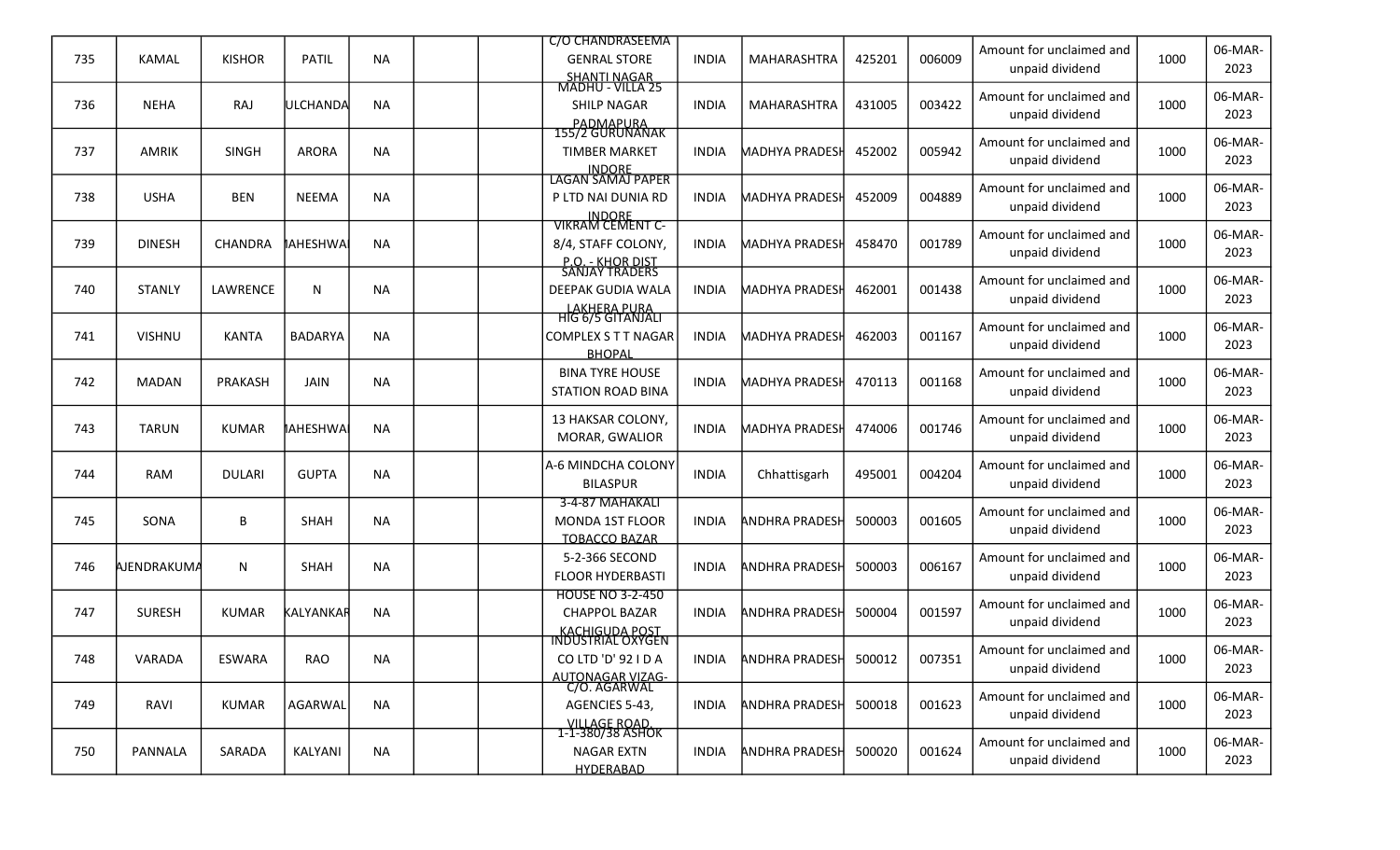| 751 | B                  | RAVI                 | <b>RAJ</b>      | <b>PARSA</b> |              | 3-1-317/1 NIMBOLI<br>ADDA KACHIGUDA                                                       | <b>INDIA</b> | <b>ANDHRA PRADESH</b> | 500027 | 006400 | Amount for unclaimed and<br>unpaid dividend | 3000 | 06-MAR-<br>2023 |
|-----|--------------------|----------------------|-----------------|--------------|--------------|-------------------------------------------------------------------------------------------|--------------|-----------------------|--------|--------|---------------------------------------------|------|-----------------|
| 752 | <b>ROOPESH</b>     | К                    | <b>SHAH</b>     | <b>NA</b>    |              | <b>SHAH &amp; CO STOCK &amp;</b><br><b>SHARE BROKER 44</b><br>341/B MADHUVAN SRL          | <b>INDIA</b> | <b>ANDHRA PRADESH</b> | 500195 | 006588 | Amount for unclaimed and<br>unpaid dividend | 9000 | 06-MAR-<br>2023 |
| 753 | LALITHA            | <b>BAI</b>           | <b>GADELA</b>   | <b>NA</b>    |              | D-3-70 SHANTI<br><b>SIKHARA APPT</b><br>RAJBHAVAN ROAD<br>CORRESPONDENCE                  | <b>INDIA</b> | <b>ANDHRA PRADESH</b> | 500482 | 001618 | Amount for unclaimed and<br>unpaid dividend | 1000 | 06-MAR-<br>2023 |
| 754 | <b>RADHA</b>       | <b>KRISHNA</b>       | KONURU          | <b>NA</b>    |              | <b>VINAY NAGAR GRD FLR</b><br>2 PRABHAVA APTS PO                                          | <b>INDIA</b> | ANDHRA PRADESH        | 500659 | 001646 | Amount for unclaimed and<br>unpaid dividend | 1000 | 06-MAR-<br>2023 |
| 755 | B                  | <b>CHANDRA</b>       | <b>SHEKAR</b>   | <b>REDDY</b> |              | TIRUMALA SUPER<br><b>MARKET</b><br>VENKATESHWARA                                          | <b>INDIA</b> | <b>ANDHRA PRADESH</b> | 509002 | 001662 | Amount for unclaimed and<br>unpaid dividend | 1000 | 06-MAR-<br>2023 |
| 756 | <b>SURESH</b>      | <b>KUMAR</b>         | PARRIPATI       | <b>NA</b>    |              | 16/1, ARUNDEL PET<br><b>GUNTUR DT A P</b>                                                 | <b>INDIA</b> | <b>ANDHRA PRADESH</b> | 522002 | 004740 | Amount for unclaimed and<br>unpaid dividend | 1000 | 06-MAR-<br>2023 |
| 757 | <b>SYED</b>        | <b>SHAHID</b>        | LATIF           | <b>NA</b>    |              | C/O FEDERAL BANK<br><b>LAMBADI ST ONGOLE</b>                                              | <b>INDIA</b> | <b>ANDHRA PRADESH</b> | 523001 | 001636 | Amount for unclaimed and<br>unpaid dividend | 1000 | 06-MAR-<br>2023 |
| 758 | <b>VENKATA</b>     | RAMANAIAH            | <b>DARISI</b>   | <b>NA</b>    |              | 15/26 BRINDAVANAM<br><b>NELLORE A P</b>                                                   | <b>INDIA</b> | <b>ANDHRA PRADESH</b> | 524001 | 004282 | Amount for unclaimed and<br>unpaid dividend | 1000 | 06-MAR-<br>2023 |
| 759 | SOMALINGA          | <b>SASTRY</b>        | <b>DUVVURI</b>  | <b>NA</b>    |              | C/O. N.MOHANA RAO<br>MIG I/206 APHB<br><b>COLONY PM</b>                                   | <b>INDIA</b> | ANDHRA PRADESH        | 530041 | 004749 | Amount for unclaimed and<br>unpaid dividend | 1000 | 06-MAR-<br>2023 |
| 760 | <b>RAMESH</b>      | <b>BABU</b>          | DMMATHU         | <b>NA</b>    |              | 59-1-8 P&T COLONY<br>RAJAHMUNDRY                                                          | <b>INDIA</b> | <b>ANDHRA PRADESH</b> | 533101 | 004762 | Amount for unclaimed and<br>unpaid dividend | 1000 | 06-MAR-<br>2023 |
| 761 | <b>VPS</b>         | CHAKRAVARTH ARUMILLI |                 | <b>NA</b>    |              | <b>BALLARPUR</b><br><b>INDUSTRIES LTD</b><br><u>IEGURUPADU EAST</u><br>JEWELLER MAIN ROAD | <b>INDIA</b> | <b>ANDHRA PRADESH</b> | 533132 | 005009 | Amount for unclaimed and<br>unpaid dividend | 1000 | 06-MAR-<br>2023 |
| 762 | <b>FENKATESWAR</b> | <b>RAO</b>           | <b>BONDA</b>    | <b>NA</b>    |              | <b>BHIMAVARAM W G DT</b>                                                                  | <b>INDIA</b> | <b>ANDHRA PRADESH</b> | 534201 | 004278 | Amount for unclaimed and<br>unpaid dividend | 2000 | 06-MAR-<br>2023 |
| 763 | S.                 | N                    | V               | LAKSHMI      | <b>NOOLI</b> | W/ON SAS<br>RAMACHANDRA RAO<br>D NO 3-51 MAIN ROAD                                        | <b>INDIA</b> | ANDHRA PRADESH        | 534320 | 004743 | Amount for unclaimed and<br>unpaid dividend | 1000 | 06-MAR-<br>2023 |
| 764 | SAYEEDA            | ZAHIDA               | <b>BATOOL</b>   | <b>NA</b>    |              | C/74 JEEVAN BIMA<br><b>NAGAR BANGALORE</b>                                                | <b>INDIA</b> | KARNATAKA             | 560001 | 001051 | Amount for unclaimed and<br>unpaid dividend | 1000 | 06-MAR-<br>2023 |
| 765 | T.                 |                      | PRATAP          | <b>NA</b>    |              | NO.65 1ST MAIN<br>LOWER PALACE<br>ORCHARDS.OPP                                            | <b>INDIA</b> | KARNATAKA             | 560003 | 004791 | Amount for unclaimed and<br>unpaid dividend | 1000 | 06-MAR-<br>2023 |
| 766 | N                  | RAJA                 | <b>AJESHWAR</b> | <b>NA</b>    |              | D/N 241 IST CROSS<br>2ND MAIN ROAD<br>HANUMANTHA                                          | <b>INDIA</b> | KARNATAKA             | 560019 | 001068 | Amount for unclaimed and<br>unpaid dividend | 1000 | 06-MAR-<br>2023 |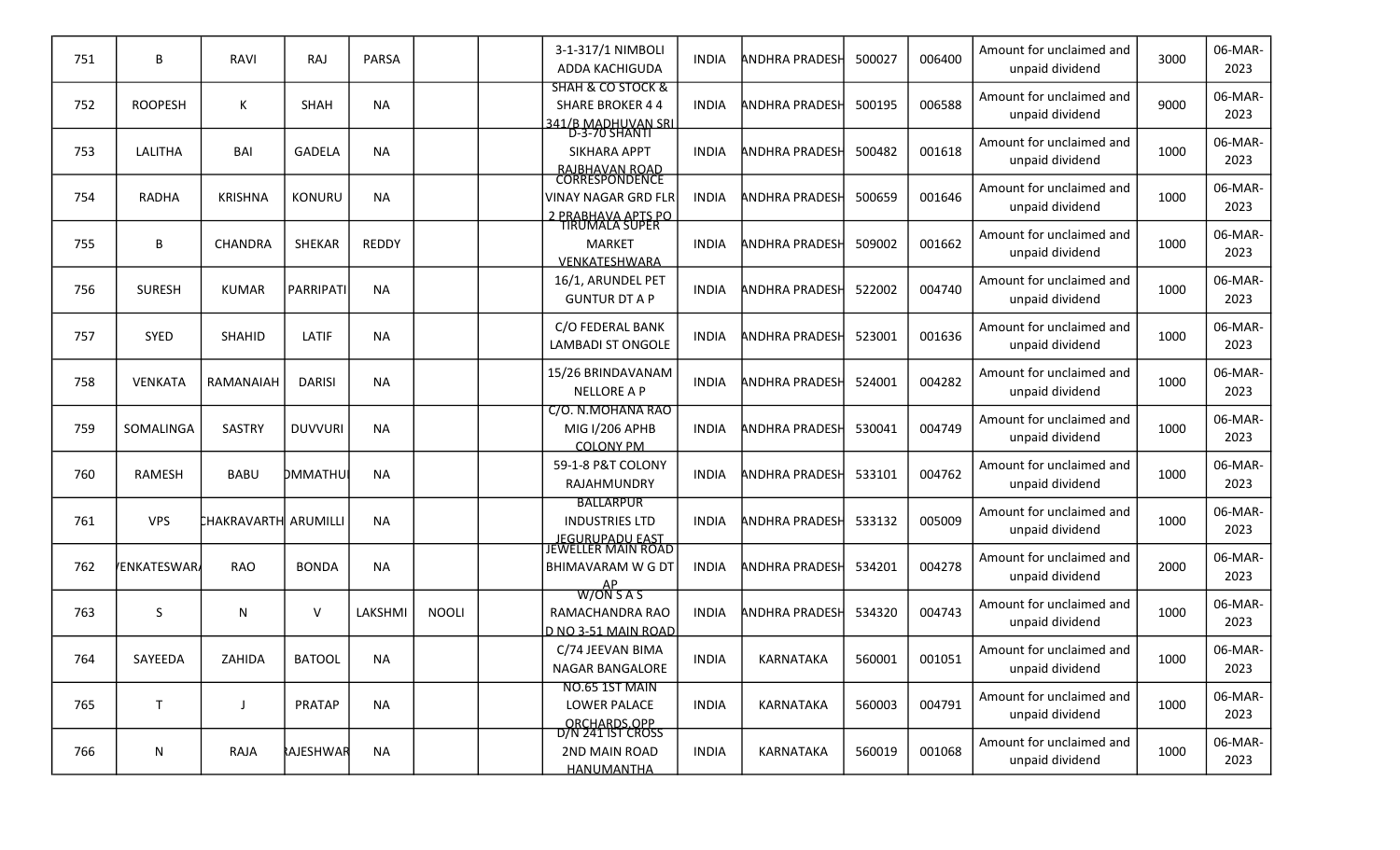|     |                 |                    |               |           | NO 174 SRINIDHI                               |              |                   |        |        | Amount for unclaimed and                    |      | 06-MAR-         |
|-----|-----------------|--------------------|---------------|-----------|-----------------------------------------------|--------------|-------------------|--------|--------|---------------------------------------------|------|-----------------|
| 767 | PHANIRAJ        | HUNSURGURU RAJARAO |               | <b>NA</b> | LAYOUT VIJAY NAGAR<br>MARENAHALLY             | <b>INDIA</b> | KARNATAKA         | 560040 | 001060 | unpaid dividend                             | 1000 | 2023            |
| 768 | N               |                    | LALTHA        | <b>NA</b> | RAJKAMALAGENCIES                              | <b>INDIA</b> | <b>KARNATAKA</b>  | 560051 | 004799 | Amount for unclaimed and                    | 1000 | 06-MAR-         |
|     |                 | Α                  |               |           | 65/21 HAINES ROAD                             |              |                   |        |        | unpaid dividend                             |      | 2023            |
|     |                 |                    |               |           | <b>SRI BHAVANI TEXTILES</b>                   |              |                   |        |        | Amount for unclaimed and                    |      | 06-MAR-         |
| 769 | B               | N                  | ANTHAKUN      | <b>NA</b> | 231 KRISHNA MARKET                            | <b>INDIA</b> | KARNATAKA         | 560053 | 003943 | unpaid dividend                             | 1000 | 2023            |
|     |                 |                    |               |           | CHICKPET<br>2/192 4TH CROSS 1ST               |              |                   |        |        | Amount for unclaimed and                    |      | 06-MAR-         |
| 770 | <b>UMESH</b>    | <b>RAO</b>         | M             | NA        | STAGE KIRLOSKAR                               | <b>INDIA</b> | <b>KARNATAKA</b>  | 560079 | 003965 | unpaid dividend                             | 1000 | 2023            |
|     |                 |                    |               |           | <b>COLONY WEST OF</b>                         |              |                   |        |        |                                             |      |                 |
| 771 | <b>SUJAYA</b>   | C                  | <b>MURTHY</b> | <b>NA</b> | A-65 31ST CROSS 7TH<br><b>BLOCK JAYANAGAR</b> | <b>INDIA</b> | KARNATAKA         | 560082 | 003946 | Amount for unclaimed and<br>unpaid dividend | 1000 | 06-MAR-<br>2023 |
|     |                 |                    |               |           |                                               |              |                   |        |        |                                             |      |                 |
| 772 | M               | <b>INDIRA</b>      | BAI           | NA        | <b>J M BANTIYA</b>                            | <b>INDIA</b> | <b>KARNATAKA</b>  | 563110 | 005822 | Amount for unclaimed and                    | 1000 | 06-MAR-         |
|     |                 |                    |               |           | ANDERSONPET K G F<br>15/2, Il FLOOR COORG     |              |                   |        |        | unpaid dividend                             |      | 2023            |
| 773 | B               | <b>AADHUSUDHA</b>  | <b>JAIN</b>   | <b>NA</b> | MANSION, K R CIRCLE                           | <b>INDIA</b> | KARNATAKA         | 570001 | 003971 | Amount for unclaimed and                    | 1000 | 06-MAR-         |
|     |                 |                    |               |           |                                               |              |                   |        |        | unpaid dividend                             |      | 2023            |
| 774 | NDRASEKHARA     | K                  | R             | NA        | <b>KORATAGERE TQ</b>                          | <b>INDIA</b> | <b>KARNATAKA</b>  | 572121 | 003923 | Amount for unclaimed and                    | 1000 | 06-MAR-         |
|     |                 |                    |               |           |                                               |              |                   |        |        | unpaid dividend                             |      | 2023            |
|     |                 |                    |               |           | TUMKUR DIST<br>PRASHANT COLONY H              |              |                   |        |        | Amount for unclaimed and                    |      | 06-MAR-         |
| 775 | NAGENDRASA      | P                  | METRANI       | <b>NA</b> | NO.21 VIDYANAGAR                              | <b>INDIA</b> | <b>KARNATAKA</b>  | 580028 | 001077 | unpaid dividend                             | 1000 | 2023            |
|     |                 |                    |               |           | OPP KADHARDICOLLE                             |              |                   |        |        | Amount for unclaimed and                    |      | 06-MAR-         |
| 776 | S               | P                  | JAIN          | NA        | <b>INVESTMENT 46</b>                          | <b>INDIA</b> | <b>TAMIL NADU</b> | 600001 | 005492 | unpaid dividend                             | 1000 | 2023            |
|     |                 |                    |               |           | MOORE STREET<br>C/O MR MAGUDARAJ              |              |                   |        |        |                                             |      |                 |
| 777 | A               | <b>STEPHEN</b>     | CAREY         | <b>NA</b> | <b>12 BIG ST KILPAUK</b>                      | <b>INDIA</b> | <b>TAMIL NADU</b> | 600010 | 000313 | Amount for unclaimed and<br>unpaid dividend | 1000 | 06-MAR-<br>2023 |
|     |                 |                    |               |           | GARDEN COLONY.<br>C/O SHAH & SHAH             |              |                   |        |        |                                             |      |                 |
| 778 | <b>SHILPA</b>   | M                  | <b>SHAH</b>   | <b>NA</b> | FLAT NO, B/104, PRINCE                        | <b>INDIA</b> | <b>TAMIL NADU</b> | 600010 | 005477 | Amount for unclaimed and                    | 1000 | 06-MAR-         |
|     |                 |                    |               |           | <b>MANOR</b>                                  |              |                   |        |        | unpaid dividend                             |      | 2023            |
| 779 | <b>MAHAVEER</b> | <b>CHAND</b>       | JAIN          | <b>NA</b> | 59 G N CHETTY ROAD                            | <b>INDIA</b> | <b>TAMIL NADU</b> | 600017 | 005000 | Amount for unclaimed and                    | 1000 | 06-MAR-         |
|     |                 |                    |               |           | <b>MADRAS</b>                                 |              |                   |        |        | unpaid dividend                             |      | 2023            |
|     |                 |                    |               |           | "X"-19 6TH MAIN                               |              |                   |        |        | Amount for unclaimed and                    |      | 06-MAR-         |
| 780 | N               | S.                 | RAVIE         | <b>NA</b> | ROAD, ANNA NAGAR,                             | <b>INDIA</b> | <b>TAMIL NADU</b> | 600040 | 007194 | unpaid dividend                             | 1000 | 2023            |
|     |                 |                    |               |           | MADRAS-600040<br>GALADA CENTRE 352            |              |                   |        |        | Amount for unclaimed and                    |      | 06-MAR-         |
| 781 | <b>SUSHIL</b>   | <b>KUMAR</b>       | <b>KOCHAR</b> | NA        | MINT STREET II ND                             | INDIA        | <b>TAMIL NADU</b> | 600079 | 005840 | unpaid dividend                             | 1000 | 2023            |
|     |                 |                    |               |           | FLOOR<br>S 36 FIFTH AVENUE                    |              |                   |        |        | Amount for unclaimed and                    |      | 06-MAR-         |
| 782 | MALIREDDY       | VINOD              | REDDY         | <b>NA</b> | <b>BESANT NAGAR</b>                           | <b>INDIA</b> | <b>TAMIL NADU</b> | 600090 | 004275 | unpaid dividend                             | 1000 | 2023            |
|     |                 |                    |               |           | <b>MADRAS</b>                                 |              |                   |        |        |                                             |      |                 |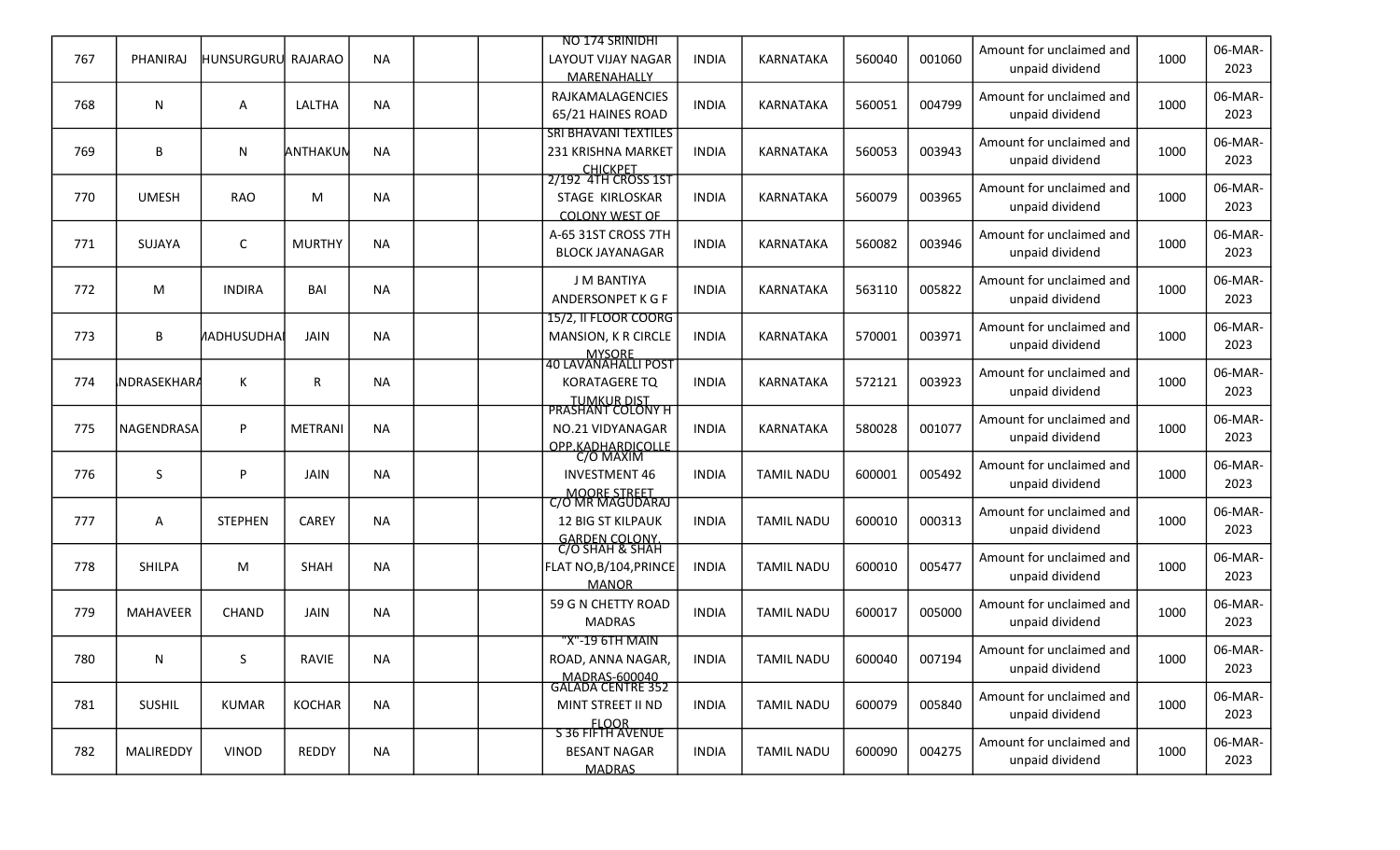|     |                 |               |                   |            |   |            | <b>B-5/3 TNGSHR ESTATE</b>                         |              |                    |        |        | Amount for unclaimed and                    |      | 06-MAR-         |
|-----|-----------------|---------------|-------------------|------------|---|------------|----------------------------------------------------|--------------|--------------------|--------|--------|---------------------------------------------|------|-----------------|
| 783 | <b>KRISHNAN</b> | T             | С                 | <b>NA</b>  |   |            | ROAD ANNA NAGAR<br><b>WEST EXTN</b>                | <b>INDIA</b> | <b>TAMIL NADU</b>  | 600101 | 005383 | unpaid dividend                             | 1000 | 2023            |
|     |                 |               |                   |            |   |            | W/O ŠHĂRAFUDHEEN                                   |              |                    |        |        | Amount for unclaimed and                    |      | 06-MAR-         |
| 784 | <b>BUSHARA</b>  | K             | Κ                 | <b>NA</b>  |   |            | SANTHI PARAMBIL PO                                 | <b>INDIA</b> | <b>KERALA</b>      | 680542 | 004979 | unpaid dividend                             | 1000 | 2023            |
|     |                 |               |                   |            |   |            | PORKULAM<br>GEETHA BHAVAN                          |              |                    |        |        | Amount for unclaimed and                    |      | 06-MAR-         |
| 785 | G               | VASUDEVAN     | <b>NAIR</b>       | <b>NA</b>  |   |            | PUTHAPPADY PO                                      | <b>INDIA</b> | <b>KERALA</b>      | 686673 | 002253 | unpaid dividend                             | 1000 | 2023            |
|     |                 |               |                   |            |   |            | <b>MUVATTU PUZHA</b>                               |              |                    |        |        |                                             |      |                 |
| 786 | SOORAJMULL      | NAGARMULL     | PVT               | <b>LTD</b> |   |            | 8 B B D BAG EAST<br><b>CALCUTTA</b>                | <b>INDIA</b> | <b>WEST BENGAL</b> | 700001 | 005776 | Amount for unclaimed and<br>unpaid dividend | 1000 | 06-MAR-<br>2023 |
|     |                 |               |                   |            |   |            | <b>11 R N MUKHERJEE</b>                            |              |                    |        |        |                                             |      |                 |
| 787 |                 | <b>THOMAS</b> | NVESTMEN SERVICES |            | P | <b>LTD</b> | ROAD CALCUTTA - 700                                | <b>INDIA</b> | <b>WEST BENGAL</b> | 700001 | 008002 | Amount for unclaimed and                    | 1000 | 06-MAR-         |
|     |                 |               |                   |            |   |            | 001<br>C/O NAVEEN                                  |              |                    |        |        | unpaid dividend                             |      | 2023            |
| 788 | <b>KANTA</b>    | <b>DEVI</b>   | <b>GOLCHHA</b>    | <b>NA</b>  |   |            | <b>POLYMERS &amp;</b>                              | <b>INDIA</b> | <b>WEST BENGAL</b> | 700001 | 005082 | Amount for unclaimed and                    | 1000 | 06-MAR-         |
|     |                 |               |                   |            |   |            | CHEMICAL 219B. OLD                                 |              |                    |        |        | unpaid dividend                             |      | 2023            |
|     |                 |               |                   |            |   |            | C/O MAHANDRA                                       |              |                    |        |        | Amount for unclaimed and                    |      | 06-MAR-         |
| 789 | PRANATH         | <b>KUMAR</b>  | <b>GUPTA</b>      | <b>NA</b>  |   |            | JAISWAL 33B GHOSH<br>LANE CALCUTTA                 | <b>INDIA</b> | <b>WEST BENGAL</b> | 700006 | 004200 | unpaid dividend                             | 1000 | 2023            |
|     |                 |               |                   |            |   |            | 39/1 SHIB NARAYAN                                  |              |                    |        |        | Amount for unclaimed and                    |      | 06-MAR-         |
| 790 | <b>KASI</b>     | <b>NATH</b>   | <b>DATTA</b>      | <b>NA</b>  |   |            | DAS LANE CALCUTTA                                  | <b>INDIA</b> | <b>WEST BENGAL</b> | 700006 | 005262 | unpaid dividend                             | 1000 | 2023            |
|     |                 |               |                   |            |   |            | C/O JAI ROAD                                       |              |                    |        |        | Amount for unclaimed and                    |      | 06-MAR-         |
| 791 | <b>VINEET</b>   | <b>KUMAR</b>  | JAIN              | <b>NA</b>  |   |            | <b>CARRIERS 45 KALI</b>                            | <b>INDIA</b> | <b>WEST BENGAL</b> | 700007 | 004148 | unpaid dividend                             | 1000 | 2023            |
|     |                 |               |                   |            |   |            | <u>_KRISHNA TAGORE ST_ </u><br>C/O SANTOSH TAILORS |              |                    |        |        |                                             |      |                 |
| 792 | SANTOSH         | <b>KUMAR</b>  | <b>SINGH</b>      | <b>NA</b>  |   |            | 2 DIGAMBER JAIN                                    | <b>INDIA</b> | <b>WEST BENGAL</b> | 700007 | 004201 | Amount for unclaimed and                    | 1000 | 06-MAR-         |
|     |                 |               |                   |            |   |            | <b>TEMPLE ROAD</b><br>C/O SAGARMAL JAIN            |              |                    |        |        | unpaid dividend                             |      | 2023            |
| 793 | <b>MOHINI</b>   | <b>DEBI</b>   | <b>JAIN</b>       | <b>NA</b>  |   |            | <b>68 MANOHARDAS</b>                               | <b>INDIA</b> | <b>WEST BENGAL</b> | 700007 | 005279 | Amount for unclaimed and                    | 1000 | 06-MAR-         |
|     |                 |               |                   |            |   |            | STREET SONAPATTI                                   |              |                    |        |        | unpaid dividend                             |      | 2023            |
|     |                 |               |                   |            |   |            | C/O KAUSHIK                                        |              |                    |        |        | Amount for unclaimed and                    |      | 06-MAR-         |
| 794 | <b>BIMAL</b>    | <b>KUMAR</b>  | SARAF             | <b>NA</b>  |   |            | <b>ENTERPRISES 11A</b><br><b>MAHARSHI DEVENDRA</b> | <b>INDIA</b> | <b>WEST BENGAL</b> | 700007 | 005293 | unpaid dividend                             | 1000 | 2023            |
|     |                 |               |                   |            |   |            | C/O BHANWARLAL                                     |              |                    |        |        | Amount for unclaimed and                    |      | 06-MAR-         |
| 795 | <b>RATAN</b>    | LAL           | SHARMA            | <b>NA</b>  |   |            | SHANKARLAL 203/1                                   | <b>INDIA</b> | <b>WEST BENGAL</b> | 700007 | 005321 | unpaid dividend                             | 1000 | 2023            |
|     |                 |               |                   |            |   |            | MAHATMA GANDHI<br>C/O HEET TRADING CO              |              |                    |        |        | Amount for unclaimed and                    |      | 06-MAR-         |
| 796 | <b>MURARI</b>   | LAL           | SHAN              | <b>NA</b>  |   |            | 94 LOWER CHITPUR                                   | <b>INDIA</b> | <b>WEST BENGAL</b> | 700007 | 005337 | unpaid dividend                             | 1000 | 2023            |
|     |                 |               |                   |            |   |            | ROAD CALCUTTA<br>  C/O SHIKHA AGARWAL              |              |                    |        |        |                                             |      |                 |
| 797 | SATYA           | <b>BRAT</b>   | <b>AGARWAL</b>    | <b>NA</b>  |   |            | <b>1 MERLIN PARK</b>                               | <b>INDIA</b> | <b>WEST BENGAL</b> | 700019 | 001493 | Amount for unclaimed and                    | 1000 | 06-MAR-         |
|     |                 |               |                   |            |   |            | BALLYGANJ FARL<br>C/O DR K K DAWN                  |              |                    |        |        | unpaid dividend                             |      | 2023            |
| 798 | CHANDRA         | PRAKASH       | PATEL             | <b>NA</b>  |   |            | 19/4 NORTHERN                                      | <b>INDIA</b> | <b>WEST BENGAL</b> | 700037 | 004136 | Amount for unclaimed and                    | 1000 | 06-MAR-         |
|     |                 |               |                   |            |   |            | <b>AVENUE CALCUTTA</b>                             |              |                    |        |        | unpaid dividend                             |      | 2023            |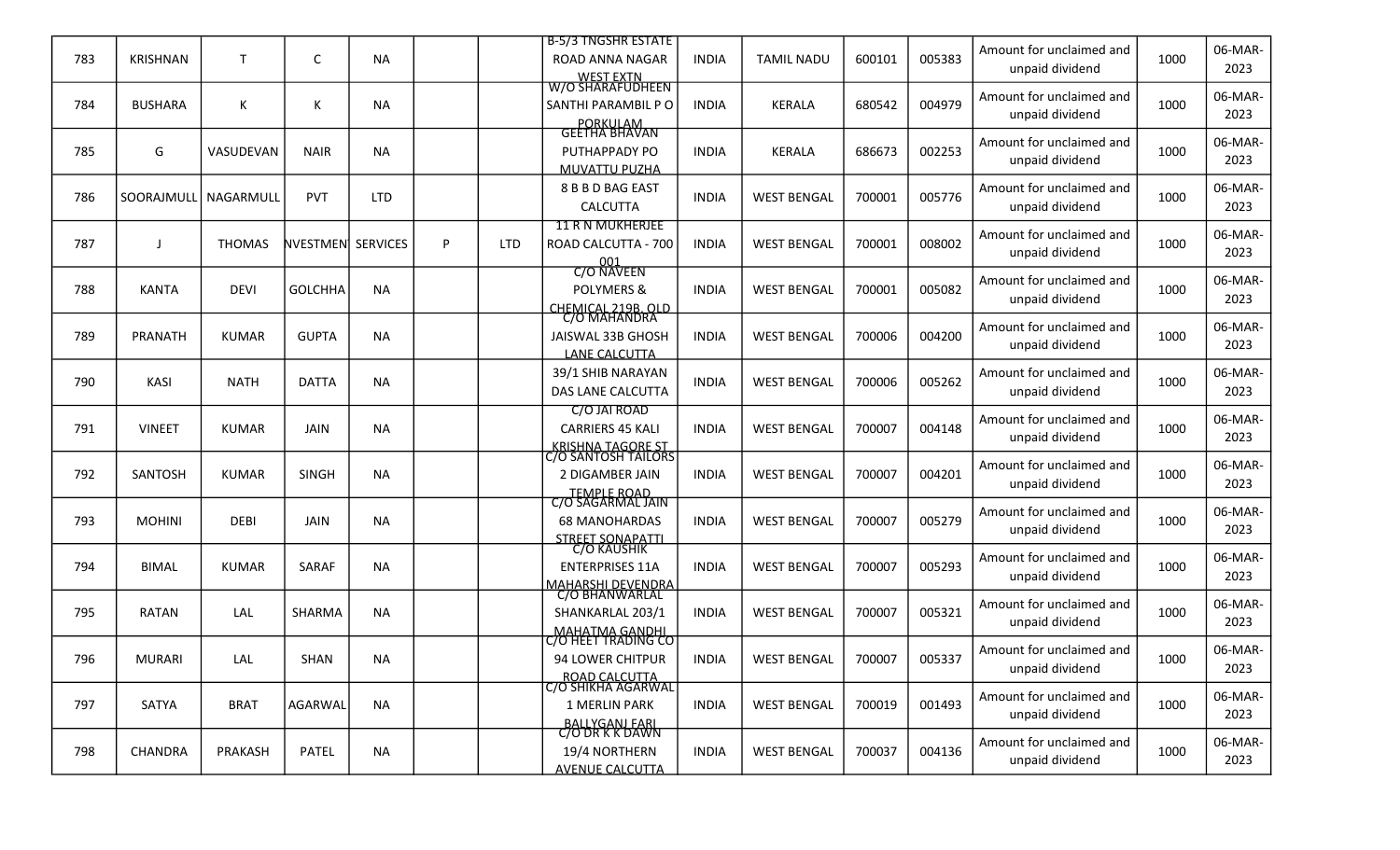|     |                  |                |                  |           |  | <b>C/O RAJKAMAL</b>                          |              |                    |        |          | Amount for unclaimed and |      | 06-MAR- |
|-----|------------------|----------------|------------------|-----------|--|----------------------------------------------|--------------|--------------------|--------|----------|--------------------------|------|---------|
| 799 | MANJU            | <b>DEVI</b>    | IMAKHARIAl       | <b>NA</b> |  | MAKHARIA 154                                 | <b>INDIA</b> | <b>WEST BENGAL</b> | 711101 | 004196   | unpaid dividend          | 1000 | 2023    |
|     |                  |                |                  |           |  | <b>FORESHORE ROAD (S)</b><br>C/O.SHREE GOPAL |              |                    |        |          |                          |      |         |
| 800 | OM               | <b>PRAKASH</b> | <b>I</b> AHESHWA | <b>NA</b> |  | <b>MAHESHWARI FLAT</b>                       | <b>INDIA</b> | <b>WEST BENGAL</b> | 711106 | 004138   | Amount for unclaimed and | 1000 | 06-MAR- |
|     |                  |                |                  |           |  | NO.E 320. SUKHI<br>50A NETAJI AVENUE         |              |                    |        |          | unpaid dividend          |      | 2023    |
|     |                  |                |                  |           |  |                                              |              |                    |        |          | Amount for unclaimed and |      | 06-MAR- |
| 801 | <b>ANUP</b>      | <b>CHAND</b>   | <b>BADALIA</b>   | <b>NA</b> |  | <b>SERAM PORE</b>                            | <b>INDIA</b> | <b>WEST BENGAL</b> | 712201 | 004151   | unpaid dividend          | 1000 | 2023    |
|     |                  |                |                  |           |  | <b>HOOGHLY</b>                               |              |                    |        |          |                          |      |         |
| 802 | <b>ANANDA</b>    | <b>HARI</b>    | <b>ROY</b>       | NA        |  | VILL P O BENALI DIST                         | <b>INDIA</b> | <b>WEST BENGAL</b> | 741502 | 004146   | Amount for unclaimed and | 1000 | 06-MAR- |
|     |                  |                |                  |           |  | <b>NADIA WEST BENGAL</b>                     |              |                    |        |          | unpaid dividend          |      | 2023    |
|     |                  |                |                  |           |  | <b>C/O BIJAY KUMAR JAIN</b>                  |              |                    |        |          | Amount for unclaimed and |      | 06-MAR- |
| 803 | <b>ARUN</b>      | <b>KUMAR</b>   | <b>JAIN</b>      | <b>NA</b> |  | VILL KAMARTHUBA P<br>O HABRA DIST N 24       | <b>INDIA</b> | <b>WEST BENGAL</b> | 743263 | 004194   | unpaid dividend          | 1000 | 2023    |
|     |                  |                |                  |           |  | QR NO C/155 HAL                              |              |                    |        |          | Amount for unclaimed and |      | 06-MAR- |
| 804 | <b>BIPIN</b>     | <b>BIHARI</b>  | <b>ROUT</b>      | <b>NA</b> |  | <b>TOWNSHIP SUNABEDA</b>                     | <b>INDIA</b> | ORISSA             | 763002 | 004755   | unpaid dividend          | 1000 | 2023    |
|     |                  |                |                  |           |  | <b>BINOVANAGAR</b>                           |              |                    |        |          |                          |      |         |
| 805 | <b>MRINAL</b>    | <b>KANTI</b>   | PAUL             | <b>NA</b> |  | KAHILIPARA COLONY                            | <b>INDIA</b> | ASSAM              | 781018 | 001547   | Amount for unclaimed and | 1000 | 06-MAR- |
|     |                  |                |                  |           |  | NR PUJA MANDAP                               |              |                    |        |          | unpaid dividend          |      | 2023    |
|     |                  |                |                  |           |  | <b>RAJHANS HOTEL A T</b>                     |              |                    |        |          | Amount for unclaimed and |      | 06-MAR- |
| 806 | <b>BHAGWATI</b>  | <b>DEVI</b>    | <b>BHATTER</b>   | NA        |  | <b>ROAD</b>                                  | <b>INDIA</b> | ASSAM              | 785001 | 001563   | unpaid dividend          | 1000 | 2023    |
|     |                  |                |                  |           |  | <b>C/O MADOORIE TEA</b>                      |              |                    |        |          |                          |      |         |
| 807 | <b>DILEEP</b>    | <b>KUMAR</b>   | <b>DOKANIA</b>   | <b>NA</b> |  | <b>ESTATE PO NAZIRA</b>                      | <b>INDIA</b> | ASSAM              | 785685 | 001479   | Amount for unclaimed and | 1000 | 06-MAR- |
|     |                  |                |                  |           |  | DIST SIBSAGAR<br>RAVI PRAKASH STORES         |              |                    |        |          | unpaid dividend          |      | 2023    |
| 808 | <b>MAHABIR</b>   | PRASAD         | <b>TAPARIA</b>   | NA        |  | N T ROAD NORTH                               | <b>INDIA</b> | ASSAM              | 787001 | 001548   | Amount for unclaimed and | 1000 | 06-MAR- |
|     |                  |                |                  |           |  |                                              |              |                    |        |          | unpaid dividend          |      | 2023    |
|     |                  |                |                  |           |  | LAKHIMPUR<br>SHARDA MEDICO                   |              |                    |        |          | Amount for unclaimed and |      | 06-MAR- |
| 809 | <b>RAJKISHOR</b> | PRASAD         | <b>SINHA</b>     | <b>NA</b> |  | RAMCHANDARPUR                                | <b>INDIA</b> | <b>BIHAR</b>       | 803101 | 004462   | unpaid dividend          | 1000 | 2023    |
|     |                  |                |                  |           |  | BIHAR SHARIF<br>C/O GIRDHARI LAL             |              |                    |        |          |                          |      |         |
| 810 | <b>BINAY</b>     | <b>KUMAR</b>   | <b>KEDIA</b>     | <b>NA</b> |  | <b>KEDIA CLOTH</b>                           | <b>INDIA</b> | <b>BIHAR</b>       | 815316 | 005989   | Amount for unclaimed and | 1000 | 06-MAR- |
|     |                  |                |                  |           |  | MERCHANT P O<br>SECTOR 4D QR NO              |              |                    |        |          | unpaid dividend          |      | 2023    |
|     |                  |                |                  |           |  |                                              |              |                    |        |          | Amount for unclaimed and |      | 06-MAR- |
| 811 | <b>VIPAN</b>     | <b>CHANDER</b> | <b>ARORA</b>     | <b>NA</b> |  | 2024 BOKARO STEEL                            | <b>INDIA</b> | <b>JHARKHAND</b>   | 827004 | 001494   | unpaid dividend          | 1000 | 2023    |
|     |                  |                |                  |           |  | CITY<br>SHEEVAS SYNDICATES                   |              |                    |        |          |                          |      |         |
| 812 | <b>BIJAY</b>     | <b>KUMAR</b>   | DHANUKA          | NA        |  | <b>BAGLA MANSION II</b>                      | <b>INDIA</b> | <b>JHARKHAND</b>   | 834001 | 004589   | Amount for unclaimed and | 1000 | 06-MAR- |
|     |                  |                |                  |           |  | FLOOR LALJI HIRJI<br>C/O KASHI PRASAD        |              |                    |        |          | unpaid dividend          |      | 2023    |
| 813 | RAJ              | <b>KUMARI</b>  | <b>KANOI</b>     | NA        |  | <b>KANOI COURT ROAD</b>                      | <b>INDIA</b> | <b>JHARKHAND</b>   | 834001 | 004591   | Amount for unclaimed and | 1000 | 06-MAR- |
|     |                  |                |                  |           |  | <b>BYE LANE NEAR BIHAR</b>                   |              |                    |        |          | unpaid dividend          |      | 2023    |
|     |                  |                |                  |           |  | 4202 SEC D POCK 4                            |              |                    |        |          | Amount for unclaimed and |      | 06-MAR- |
| 814 | <b>ARUN</b>      | <b>KUMAR</b>   | <b>MATHUR</b>    | <b>NA</b> |  | <b>VASANT KUNJ</b>                           | <b>INDIA</b> | DELHI              | 110070 | 33019949 | unpaid dividend          | 1000 | 2023    |
|     |                  |                |                  |           |  |                                              |              |                    |        |          |                          |      |         |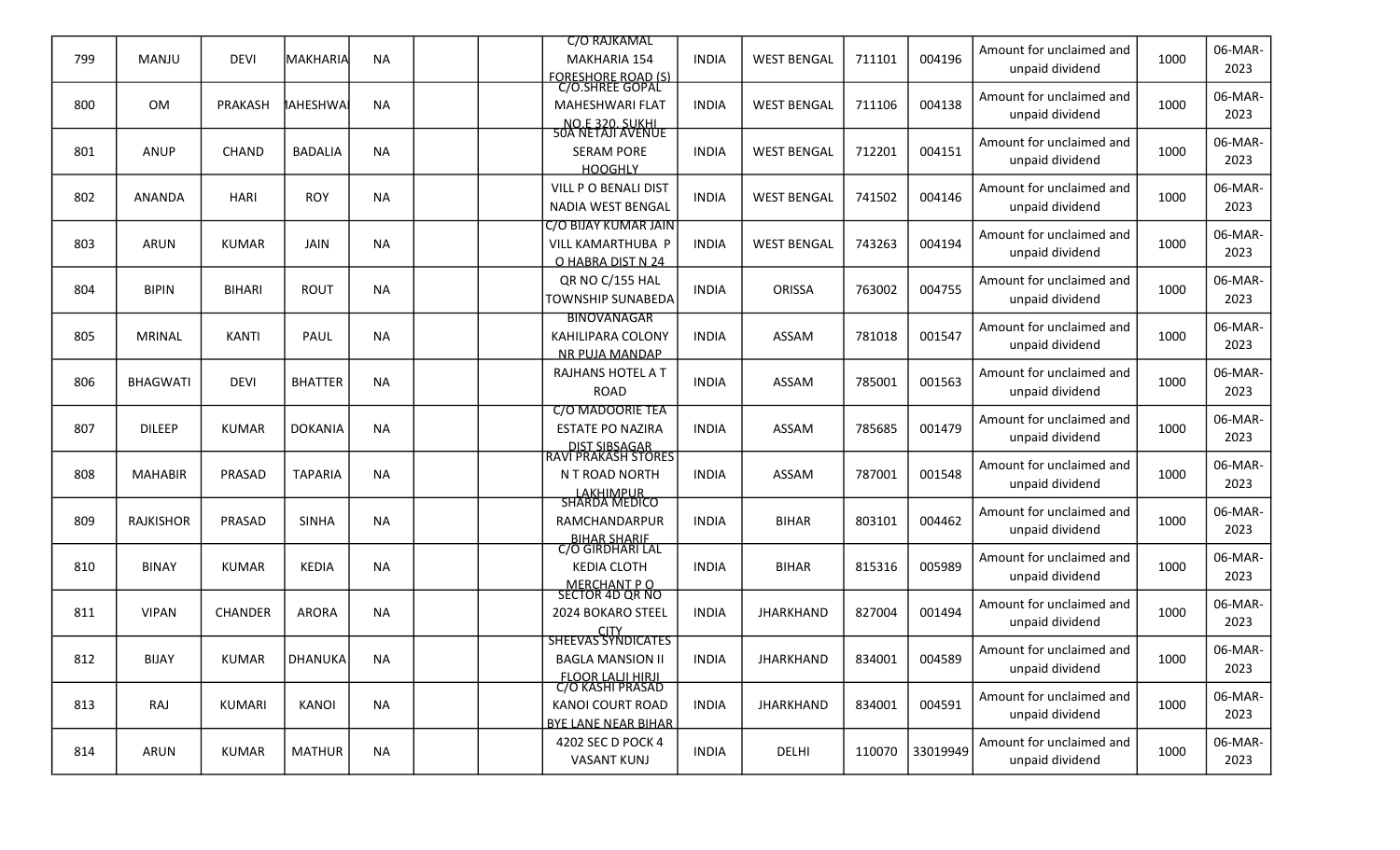| 815 | <b>NAND</b>                    | LAL                            | <b>BANSAL</b> | <b>NA</b> |  | <b>HOUSE A 13/42</b><br><b>ASHOKA CRESENT</b>                                    | <b>INDIA</b> | <b>HARYANA</b>     | 122001 | 10008332          | Amount for unclaimed and<br>unpaid dividend | 1000 | 06-MAR-<br>2023 |
|-----|--------------------------------|--------------------------------|---------------|-----------|--|----------------------------------------------------------------------------------|--------------|--------------------|--------|-------------------|---------------------------------------------|------|-----------------|
| 816 | <b>MAHESHKUMAI SHIVSHANKER</b> |                                | <b>VYAS</b>   | <b>NA</b> |  | <b>GURGAON, TEH-</b><br>KOTHARI MANTION,<br><b>CENTRAL BANK ROAD,</b>            | <b>INDIA</b> | <b>GUJARAT</b>     | 361001 | 11584165          | Amount for unclaimed and<br>unpaid dividend | 1000 | 06-MAR-<br>2023 |
| 817 | <b>KUMUD</b>                   | R                              | <b>TYAGI</b>  | <b>NA</b> |  | <b>503 PANNA TOWER</b><br><b>RUPANI BHAVNAGAR</b>                                | <b>INDIA</b> | <b>GUJARAT</b>     | 364001 | 24312869          | Amount for unclaimed and<br>unpaid dividend | 8000 | 06-MAR-<br>2023 |
| 818 | NATVARLAL                      | L                              | <b>GANDHI</b> | <b>NA</b> |  | C/1, AANGAN FLAT,<br>OPP. SAMARPAN FLAT,                                         | <b>INDIA</b> | <b>GUJARAT</b>     | 380006 | 10045747          | Amount for unclaimed and<br>unpaid dividend | 1000 | 06-MAR-<br>2023 |
| 819 | <b>MANAN</b>                   | <b>NAUTAM</b>                  | <b>VAKIL</b>  | <b>NA</b> |  | GULBAI TEKRA.<br>31/B, SAURASTRA<br>SOCIETY OPP JAIN<br><b>TEMPLE VIKAS GRUH</b> | <b>INDIA</b> | <b>GUJARAT</b>     | 380007 | 10052623          | Amount for unclaimed and<br>unpaid dividend | 1000 | 06-MAR-<br>2023 |
| 820 | MANJULABEN GUNVANTBHA          |                                | PATEL         | <b>NA</b> |  | C/3 DESHNA APPT<br>MIRAMBICA ROAD<br>NARANPURA                                   | <b>INDIA</b> | <b>GUJARAT</b>     | 380013 | 10230109          | Amount for unclaimed and<br>unpaid dividend | 1000 | 06-MAR-<br>2023 |
| 821 | RANJANBEN                      | JAYESHBHAI                     | <b>MISTRY</b> | <b>NA</b> |  | 8/40 VISHNU COLONY<br>OPP SWAMINARAYAN<br><b>TEMPLE VIRAT NAGAR</b>              | <b>INDIA</b> | <b>GUJARAT</b>     | 382350 | 10700044          | Amount for unclaimed and<br>unpaid dividend | 1000 | 06-MAR-<br>2023 |
| 822 | PARVEZALI                      | KARAMATALI                     | SAYED         | <b>NA</b> |  | <b>49-2 ROYAL PARK</b><br>PART 2 SHAHVADI                                        | <b>INDIA</b> | <b>GUJARAT</b>     | 382405 | 15735879          | Amount for unclaimed and<br>unpaid dividend | 1000 | 06-MAR-<br>2023 |
| 823 | <b>HARSHADBHA</b>              | KESHAVLAL                      | PRAJAPATI     | <b>NA</b> |  | <b>B/202, SHYAM</b><br><b>RESIDENCY</b>                                          | <b>INDIA</b> | <b>GUJARAT</b>     | 382418 | 10382045          | Amount for unclaimed and<br>unpaid dividend | 1000 | 06-MAR-<br>2023 |
| 824 | <b><i>SDISHCHANDR</i></b>      | F.                             | PATEL         | <b>NA</b> |  | MAHADEVNAGAR<br>"GURU CHHAYA",<br>NANA BAZAR, V<br><b>VNAGAR</b>                 | <b>INDIA</b> | <b>GUJARAT</b>     | 388120 | 10143028          | Amount for unclaimed and<br>unpaid dividend | 1000 | 06-MAR-<br>2023 |
| 825 | <b>DHOLA</b>                   | НАRSHADBHA <b> </b> \$НАМЈІВНА |               | <b>NA</b> |  | SY.NO.60/4, PLOT-20,<br><b>GR.FLOOR VALLABH</b>                                  | <b>INDIA</b> | <b>GUJARAT</b>     | 395004 | 10934119          | Amount for unclaimed and<br>unpaid dividend | 1000 | 06-MAR-<br>2023 |
| 826 | <b>VAMESH</b>                  | <b>BHUPENDRA CHOVATIA</b>      |               | <b>NA</b> |  | NAGAR H. SOCIETY<br>402 MAYFAIR<br><b>RESIDENCY CTS NO E</b>                     | <b>INDIA</b> | MAHARASHTRA        | 400052 | 11361832          | Amount for unclaimed and<br>unpaid dividend | 1000 | 06-MAR-<br>2023 |
| 827 | <b>DEEPTI</b>                  | <b>ASHIT</b>                   | KOTHI         | <b>NA</b> |  | 530 9TH RAOD KHAR<br><u>C-3 ANJALI PLOT NO.</u><br>40 VIJAYSHREE CO OP           | <b>INDIA</b> | MAHARASHTRA        | 400077 | 10993710          | Amount for unclaimed and<br>unpaid dividend | 1000 | 06-MAR-<br>2023 |
| 828 | PRAKASH                        | P                              | LAVTI         | <b>NA</b> |  | <b>HSG SOC. NEAR VIDYA</b><br>C/O MAHALAXMI<br>METAL CORPORATION                 | <b>INDIA</b> | <b>GUJARAT</b>     |        | 361004 3320000576 | Amount for unclaimed and<br>unpaid dividend | 1000 | 06-MAR-<br>2023 |
| 829 | YOGESH                         | SARABHAI                       | <b>CHOKSI</b> | <b>NA</b> |  | 431 GIDC UDYOG<br>WHITE BUNGLOW,<br>OPP. NEHRU                                   | <b>INDIA</b> | <b>GUJARAT</b>     | 380015 | 267000001         | Amount for unclaimed and<br>unpaid dividend | 1000 | 06-MAR-<br>2023 |
| 830 | <b>VIVID</b>                   | <b>VYAPAR</b>                  | PRIVATE       | LIMITED   |  | FOUNDATION.<br>62/1, STRAND ROAD<br><b>1ST FLOOR</b>                             | <b>INDIA</b> | <b>WEST BENGAL</b> | 700006 | 1910300073        | Amount for unclaimed and<br>unpaid dividend | 1000 | 06-MAR-<br>2023 |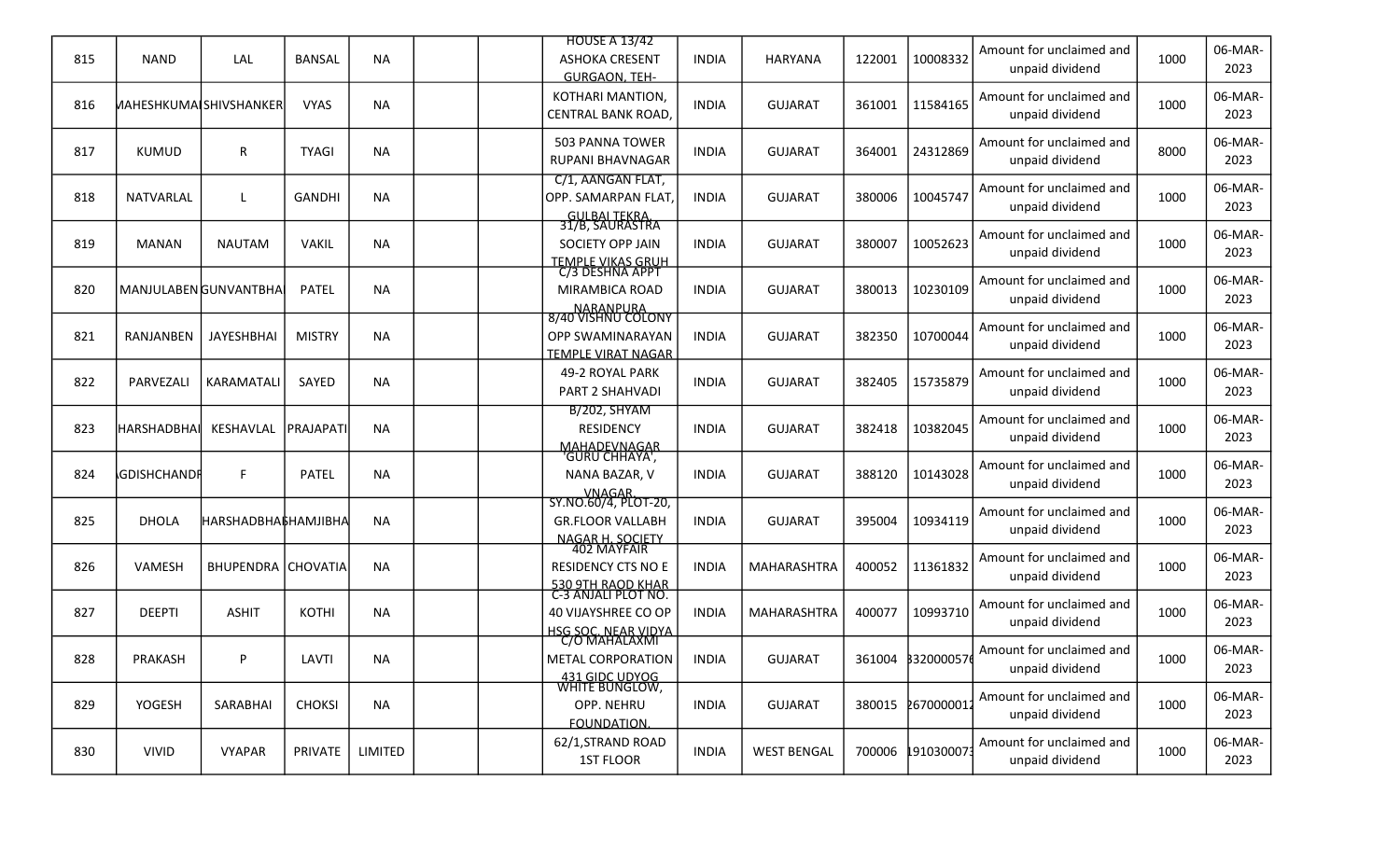| 831 | KANMAL            |              | <b>MEHTA</b>  | <b>NA</b> |  | 141/1A JACKSON LANE                   | <b>INDIA</b> | <b>WEST BENGAL</b> | 700001 | 7845 | Amount for unclaimed and<br>unpaid dividend | 30  | 06-MAR-<br>2023 |
|-----|-------------------|--------------|---------------|-----------|--|---------------------------------------|--------------|--------------------|--------|------|---------------------------------------------|-----|-----------------|
| 832 | <b>MALLINATH</b>  |              | <b>DEY</b>    | <b>NA</b> |  | 20A GIRISH PART<br><b>NORTH</b>       | <b>INDIA</b> | <b>WEST BENGAL</b> | 700001 | 7846 | Amount for unclaimed and<br>unpaid dividend | 30  | 06-MAR-<br>2023 |
| 833 | RAJENDRA          |              | <b>MEHTA</b>  | <b>NA</b> |  | 141/1A JACKSON LANE                   | <b>INDIA</b> | <b>WEST BENGAL</b> | 700001 | 7847 | Amount for unclaimed and<br>unpaid dividend | 30  | 06-MAR-<br>2023 |
| 834 | <b>DIPANKAR</b>   |              | PAL           | <b>NA</b> |  | 40/1 BROJONATH<br><b>LAHIRI LANE</b>  | <b>INDIA</b> | <b>WEST BENGAL</b> | 700004 | 7848 | Amount for unclaimed and<br>unpaid dividend | 30  | 06-MAR-<br>2023 |
| 835 | PRAKASH           | <b>KUMAR</b> | <b>KEDIA</b>  | <b>NA</b> |  | 8, AMARTOLLA STREET                   | <b>INDIA</b> | <b>WEST BENGAL</b> | 700001 | 7849 | Amount for unclaimed and<br>unpaid dividend | 30  | 06-MAR-<br>2023 |
| 836 | RAMDAYAL          |              | PRASAD        | <b>NA</b> |  | 537/6, AIRPORT NEW<br>COLONY          | <b>INDIA</b> | <b>WEST BENGAL</b> | 700052 | 7850 | Amount for unclaimed and<br>unpaid dividend | 30  | 06-MAR-<br>2023 |
| 837 | SOHANLAL          | SARAOGI      | PANDEY        | <b>NA</b> |  | 66, NALINI SETT ROAD                  | <b>INDIA</b> | <b>WEST BENGAL</b> | 700007 | 7851 | Amount for unclaimed and<br>unpaid dividend | 30  | 06-MAR-<br>2023 |
| 838 | ARUNADEY          |              |               | <b>NA</b> |  | 8/3, CHINTAMONI DAS<br>LANE           | <b>INDIA</b> | <b>WEST BENGAL</b> | 700009 | 7852 | Amount for unclaimed and<br>unpaid dividend | 330 | 06-MAR-<br>2023 |
| 839 | PRADIP            |              | <b>TODI</b>   | <b>NA</b> |  | 112, BAITHANK KHANA<br><b>ROAD</b>    | <b>INDIA</b> | <b>WEST BENGAL</b> | 700009 | 7853 | Amount for unclaimed and<br>unpaid dividend | 330 | 06-MAR-<br>2023 |
| 840 | <b>HINDU</b>      |              | PATODIA       | <b>NA</b> |  | 112, NAITHAK KHANA<br><b>ROAD</b>     | <b>INDIA</b> | <b>WEST BENGAL</b> | 700009 | 7854 | Amount for unclaimed and<br>unpaid dividend | 330 | 06-MAR-<br>2023 |
| 841 | <b>PROTHYUSH</b>  | <b>RAJAN</b> | SARKAR        | <b>NA</b> |  | 98E, PREMCHAND<br><b>BORAS STREET</b> | <b>INDIA</b> | <b>WEST BENGAL</b> | 700012 | 7855 | Amount for unclaimed and<br>unpaid dividend | 330 | 06-MAR-<br>2023 |
| 842 | <b>RAJENDRA</b>   | <b>KUMAR</b> | KHATU         | <b>NA</b> |  | C/O.CHITAVALSAH<br>JUTE MILLS CO.     | <b>INDIA</b> | <b>WEST BENGAL</b> | 700001 | 7856 | Amount for unclaimed and<br>unpaid dividend | 330 | 06-MAR-<br>2023 |
| 843 | <b>RUPAK</b>      |              | BANNERJEE     | <b>NA</b> |  | 14/1, SNUFF MILL<br><b>STREET</b>     | <b>INDIA</b> | <b>WEST BENGAL</b> | 700056 | 7857 | Amount for unclaimed and<br>unpaid dividend | 330 | 06-MAR-<br>2023 |
| 844 | SHYAMAL           | <b>KUMAR</b> | MUKHERJI      | NA        |  | 3, N.S.ROAD                           | <b>INDIA</b> | <b>WEST BENGAL</b> | 700001 | 7858 | Amount for unclaimed and<br>unpaid dividend | 330 | 06-MAR-<br>2023 |
| 845 | PURSHOTTAM        | <b>DAS</b>   | <b>JHWAR</b>  | <b>NA</b> |  | 15/1, SOVARAM<br><b>BYSAK STREET</b>  | <b>INDIA</b> | <b>WEST BENGAL</b> | 700007 | 7859 | Amount for unclaimed and<br>unpaid dividend | 170 | 06-MAR-<br>2023 |
| 846 | <b>SUCHARITRA</b> | RAMANLAL     | <b>BHATIA</b> | <b>NA</b> |  | 24, UDADHI TARANG                     | <b>INDIA</b> | MAHARASHTRA        | 400049 | 7878 | Amount for unclaimed and<br>unpaid dividend | 330 | 06-MAR-<br>2023 |